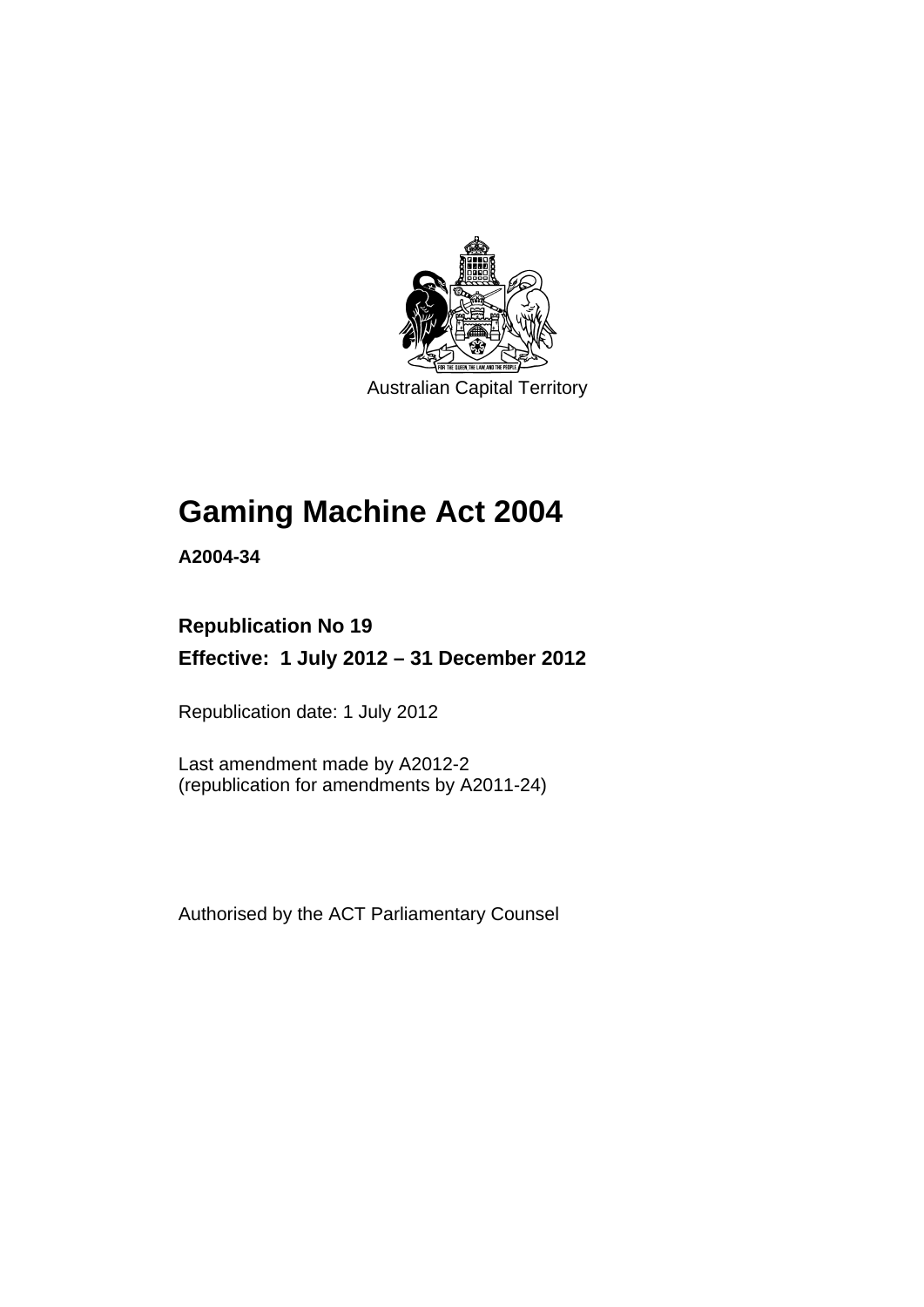### **About this republication**

### **The republished law**

This is a republication of the *Gaming Machine Act 2004* (including any amendment made under the *Legislation Act 2001*, part 11.3 (Editorial changes)) as in force on 1 July 2012*.* It also includes any commencement, amendment, repeal or expiry affecting this republished law to 1 July 2012.

The legislation history and amendment history of the republished law are set out in endnotes 3 and 4.

#### **Kinds of republications**

The Parliamentary Counsel's Office prepares 2 kinds of republications of ACT laws (see the ACT legislation register at www.legislation.act.gov.au):

- authorised republications to which the *Legislation Act 2001* applies
- unauthorised republications.

The status of this republication appears on the bottom of each page.

#### **Editorial changes**

The *Legislation Act 2001*, part 11.3 authorises the Parliamentary Counsel to make editorial amendments and other changes of a formal nature when preparing a law for republication. Editorial changes do not change the effect of the law, but have effect as if they had been made by an Act commencing on the republication date (see *Legislation Act 2001*, s 115 and s 117). The changes are made if the Parliamentary Counsel considers they are desirable to bring the law into line, or more closely into line, with current legislative drafting practice.

This republication includes amendments made under part 11.3 (see endnote 1).

#### **Uncommenced provisions and amendments**

If a provision of the republished law has not commenced, the symbol  $\mathbf{U}$  appears immediately before the provision heading. Any uncommenced amendments that affect this republished law are accessible on the ACT legislation register (www.legislation.act.gov.au). For more information, see the home page for this law on the register.

#### **Modifications**

If a provision of the republished law is affected by a current modification, the symbol  $\mathbf{M}$ appears immediately before the provision heading. The text of the modifying provision appears in the endnotes. For the legal status of modifications, see the *Legislation Act 2001*, section 95.

#### **Penalties**

At the republication date, the value of a penalty unit for an offence against this law is \$110 for an individual and \$550 for a corporation (see *Legislation Act 2001*, s 133).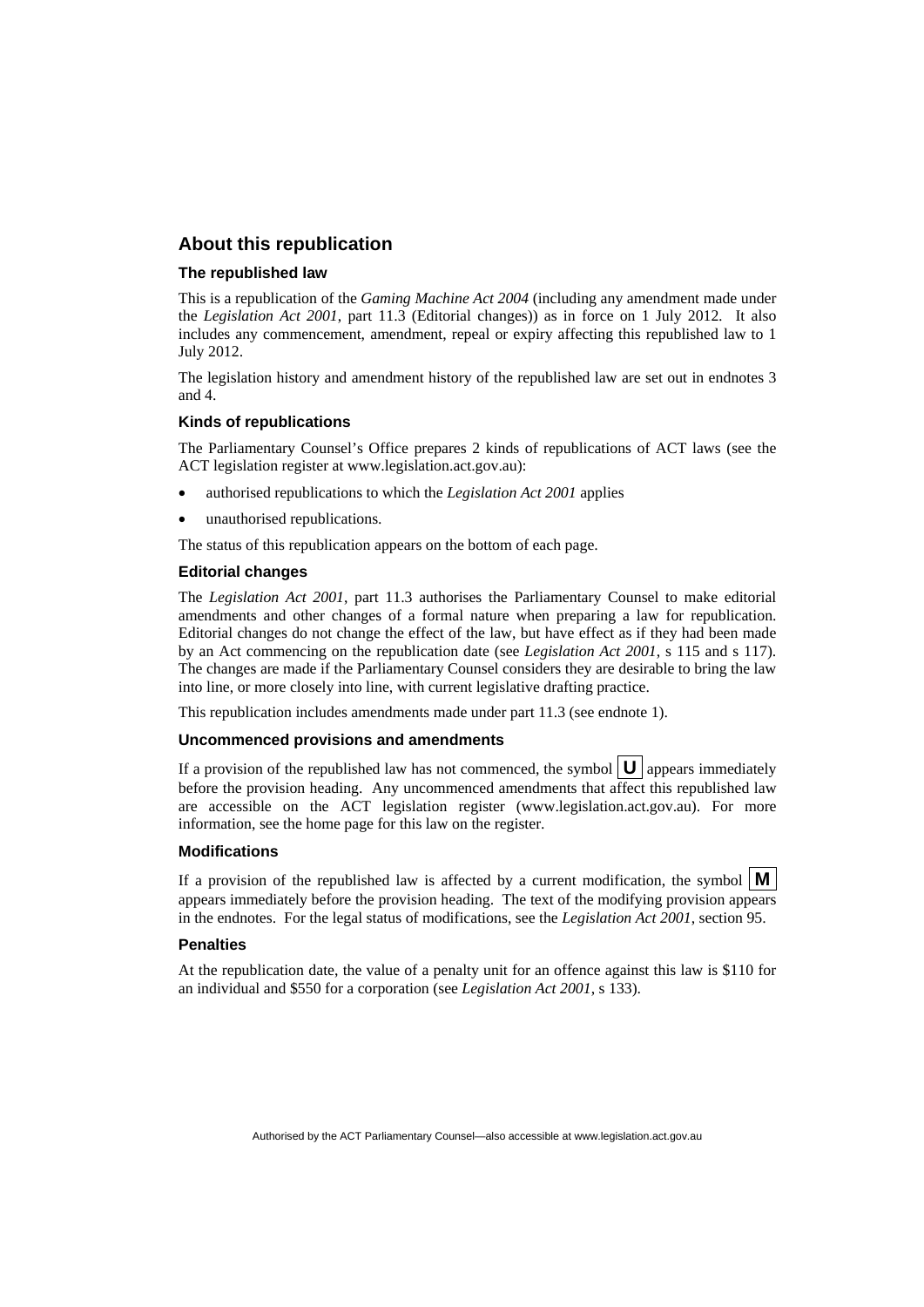

# **Gaming Machine Act 2004**

# **Contents**

|                     |                                                       | Page |
|---------------------|-------------------------------------------------------|------|
| Part 1              | <b>Preliminary</b>                                    |      |
| 1                   | Name of Act                                           | 2    |
| 3                   | Dictionary                                            | 2    |
| 4                   | <b>Notes</b>                                          | 2    |
| 5                   | Offences against Act—application of Criminal Code etc | 3    |
| Part 2              | <b>Licences</b>                                       |      |
| <b>Division 2.1</b> | Definitions and important concepts                    |      |
| 6                   | Definitions for pt 2                                  | 4    |
| 7                   | Meaning of <i>influential person</i> for Act          | 4    |
| 8                   | What licence authorises                               | 5    |
| 9                   | Kinds of applications under pt 2                      | 5    |
| 10                  | Applications to be dealt with in order of receipt     | 6    |

| R19      | Gaming Machine Act 2004      | contents 1 |
|----------|------------------------------|------------|
| 01/07/12 | Effective: 01/07/12-31/12/12 |            |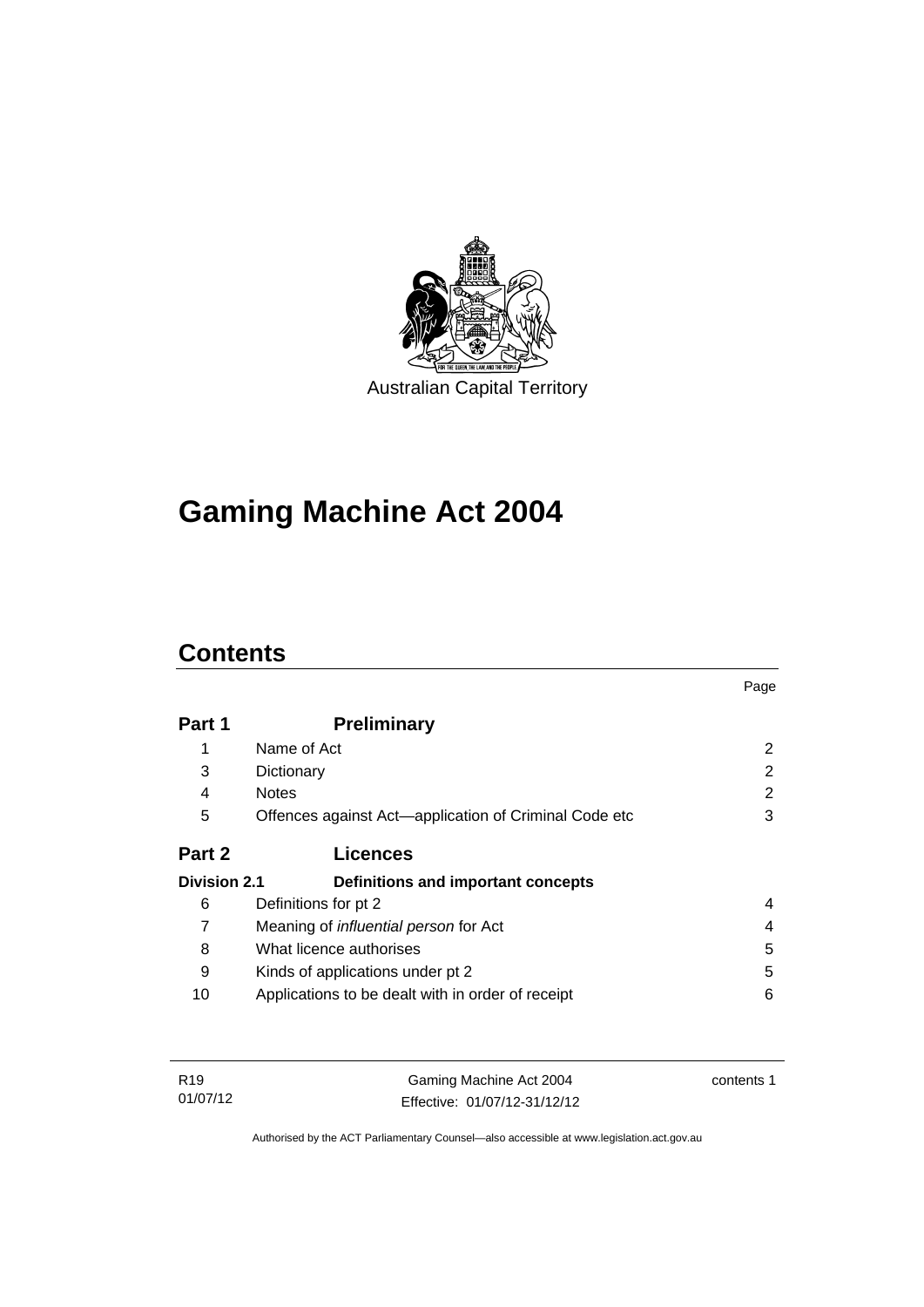### **Contents**

|                     |                                                               | Page |
|---------------------|---------------------------------------------------------------|------|
| <b>Division 2.2</b> | <b>Issue of licences</b>                                      |      |
| 11                  | Initial licence application                                   | 7    |
| 12                  | Issue of licences                                             | 10   |
| 13                  | Additional mandatory requirements for issue of licence        | 11   |
| 14                  | Grounds for refusing initial licence application by club      | 12   |
| 15                  | Form of licence                                               | 14   |
| 16                  | Restrictions on what commission may authorise-<br>non-clubs   | 14   |
| 17                  | No available gaming machines                                  | 15   |
| <b>Division 2.3</b> | Social impact assessments                                     |      |
| 18                  | Social impact assessment                                      | 16   |
| 19                  | Publication of social impact assessments by applicant         | 17   |
| Division 2.4        | Eligible people                                               |      |
| 20                  | Eligibility of individuals                                    | 18   |
| 21                  | Eligibility of clubs and other corporations                   | 20   |
| Division 2.5        | <b>Licence amendments</b>                                     |      |
| 22                  | Licence amendment applications                                | 22   |
| 23                  | Contents of licence amendment applications                    | 23   |
| 24                  | Substantive licence amendments                                | 23   |
| 25                  | Technical licence amendments                                  | 26   |
| 26                  | Temporary licence amendment                                   | 27   |
| 27                  | Request for return of licence                                 | 27   |
| 28                  | Commencement of amendments                                    | 28   |
| 29                  | Revocation of uncommenced licence amendments                  | 28   |
| <b>Division 2.6</b> | <b>Transfer and surrender of licences</b>                     |      |
| 30                  | Definitions for div 2.6                                       | 29   |
| 31                  | Application for transfer of licence                           | 29   |
| 32                  | Transfer of licence                                           | 30   |
| 33                  | Current licensees obligations on proposed transfer of licence | 31   |
| 34                  | Surrender of licences                                         | 32   |
| Division 2.7        | <b>Restriction on gaming machine numbers</b>                  |      |
| 35                  | Maximum number of gaming machines allowed                     | 32   |
| 36                  | Minister must take into account commission's recommendation   | 33   |

contents 2 Gaming Machine Act 2004 Effective: 01/07/12-31/12/12

R19 01/07/12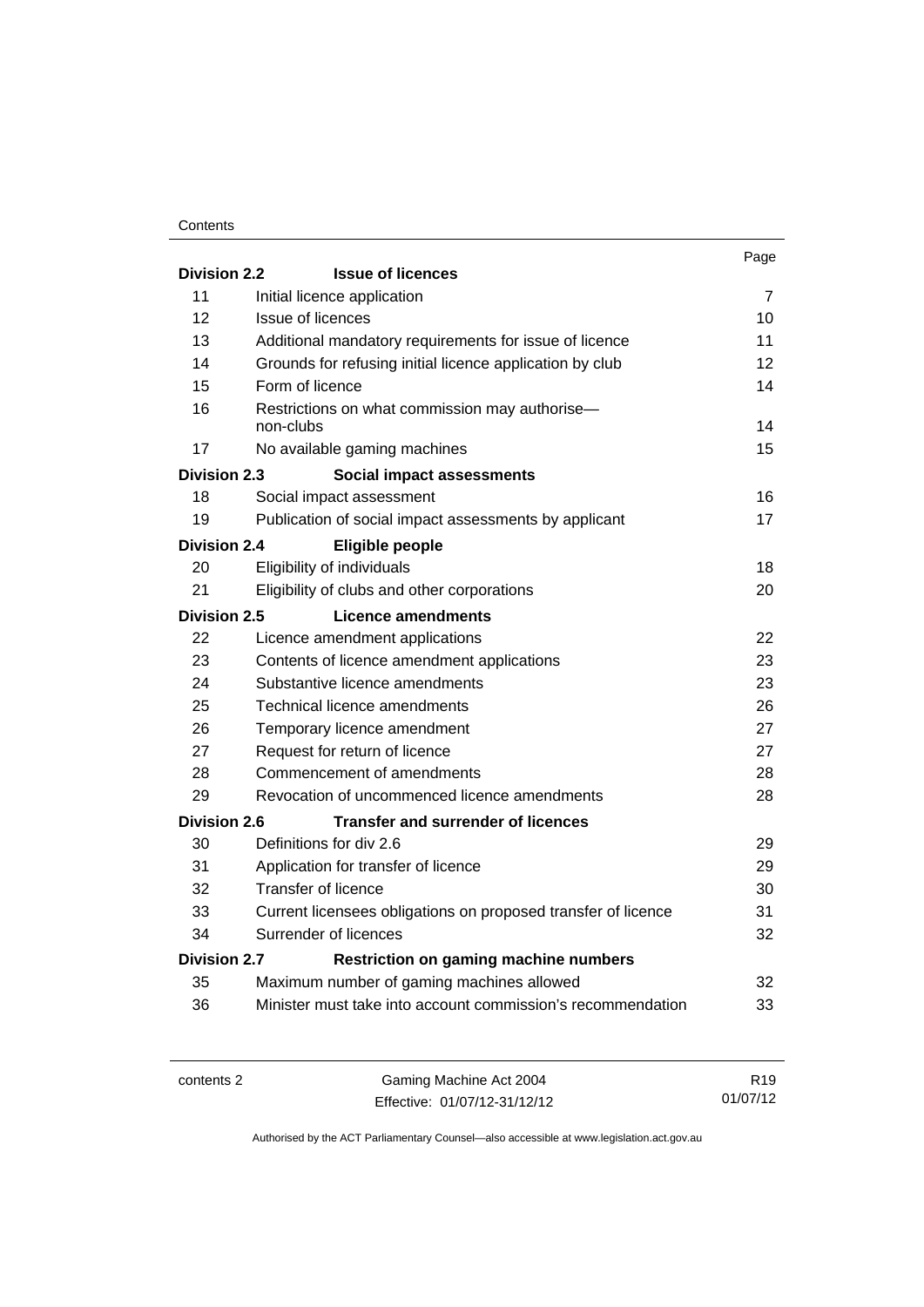|                             |                                                                                           | Contents   |
|-----------------------------|-------------------------------------------------------------------------------------------|------------|
|                             |                                                                                           | Page       |
| Division 2.8                | <b>Gaming machine licences</b>                                                            |            |
| 37                          | Register of licences                                                                      | 34         |
| 38                          | Giving copy of licence                                                                    | 34         |
| Part <sub>3</sub>           | <b>Conditions on licences</b>                                                             |            |
| Division 3.1                | <b>Compliance with licence conditions</b>                                                 |            |
| 39                          | Failure to comply with conditions of licence                                              | 35         |
| Division 3.2                | <b>General licence conditions</b>                                                         |            |
| 39A                         | Compliance with requirements for issue of licence                                         | 35         |
| 40                          | Compliance with directions                                                                | 35         |
| 41                          | Display of licence at licensed premises                                                   | 36         |
| 42                          | Licence schedule to be kept at premises                                                   | 36         |
| 43                          | Rules and control procedures for operation of gaming machines and<br>peripheral equipment | 36         |
| 44                          | Installation in accordance with Act                                                       | 37         |
| 45                          | Installation certificate                                                                  | 37         |
| 46                          | Operation after installation                                                              | 37         |
| 47                          | Operation subject to correct percentage payout                                            | 38         |
| 48                          | Percentage payout of gaming machines to be displayed                                      | 38         |
| 49                          | Maximum stake amount                                                                      | 38         |
| 50                          | Licensee to comply with relevant codes of practice                                        | 38         |
| 51                          | Licensee to use gaming machines                                                           | 38         |
| 52                          | Accounts relating to gaming machines                                                      | 39         |
| <b>Division 3.3</b>         | <b>Club licence conditions</b>                                                            |            |
| 53                          | Conditions about inequitable benefits                                                     | 39         |
| 53A                         | Condition about club's constitution-consistency with gaming laws                          | 41         |
| 53B                         | Condition about club's constitution—amendment if inconsistent with<br>gaming laws         | 41         |
| 54                          | Annual report of clubs                                                                    | 42         |
| 55                          | Other conditions of club licences                                                         | 43         |
| Part 4                      | <b>Disciplinary action</b>                                                                |            |
| 56                          | Definitions for pt 4                                                                      | 44         |
| 57                          | Grounds for disciplinary action                                                           | 44         |
| 58                          | Disciplinary action                                                                       | 46         |
| R <sub>19</sub><br>01/07/12 | Gaming Machine Act 2004<br>Effective: 01/07/12-31/12/12                                   | contents 3 |

Effective: 01/07/12-31/12/12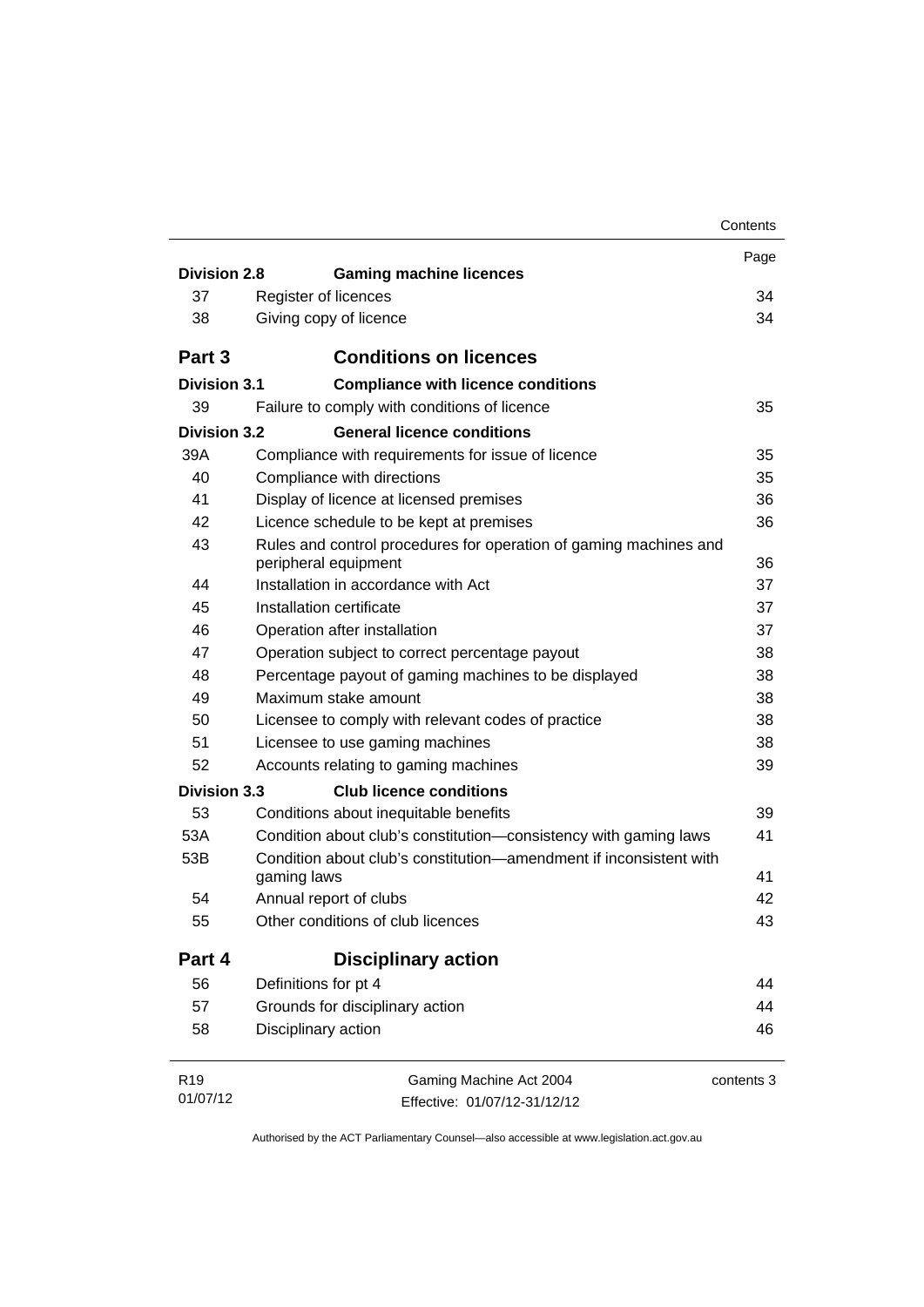| Contents |
|----------|
|----------|

|                     |                                                                                    | Page            |
|---------------------|------------------------------------------------------------------------------------|-----------------|
| 59                  | Criteria for disciplinary action                                                   | 46              |
| 60                  | When disciplinary notice may be given                                              | 47              |
| 61                  | Disciplinary notices                                                               | 47<br>47        |
| 62                  | Commission may take disciplinary action against licensee                           |                 |
| 63                  | Suspension of licences because of suspension of general and on<br>licences         | 48              |
| 64                  | Cancellation of licences because of cancellation etc of general and on<br>licences | 48              |
| 65                  | Return of licence on cancellation                                                  | 49              |
| Part 5              | <b>Centralised monitoring system</b>                                               |                 |
| 66                  | Meaning of centralised monitoring system                                           | 50              |
| 67                  | <b>Regulations about CMS</b>                                                       | 50              |
| Part 6              | Approval of gaming machines, peripherals,<br>suppliers, technicians and attendants |                 |
| <b>Division 6.1</b> | Approval of gaming machines and peripheral<br>equipment                            |                 |
| 68                  | Meaning of peripheral equipment                                                    | 51              |
| 69                  | Approval of gaming machines and peripheral equipment                               | 51              |
| 70                  | Cancellation or suspension of gaming machine and peripheral<br>equipment approval  | 52              |
| 71                  | Machine access register                                                            | 53              |
| Division 6.2        | <b>Approved suppliers</b>                                                          |                 |
| 72                  | Application and approval as supplier                                               | 54              |
| 73                  | Giving copy of certificate about approved supplier                                 | 55              |
| 73A                 | Cancellation etc of supplier's approval                                            | 55              |
| <b>Division 6.3</b> | <b>Approved technicians</b>                                                        |                 |
| 74                  | Application for approval as technician                                             | 56              |
| 75                  | Approval of technicians                                                            | 57              |
| 76                  | Short-term approval of technicians                                                 | 58              |
| 77                  | Ending short-term approvals                                                        | 59              |
| 78                  | Transfer etc of technician's approval                                              | 59              |
| 79                  | Cancellation etc of technician's approval                                          | 60              |
| 80                  | Certificates and identity cards for approved technicians                           | 61              |
| contents 4          | Gaming Machine Act 2004                                                            | R <sub>19</sub> |
|                     |                                                                                    |                 |

Effective: 01/07/12-31/12/12

01/07/12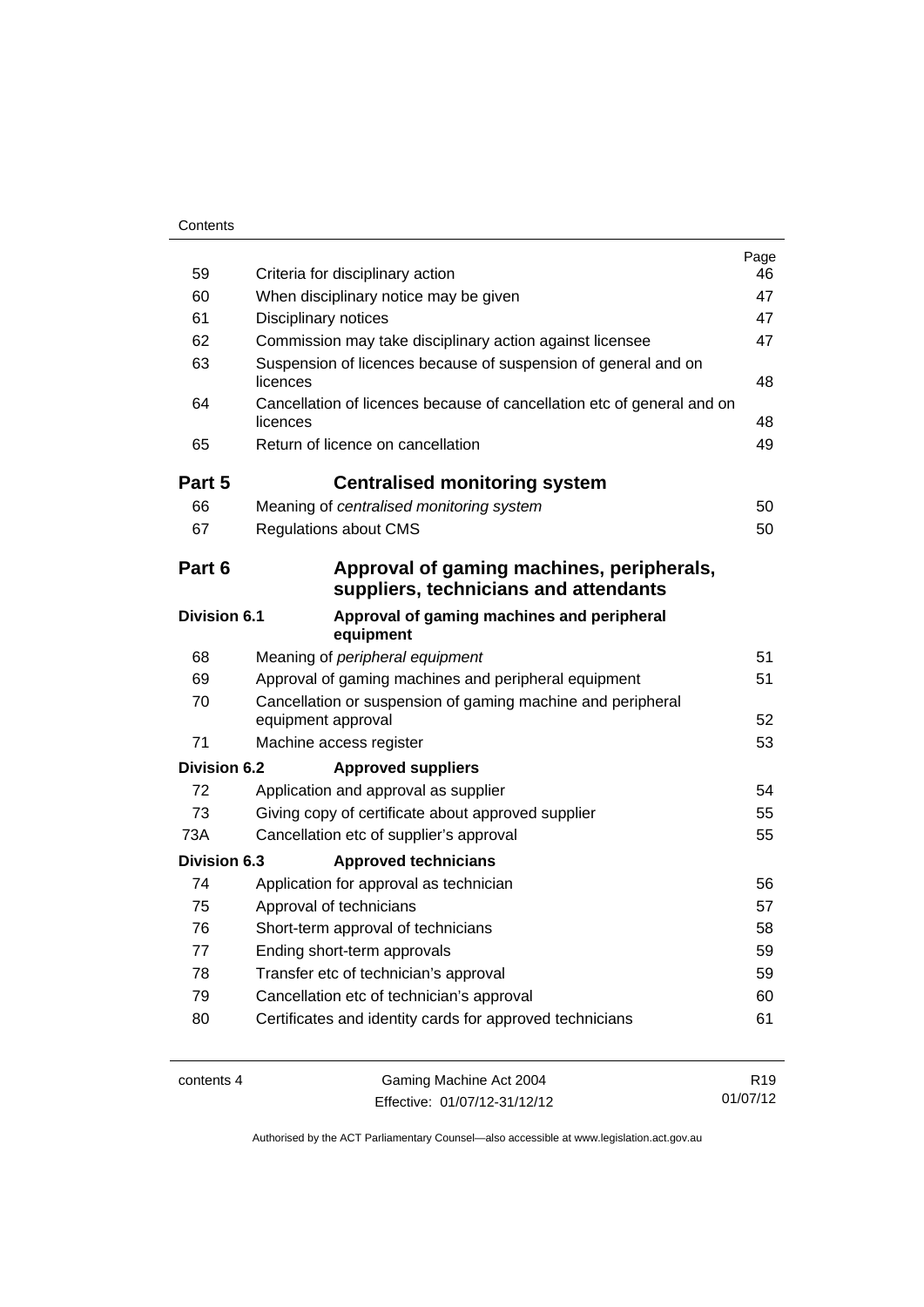| 81                  | Giving copy of certificate about approved technician or identity card | Page<br>62 |
|---------------------|-----------------------------------------------------------------------|------------|
| 82                  | Notice by supplier if technician no longer employed                   | 62         |
| 83                  | Return of approval certificates and identity cards for approved       |            |
|                     | technicians                                                           | 62         |
| 84                  | Renewal of technician's approval                                      | 63         |
| <b>Division 6.4</b> | <b>Approved attendants</b>                                            |            |
| 85                  | Application for approval as attendant                                 | 64         |
| 86                  | Approval of attendants                                                | 65         |
| 87                  | Short-term approval of attendants                                     | 65         |
| 88                  | Ending short-term approvals                                           | 66         |
| 89                  | Transfer etc of attendant's approval                                  | 66         |
| 90                  | Suspension of attendant's approval for short-term unemployment        | 67         |
| 91                  | Cancellation etc of attendant's approval                              | 67         |
| 92                  | Certificates for approved attendants                                  | 68         |
| 93                  | Giving copy of certificate about approved attendant                   | 68         |
| 94                  | Notice by licensee if attendant no longer employed                    | 69         |
| 95                  | Return of approval certificates for approved attendants               | 69         |
| 96                  | Renewal of attendant's approval                                       | 70         |
| <b>Division 6.5</b> | <b>Gaming machine dealings</b>                                        |            |
| 97                  | Control procedures                                                    | 70         |
| 98                  | Acquisition of gaming machines-general                                | 71         |
| 99                  | Application for approval of acquisition of gaming machines            | 72         |
| 100                 | Decision on application for approval to acquire gaming machines       | 72         |
| 101                 | Application and approval of financial arrangements                    | 73         |
| 102                 | Decision on application for approval of financial arrangements        | 74         |
| 103                 | Possession and operation of gaming machines                           | 74         |
| 104                 | Playing unlicensed gaming machines                                    | 75         |
| 105                 | Operation of gaming machines other than in accordance with licences   | 76         |
| <b>Division 6.6</b> | <b>Repossession of gaming machines</b>                                |            |
| 106                 | Offences by people repossessing gaming machines                       | 76         |
| 107                 | Application for repossession approval                                 | 77         |
| 108                 | Approval of repossession of gaming machines                           | 77         |
| 109                 | Conditions on approval to repossess gaming machine                    | 78         |
| 110                 | Contravention of repossession approval conditions                     | 78         |
|                     |                                                                       |            |
| R <sub>19</sub>     | Gaming Machine Act 2004                                               | contents 5 |

Authorised by the ACT Parliamentary Counsel—also accessible at www.legislation.act.gov.au

Effective: 01/07/12-31/12/12

01/07/12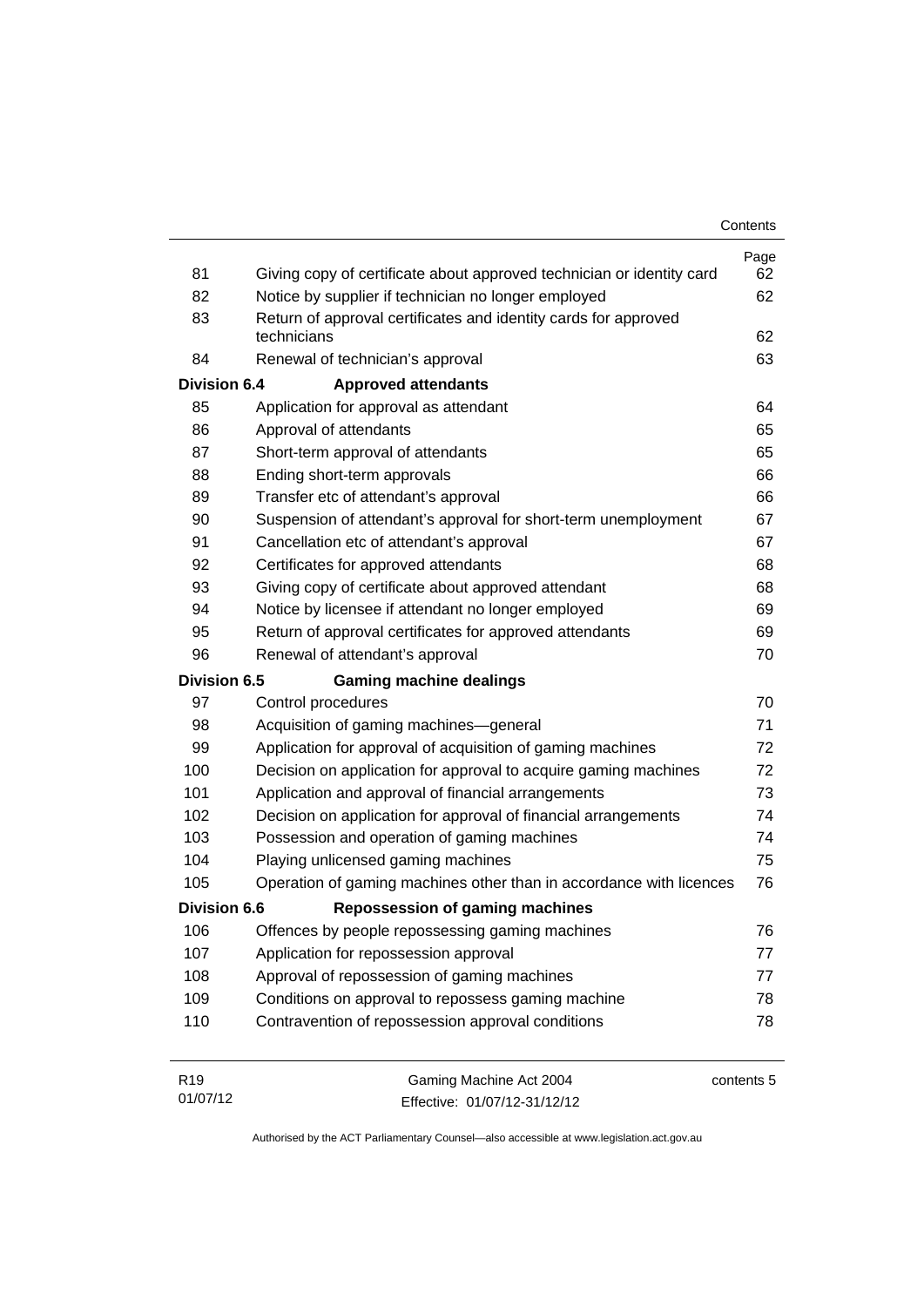### **Contents**

| Division 6.7        | <b>Disposal of gaming machines</b>                               | Page            |
|---------------------|------------------------------------------------------------------|-----------------|
| 111                 | Unapproved disposal of gaming machines                           | 79              |
| 112                 | Application for approval for disposal of gaming machines         | 79              |
| 113                 | Approval of disposal of gaming machines                          | 79              |
| <b>Division 6.8</b> | Seizure of gaming machines                                       |                 |
| 114                 | Seizure of unlawful gaming machines                              | 80              |
| 115                 | Receipt for gaming machines seized                               | 80              |
| 116                 | Application for order disallowing seizure                        | 81              |
| 117                 | Order for return of seized gaming machine                        | 81              |
| 118                 | Adjournment pending hearing of other proceedings                 | 82              |
| 119                 | Forfeiture of seized gaming machines                             | 82              |
| <b>Division 6.9</b> | Installation and operation of gaming machines                    |                 |
| 120                 | Installation to be in accordance with approval of commission     | 83              |
| 121                 | Offence to install gaming machines                               | 83              |
| 122                 | Certificate about meter readings                                 | 84              |
| 123                 | Sealing computer cabinet                                         | 84              |
| 124                 | Commission may require information                               | 84              |
| 125                 | Operation to be subject to correct percentage payout             | 85              |
| 126                 | Position for percentage payout of gaming machines display        | 85              |
| 127                 | Maximum stake amount                                             | 85              |
| Part 7              | <b>Regulation of gaming machines generally</b>                   |                 |
| 128                 | Machine access generally                                         | 86              |
| 129                 | Interference with gaming machines                                | 87              |
| 130                 | Opening computer cabinets                                        | 88              |
| 131                 | Rendering gaming machines inoperable on licence ceasing to be in |                 |
|                     | force                                                            | 88              |
| 132                 | Removal of gaming machines from premises                         | 89              |
| Part 8              | Linked-jackpot arrangements                                      |                 |
| 133                 | Operation of linked-jackpot arrangements                         | 90              |
| 134                 | Single-user authorisation for linked-jackpot arrangements        | 90              |
| 135                 | Issue of multi-user permits                                      | 91              |
| 136                 | Conditions on multi-user permits                                 | 93              |
| 137                 | Term of multi-user permits                                       | 94              |
| contents 6          | Gaming Machine Act 2004                                          | R <sub>19</sub> |

Effective: 01/07/12-31/12/12

01/07/12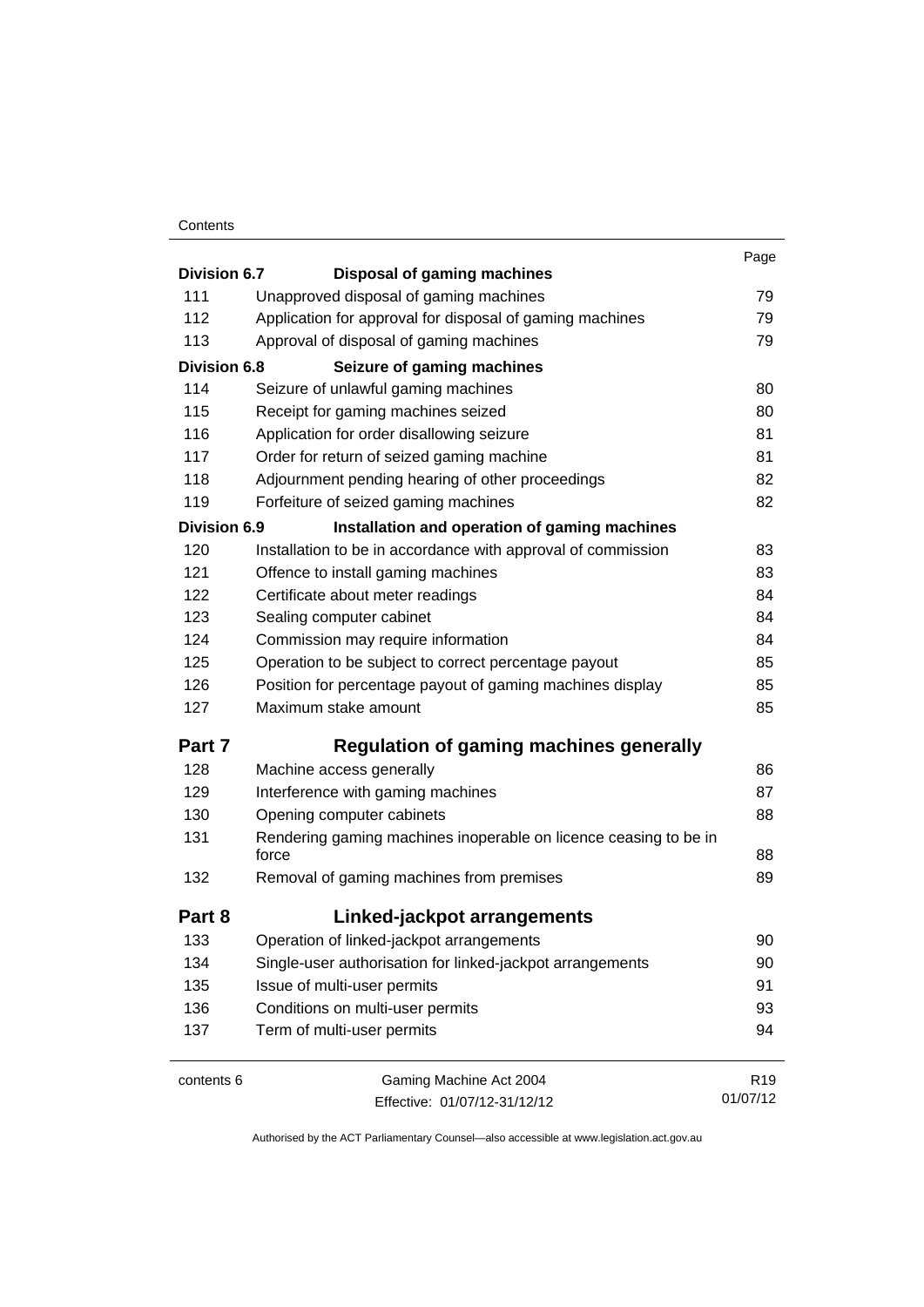|         |                                                                      | Contents   |
|---------|----------------------------------------------------------------------|------------|
| 138     | Amendment of multi-user permits in interest of users                 | Page<br>94 |
| 139     | Amendment of multi-user permit on request                            | 94         |
| 140     | Amendment of financial and operational aspects of multi-user permits | 96         |
| 141     | Transfer of multi-user permits                                       | 96         |
| 142     | Surrender of multi-user permits                                      | 97         |
| 143     | Unclaimed jackpots                                                   | 97         |
| 144     | Undisbursed jackpots                                                 | 98         |
| Part 9  | <b>Club administration</b>                                           |            |
| 144A    | Definitions-pt 9                                                     | 99         |
| 145     | Eligible objects                                                     | 99         |
| 146     | Eligible clubs                                                       | 99         |
| 147     | Associated organisations-declaration                                 | 100        |
| 147A    | Associated organisation declaration-condition                        | 101        |
| 147B    | Associated organisation-warning notice                               | 102        |
| 147C    | Associated organisation declaration-suspension or repeal             | 102        |
| 147D    | Club elections-election of board directors                           | 103        |
| 148     | Club elections-record-keeping                                        | 103        |
| 148A    | Club directors-acting in good faith                                  | 104        |
| 148B    | Club constitution-consistency with gaming laws                       | 104        |
| 149     | Power to require information about status of eligible clubs          | 105        |
| 150     | Disclosure of gifts by executive officer                             | 105        |
| Part 10 | <b>Gaming areas</b>                                                  |            |
| 151     | Warning notices                                                      | 106        |
| 152     | <b>External signs</b>                                                | 107        |
| 152A    | External visibility of gaming machines                               | 108        |
| 153     | Cash facilities                                                      | 108        |
| 154     | Lending or extending credit                                          | 109        |
| 155     | Children must not enter gaming area                                  | 110        |
| 156     | Children must not play gaming machines                               | 110        |
| 157     | Using false identification                                           | 110        |

contents 7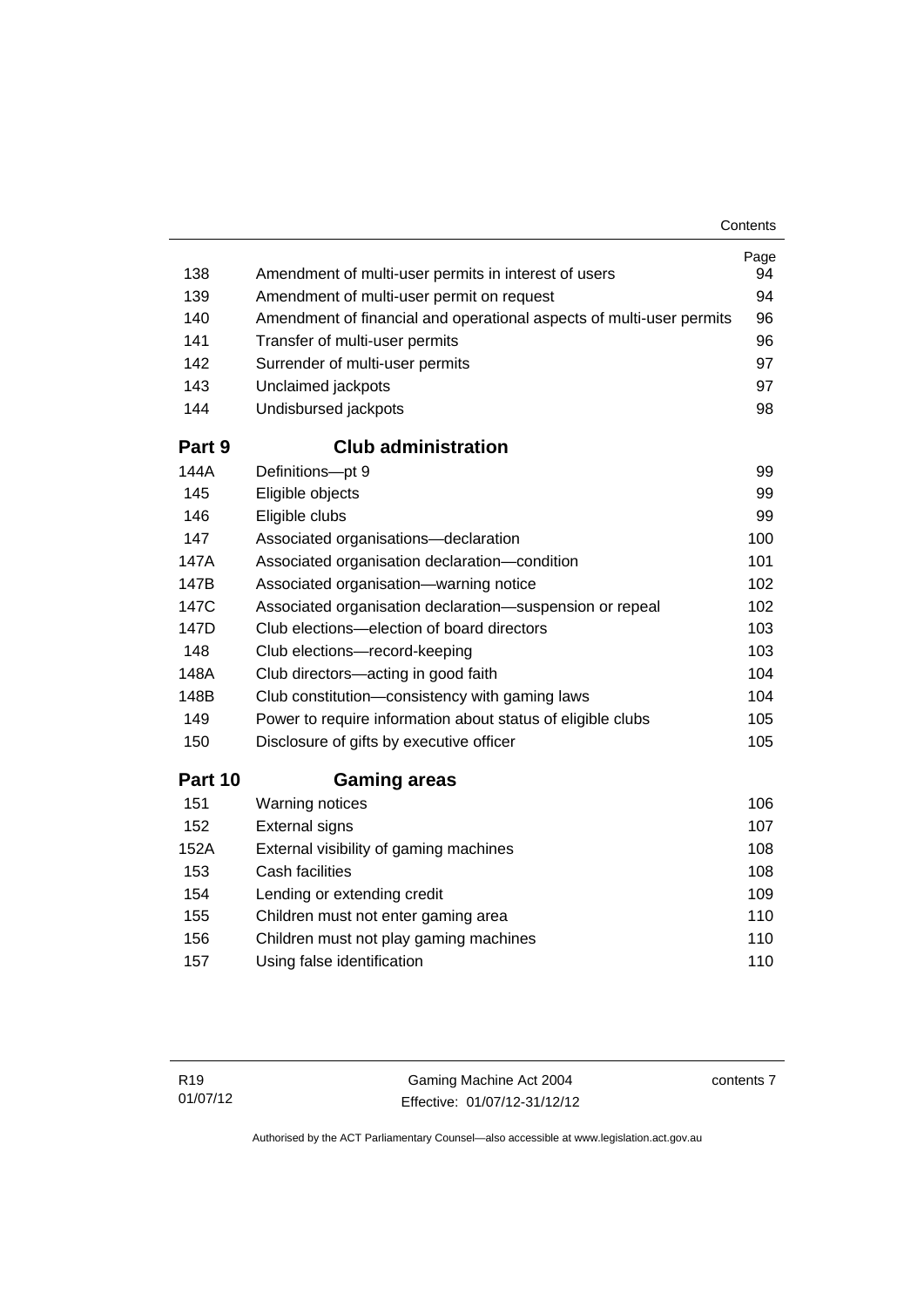### **Contents**

|                      |                                                         | Page            |
|----------------------|---------------------------------------------------------|-----------------|
| Part 11              | <b>Finance</b>                                          |                 |
| <b>Division 11.1</b> | General                                                 |                 |
| 158                  | Audit of financial statements etc                       | 111             |
| 159                  | Gaming machine tax                                      | 112             |
| 161                  | Payment of gaming machine tax                           | 113             |
| 162                  | Gaming machine tax returns                              | 113             |
| 163                  | Payment of gaming machine tax following transfer        | 114             |
| <b>Division 11.2</b> | Problem gambling assistance fund                        |                 |
| 163A                 | Required payment to problem gambling assistance fund    | 114             |
| 163B                 | Problem gambling assistance fund                        | 115             |
| 163C                 | Annual reporting about problem gambling assistance fund | 115             |
| Part 12              | <b>Community contributions</b>                          |                 |
| 164                  | Approval of community contributions                     | 117             |
| 165                  | Records of contributions                                | 119             |
| 166                  | Report about records and finances                       | 120             |
| 167                  | Commission must report to Minister                      | 120             |
| 168                  | Minister must present commission's report               | 120             |
| 169                  | Required community contributions                        | 121             |
| 170                  | Corporations with several licences                      | 121             |
| 171                  | Women's sport community contributions                   | 122             |
| 171A                 | Problem gambling community contributions                | 122             |
| 172                  | Community contribution shortfall tax                    | 123             |
| Part 13              | <b>Notification and review of decisions</b>             |                 |
| 173                  | Meaning of reviewable decision-pt 13                    | 124             |
| 173A                 | Reviewable decision notices                             | 124             |
| 173B                 | Applications for review                                 | 124             |
| Part 14              | <b>Miscellaneous</b>                                    |                 |
| 174                  | Acts and omissions of representatives                   | 125             |
| 175                  | Canberra Airport                                        | 126             |
| 176                  | Evidentiary certificates                                | 126             |
| 177                  | Determination of fees                                   | 126             |
| 178                  | Regulation-making power                                 | 127             |
| contents 8           | Gaming Machine Act 2004                                 | R <sub>19</sub> |
|                      | Effective: 01/07/12-31/12/12                            | 01/07/12        |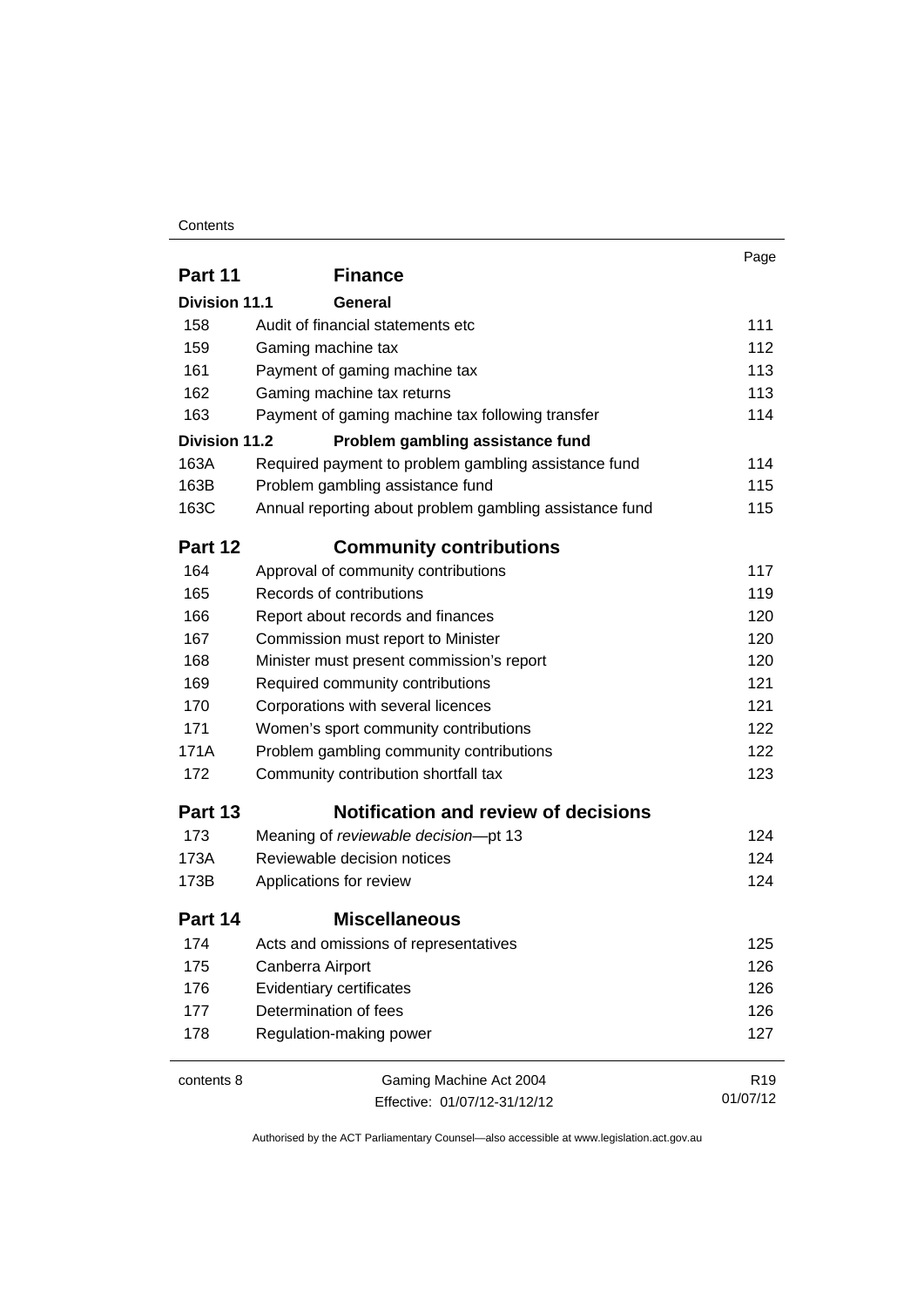|                   |                             | Contents |  |
|-------------------|-----------------------------|----------|--|
|                   |                             | Page     |  |
| <b>Schedule 1</b> | <b>Reviewable decisions</b> | 128      |  |
|                   |                             |          |  |
| <b>Dictionary</b> |                             |          |  |
|                   |                             |          |  |
| <b>Endnotes</b>   |                             |          |  |
|                   |                             |          |  |
| 1                 | About the endnotes          | 142      |  |
| $\overline{2}$    | Abbreviation key            | 142      |  |
| 3                 | Legislation history         | 143      |  |
| 4                 | Amendment history           | 146      |  |
| 5                 | Earlier republications      | 151      |  |

Gaming Machine Act 2004 Effective: 01/07/12-31/12/12 contents 9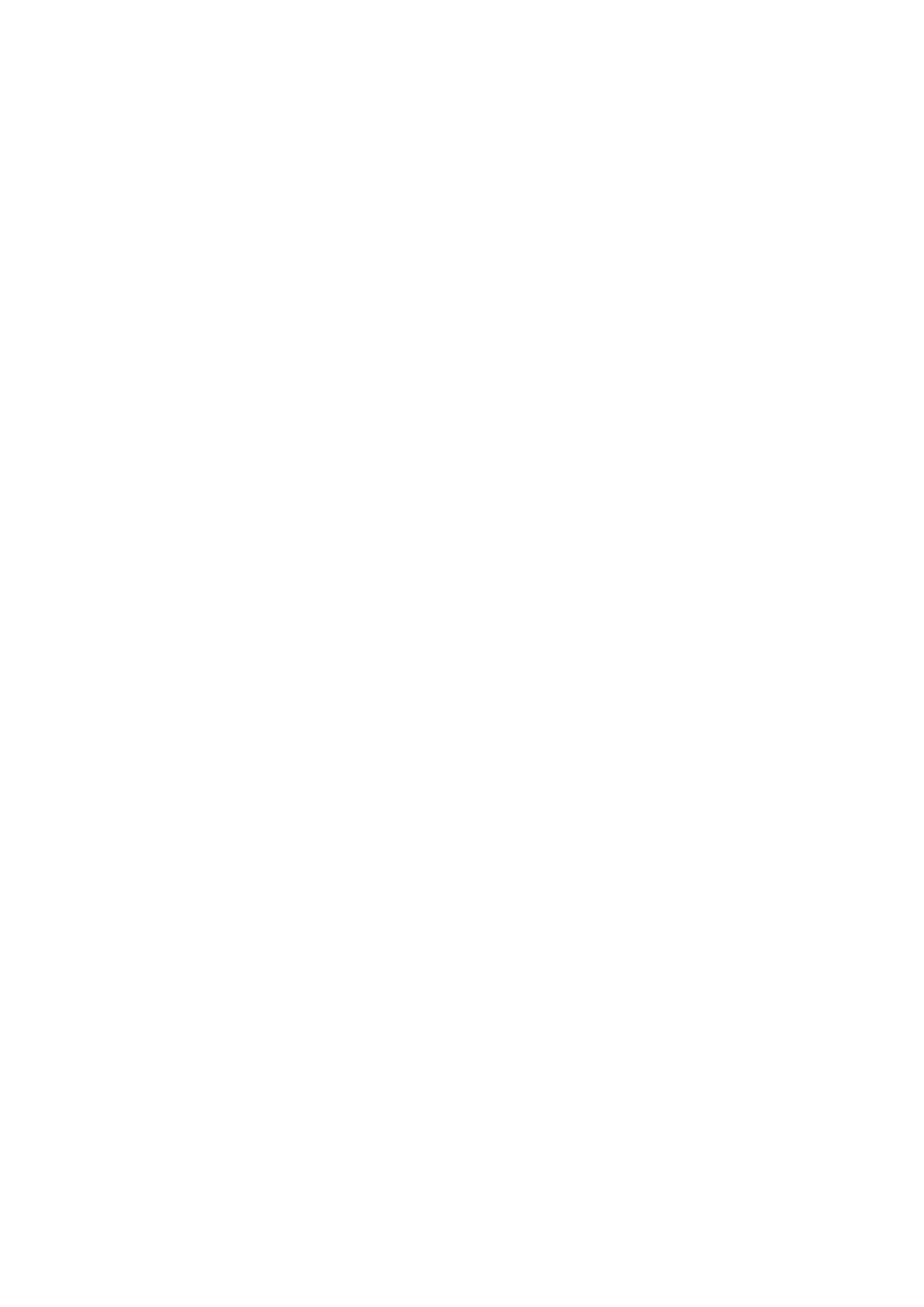

# **Gaming Machine Act 2004**

An Act in relation to gaming machines, and for other purposes

R19 01/07/12

l

Gaming Machine Act 2004 Effective: 01/07/12-31/12/12 page 1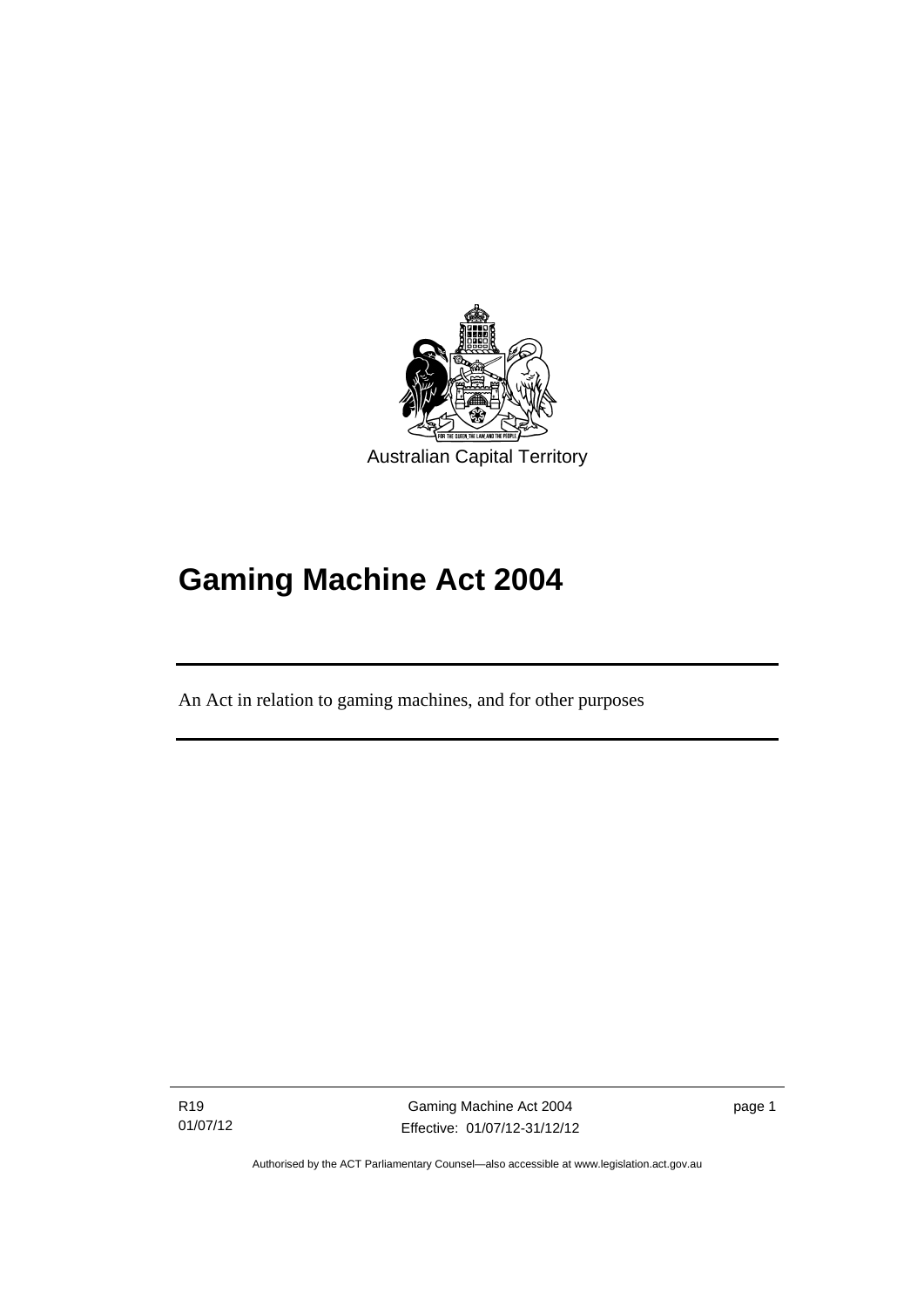### Part 1 **Preliminary**

Section 1

# <span id="page-13-0"></span>**Part 1** Preliminary

### <span id="page-13-1"></span>**1 Name of Act**

This Act is the *Gaming Machine Act 2004*.

### <span id="page-13-2"></span>**3 Dictionary**

The dictionary at the end of this Act is part of this Act.

*Note 1* The dictionary at the end of this Act defines certain terms used in this Act, and includes references (*signpost definitions*) to other terms defined elsewhere.

> For example, the signpost definition '*associated entity*—see the *Electoral Act 1992*, section 198.' means that the term 'associated entity' is defined in that section and the definition applies to this Act.

*Note* 2 A definition in the dictionary (including a signpost definition) applies to the entire Act unless the definition, or another provision of the Act, provides otherwise or the contrary intention otherwise appears (see Legislation Act,  $s$  155 and  $s$  156 (1)).

# <span id="page-13-3"></span>**4 Notes**

A note included in this Act is explanatory and is not part of this Act.

*Note* See the Legislation Act, s 127 (1), (4) and (5) for the legal status of notes.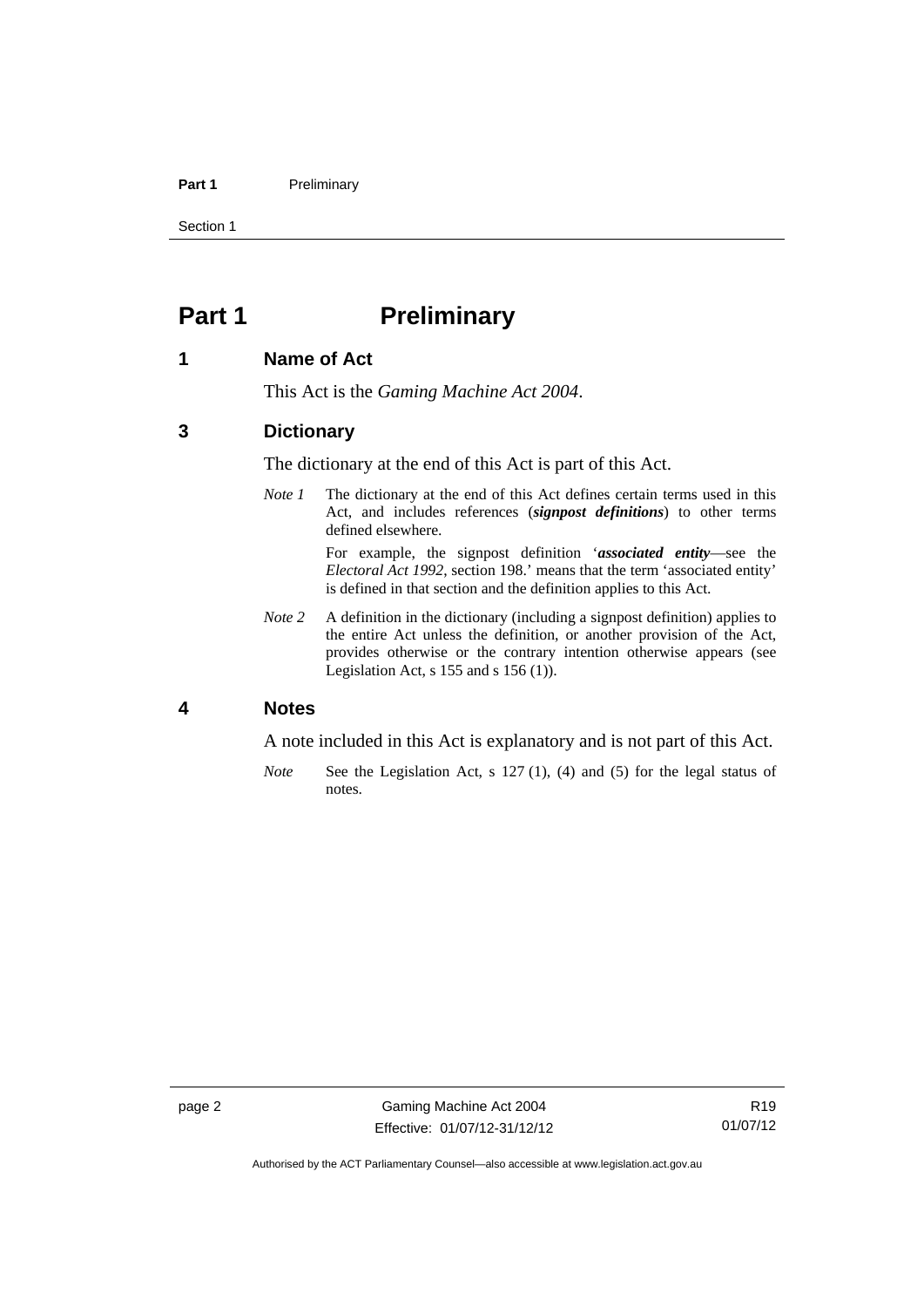# <span id="page-14-0"></span>**5 Offences against Act—application of Criminal Code etc**

Other legislation applies in relation to offences against this Act.

### *Note 1 Criminal Code*

The Criminal Code, ch 2 applies to all offences against this Act (see Code, pt 2.1).

The chapter sets out the general principles of criminal responsibility (including burdens of proof and general defences), and defines terms used for offences to which the Code applies (eg *conduct*, *intention*, *recklessness* and *strict liability*).

### *Note 2 Penalty units*

The Legislation Act, s 133 deals with the meaning of offence penalties that are expressed in penalty units.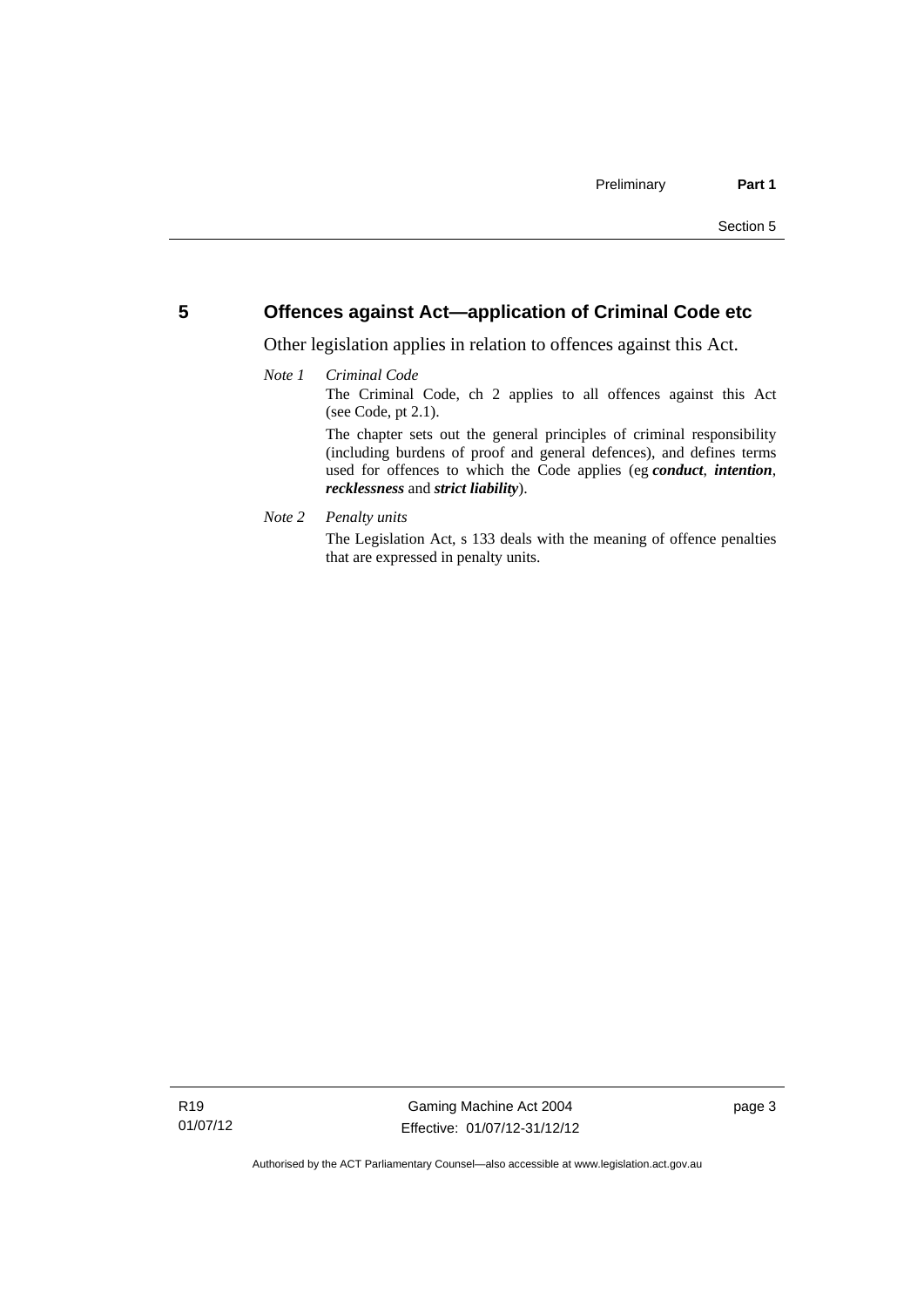# <span id="page-15-0"></span>**Part 2 Licences**

# <span id="page-15-1"></span>**Division 2.1 Definitions and important concepts**

# <span id="page-15-2"></span>**6 Definitions for pt 2**

In this part:

*initial licence application*—see section 9.

*licence amendment application*–see section 9.

# <span id="page-15-3"></span>**7 Meaning of** *influential person* **for Act**

(1) In this Act:

*influential person*, for a corporation—

- (a) means any of the following:
	- (i) an executive officer of the corporation;
	- (ii) a related corporation;
	- (iii) an executive officer of a related corporation;
	- (iv) an influential owner; and
- (b) includes a person who, though not mentioned in paragraph (a), can exercise as much influence over the actions of the corporation as someone mentioned in that paragraph.

*Note Corporation* includes a club (see dict).

(2) In this section:

*influential owner*, of a corporation, means a person who, whether directly or through intermediary corporate ownership or nominees—

- (a) can control 5% of the votes at an annual general meeting of the corporation; or
- (b) can control the appointment of a director of the corporation.

R19 01/07/12

Authorised by the ACT Parliamentary Counsel—also accessible at www.legislation.act.gov.au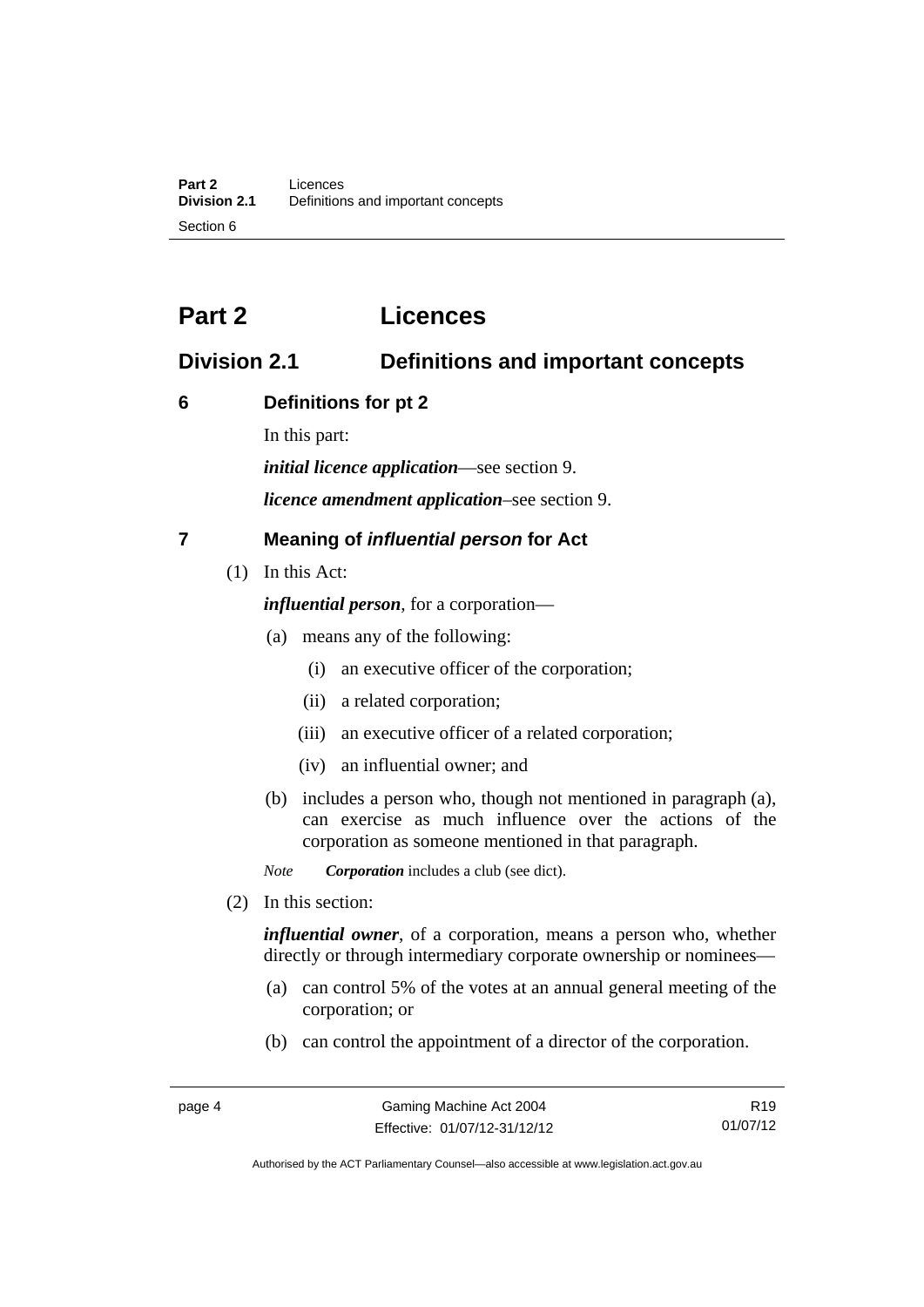*related corporation* means a related body corporate under the Corporations Act.

## <span id="page-16-0"></span>**8 What licence authorises**

- (1) A licence authorises the licensee—
	- (a) to acquire and dispose of gaming machines; and
	- (b) to install gaming machines on the licensed premises under the licence; and
	- (c) to operate the gaming machines stated in the licence on the licensed premises.
	- *Note* This Act, and the licence, may limit or place conditions on the authority under this section.
- (2) However, a licence does not authorise the licensee to operate gaming machines on more than 1 licensed premises under the licence.
- (3) The regulations may prescribe times when licensees must not operate a gaming machine.
- (4) A licence may authorise the use of only class B and class C gaming machines.

## <span id="page-16-1"></span>**9 Kinds of applications under pt 2**

A person may apply to the commission for a licence (an *initial licence application*) or amendment of a licence (a *licence amendment application*).

- *Note 1* If a form is approved under the Control Act, s 53D for an application, the form must be used.
- *Note 2* A fee may be determined under s 177 for this provision.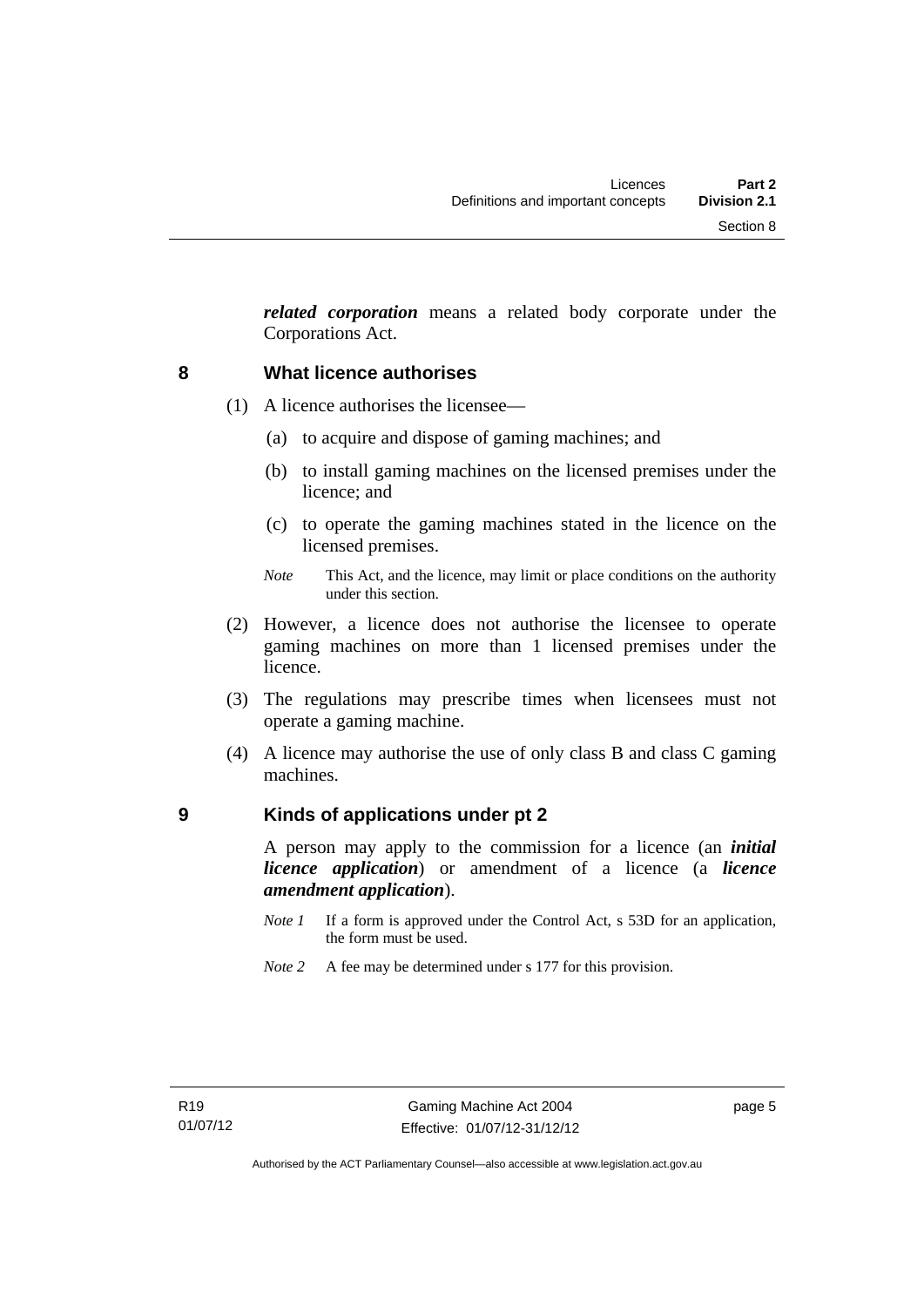# <span id="page-17-0"></span>**10 Applications to be dealt with in order of receipt**

- (1) This section applies to the following applications made in accordance with this Act:
	- (a) initial licence applications;
	- (b) licence amendment applications if the application is to increase the number of gaming machines authorised to be operated under the licence.
- (2) However, this section does not apply to the application if—
	- (a) the applicant has been authorised to operate 1 or more gaming machines because of the application; or
	- (b) the application has been refused.
- (3) Applications to which this section applies must be dealt with in the order in which they are received by the commission.
- (4) However, if an application does not contain sufficient information to allow the commission to decide the application, subsection (3) applies to the application as if it were received by the commission when sufficient information is given to the commission to allow the commission to decide it.
- (5) The commission is not required to make a decision about the number of gaming machines authorised to be operated under a licence if licences that have already been issued authorise the operation of the maximum number of gaming machines allowed on all licensed premises in the ACT.
	- *Note* The maximum number of gaming machines on all licensed premises in the ACT is set under s 35.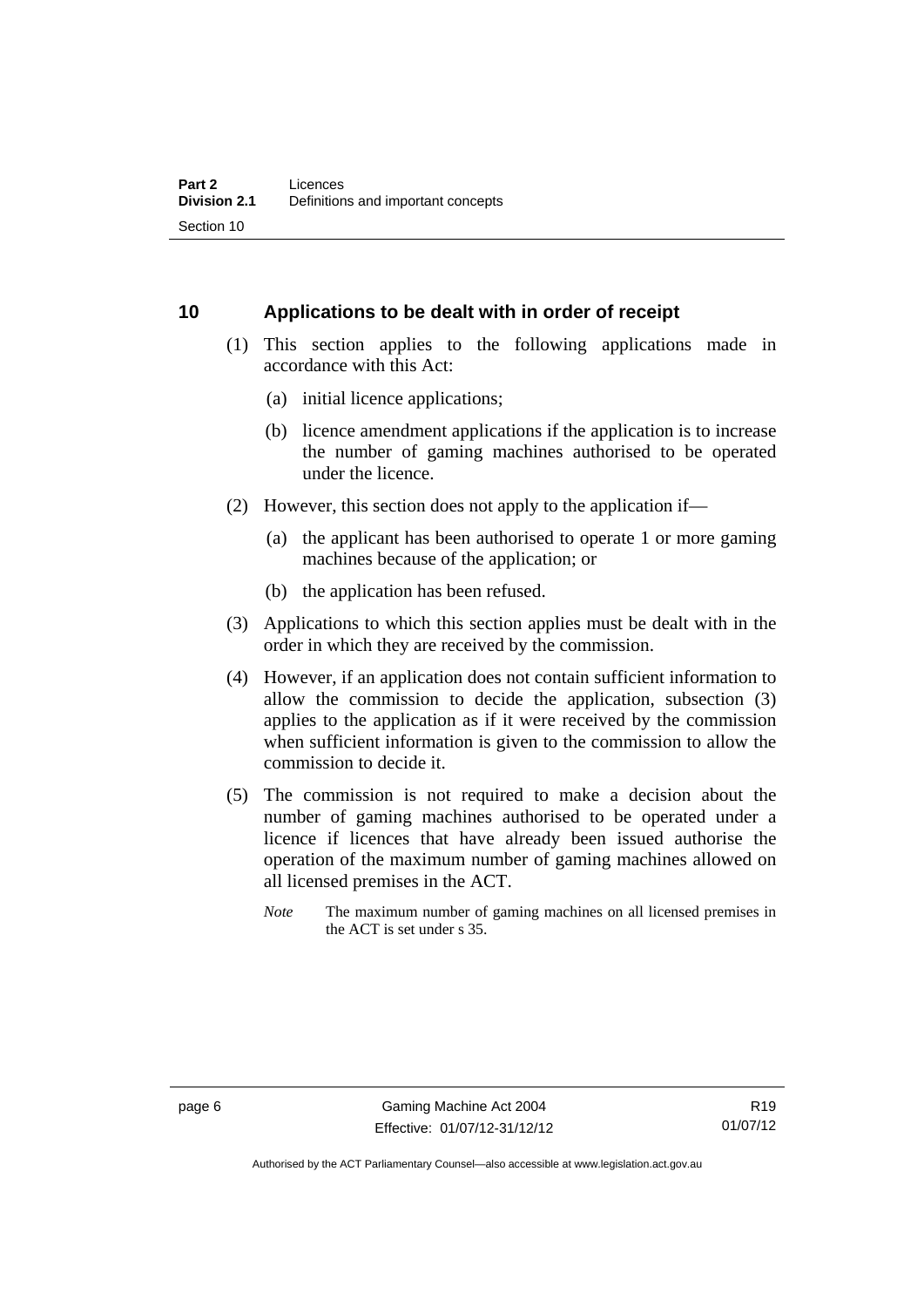- (6) The commission may, by written notice given to the applicant, require an applicant to provide updated information in an application mentioned in subsection (1), including verified updated information, if—
	- (a) subsection (5) applied to the application; and
	- (b) at a later time, subsection (5) stopped applying to the application.
- (7) To remove any doubt, updated information includes an updated required document.

# <span id="page-18-0"></span>**Division 2.2 Issue of licences**

# <span id="page-18-1"></span>**11** Initial licence application

- (1) An initial licence application must—
	- (a) be in writing signed by the applicant; and
	- (b) state the applicant's name and address; and
	- (c) if the applicant is a corporation—state the name and address of each director of the corporation; and
	- (d) state the address, and block and section number, of the premises proposed to be licensed; and
	- (e) state the class, number, kind, coin denomination and percentage payout of gaming machines for which the licence is sought; and
	- (f) for a corporation—name each influential person for the corporation and the person's relationship with the corporation; and
	- (g) be accompanied by each of the required documents for the application.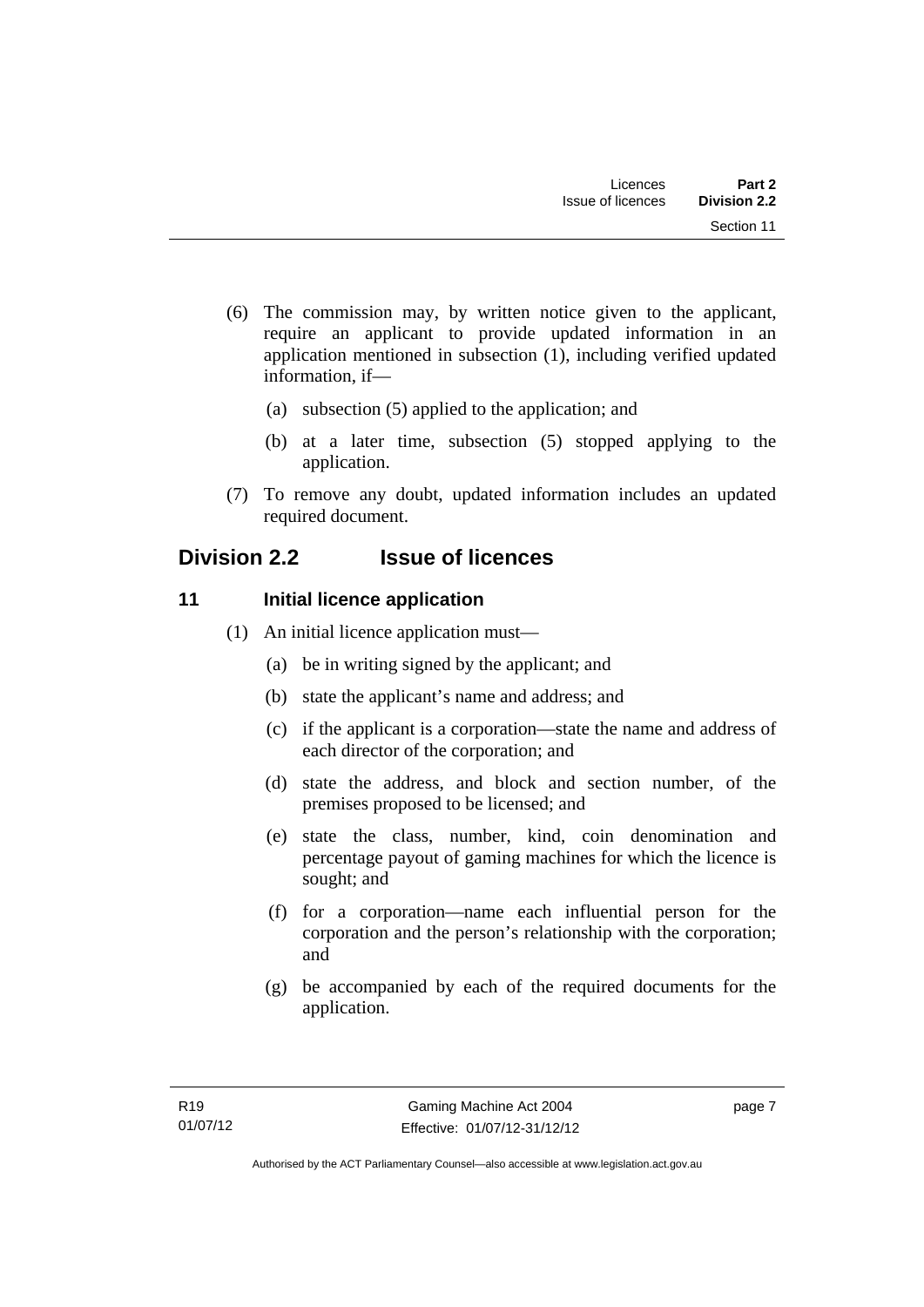- (2) The following are *required documents* for every initial licence application:
	- (a) a social impact assessment for the application;
	- (b) a scale plan of the premises, or part of the premises, proposed to be licensed, showing where the gaming machines are to be installed (the *proposed gaming area*);
	- (c) a copy of the rules the applicant has adopted to control the operation of gaming machines on the premises proposed to be licensed;

#### **Examples of what rules may cover**

- 1 how long a machine may be reserved for
- 2 prohibiting abuse of machines
- 3 payment of prizes by attendants
- 4 delay of payment if machine has malfunctioned or been interfered with
- *Note* An example is part of the Act, is not exhaustive and may extend, but does not limit, the meaning of the provision in which it appears (see Legislation Act, s 126 and s 132).
- (d) a copy of the control procedures the applicant has adopted to control the operation of gaming machines on the premises proposed to be licensed;
	- *Note* Control procedures are covered in s 97.
- (e) any other documents required for the application under the regulations.
- (3) The following are also *required documents* for an initial licence application by a club:
	- (a) a copy of the club's constitution;
	- (b) an alphabetical list of names and addresses of all current members of the club, certified correct by the club secretary;
	- (c) a statement, signed by the club secretary, stating the grounds on which the club claims to be an eligible club;

R19 01/07/12

Authorised by the ACT Parliamentary Counsel—also accessible at www.legislation.act.gov.au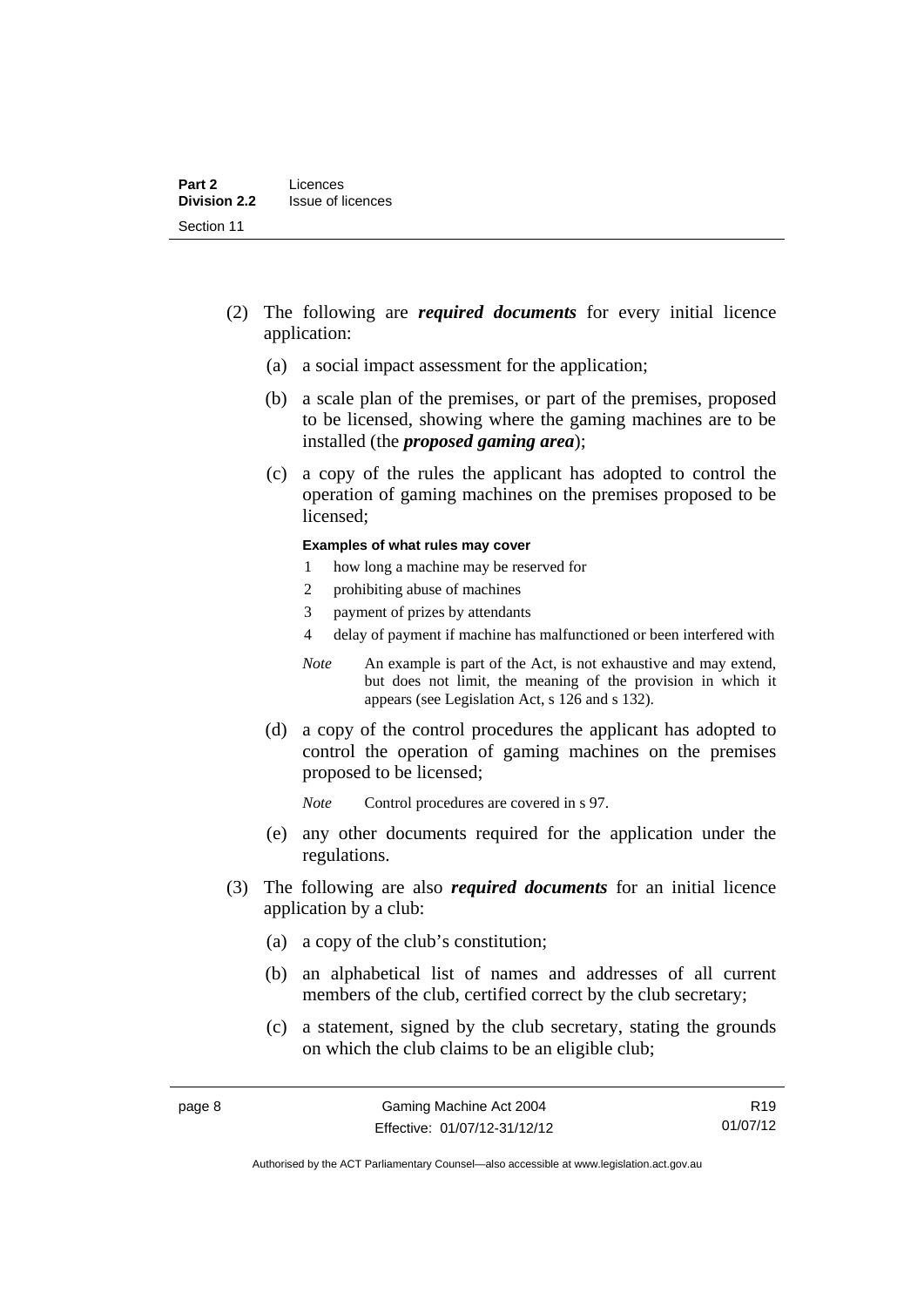- (d) evidence that a majority of the voting members of the club who voted in a ballot conducted under the regulations voted for the club having gaming machines.
- (4) The regulations may require—
	- (a) a required document, or any information in a required document, to be verified in a particular way; or
	- (b) an application to include particular information; or
	- (c) an application, or any information in an application, to be verified in a particular way.
- (5) The commission need not consider an initial licence application if—
	- (a) the application does not include any information required under this section; or
	- (b) the application, or any information in the application, is not verified as required under this section; or
	- (c) the application is not accompanied by a document required under this section to accompany the application; or
	- (d) a document accompanying the application does not include any information required under this section; or
	- (e) a document accompanying the application, or any information in a document accompanying the application, is not verified as required under this section; or
	- (f) any form required to be used for the application, or any document accompanying the application is not used; or
	- (g) any requirement of a form required to be used for the application, or any document accompanying the application, is not complied with.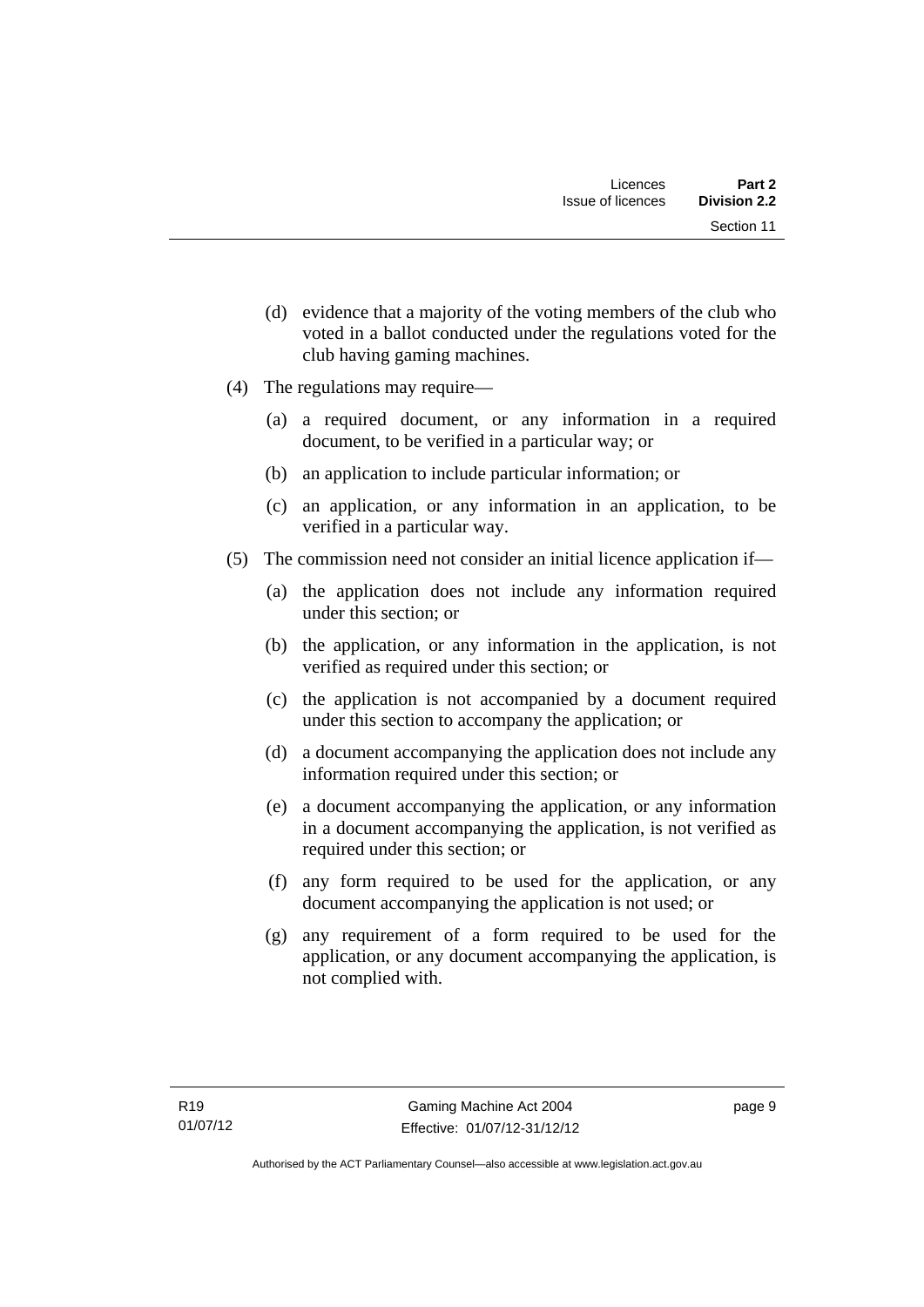## <span id="page-21-0"></span>**12 Issue of licences**

- (1) This section applies to an initial licence application under section 11.
- (2) The commission must issue a licence to the applicant if—
	- (a) the applicant is an eligible person;
		- *Note* Eligibility for individuals—see s 20. Eligibility for corporations—see s 21.
	- (b) for an application by a club—a majority of the voting members of the club who voted in a ballot conducted under the regulations voted for the club having gaming machines; and
	- (c) the commission is satisfied about each additional mandatory requirement under section 13 in relation to the application; and
	- (d) authorising the use of the number of gaming machines to be authorised by the licence would not contravene section 35 (Maximum number of gaming machines allowed).
- (3) However, the commission may refuse to issue a licence to a club if a ground for refusing the licence exists under section 14.
- (4) A licence may be conditional.

### **Example**

a condition that a gaming area be separated from other parts of the premises

- *Note* An example is part of the Act, is not exhaustive and may extend, but does not limit, the meaning of the provision in which it appears (see Legislation Act, s 126 and s 132).
- (5) In deciding the number and kind of gaming machines to be allowed under a licence, the commission must consider the following:
	- (a) the size and layout of the premises the application relates to;
	- (b) the size and layout of the proposed gaming area;

R19 01/07/12

Authorised by the ACT Parliamentary Counsel—also accessible at www.legislation.act.gov.au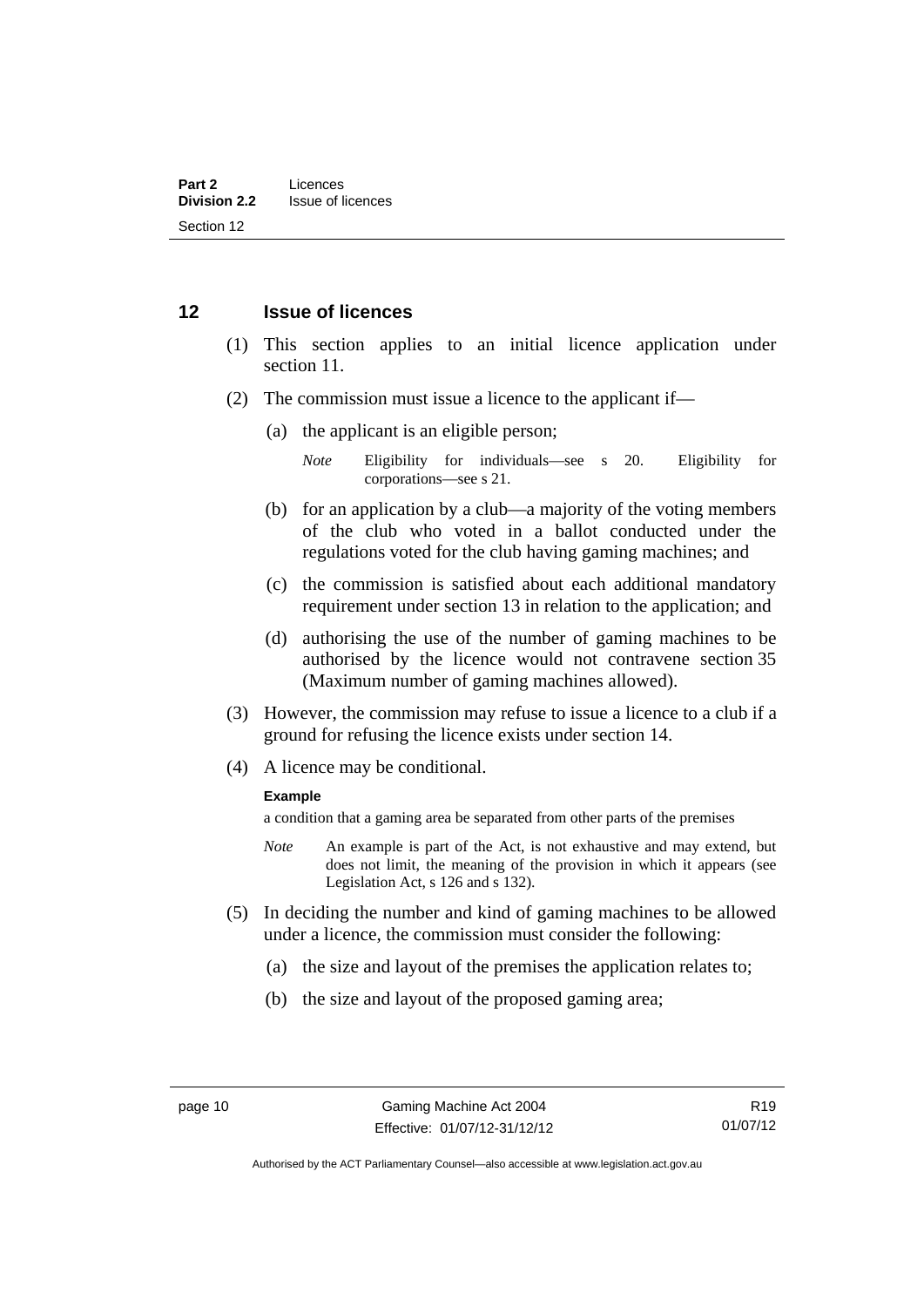- (c) for an application by a club—
	- (i) the number of club members worked out under the regulations; and
	- (ii) the ratio of club members to the number and kinds of gaming machines held by the licensee; and
	- (iii) the extent to which the club has contributed to, or is likely to contribute to, the community, supported and benefited the community;
- (d) the social impact assessment for the application for the licence and any submission made on the assessment within the 6-week comment period under section 19;
- (e) what the commission may allow under section 16.
- (6) The commission may consider any other relevant matter.

## <span id="page-22-0"></span>**13 Additional mandatory requirements for issue of licence**

- (1) The following requirements are mandatory requirements under section 12 (2) (c) for an initial licence application:
	- (a) for a corporation (including a club)—the rules and control procedures of the corporation to control the operation of gaming machines are adequate to control that operation;
	- (b) the size and layout of the proposed gaming area are suitable for the installation of gaming machines;
	- (c) the applicant is likely to comply with this Act;

### **Example**

If the applicant previously held a licence, the commission may consider how well the applicant complied with its conditions in assessing whether the applicant is likely to comply with this Act.

*Note* An example is part of the Act, is not exhaustive and may extend, but does not limit, the meaning of the provision in which it appears (see Legislation Act, s 126 and s 132).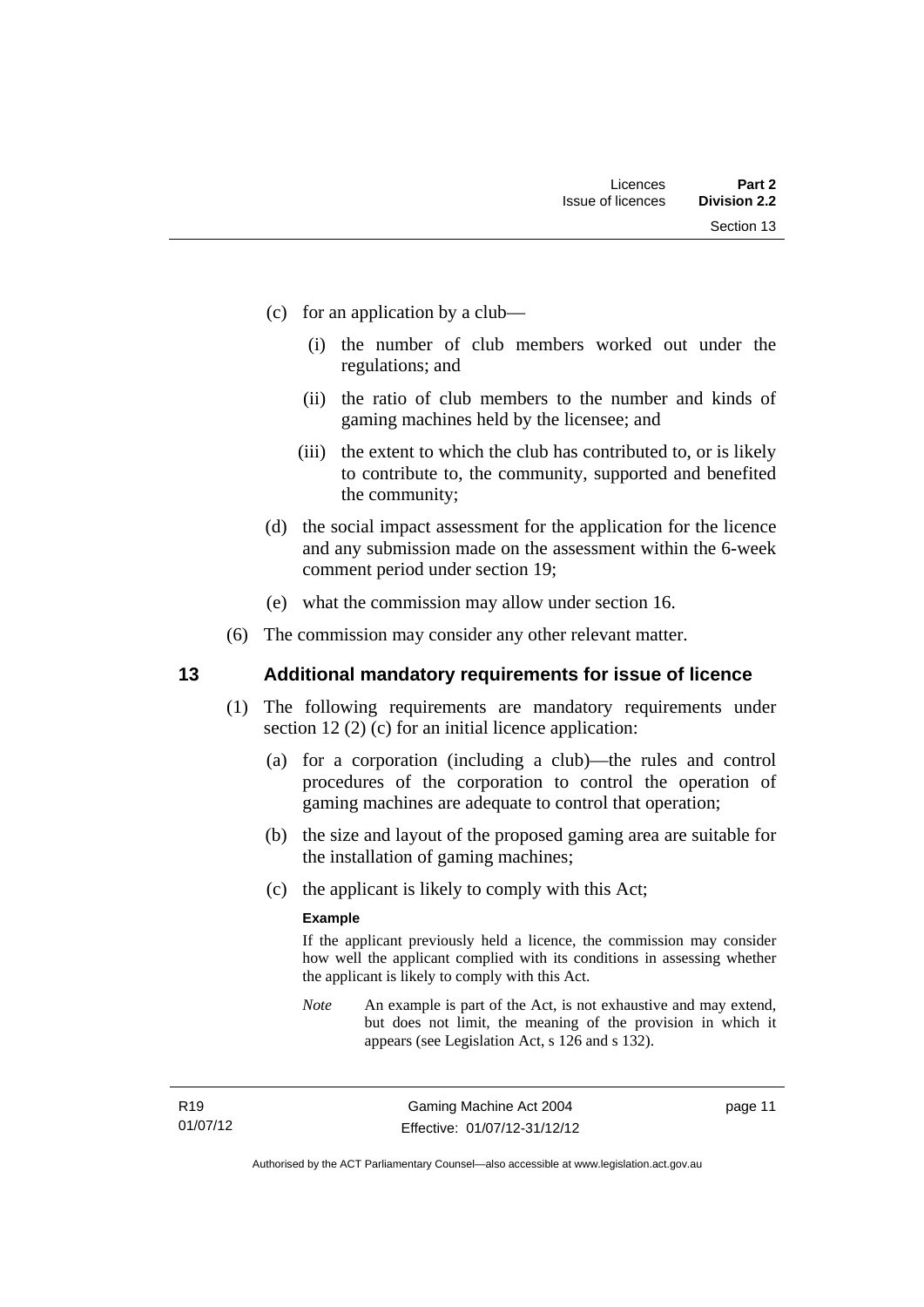- (d) if an on licence applies to the premises to which the application relates—the premises are used by people mainly for drinking alcohol;
- (e) taking into consideration the social impact assessment for the application and any submission made on the assessment within the 6-week comment period under section 19, the issue of the licence is appropriate.

### **Example for par (e)**

the issue of a licence for the premises to which a general licence or on licence applies may not be appropriate if it would adversely affect the nature or character of the premises and the general use and enjoyment of the premises

 (2) In deciding whether a proposed gaming area is suitable for the installation of gaming machines, the commission must consider the safety and comfort of, and harm minimisation strategies for, patrons.

# <span id="page-23-0"></span>**14 Grounds for refusing initial licence application by club**

- (1) The commission may refuse to issue a gaming machine licence to an applicant that is a club if satisfied that—
	- (a) payments for goods and services supplied to a club, including the rental or lease payments for the club's premises, are related to the level of gaming machine performance; or

### **Examples—goods and services**

- food and beverages
- cleaning services
- gaming machines
- *Note* An example is part of the Act, is not exhaustive and may extend, but does not limit, the meaning of the provision in which it appears (see Legislation Act, s 126 and s 132).
- (b) someone, other than the lessor or leasing agent, will receive a payment or benefit during or at the end of a lease, agreement or arrangement entered into by the club for its premises; or

R19 01/07/12

Authorised by the ACT Parliamentary Counsel—also accessible at www.legislation.act.gov.au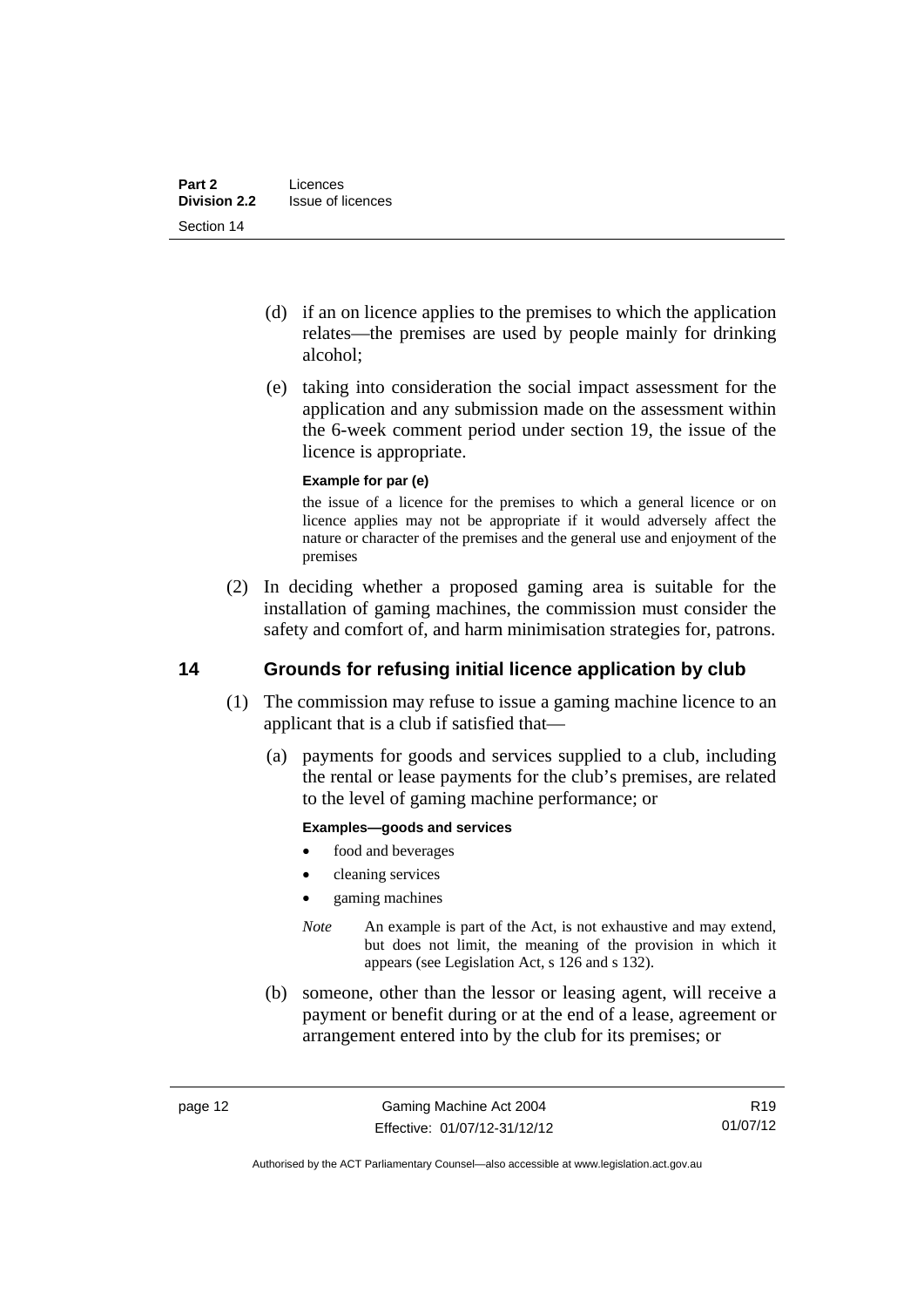- (c) the election of a member of the club's management committee or board has been decided, controlled or influenced in a significant way, or to a significant degree, by—
	- (i) people who are not voting members of the club; or
	- (ii) only some voting members of the club; or
- (d) the voting members of the club, taken as a group, do not have complete control over the election of all members of the club's management committee or board; or
- (e) each voting member of the club does not have an equal right to elect people, and to nominate or otherwise choose people for election, to the club's management committee or board; or
- (f) if the club does not own its premises—an executive officer or employee of the club is also the club's lessor, or an associate of the club's lessor; or
- (g) an executive officer or employee of the club is a creditor, or an associate of a creditor, of the club; or
- (h) the club's management committee or board does not, for any reason, have complete control over the club's business or operations, or a significant aspect of the club's business or operations; or
- (i) the club is being, or may be, used as a device for individual gain or commercial gain by someone other than the club.
- (2) However, the commission must not refuse to issue a gaming machine licence under subsection  $(1)$   $(c)$ ,  $(d)$  or  $(e)$  only because—
	- (a) the commission is satisfied that the election of a member of the club's management committee or board has been decided, controlled or influenced in a significant way, or to a significant degree, by an associated organisation; or
	- (b) the voting members of the club, taken as a group, do not have complete control over the election of all members of the club's

page 13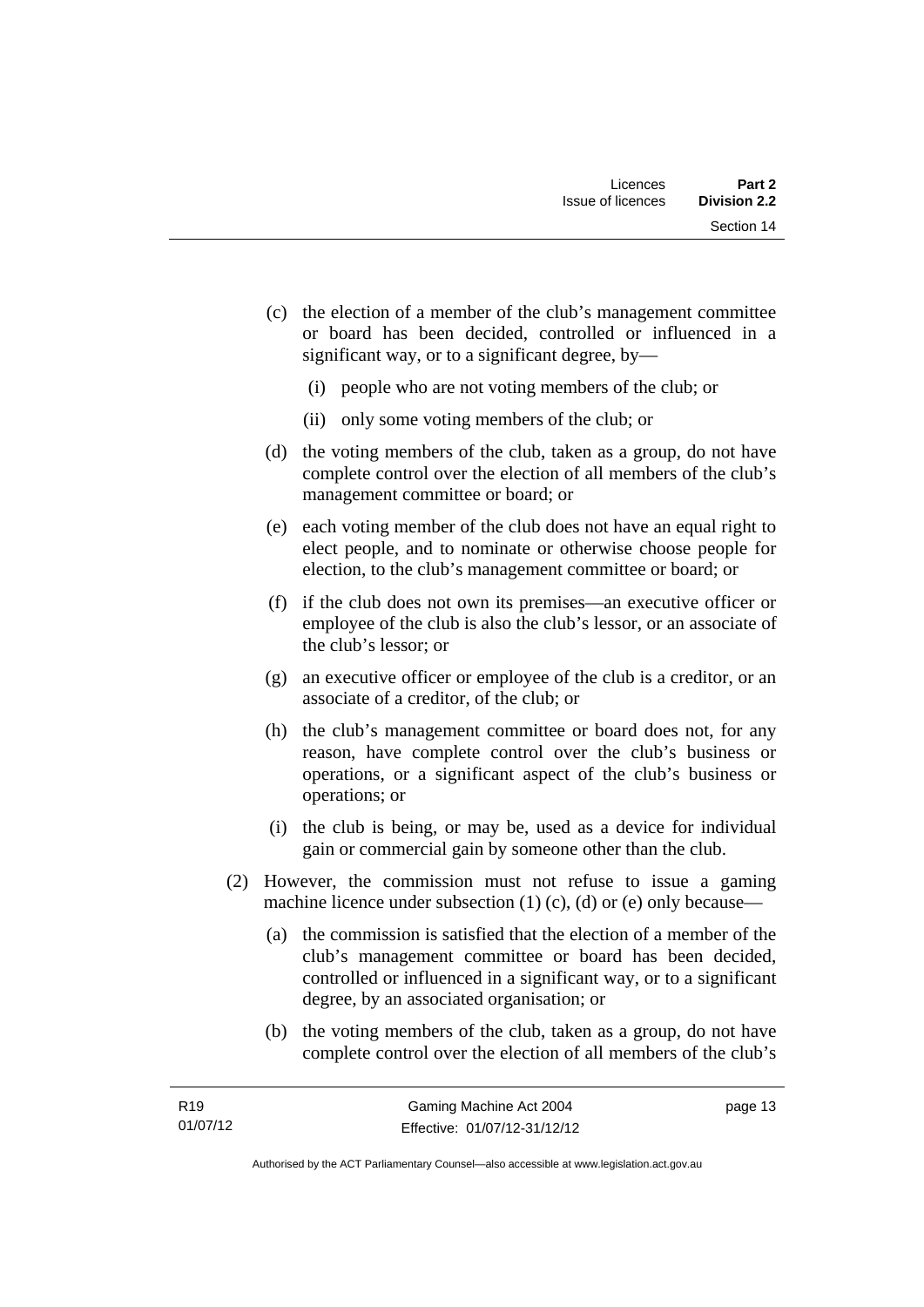management committee or board because an associated organisation has some control; or

 (c) each voting member of the club does not have an equal right to elect people, and to nominate or otherwise choose people for election, to the club's management committee or board because an associated organisation has a right to elect, nominate or otherwise choose people for election.

### <span id="page-25-0"></span>**15 Form of licence**

- (1) A licence must—
	- (a) state the number and class of gaming machines that the licensee is allowed to operate; and

### **Example**

3 class B gaming machines

- *Note* An example is part of the Act, is not exhaustive and may extend, but does not limit, the meaning of the provision in which it appears (see Legislation Act, s 126 and s 132).
- (b) state the premises, and each part of the premises (the *gaming areas*), where the licensee is allowed to operate the gaming machines; and
- (c) include a schedule that contains the serial number of each gaming machine authorised to be operated under the licence.
- (2) The regulations may prescribe other requirements in relation to the form of a licence.

## <span id="page-25-1"></span>**16 Restrictions on what commission may authorise non-clubs**

 (1) This section applies if the commission must issue a licence under section 12 on an initial licence application.

Authorised by the ACT Parliamentary Counsel—also accessible at www.legislation.act.gov.au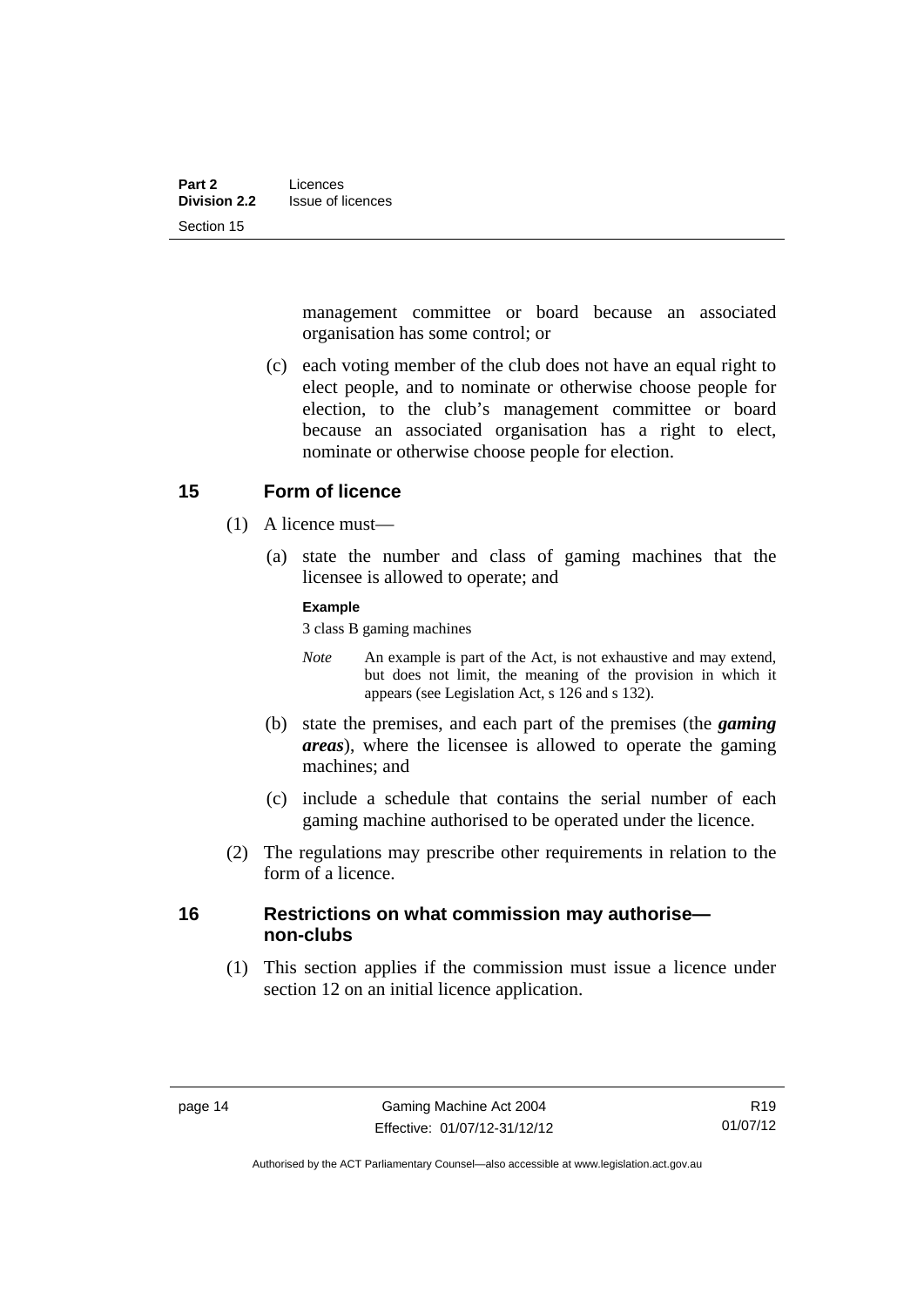- (2) The commission may issue a licence that authorises the use of no more than 10 class B gaming machines, and no class C gaming machines, if—
	- (a) a general licence applies to the premises to which the application relates; and
	- (b) the premises have at least 12 rooms that are used for residential accommodation for lodgers or guests.
- (3) The commission may issue a licence that authorises the use of no more than 2 class B gaming machines, and no class C gaming machines, if—
	- (a) a general licence applies to the premises to which the application relates; but
	- (b) the premises have fewer than 12 rooms (including no rooms) that are used for residential accommodation for lodgers or guests.
- (4) The commission may issue a licence that authorises the use of 2 class B gaming machines, and no class C gaming machines, if an on licence applies to the premises to which the application relates.

# <span id="page-26-0"></span>**17 No available gaming machines**

- (1) This section applies to an applicant for an initial licence if—
	- (a) the maximum number of gaming machines allowed on all licensed premises in the ACT has been reached; and
	- (b) the commission would otherwise have issued a licence to the applicant.
	- *Note* The maximum number of gaming machines on all licensed premises in the ACT is set under s 35.
- (2) The commission must—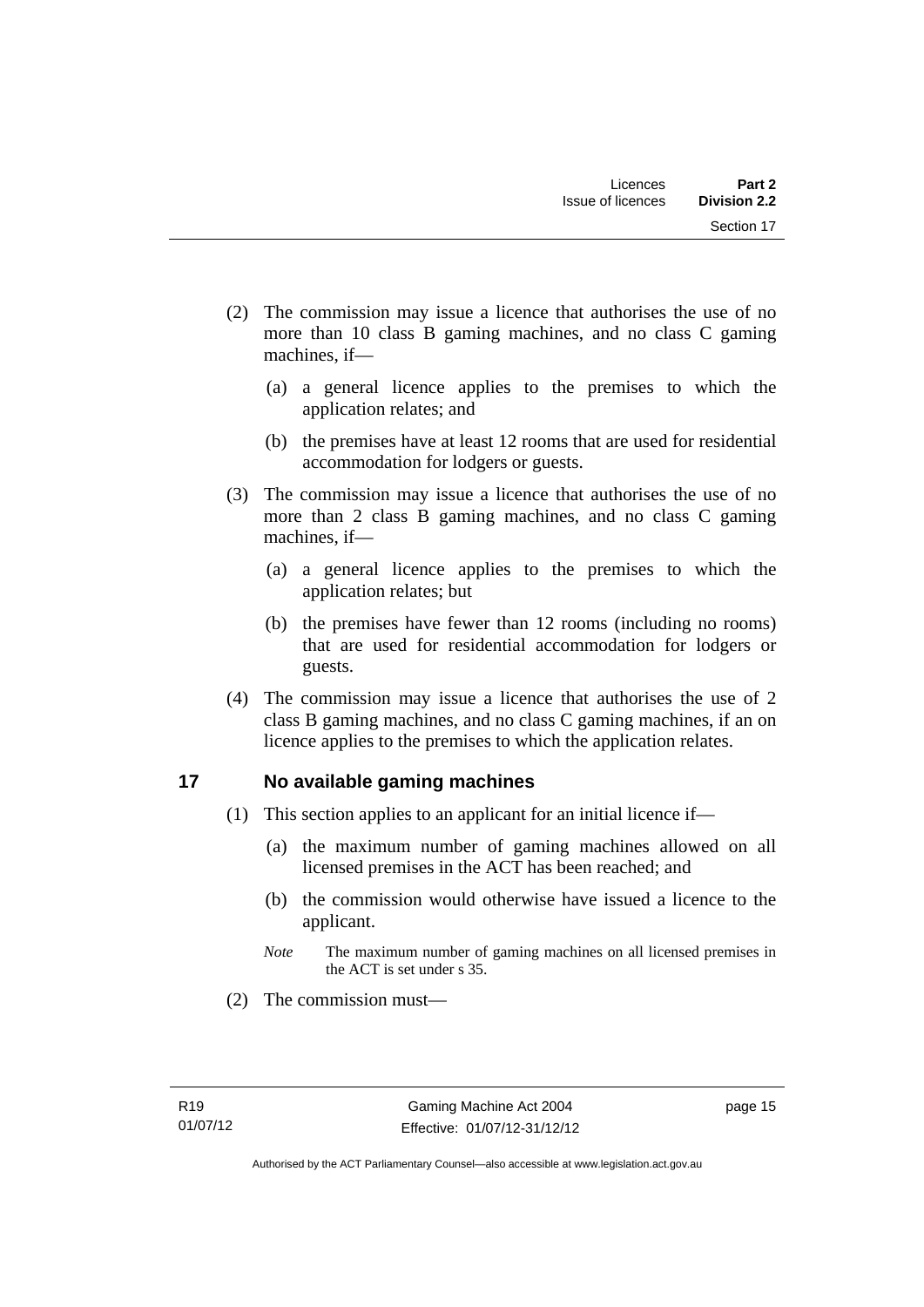- (a) tell the applicant that the maximum number of gaming machines allowed on all licensed premises in the ACT has been reached; and
- (b) give the applicant a certificate (a *certificate of suitability*) stating that the commission would otherwise have issued a licence to the applicant and that the number of machines the applicant is to be authorised to operate will be determined when—
	- (i) the number of gaming machines allowed to be operated on all licensed premises in the ACT falls below the maximum number of gaming machines allowed on all licensed premises in the ACT; or
	- (ii) the commission is considering the transfer of a licence to the applicant under section 32 (Transfer of licence).

# <span id="page-27-0"></span>**Division 2.3 Social impact assessments**

# <span id="page-27-1"></span>**18 Social impact assessment**

- (1) A social impact assessment for an initial licence application or licence amendment application is a written assessment of the likely economic and social impact of the operation of gaming machines under the proposed licence or the licence as proposed to be amended.
	- *Note* A social impact assessment is required for an initial licence application (see s 11 (2) (a)) and certain licence amendment applications (see s 22 (2)).
- (2) The regulations may make provision in relation to social impact assessments, including, for example—
	- (a) the requirements that must be satisfied by a social impact assessment; and
	- (b) the matters to be addressed by a social impact assessment; and

Authorised by the ACT Parliamentary Counsel—also accessible at www.legislation.act.gov.au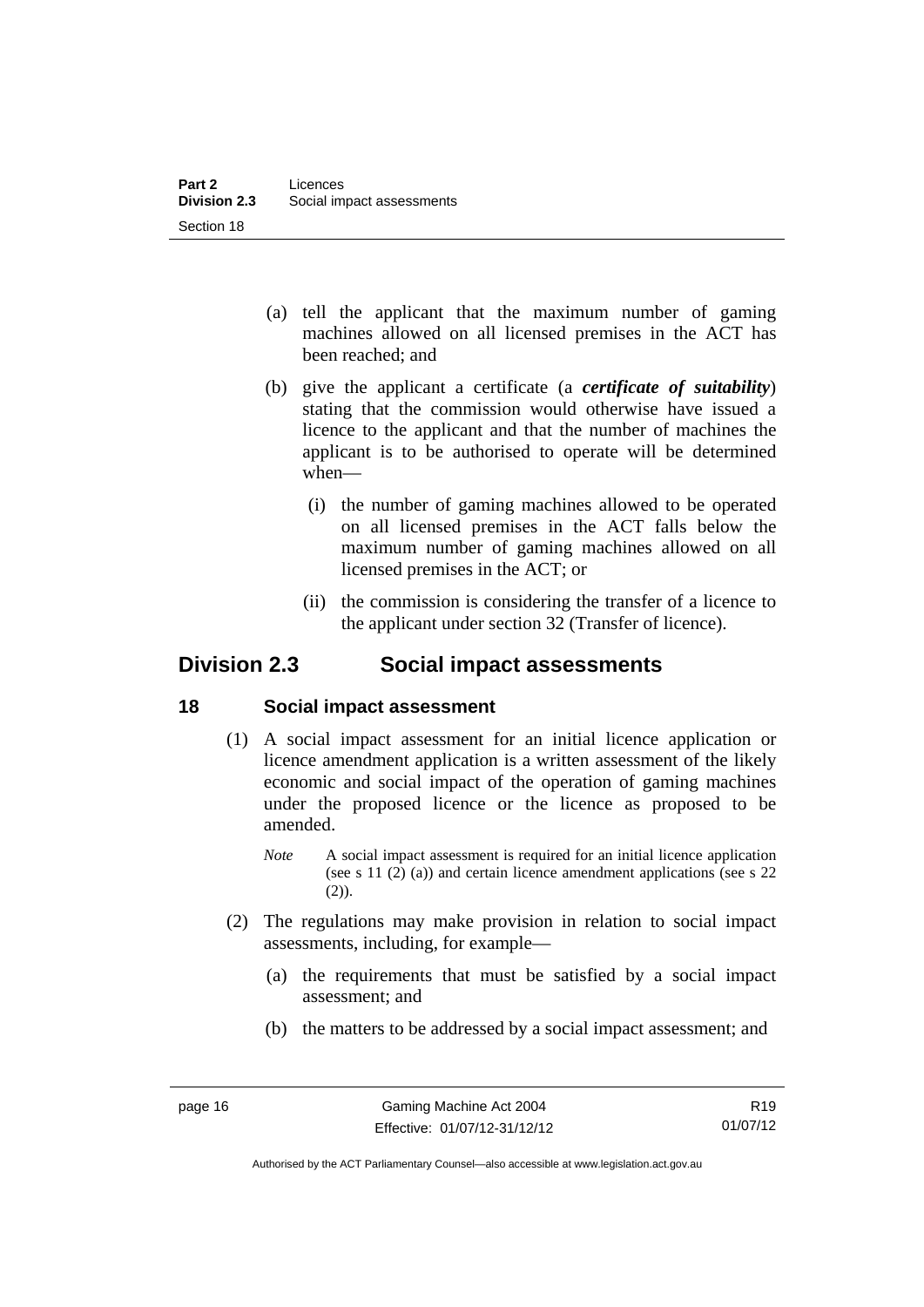- (c) the information to be given in a social impact assessment.
- *Note* An example is part of the Act, is not exhaustive and may extend, but does not limit, the meaning of the provision in which it appears (see Legislation Act, s 126 and s 132).

### <span id="page-28-0"></span>**19 Publication of social impact assessments by applicant**

- (1) This section applies if an applicant for a licence or amendment of a licence is required to provide a social impact assessment.
- (2) The applicant must publish an advertisement about the application in a newspaper published and circulating in the ACT.
	- *Note* If a form is approved under the Control Act, s 53D for an advertisement, the form must be used.
- (3) The advertisement must state that—
	- (a) the social impact assessment for the application will be available for inspection by members of the public at the commission's office during ordinary business hours for 6 weeks after a day stated in the advertisement (the *6-week comment period*); and
	- (b) any written submissions about the social impact assessment may be made to the commission within the 6-week comment period.
- (4) Before the beginning of the 6-week comment period, the applicant must give the commission—
	- (a) the social impact assessment for the application; and
	- (b) a copy of the advertisement for the application mentioned in subsection (2).
- (5) On or before the day the advertisement is published, the applicant must place a sign (the *information sign*) containing information about the application in a prominent position outside each public entrance to the premises to which the application relates, and ensure that the sign stays at the entrance for the 6-week comment period.

page 17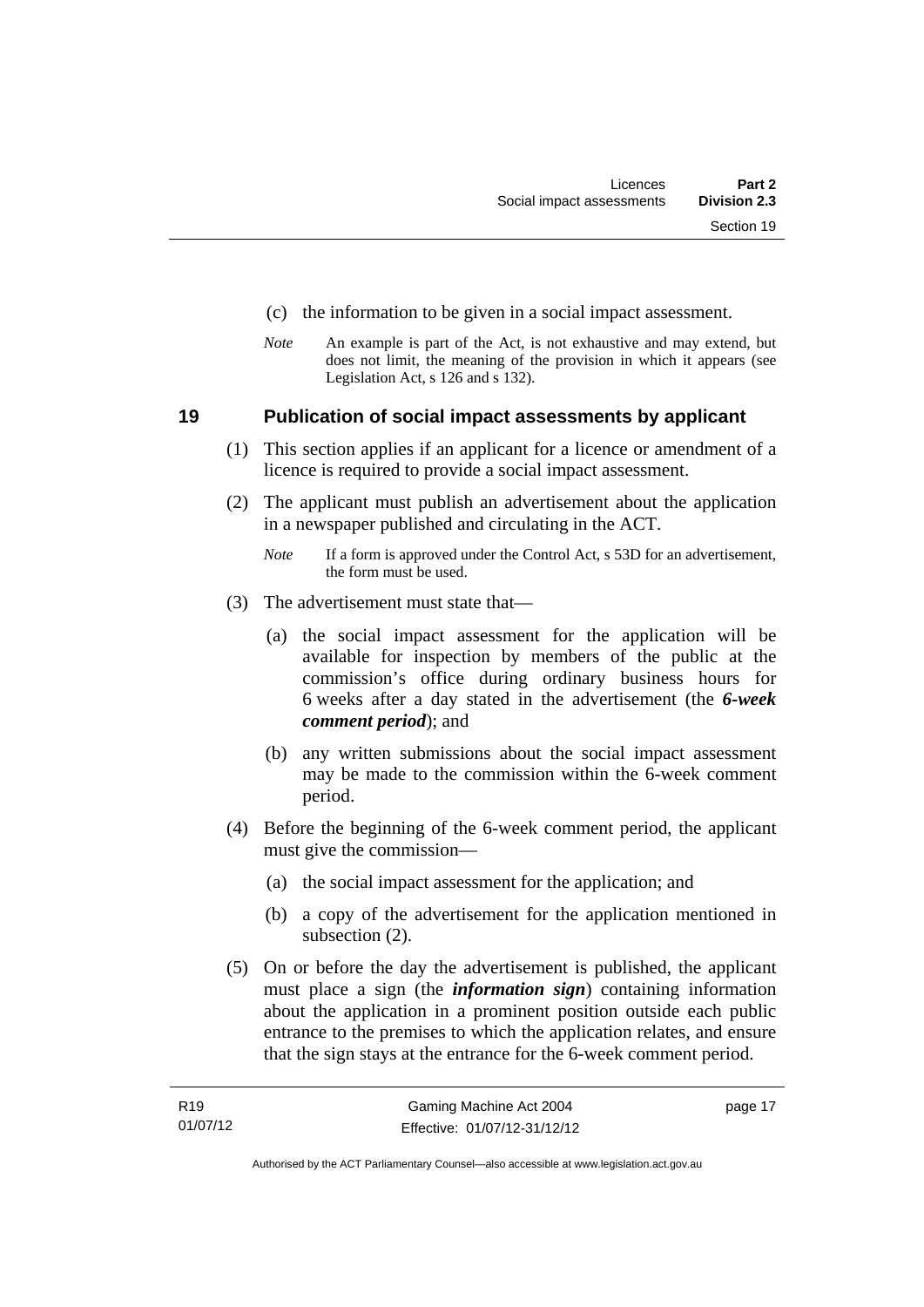- (6) The information sign for an application must include the following:
	- (a) a description of the application;
	- (b) a statement of when and where the social impact assessment for the application will be available;
	- (c) an invitation to make written submissions to the commission about the social impact assessment within the 6-week comment period;
	- (d) when the 6-week comment period ends;
	- (e) details of where to get more information about the application.
- (7) The commission must make the social impact assessment available for inspection by members of the public at the commission's office during ordinary business hours during the 6-week comment period.
- (8) The commission must not decide the application until the 6-week comment period has ended.

# <span id="page-29-0"></span>**Division 2.4 Eligible people**

# <span id="page-29-1"></span>**20 Eligibility of individuals**

- (1) For this Act, an individual, other than an applicant for a licence, is an *eligible person* if there is not a disqualifying ground in relation to the individual.
- (2) For this Act, an individual who is an applicant for a licence is an *eligible person* for the application if—
	- (a) the individual—
		- (i) is an adult; and
		- (ii) holds a general licence or on licence; and
	- (b) there is not a disqualifying ground in relation to the individual.

Authorised by the ACT Parliamentary Counsel—also accessible at www.legislation.act.gov.au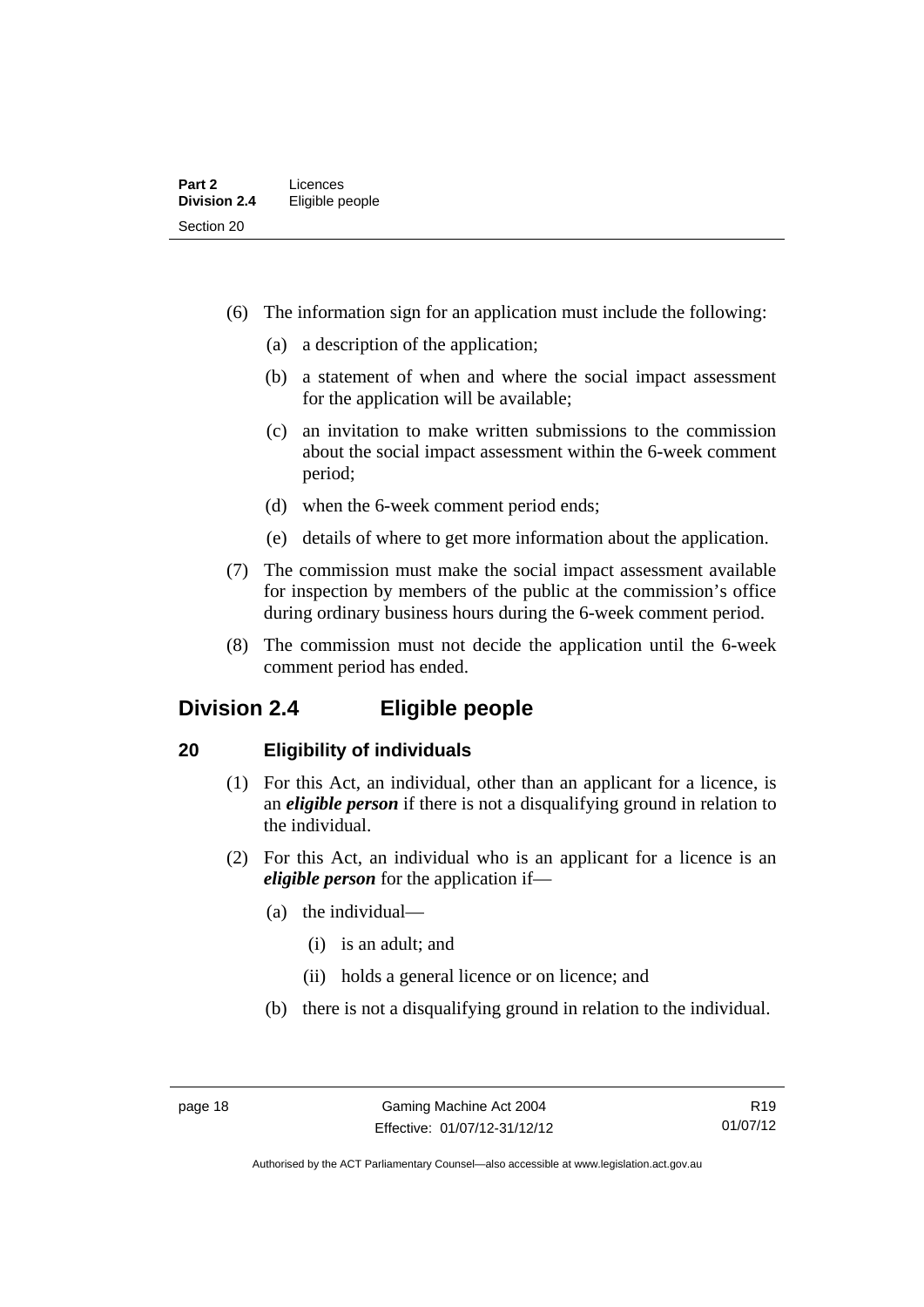- (3) Each of the following is a *disqualifying ground* in relation to an individual:
	- (a) the individual has been convicted, or found guilty, within the previous 5 years, whether in the ACT or elsewhere, of an offence—
		- (i) involving fraud or dishonesty; or
		- (ii) punishable by imprisonment for at least 1 year; or
		- (iii) against a law about gaming;
	- (b) the individual is, or at any time in the last 5 years has been, bankrupt or personally insolvent;

- (c) at any time in the last 5 years the individual was involved in the management of a corporation when—
	- (i) the corporation became the subject of a winding-up order; or
	- (ii) a controller or administrator was appointed.
- (d) at any time in the last 12 months the individual had—
	- (i) a licence cancelled under section 58 (Disciplinary action); or
	- (ii) a licence cancelled under section 64 (Cancellation of licences because of cancellation etc of general and on licences); or
	- (iii) an application for approval as a supplier refused, on the basis that the person provided false or misleading information, under section 72 (Application and approval as supplier); or

*Note Bankrupt or personally insolvent*—see the Legislation Act, dictionary, pt 1.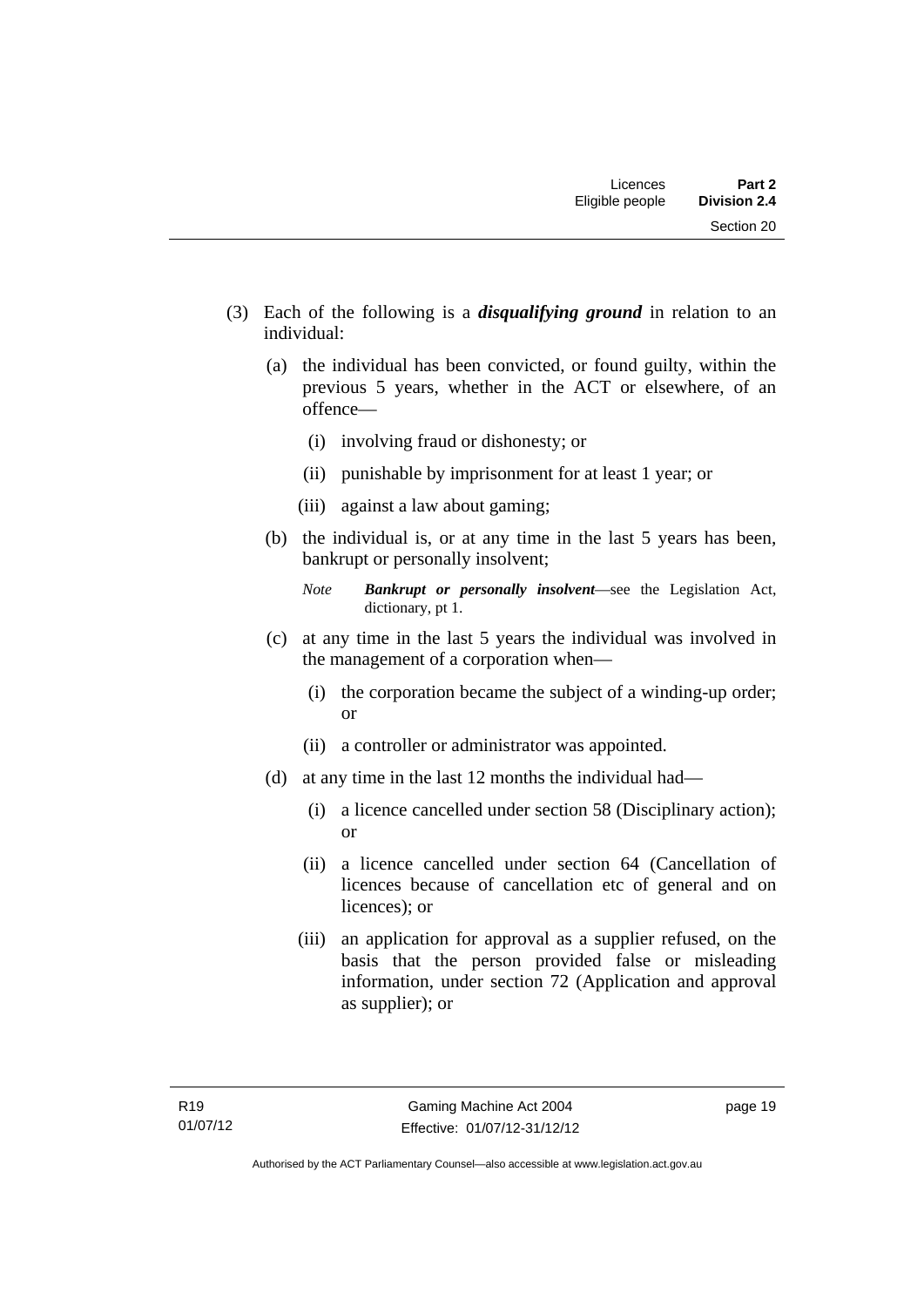- (iv) approval as a supplier cancelled under section 73A (Cancellation etc of supplier's approval); or
- (v) an application for approval as a technician refused, on the basis that the person provided false or misleading information, under section 75 (Approval of technicians); or
- (vi) approval as a technician cancelled under section 79 (1) (a) or (c) (Cancellation etc of technician's approval); or
- (vii) an application for approval as an attendant refused, on the basis that the person provided false or misleading information, under section 86 (Approval of attendants); or
- (viii) approval as an attendant cancelled under section 91 (1) (a) or (c) (Cancellation etc of attendant's approval).
- (4) Despite subsection (3), the commission may decide that the individual is an *eligible person* even though there is a disqualifying ground in relation to the individual.
- (5) However, the commission must not make a decision under subsection (4) unless satisfied that—
	- (a) if the individual is an applicant for a licence—the operation of gaming machines by the individual would not adversely affect the public; and
	- (b) it is otherwise in the public interest that the individual be treated as an eligible person.

# <span id="page-31-0"></span>**21 Eligibility of clubs and other corporations**

- (1) A corporation is an *eligible person* if—
	- (a) each executive officer and influential person of the corporation is an eligible person; and
	- (b) for a club—it is an eligible club; or

Authorised by the ACT Parliamentary Counsel—also accessible at www.legislation.act.gov.au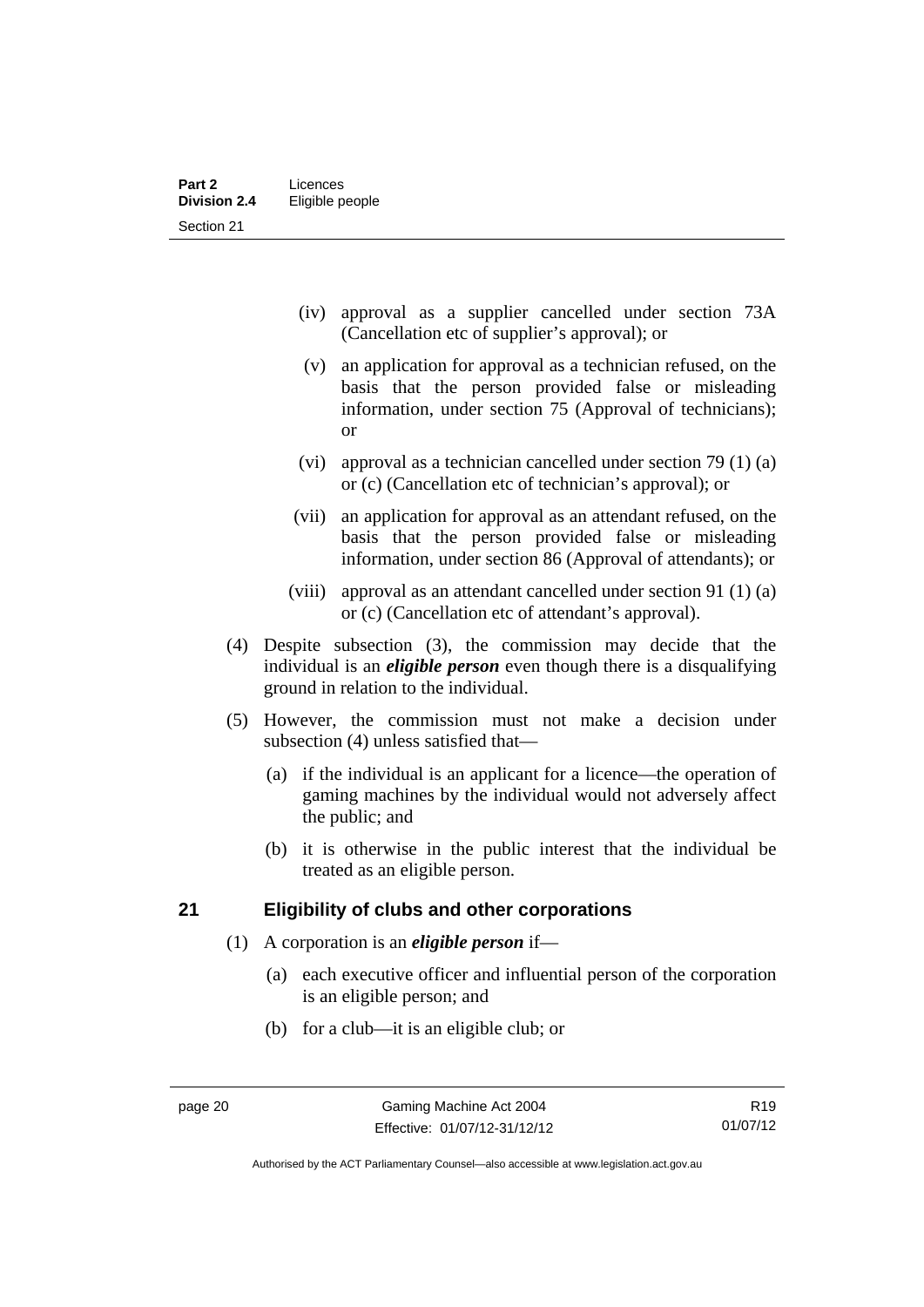- (c) for a corporation that is not a club—the corporation holds a general licence or on licence; and
- (d) the corporation is not the subject of a winding-up order, and has not been the subject of a winding-up order in the last 3 years; and
- (e) a controller or administrator has not been appointed for the corporation in the last 3 years; and
- (f) the corporation is not the subject of an auditor's opinion that it is not able to pay all of its debts as and when they become due and payable; and
- (g) the corporation is not the subject of an auditor's adverse opinion or disclaimer of opinion, within the meaning of Auditing Standard ASA 705.
- (2) Despite subsection (1), the commission may decide that the corporation is an eligible person even though a provision of that subsection does not apply in relation to the corporation.
- (3) However, the commission must not make a decision under subsection (2) in relation to the corporation unless satisfied that—
	- (a) the operation of gaming machines by the corporation would not adversely affect the public; and
	- (b) it is otherwise in the public interest that the corporation be treated as an eligible person.
- (4) In this section:

*AUASB* means the Auditing and Assurance Standards Board established under the *Australian Securities and Investments Commission Act 2001* (Cwlth), section 227AA (1).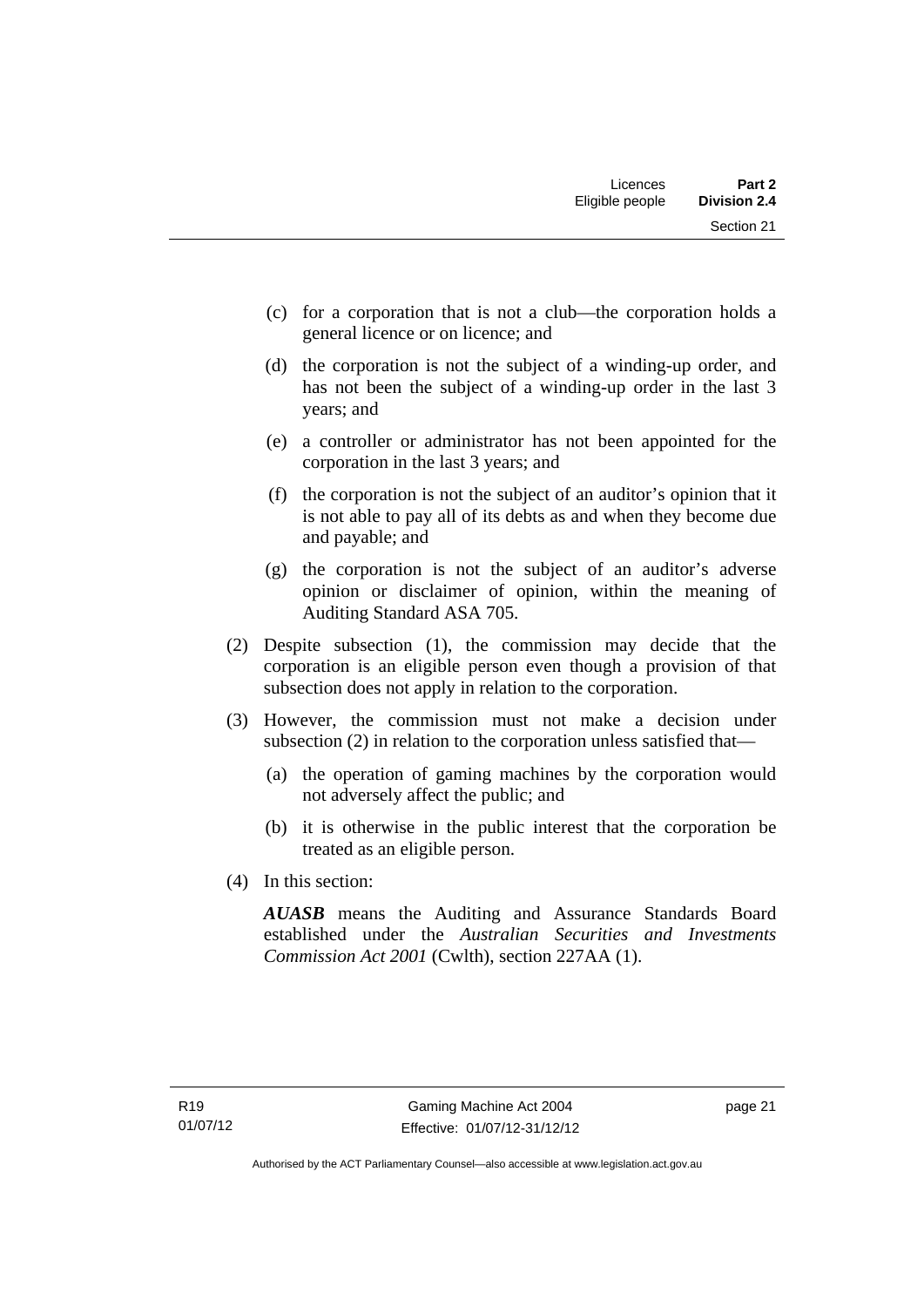*Auditing Standard ASA 705* means Auditing Standard ASA 705 *Modifications to the Opinion in the Independent Auditor's Report* made by the AUASB on 27 October 2009 under the Corporations Act, section 336 (1) (Auditing standards).

*Note* A copy of the standard is accessible at www.comlaw.gov.au.

# <span id="page-33-0"></span>**Division 2.5 Licence amendments**

# <span id="page-33-1"></span>**22 Licence amendment applications**

- (1) A licensee may apply in writing to amend the licence only—
	- (a) to increase or reduce the number of licensed gaming machines allowed under the licence; or
	- (b) to change the licensed premises, whether structurally, by changing a part of the premises where the licensee is allowed to operate gaming machines or by moving the gaming machines to different premises; or
	- (c) to change the percentage payout of a licensed gaming machine used under the licence; or
	- (d) to change the basic stake denomination of a licensed gaming machine used under the licence; or
	- (e) to change the kind of a licensed gaming machine used under the licence; or

#### **Examples**

to change from King of the Thames mk 2 gaming machines to King of the Thames mk 3 gaming machines or to Magnificent Mel gaming machines

- *Note* An example is part of the Act, is not exhaustive and may extend, but does not limit, the meaning of the provision in which it appears (see Legislation Act, s 126 and s 132).
- (f) to change any other detail mentioned in the schedule to the licence.
- (2) The application must be accompanied by—

R19 01/07/12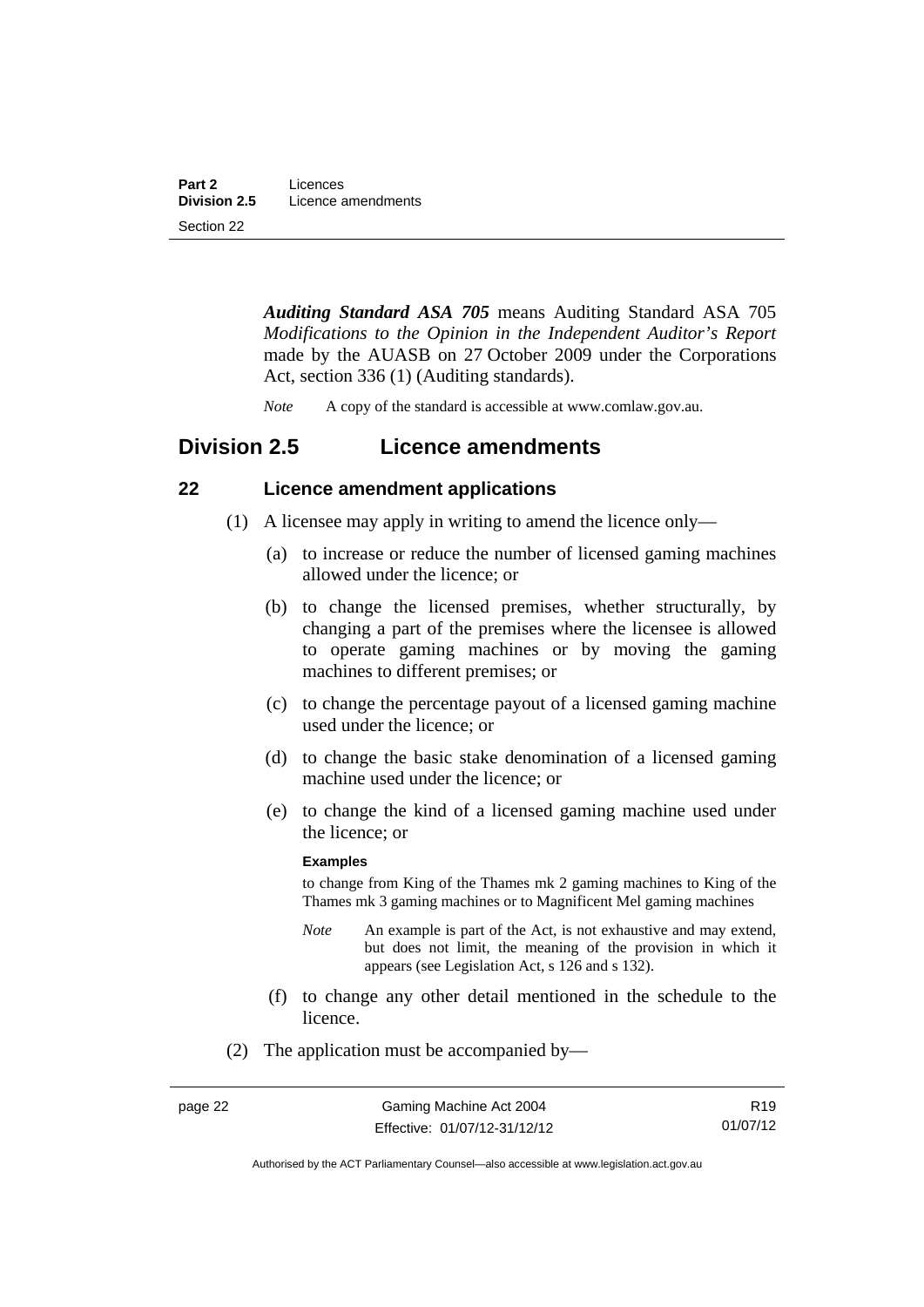- (a) if the application is for a change to licensed premises—a plan of the part of the premises where the machines are to be installed; or
- (b) for an application mentioned in subsection (1) (a) for an increase in the number of machines or subsection (1) (b) to change the licensed premises by moving the gaming machines to different premises—a social impact assessment.
- *Note* A fee may be determined under s 177 for this provision.

# <span id="page-34-0"></span>**23 Contents of licence amendment applications**

- (1) A licence amendment application must—
	- (a) be in writing signed by the applicant; and
	- (b) set out the proposed amendment to the licence; and
	- (c) explain why the applicant is seeking the amendment.
- (2) The regulations may require an application to include particular information or be accompanied by particular documents.
- (3) The commission need not decide the licence amendment application if the application is not in accordance with this section.

# <span id="page-34-1"></span>**24 Substantive licence amendments**

- (1) This section applies if a licensee has applied under section 22 for—
	- (a) an amendment of the licence mentioned in section 22 (1) (a) to increase the number of gaming machines allowed under the licence; or
	- (b) an amendment of the licence mentioned in section 22 (1) (b) to move the gaming machines to different premises.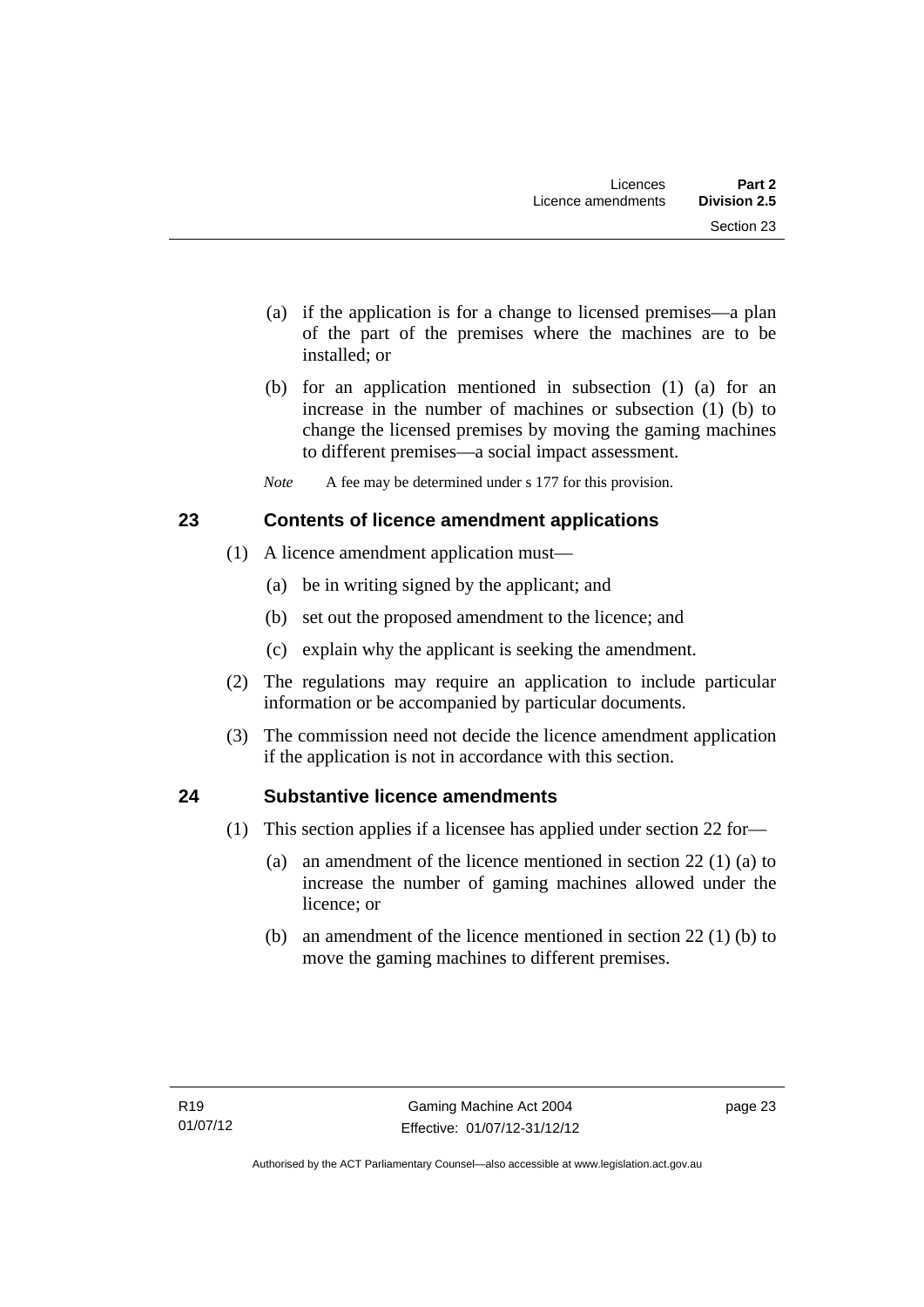- (2) However, this section does not apply to an amendment mentioned in subsection (1) (b) if the commission is satisfied that—
	- (a) the gaming machines need to be moved from the licensed premises for a good reason; and
	- (b) if the amendment is approved—
		- (i) the gaming machines are to be moved to different premises temporarily; and
		- (ii) the gaming machines will not be operated in the different premises.
- (3) The commission must amend the licence in accordance with the application if—
	- (a) for an application by a club—a majority of the voting members of the club who voted in a ballot conducted under the regulations voted for the amendment; and
	- (b) for an application for an amendment mentioned in section 22 (1) (a) to increase the number of gaming machines allowed to be operated under the licence—
		- (i) the commission is satisfied that the size and layout of each gaming area are suitable for the installation of the number of extra gaming machines applied for; and
		- (ii) the authorisation of the number of extra gaming machines would not exceed the maximum number of gaming machines allowed on all licensed premises in the ACT; and
		- (iii) if the licensee is a club—the commission is satisfied that the number of club members worked out under the regulations, and the pattern of use of gaming machines by club members, is sufficient to justify the number of extra gaming machines; and

R19 01/07/12

Authorised by the ACT Parliamentary Counsel—also accessible at www.legislation.act.gov.au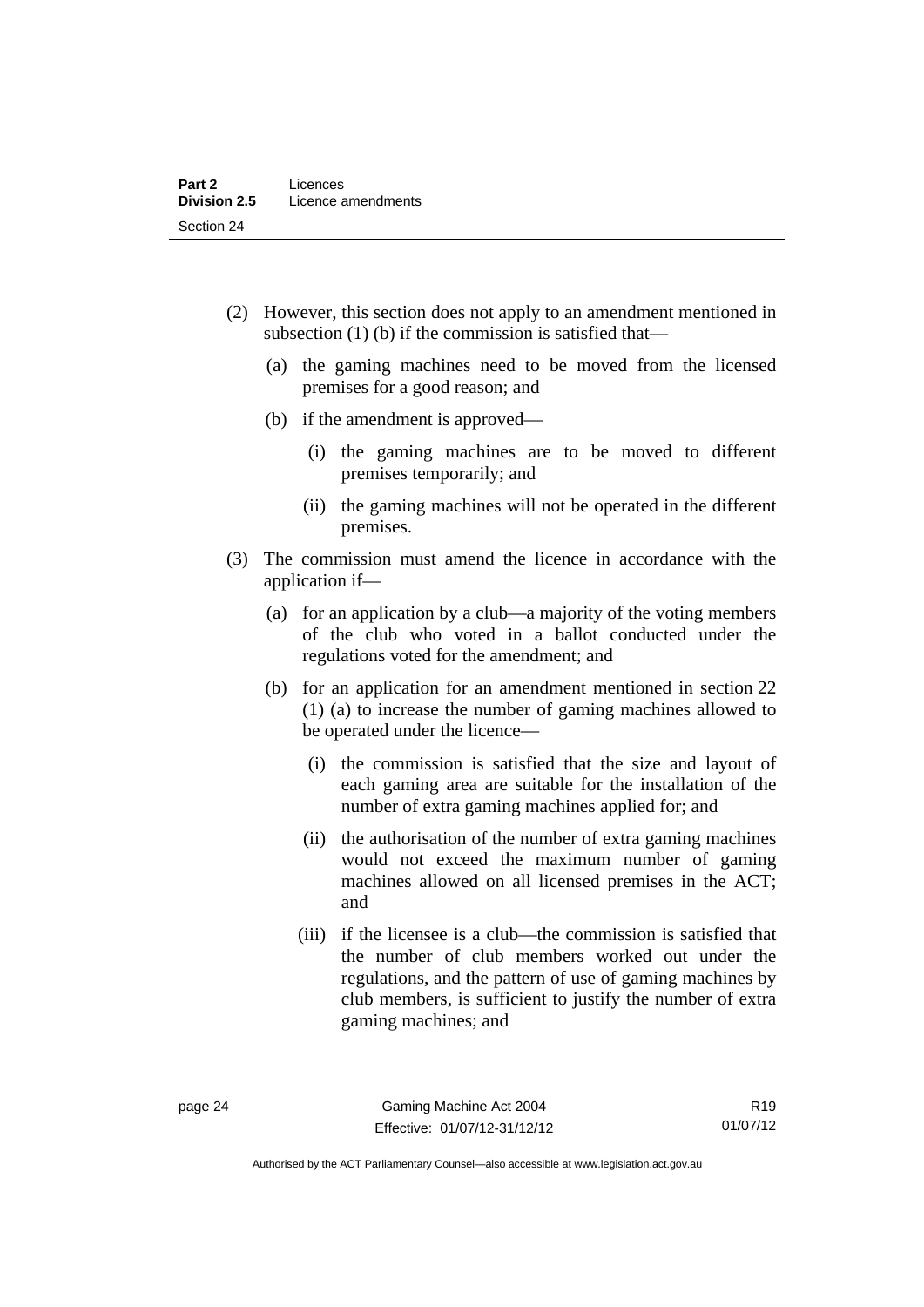- (iv) if the licensee is a club—the extent to which the club has contributed to, or is likely to contribute to, the community, and supported and benefited the community; and
- (c) for an application for an amendment mentioned in section 22 (1) (b)—the commission is satisfied that the size and layout of the different premises are suitable for the operation of the gaming machines allowed under the licence; and
- (d) the commission is satisfied that, taking into consideration the social impact assessment for the application and any submission made on the assessment within the 6-week comment period under section 19, the approval of the amendment is appropriate; and
- (e) the licensee does not owe an amount to the Territory under a tax law or a gaming law.
- (4) If an application is made under subsection (1) (a), the commission may amend a licence to allow the licensee to operate more gaming machines than the licensee was previously allowed to operate (the *new number* of gaming machines), but less than the number applied for, if the commission is satisfied that—
	- (a) taking into account the application, and any submissions made in relation to the social impact assessment for the application amendment of the licence to allow the new number of gaming machines is appropriate; and
	- (b) the size and layout of each gaming area is suitable for the installation of the new number of gaming machines; and
	- (c) the authorisation of the new number of gaming machines would not exceed the maximum number of gaming machines allowed on all licensed premises in the ACT; and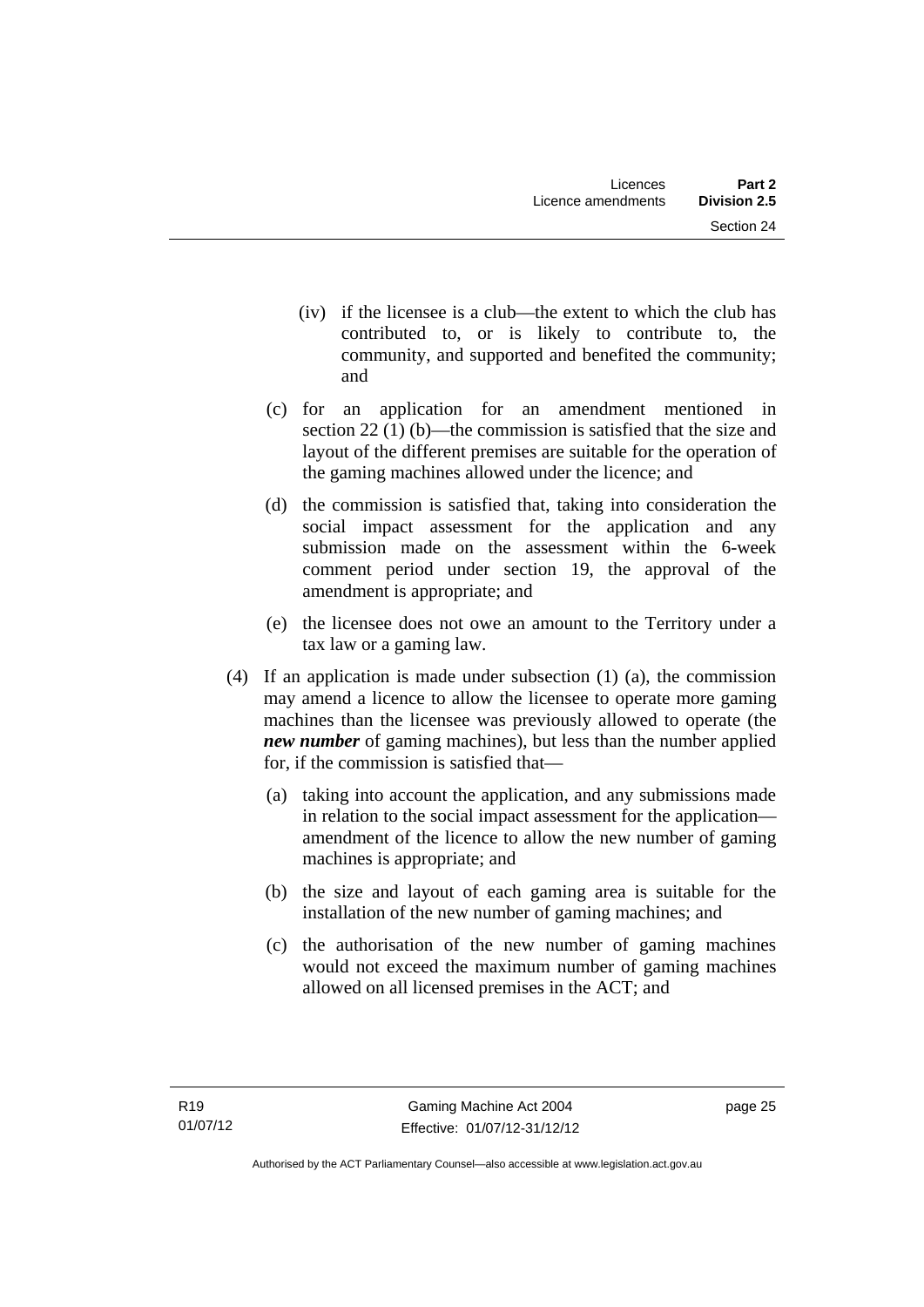- (d) if the licensee is a club—the number of club members, and the pattern of use of gaming machines by club members, is sufficient to justify the new number of gaming machines; and
- (e) if the licensee is a club—the extent to which the club has contributed to, or is likely to contribute to, the support and benefit of the community; and
- (f) the licensee does not owe an amount to the Territory under a tax law or a gaming law.

# **25 Technical licence amendments**

- (1) This section applies if a licensee has applied under section 22 for an amendment of the licence of the following kind:
	- (a) an amendment mentioned in section 22 (1) (a) to reduce the number of gaming machines allowed under the licence;
	- (b) an amendment mentioned in section 22 (1) (b) to structurally change a gaming area on licensed premises;
	- (c) an amendment mentioned in section 22 (1) (c), (d), (e) or (f).
- (2) The commission must amend the licence in accordance with the application.
- (3) However—
	- (a) the commission must not amend the licence to structurally change a gaming area on the licensed premise unless satisfied that after the changes the gaming area will be suitable for the installation of gaming machines; and
	- (b) the commission must not amend the licence in accordance with an application under section 22 (1) (c), (d), (e) or (f) if the commission considers that the change to the gaming machine applied for is technically unsuitable.

Authorised by the ACT Parliamentary Counsel—also accessible at www.legislation.act.gov.au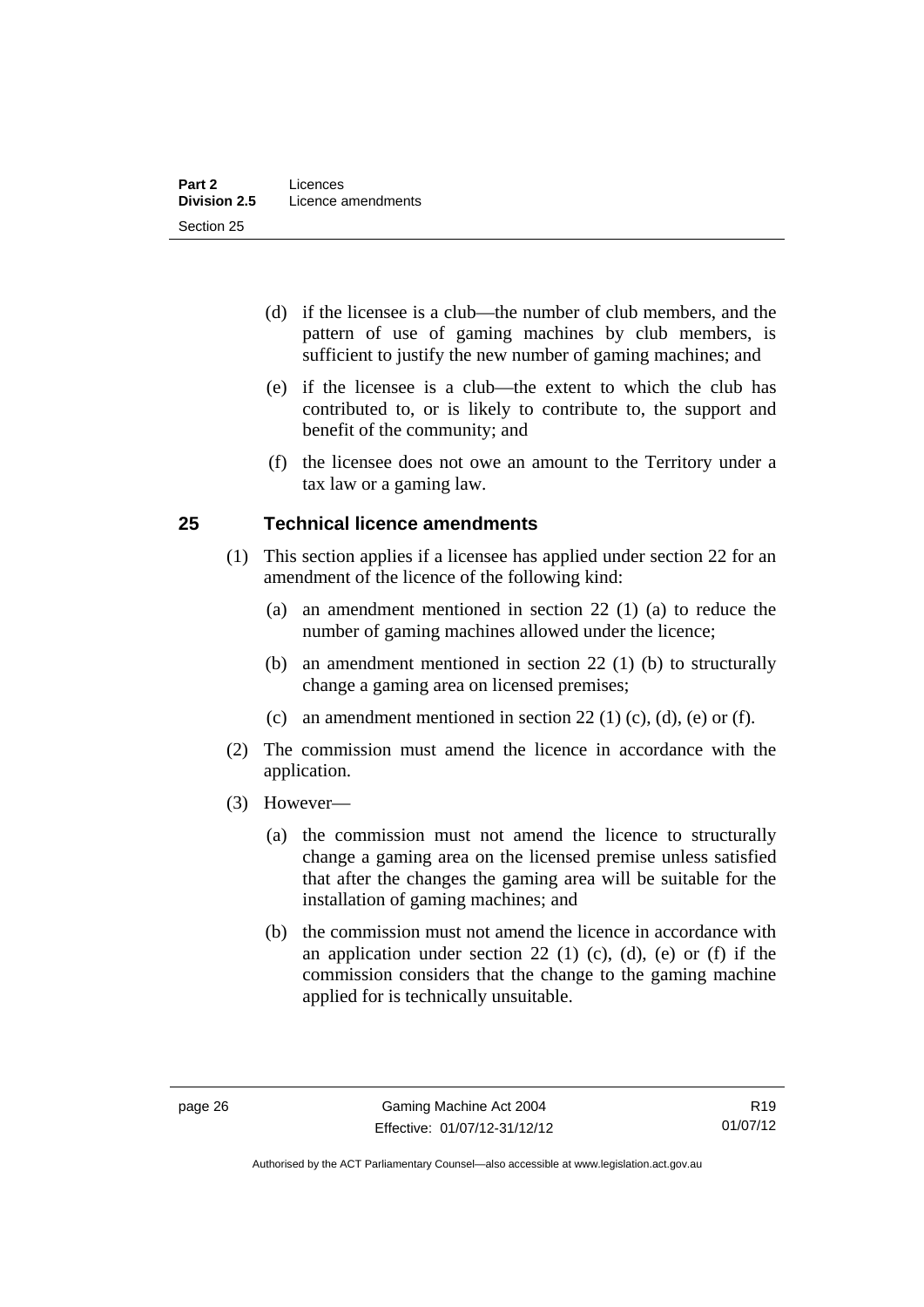(4) In deciding whether a change to a gaming machine is technically unsuitable, the commission must take into account each technical evaluation of the gaming machine.

*Note Technical evaluation* means a technical evaluation under s 69.

 (5) In deciding whether a gaming area will be suitable for the installation of gaming machines, the commission must consider the safety and comfort of, and harm minimisation strategies for, patrons.

# **26 Temporary licence amendment**

- (1) This section applies if a licensee has applied under section 22 for an amendment of the licence mentioned in section 22 (1) (b) if the commission is satisfied that—
	- (a) the gaming machines need to be moved from the licensed premises for a good reason; and
	- (b) if the amendment is approved—
		- (i) the gaming machines are to be moved to different premises temporarily; and
		- (ii) the gaming machines will not be operated in the different premises.
- (2) The commission may amend the licence (the *temporary licence amendment*) for a stated period.
- (3) To remove any doubt, the temporary licence amendment does not affect the number of gaming machines licensed to the licensee.

# **27 Request for return of licence**

(1) If the commission proposes to amend a licence under this division, the commission must give the licensee written notice of the proposed amendment and ask for the licence to be given to the commission for amendment.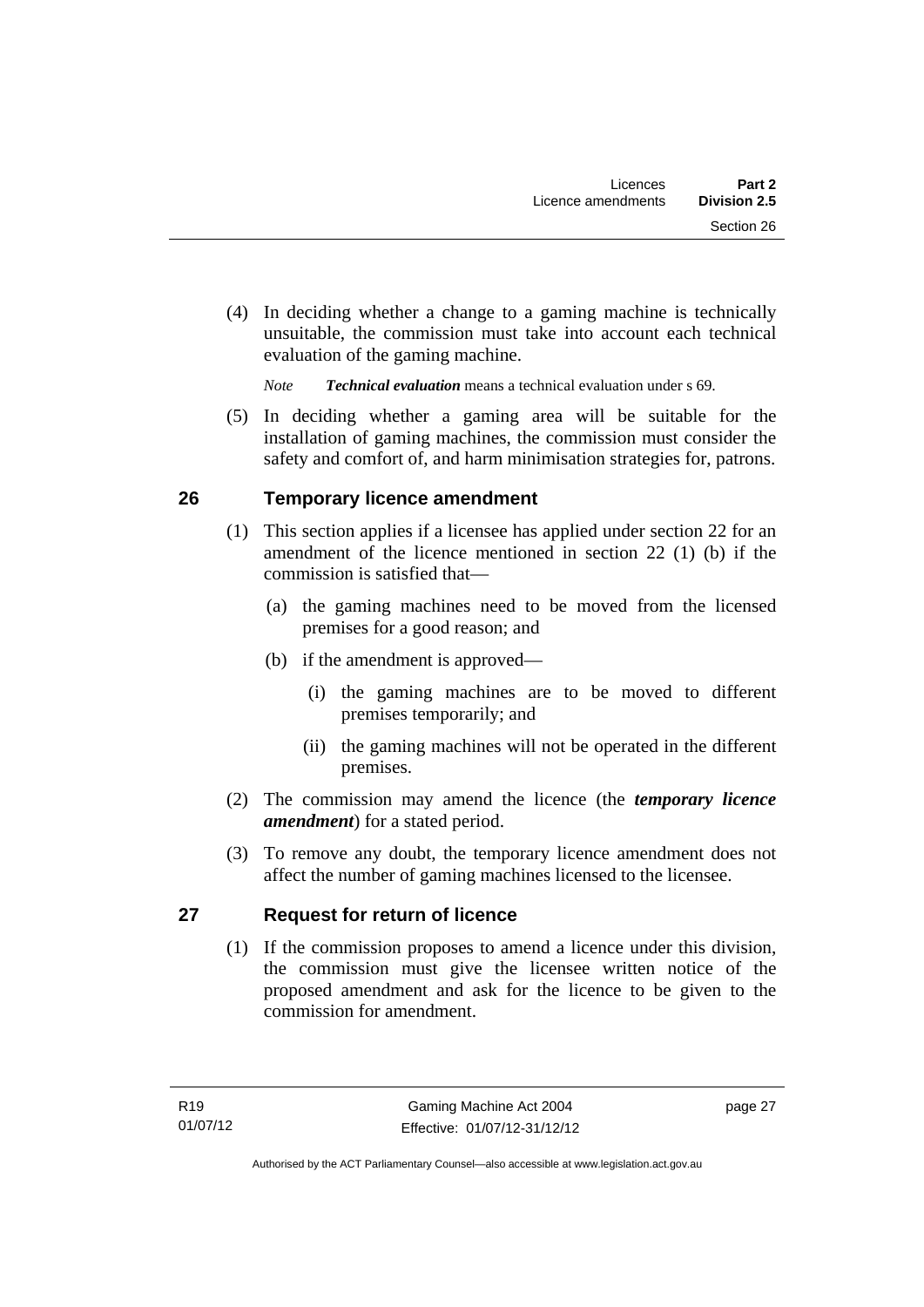- (2) The commission need not amend a licence under this division unless—
	- (a) the licensee returns the licence to the commission; or
	- (b) the licensee has told the commission about the loss, theft or destruction of the licence, and given any statement required, under section 38.

### **28 Commencement of amendments**

If the commission amends a licence under section 24, section 25 or section 26, the licence as amended must state the date the amendment commences.

#### **Examples**

- 1 The amendment commences on the day the machines are modified by an approved technician.
- 2 The amendment commences on the day an installation certificate is issued for the new gaming machine.
- *Note* An example is part of the Act, is not exhaustive and may extend, but does not limit, the meaning of the provision in which it appears (see Legislation Act, s 126 and s 132).

### **29 Revocation of uncommenced licence amendments**

- (1) This section applies if—
	- (a) the commission has amended a licence under section 24 or section 25; and
	- (b) the amendment does not commence within a time the commission is satisfied is reasonable; and
	- (c) the commission is satisfied that it is appropriate to take action under this section.
- (2) The commission may give written notice to the licensee—
	- (a) stating that the amendment has not commenced; and

Authorised by the ACT Parliamentary Counsel—also accessible at www.legislation.act.gov.au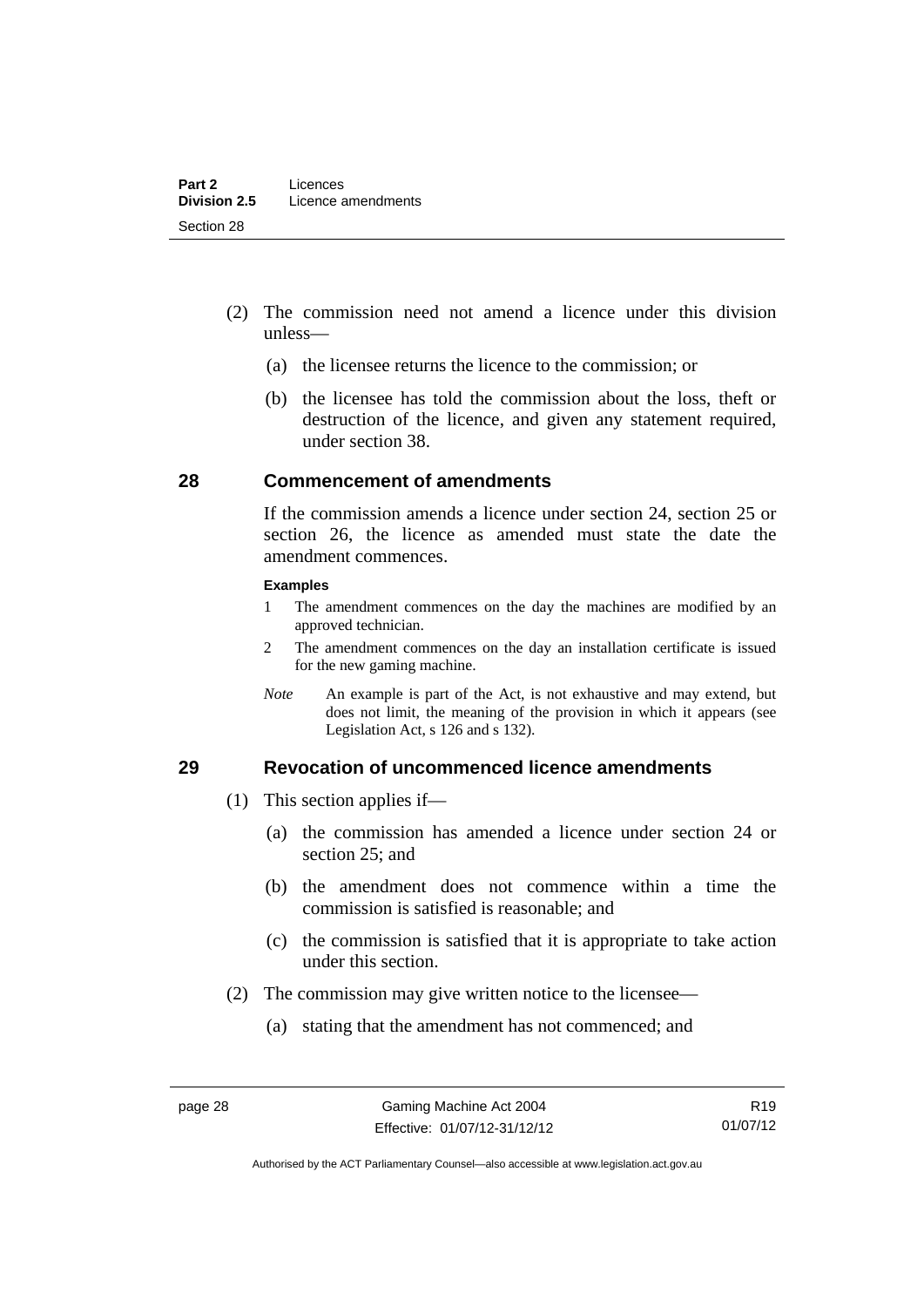- (b) stating that the commission intends to revoke the amendment; and
- (c) telling the licensee that the licensee may make written submissions to the commission about the commission's intention within 3 weeks after the day the notice is given to the licensee.
- (3) The commission may revoke the amendment if, after considering any submissions made within the 3-week period, the commission is satisfied on reasonable grounds that the licensee has not implemented the changes authorised by the amendment.

# **Division 2.6 Transfer and surrender of licences**

# **30 Definitions for div 2.6**

In this division:

*current licensee*—see section 31 (1).

*prospective licensee*—see section 31 (1).

# **31 Application for transfer of licence**

- (1) A person (the *prospective licensee*) may apply to the commission for the transfer of a licence from the licensee (the *current licensee*).
- (2) An application for the transfer of a licence must—
	- (a) be in writing signed by the applicant; and
	- (b) state the full name and address of—
		- (i) for an application by an individual—the applicant; and
		- (ii) for an application by a corporation—each executive officer of the corporation; and
	- (c) be accompanied by—
		- (i) a signed consent to transfer by the current licensee; and

page 29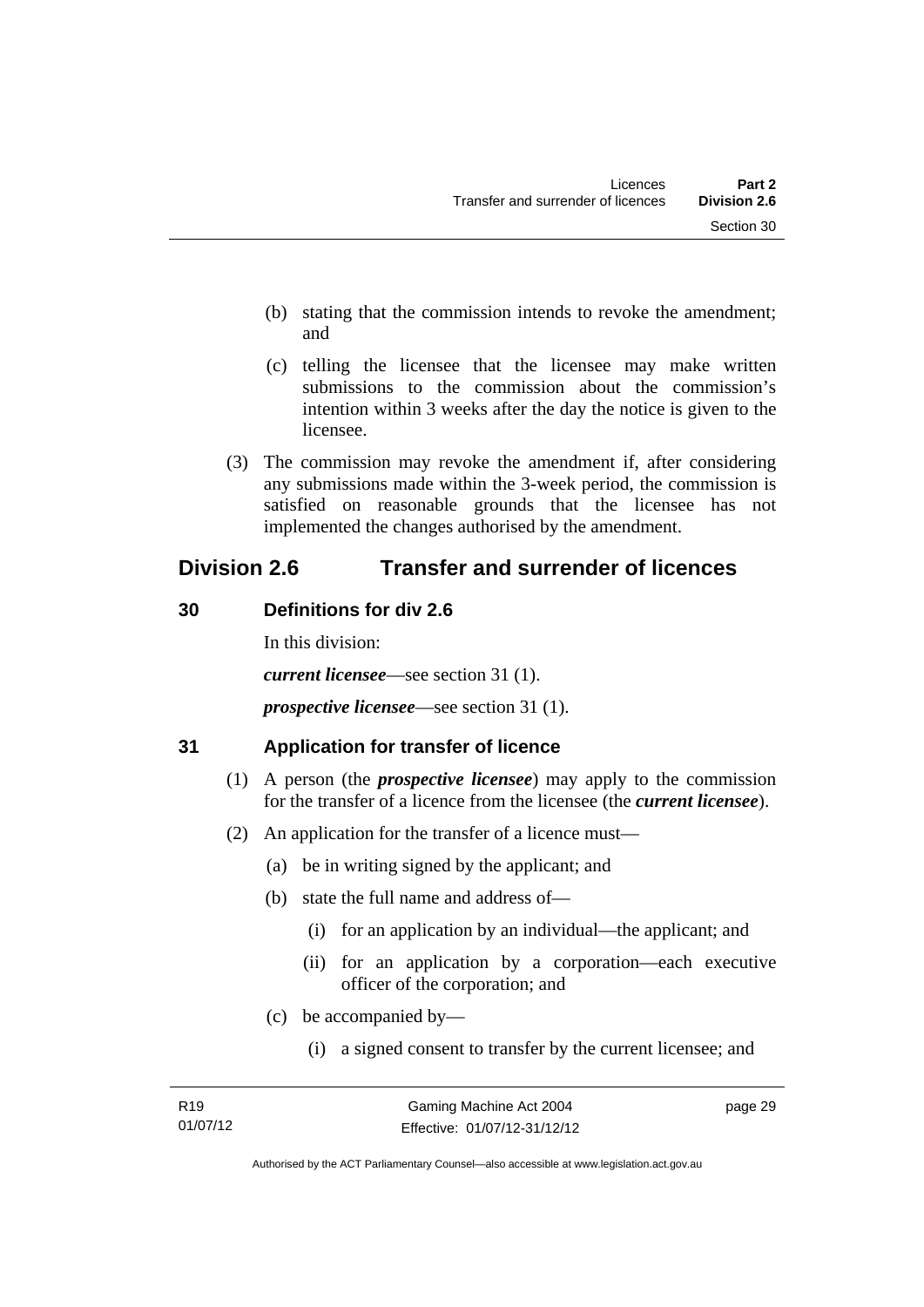- (ii) anything else prescribed under the regulations.
- *Note 1* If a form is approved under the Control Act, s 53D for an application, the form must be used.
- *Note 2* A fee may be determined under s 177 for this provision.

### **32 Transfer of licence**

- (1) The commission may, on application under section 31, transfer a licence if—
	- (a) the licence is not suspended; and
	- (b) a disciplinary notice has not been given in relation to the licence; and
	- (c) if the prospective licensee is a club—the prospective licensee is a licensee or has a certificate of suitability; and
	- (d) if the prospective licensee is a club—a majority of the voting members of the club who voted in a ballot conducted under the regulations voted for the transfer; and
	- (e) the licence would be issued to the prospective licensee on an initial licence application; and
		- *Note* Subsection (2) deals with considerations the commission must not take into account.
	- (f) if the current licensee is a club—a majority of the voting members of the club who voted in a ballot conducted under the regulations voted for the transfer; and
	- (g) the current licensee has done everything required to be done under section 33.
- (2) In considering whether a licence would be issued on an initial licence application for subsection (1) (e), the commission—
	- (a) must not take into consideration the requirement under section 11 (1) (g) to provide a social impact assessment; and

R19 01/07/12

Authorised by the ACT Parliamentary Counsel—also accessible at www.legislation.act.gov.au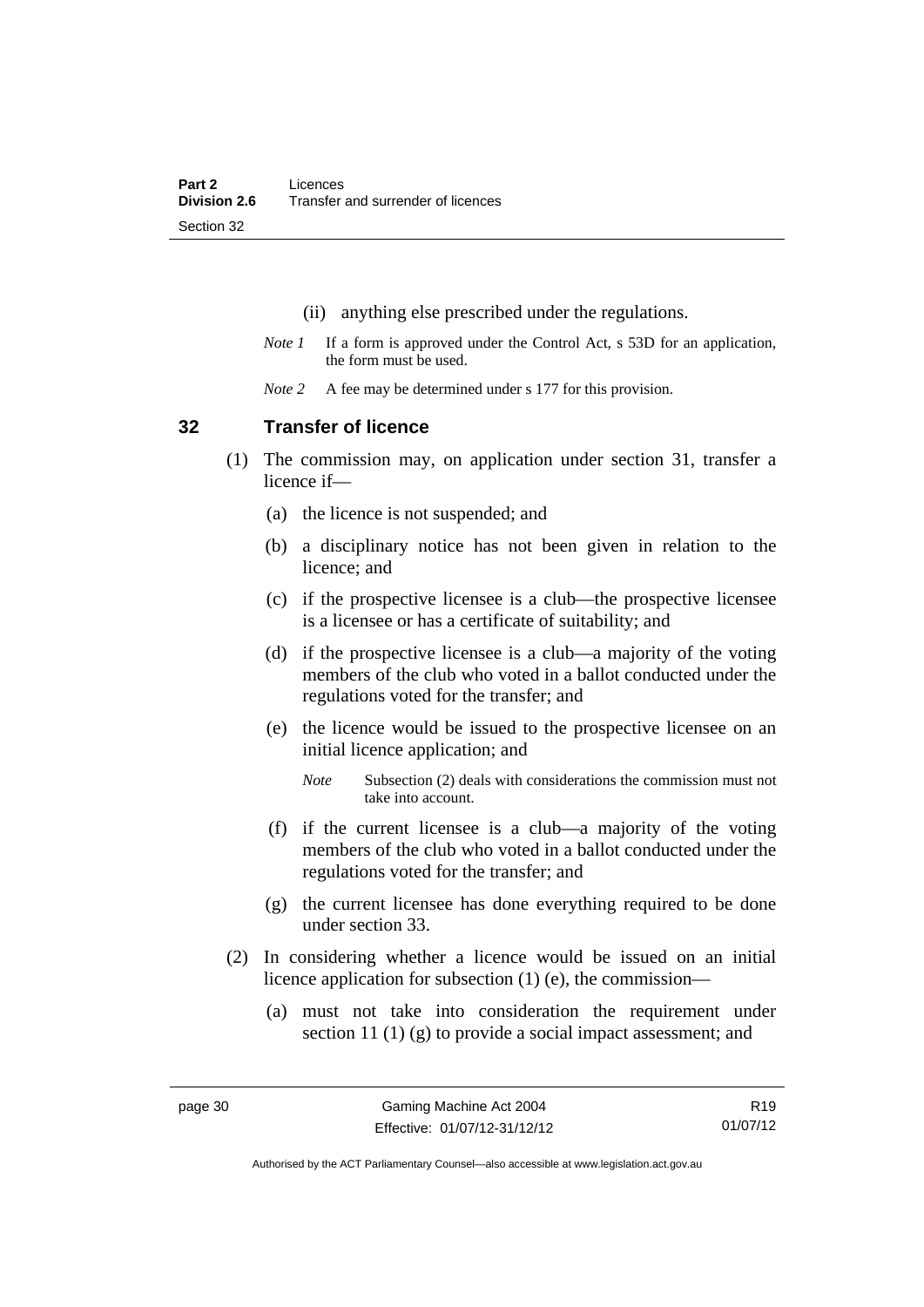- (b) when considering under section 13 (1) (e) whether the issue of the licence is appropriate—must not take into consideration the lack of a social impact statement and submissions.
- (3) If the commission transfers a licence under this section, the commission must give the prospective licensee—
	- (a) the licence as amended to mention—
		- (i) the prospective licensee rather than the current licensee; and
		- (ii) the number of machines the prospective licensee is authorised to operate; and
	- (b) the machine access register for the gaming machines covered by the licence.

# **33 Current licensees obligations on proposed transfer of licence**

If the commission proposes to transfer a licence, the current licensee must give the commission—

- (a) the licence; and
- (b) the current licensee's machine access register; and
- (c) the accounts kept by the current licensee under section 52 (Accounts relating to gaming machines) that relate to amounts taken during the month when the transfer is made; and
- (d) any other accounts kept in connection with the licence under that section that the commission requires; and
- (e) any outstanding amount payable by the licensee under this Act.
- *Note* Amounts are payable by licensees under provisions including s 143, s 159 and s 172.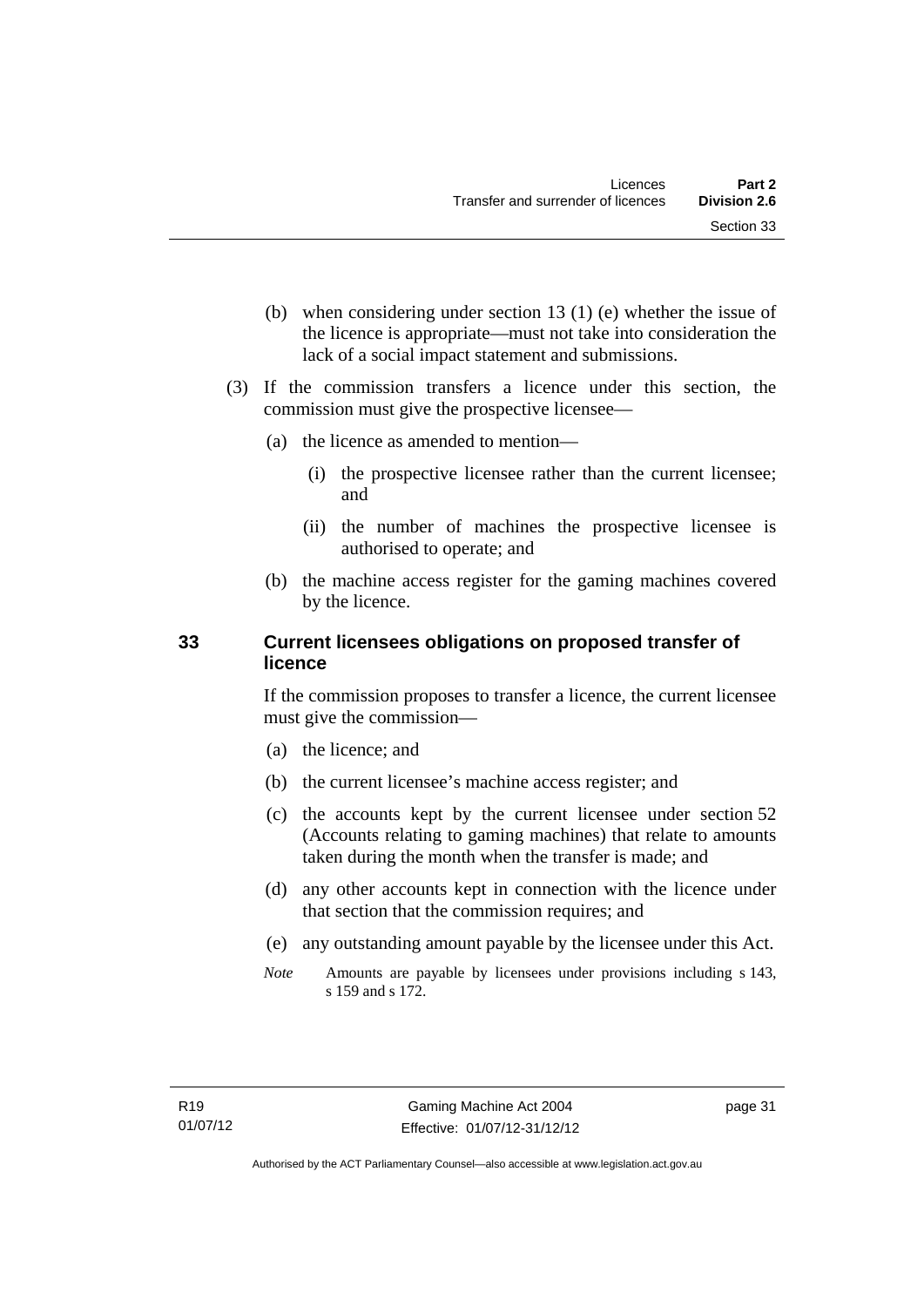### **34 Surrender of licences**

- (1) This section applies to a licensee if the licensee does not owe the Territory an amount under this Act.
- (2) The licensee may surrender the licence by—
	- (a) giving the commission a written notice stating that the licensee surrenders the licence; and
	- (b) if the licensee is a club—giving the commission evidence—
		- (i) that a majority of the voting members of the club who voted in a ballot conducted under the regulations voted for the club surrendering the licence; or
		- (ii) that a vote would not be practical; and
	- (c) returning the licence to the commission.

### **Example for par (b) (ii)**

all memberships have expired and the club does not propose to continue operating

- *Note* An example is part of the Act, is not exhaustive and may extend, but does not limit, the meaning of the provision in which it appears (see Legislation Act, s 126 and s 132).
- (3) The surrender of the licence takes effect 4 weeks after the day the notice under subsection (2) (a) is given to the commission or, if the notice states a later date of effect, that date.

# **Division 2.7 Restriction on gaming machine numbers**

# **35 Maximum number of gaming machines allowed**

- (1) The maximum number of gaming machines allowed on all licensed premises in the ACT is 5 200.
- (2) However, if the Minister declares a number of gaming machines to be the maximum number of gaming machines allowed on all

Authorised by the ACT Parliamentary Counsel—also accessible at www.legislation.act.gov.au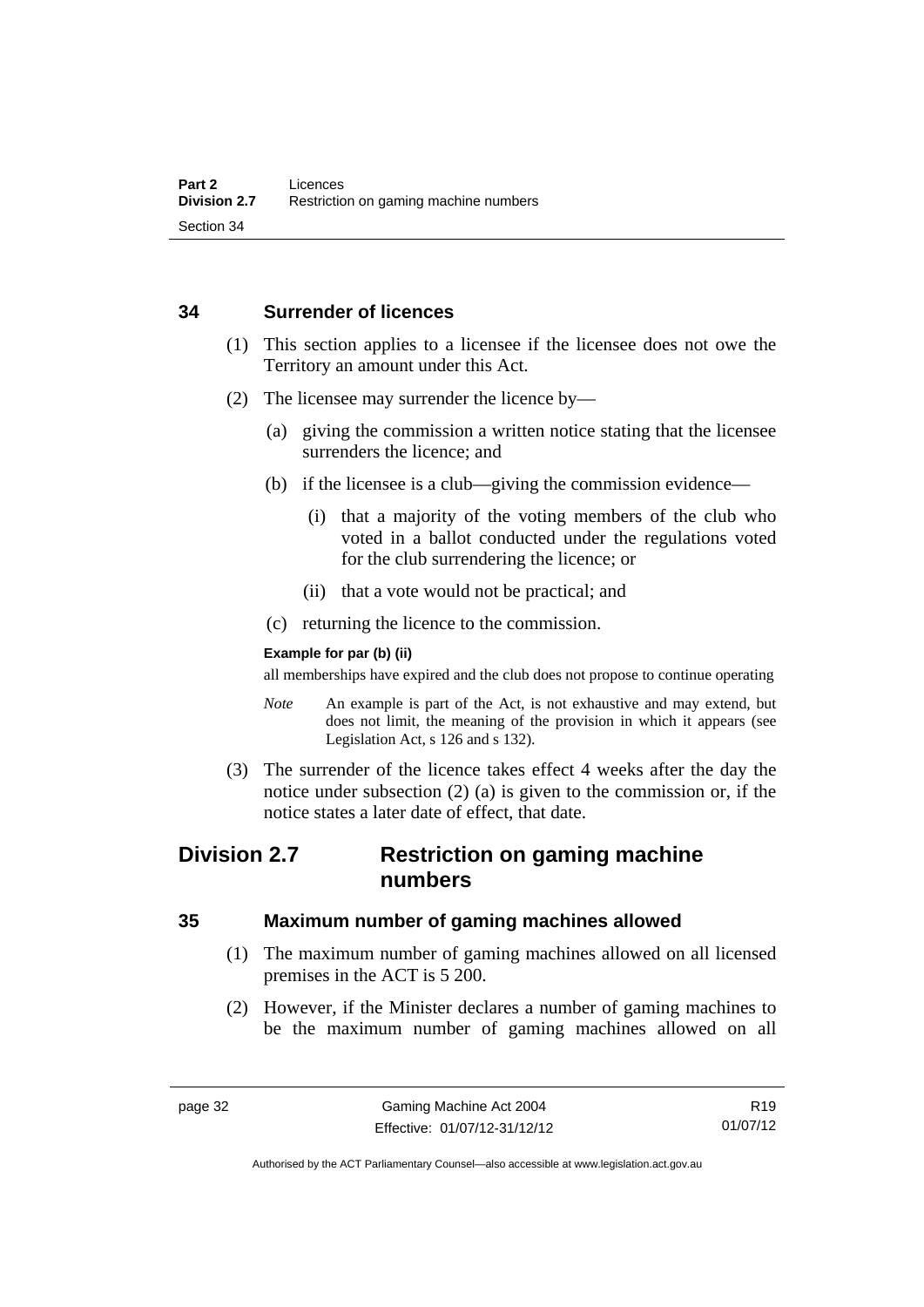licensed premises in the ACT, that number is the maximum number of gaming machines allowed on all licensed premises in the ACT.

- (3) A declaration is a disallowable instrument.
	- *Note* A disallowable instrument must be notified, and presented to the Legislative Assembly, under the Legislation Act.
- (4) Subject to any disallowance or amendment under the Legislation Act, chapter 7, the declaration commences—
	- (a) if there is a motion to disallow the declaration and the motion is negatived by the Legislative Assembly—the day after the day the disallowance motion is negatived; or
	- (b) the day after the 6th sitting day after the day it is presented to the Legislative Assembly under that chapter; or
	- (c) if the declaration provides for a later date or time of commencement—on that date or at that time.
- (5) This section is subject to section 36.

# **36 Minister must take into account commission's recommendation**

- (1) The Minister may make a declaration under section 35 only if—
	- (a) the commission has made a written recommendation to the Minister about the maximum number of gaming machines that should be allowed on all licensed premises in the ACT; and
	- (b) the Minister has taken the recommendations into account.
- (2) The commission may at any time make a recommendation to the Minister under subsection (1) (a) and must make a recommendation if the Minister asks it to do so.
- (3) In making a recommendation to the Minister under this section, the commission must have regard to the following:
	- (a) the use on licensed premises of existing gaming machines;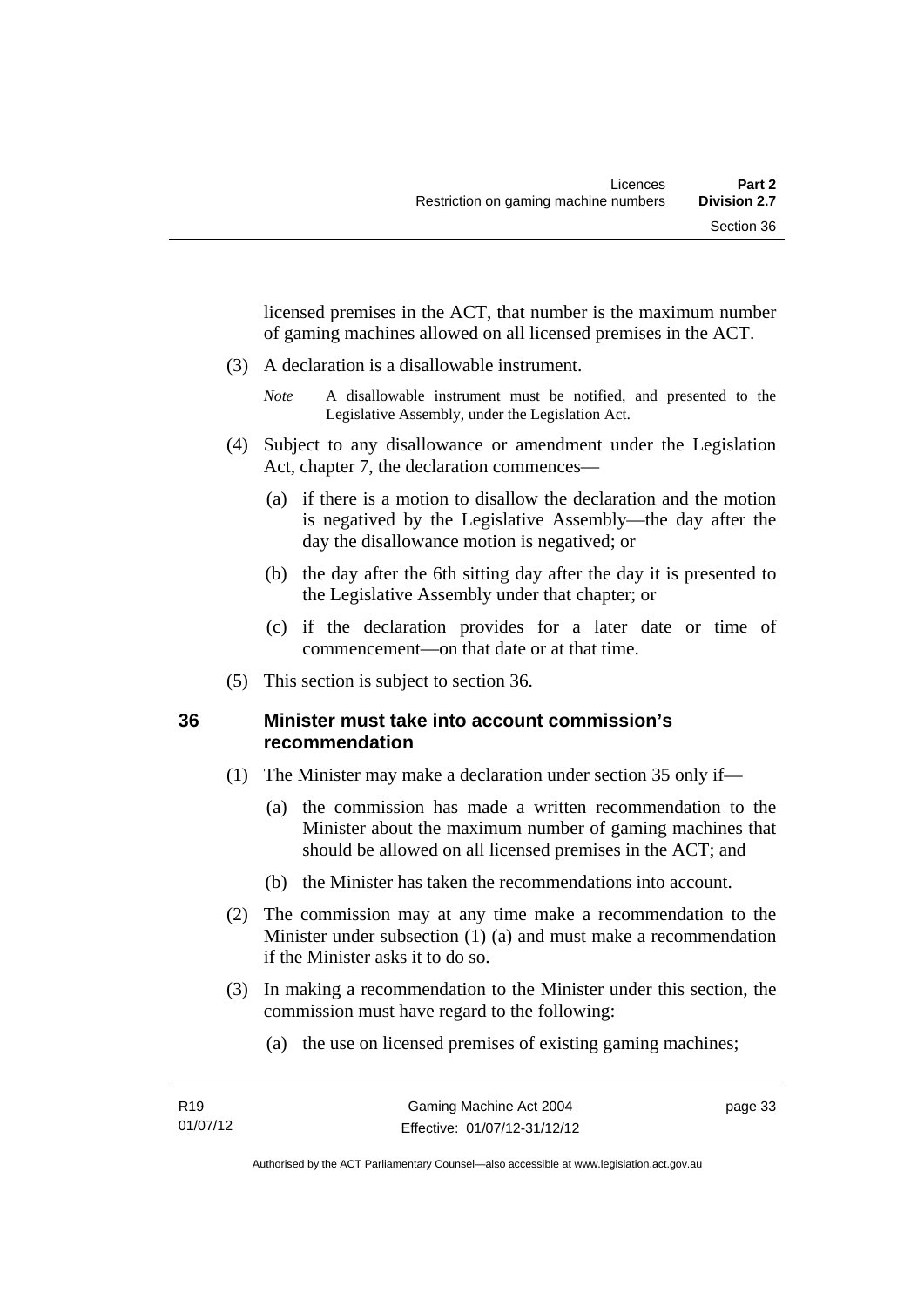- (b) the public demand for gambling in the community;
- (c) the incidence of problem gambling in the community and the availability of support services for problem gamblers.
- (4) Subsection (3) does not limit the matters the commission may have regard to.

# **Division 2.8 Gaming machine licences**

# **37 Register of licences**

- (1) The commission must keep a register of licences.
- (2) The commission must enter in the register details of the following:
	- (a) the issue, amendment or transfer of a licence;
	- (b) the suspension or cancellation of a licence;
	- (c) any other details prescribed under the regulations.

# **38 Giving copy of licence**

- (1) This section applies if a licensee tells the commission, in writing, about the loss, theft or destruction of the licence.
- (2) The commission may, by written notice given to the licensee, require the licensee to give the commission, within a stated period and in a stated form, a statement confirming, and explaining the circumstances of, the loss, theft or destruction.
- (3) If the commission is satisfied that the licence has been lost, stolen or destroyed, the commission may give a replacement licence to the licensee.

*Note* A fee may be determined under s 177 for this provision.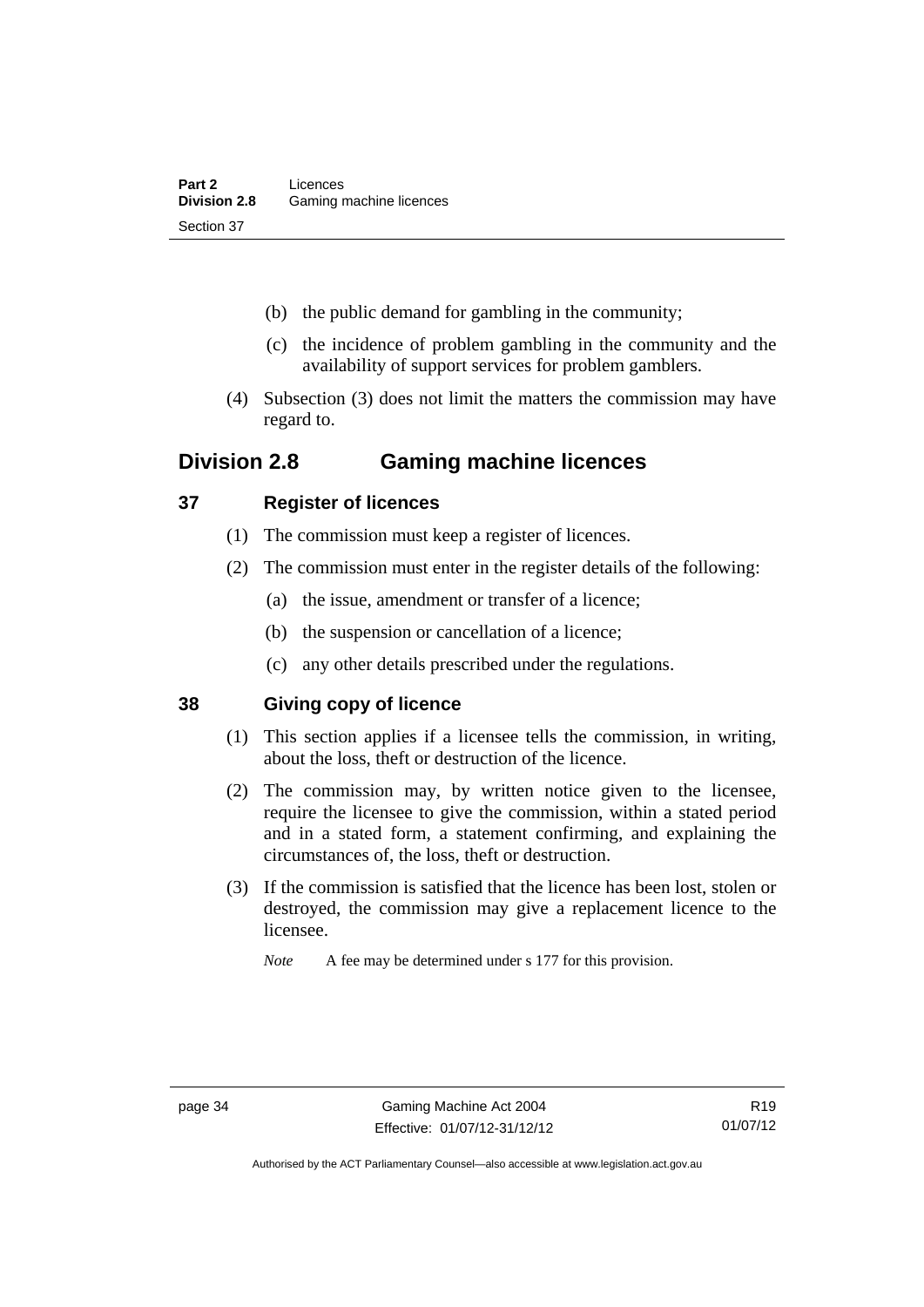# **Part 3 Conditions on licences**

# **Division 3.1 Compliance with licence conditions**

# **39 Failure to comply with conditions of licence**

- (1) A licensee commits an offence if—
	- (a) the licensee's licence is subject to a condition; and
	- (b) the licensee fails to comply with a requirement of the condition.

Maximum penalty: 100 penalty units.

- (2) An offence against this section is a strict liability offence.
	- *Note* Licence conditions are imposed by the commission and by other parts of the Act, as well as by this part.

# **Division 3.2 General licence conditions**

### **39A Compliance with requirements for issue of licence**

It is a condition of a licence that the licensee—

- (a) continually meets each requirement for the issue of a gaming machine licence; and
	- *Note* For the requirements for the issue of a gaming machine licence see s 12 and s 13.
- (b) continues not to do anything that would, if the licensee were applying for a gaming machine licence, cause the licensee to be refused the licence.
	- *Note* For the grounds for refusing to issue a gaming machine licence to an applicant that is a club—see s 14.

### **40 Compliance with directions**

It is a condition of a licence that the licensee complies with a written direction given to the licensee by the commission.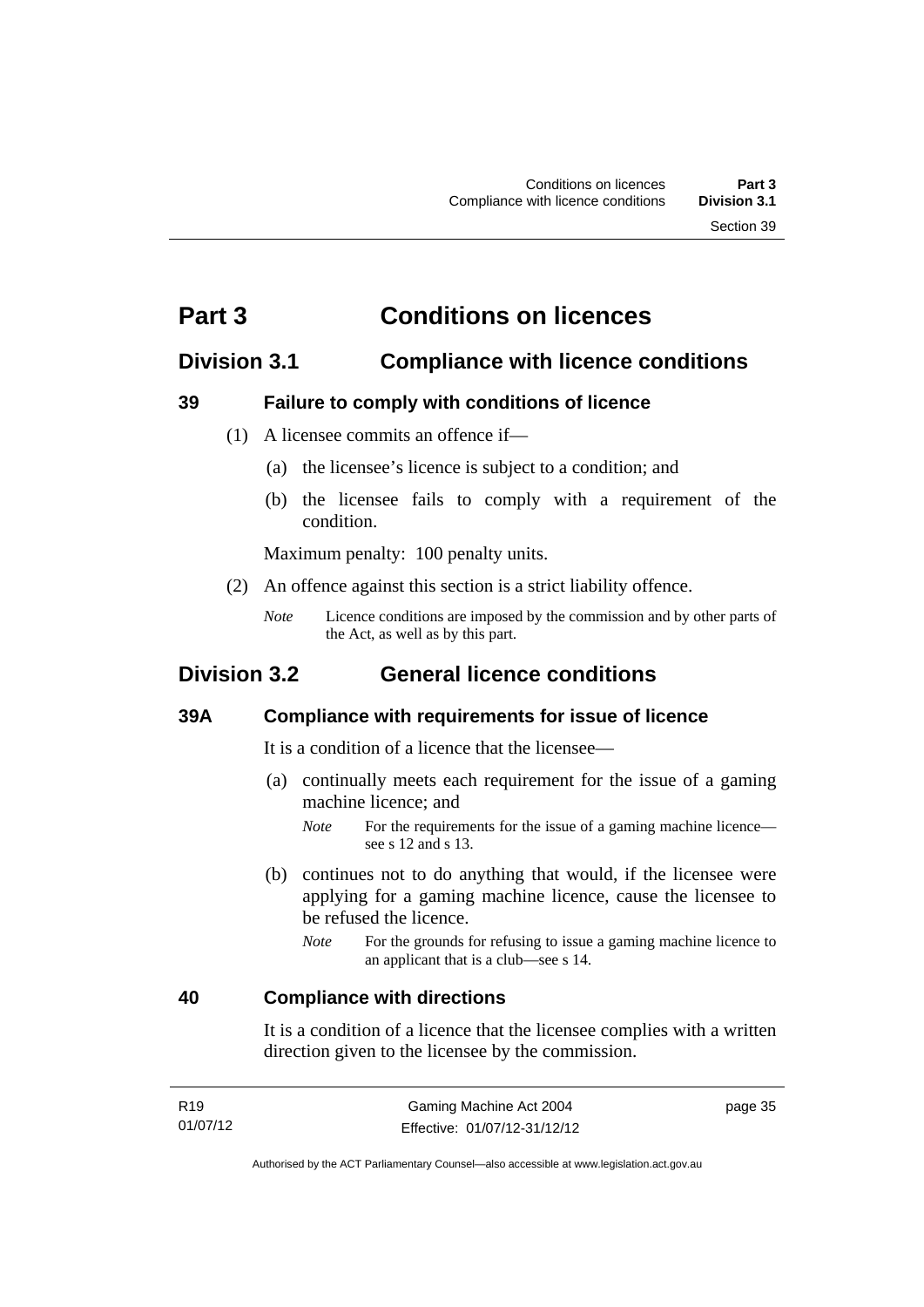# **41 Display of licence at licensed premises**

- (1) It is a condition of a licence that the licensee displays the licence, or a copy of the licence, at each entrance to each gaming area of the licensed premises.
- (2) However, the licensee need not display the schedule to the licence.
- (3) Subsection (1) does not apply if the licensee has given the licence to the commission under section 27 (which is about a request for return of licences for amendment) or section 33 (1) (which is about obligations on licensee on transfer).
- (4) Also, subsection (1) does not apply if—
	- (a) the licence has been lost, stolen or destroyed; and
	- (b) the licensee gave the commission prompt notice under section 38 (Issue of copy of licence) of the loss, theft or destruction; and
	- (c) if the commission required the licensee to give a statement under section 38—the licensee gave the statement as required.

### **42 Licence schedule to be kept at premises**

It is a condition of a licence that the licensee keeps a copy of the schedule to the licence at the licensed premises.

### **43 Rules and control procedures for operation of gaming machines and peripheral equipment**

It is a condition of a licence that the licensee must not operate a gaming machine or peripheral equipment on its licensed premises otherwise than in accordance with licensee's rules and control procedures.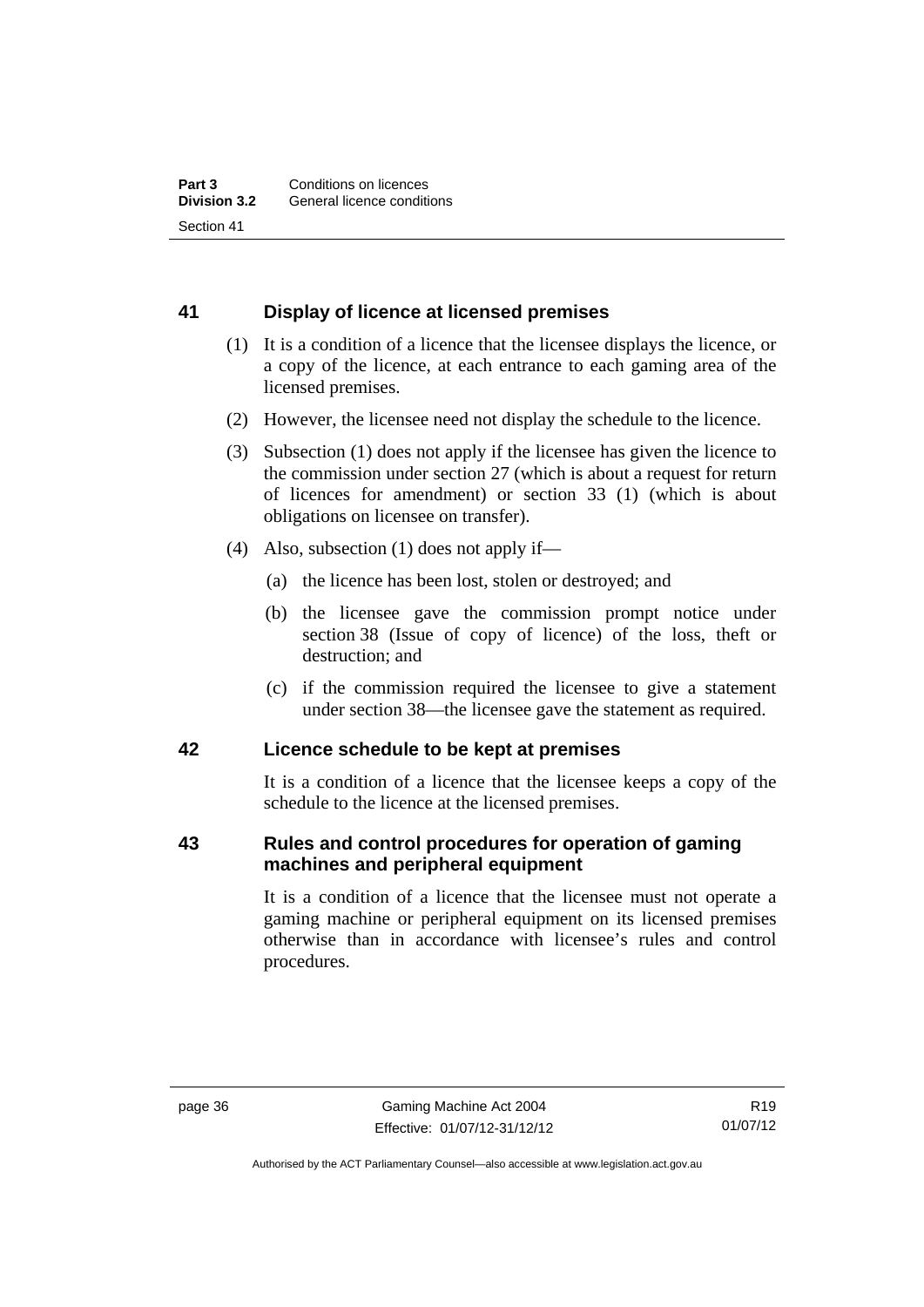# **44 Installation in accordance with Act**

It is a condition of a licence that the licensee must not allow the installation of a gaming machine on the licensed premises otherwise than in accordance with this Act.

# **45 Installation certificate**

- (1) This section applies if—
	- (a) a gaming machine is installed on licensed premises; and
	- (b) the commission gives the licensee a notice under section 124 for the gaming machine.
- (2) It is a condition of the licence that the licensee gives the commission written notice of the stated details for the gaming machine as soon as practicable, but not later than 3 days after the later of the following:
	- (a) the day the machine is installed;
	- (b) the day the commission gives the notice.

### **46 Operation after installation**

- (1) This section applies if a gaming machine is operated on licensed premises.
- (2) It is a condition of the licence that the licensee not allow the gaming machine to be operated on the licensed premises unless the licensee has given the commission a notice under section 45 (2) for the machine.
- (3) However, subsection (2) does not prevent the operation of the gaming machine for maintenance.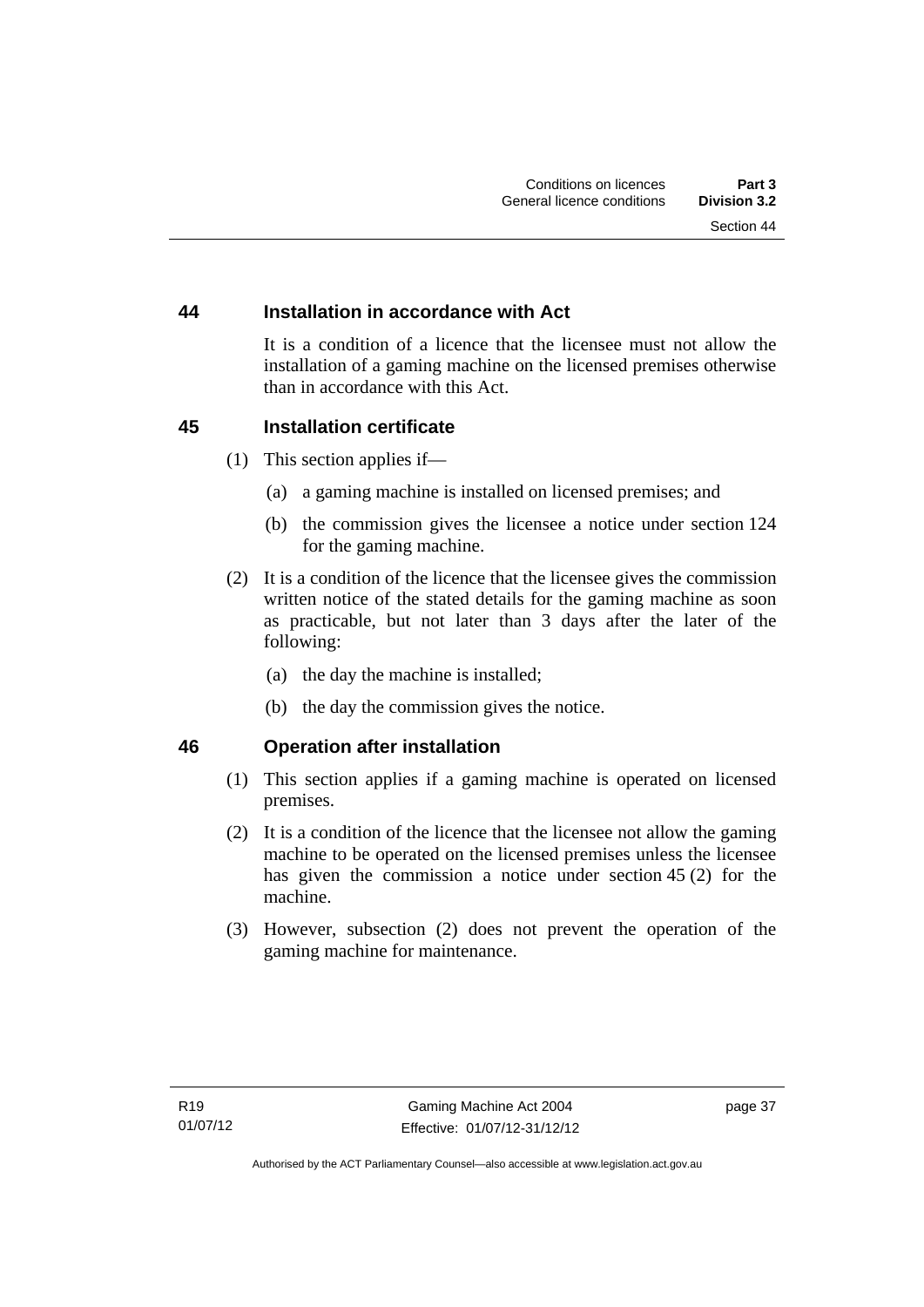# **47 Operation subject to correct percentage payout**

- (1) It is a condition of a licence that the licensee not operate a gaming machine on the licensed premises if the percentage payout on a gaming machine on the licensed premises is not the percentage payout under the licence for the machine.
- (2) Subsection (1) does not prevent the operation of the gaming machine to correct the percentage payout.

# **48 Percentage payout of gaming machines to be displayed**

It is a condition of a licence that each licensed gaming machine has the percentage payout under the licence for the gaming machine clearly displayed on the machine in a position approved by the commission under section 126.

# **49 Maximum stake amount**

It is a condition of the licence that the licensee not operate a gaming machine with a stake amount that is more than the amount prescribed under the regulations.

### **50 Licensee to comply with relevant codes of practice**

It is a condition of a licence that the licensee comply with the relevant code of practice (if any) prescribed under the Control Act.

### **51 Licensee to use gaming machines**

- (1) It is a condition of a licence that the licensee use the licensed gaming machines.
- (2) However, a licensee does not contravene the condition under subsection (1) if—
	- (a) the period for which the gaming machine is not used is 1 month or less; or

R19 01/07/12

Authorised by the ACT Parliamentary Counsel—also accessible at www.legislation.act.gov.au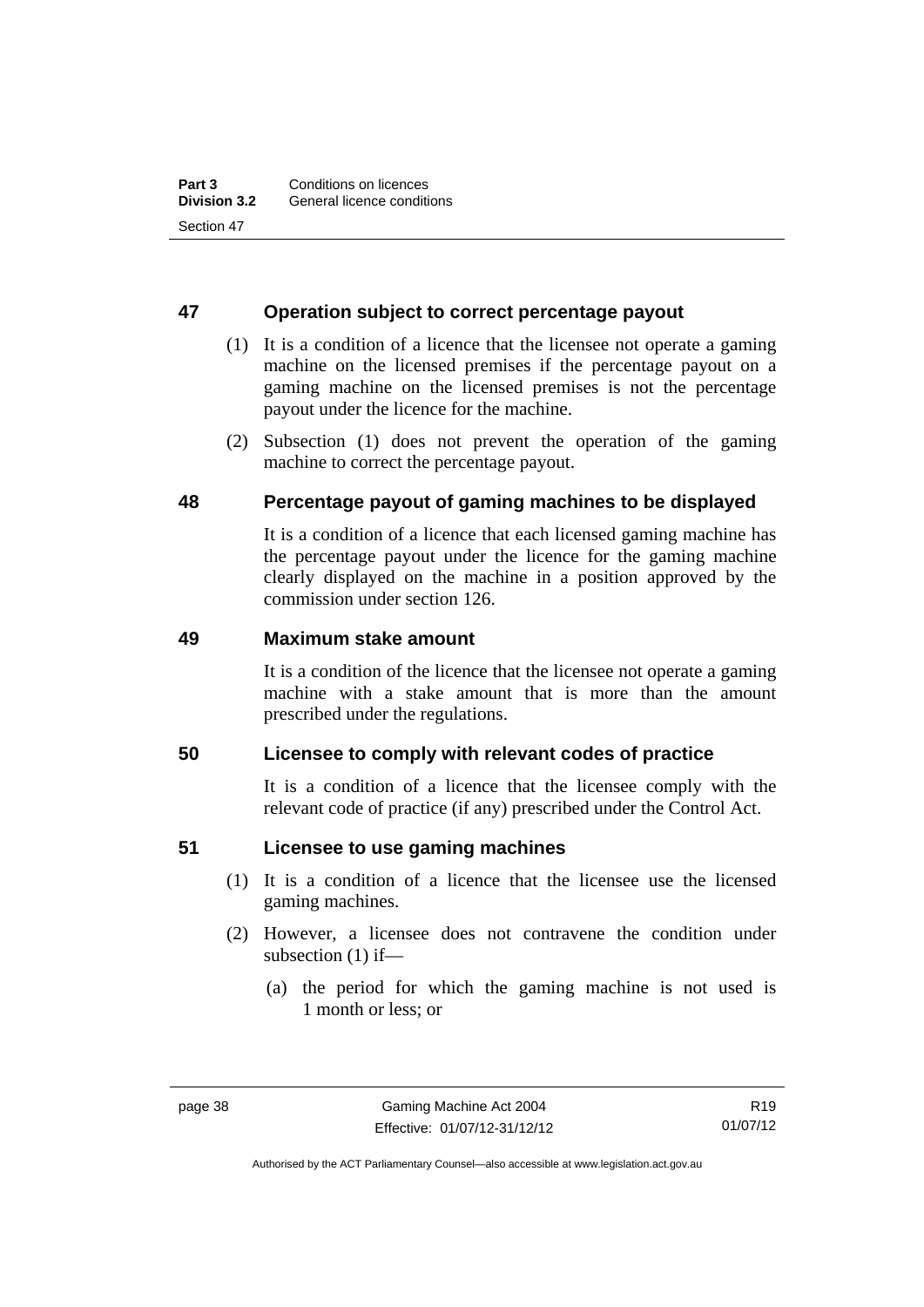- (b) the gaming machine is not used because it is broken or damaged and the licensee has taken, or is taking, all reasonable steps to make the machine operational again; or
- (c) the licensee has the commission's written approval for the gaming machine not to be used.
- (3) On written application by the licensee, the commission may approve the non-use of a gaming machine for a stated period if satisfied that the gaming machine is not being used for a good reason.

# **52 Accounts relating to gaming machines**

It is a condition of a licence that the licensee must—

- (a) keep full and separate accounts of all amounts taken from each gaming machine on the licensed premises; and
- (b) keep the accounts in a way that allows them to be conveniently and properly audited; and
- (c) correctly balance the accounts at the end of each month.

# **Division 3.3 Club licence conditions**

# **53 Conditions about inequitable benefits**

- (1) It is a condition of a licence for a club that nobody, whether or not a member of a club, directly or indirectly derives a benefit from the club other than a benefit that—
	- (a) is available equally to all voting members of the club; or
	- (b) arises under an agreement in which the parties are dealing with each other at arm's length; or
	- (c) is given to a member under a resolution passed at a general meeting of voting members.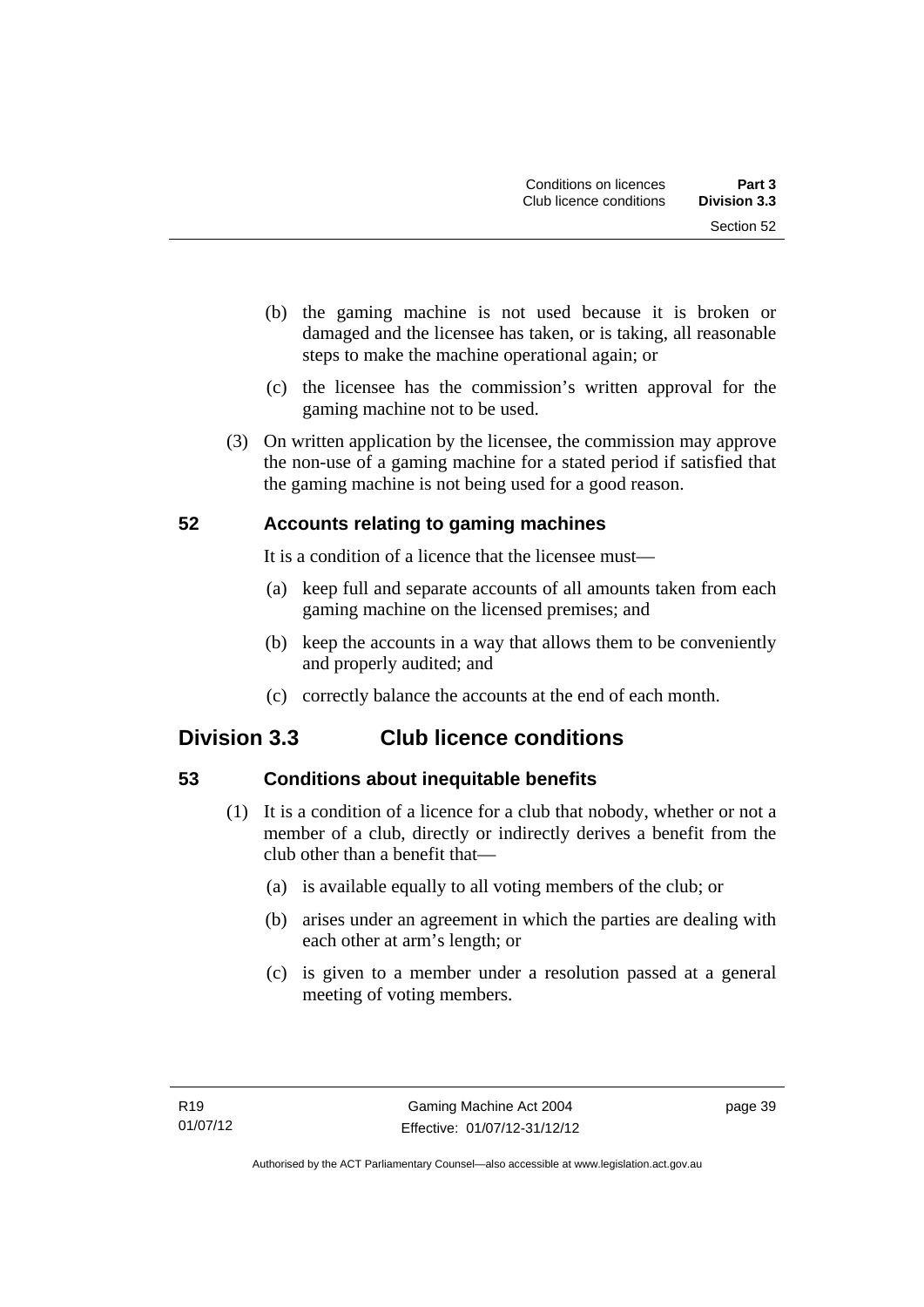| Part 3              | Conditions on licences  |
|---------------------|-------------------------|
| <b>Division 3.3</b> | Club licence conditions |
| Section 53          |                         |

- (2) It is a condition of a licence for a club that nobody, whether or not a member of a club, directly or indirectly derives a benefit that is not available equally to all voting members of the club from—
	- (a) the club having applied for a licence; or
	- (b) a licence being issued to the club; or
	- (c) any added value that may accrue to the premises of the club because of a licence being issued to the club.
- (3) For this section, a person is not taken to be not dealing with the club at arm's length only because—
	- (a) the person and the club are corporations that are related under the Corporations Act, section 50; or
	- (b) the person, or an individual representing the person in dealings with the club, is an influential person for the club.
- (4) This section does not prevent a person taking a benefit if—
	- (a) the person is offered the benefit (whether or not under the rules of the club) in the course of acting on behalf of the club while performing the person's normal duties as an employee or director of the club; and
	- (b) the benefit consists only of—
		- (i) reasonable food or refreshment; or
		- (ii) out-of-pocket expenses reasonably incurred and authorised by a resolution of the club's management committee or board; or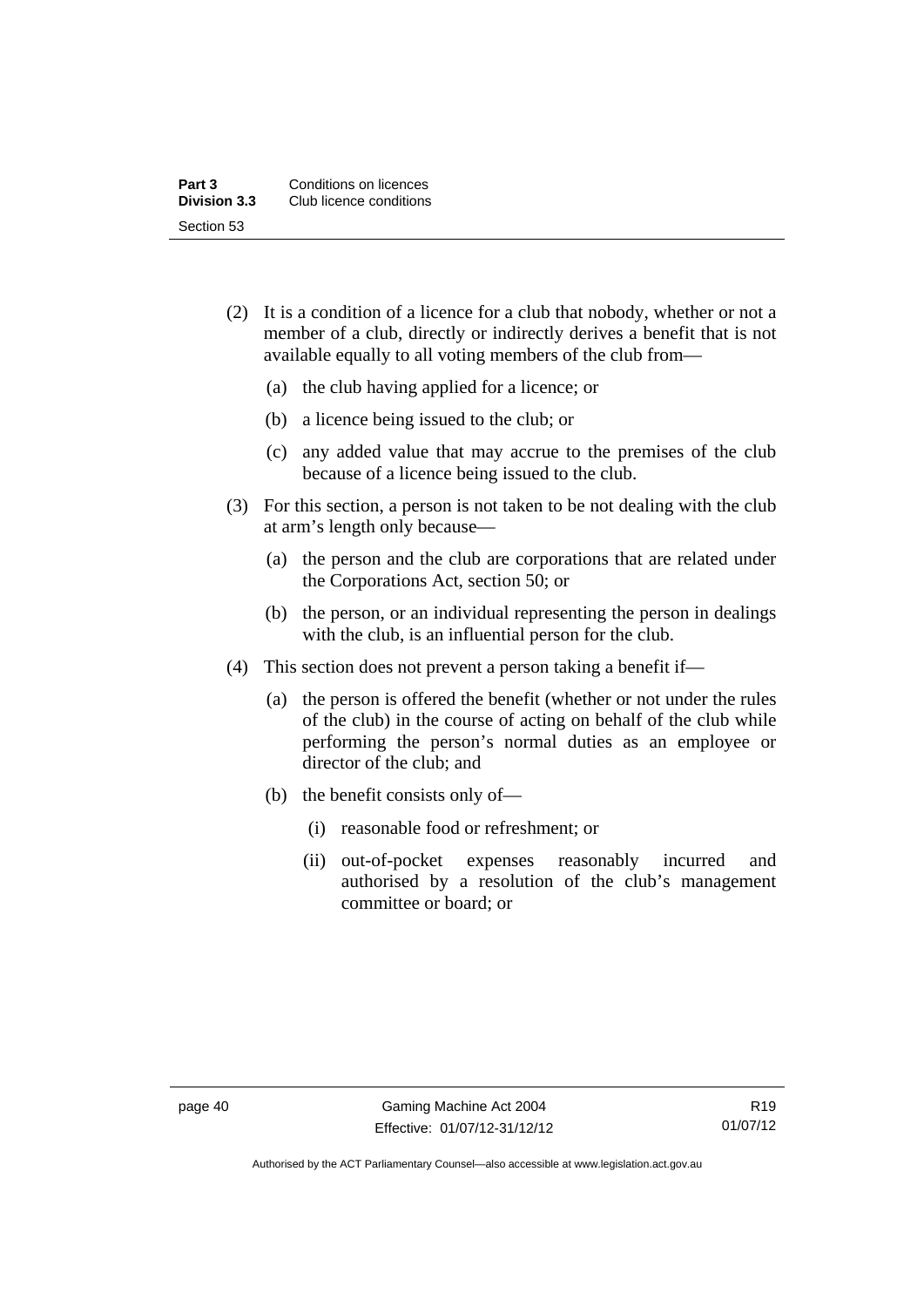(iii) an expense relating to the person's duties paid by someone else and authorised by a resolution of the club's management committee or board.

### **Example—expense paid by someone else**  conference fees

*Note* An example is part of the Act, is not exhaustive and may extend, but does not limit, the meaning of the provision in which it appears (see Legislation Act, s 126 and s 132).

# **53A Condition about club's constitution—consistency with gaming laws**

It is a condition of a licence for a club that the club's constitution is consistent with the gaming laws.

# **53B Condition about club's constitution—amendment if inconsistent with gaming laws**

- (1) It is a condition of a licence for a club that the club's constitution provides for the constitution to be amended in accordance with a direction by the commission under section 148B (Club constitution—consistency with gaming laws) without an election of the voting members of the club.
- (2) This section is declared to be a corporations legislation displacement provision for the Corporations Act, section 5G (Avoiding direct inconsistency arising between the Corporations legislation and State and Territory laws).
	- *Note* Subsection (2) ensures that any provision of the Corporations Act or the *Australian Securities and Investment Commission Act 2001* (Cwlth) with which this section would otherwise be inconsistent does not apply to the extent necessary to avoid the inconsistency.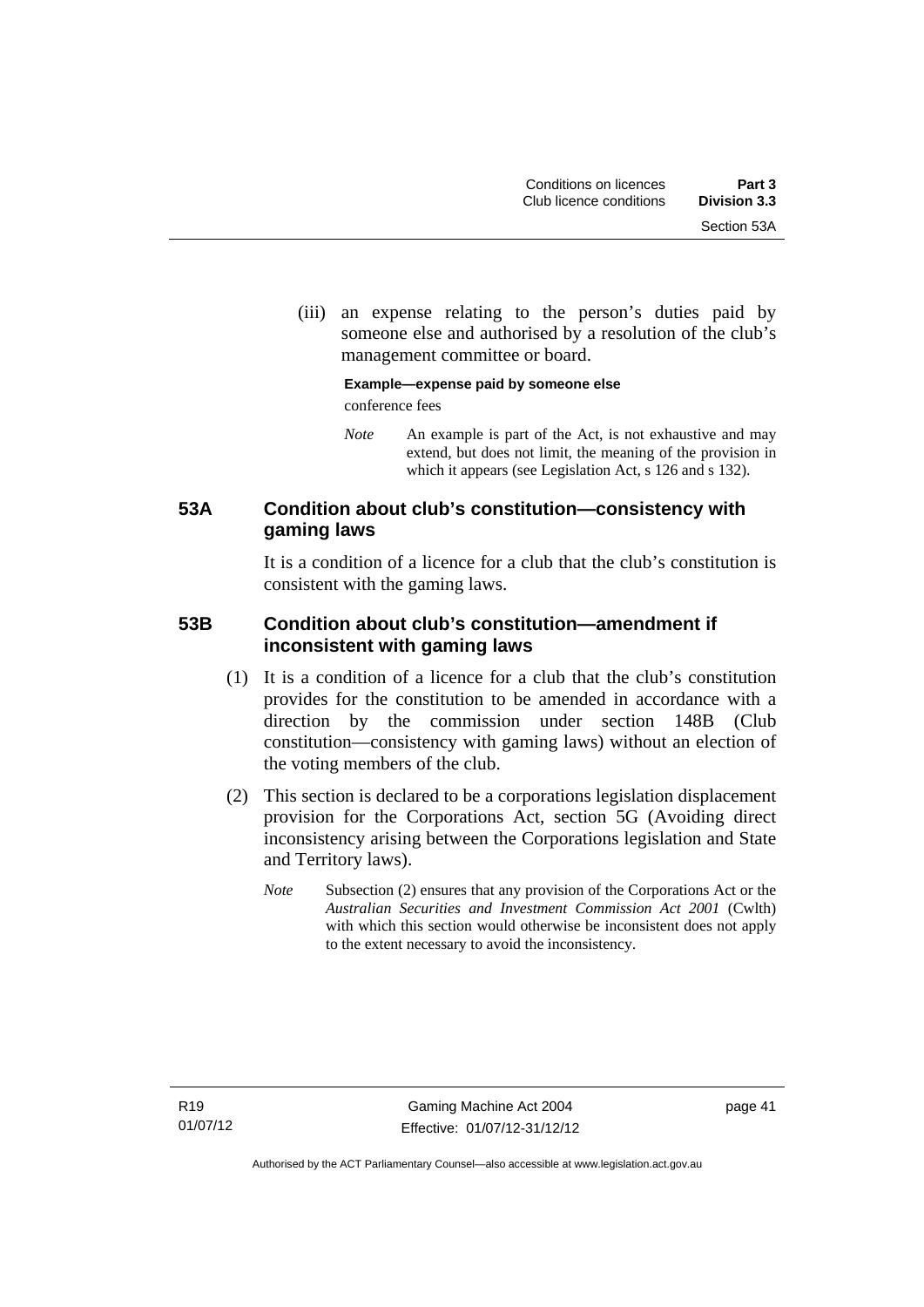# **54 Annual report of clubs**

It is a condition of a licence for a club that the club's annual report for a financial year of the club include information about the following for the financial year:

- (a) any contractual arrangement or consultancy entered into with an influential person during the year, including—
	- (i) the position the influential person occupies in the club; and
	- (ii) the purpose of the arrangement or consultancy; and
	- (iii) the total amount of the arrangement or consultancy for the year;
- (b) any contractual arrangement or consultancy entered into during the year for more than the amount prescribed by regulation, including—
	- (i) the purpose of the arrangement or consultancy; and
	- (ii) the total amount of the arrangement or consultancy for the year;
- (c) any remuneration given to a person the value of which is equal to or more than the amount prescribed under the regulations;

#### **Example for par (c)**

A person may be remunerated by salary plus the use of a car.

- *Note* An example is part of the Act, is not exhaustive and may extend, but does not limit, the meaning of the provision in which it appears (see Legislation Act, s 126 and s 132).
- (d) if any benefits have been taken by a person during the financial year—
	- (i) the person's position in the club; and
	- (ii) a description of the benefit taken by the person; and

R19 01/07/12

Authorised by the ACT Parliamentary Counsel—also accessible at www.legislation.act.gov.au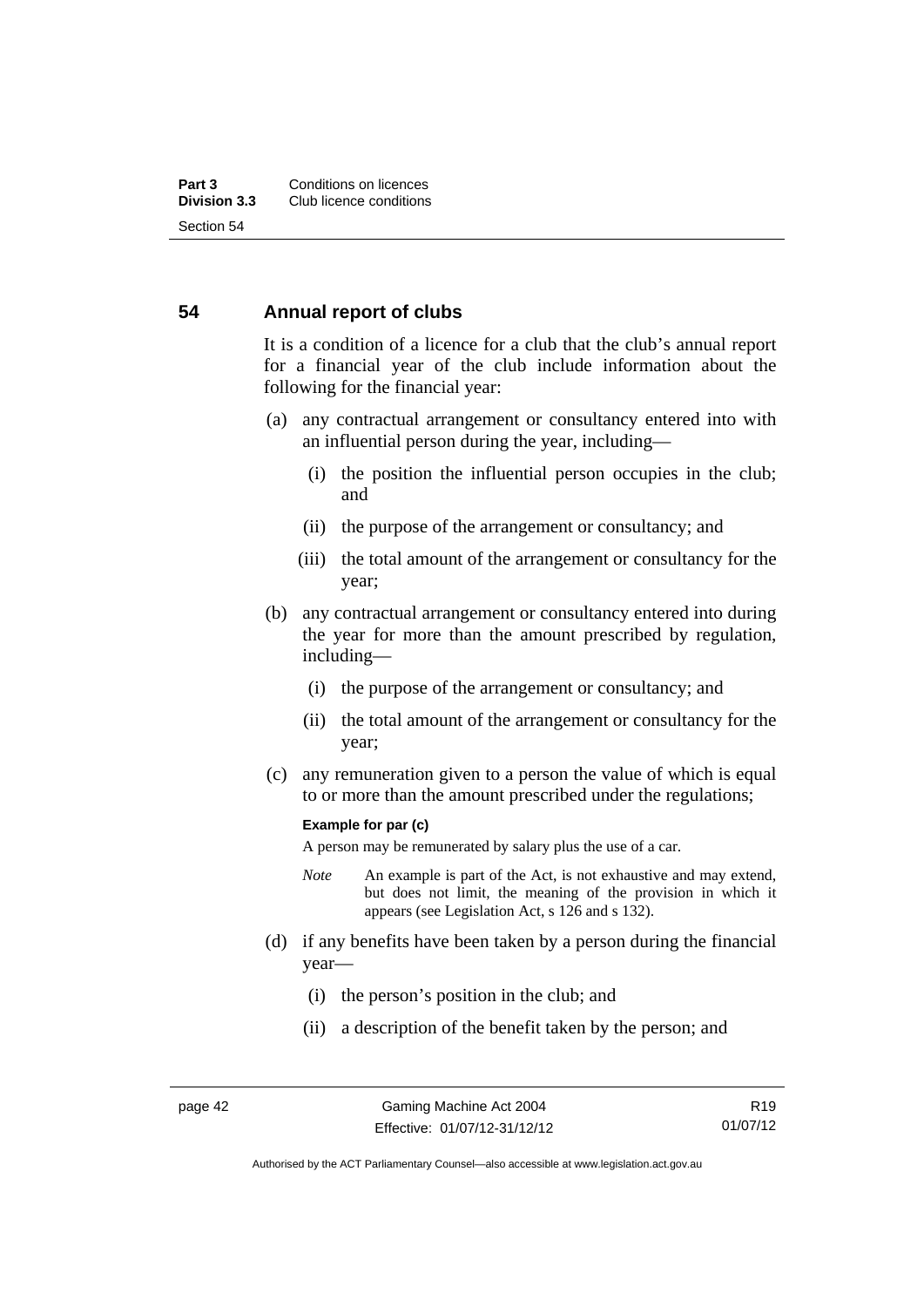- (iii) the purpose for which the benefit was taken; and
- (iv) the monetary value of the benefit; and
- (v) the name of the person who offered the benefit.

**55 Other conditions of club licences** 

Each of the following is a condition of a licence for a club:

- (a) the proceeds from the conduct of gaming are used in a way that promotes the objects of the licensee;
- (b) the licensee follows its objects or purposes honestly and seriously;
- (c) payments made under the licensee's objects are in the best interests of the licensee's members;
- (d) salaries, wages, allowances or benefits paid or payable by the licensee to the licensee's executive officers and employees are reasonable;
- (e) payments for services provided to the licensee are reasonable and necessary, particularly in relation to the scale of the licensee's licensed business;

#### **Example**

The licensee has 4 gaming machines and pays \$150 000 a year for gaming machine advice. This payment is not reasonable because the payment is disproportionately large given the revenues from the 4 machines in relation to which the advice is being given.

- *Note* An example is part of the Act, is not exhaustive and may extend, but does not limit, the meaning of the provision in which it appears (see Legislation Act, s 126 and s 132).
- (f) guests must be signed in by a club member and accompanied by the member who signed them in;
- (g) only members and signed-in guests can play gaming machines in the club.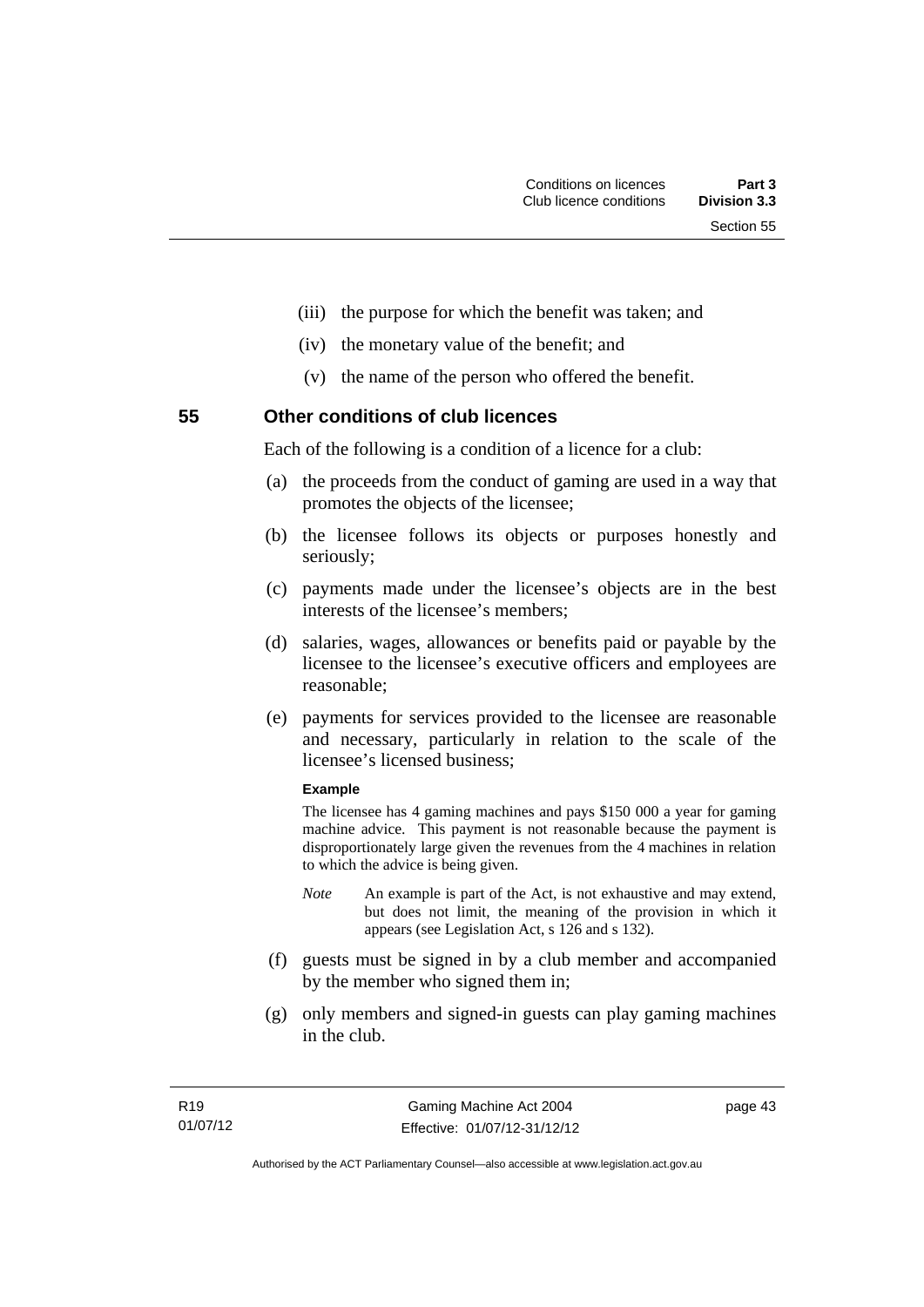#### **Part 4 Disciplinary action**

Section 56

# **Part 4 Disciplinary action**

### **56 Definitions for pt 4**

In this part:

*disciplinary action*—see section 58.

*disciplinary notice*—see section 61.

*ground for disciplinary action* against a licensee—see section 57.

### *licence*—

- (a) in relation to a person who is authorised to conduct a linked-jackpot arrangement under section 134, means the authorisation;
- (b) in relation to a permit-holder under part 8 (Linked-jackpot arrangements), means a multi-user permit.

*licensee* includes a permit-holder under part 8.

### **57 Grounds for disciplinary action**

- (1) Each of the following is a *ground for disciplinary action* against a licensee:
	- (a) the licensee has given information to the commission that was false or misleading;
	- (b) the licensee has failed to give information required to be given under this Act or the Control Act;
	- (c) the licensee, or an agent or employee of the licensee, has contravened this Act;
	- (d) the licensee is not, or is no longer, an eligible person;
	- (e) for a corporation—an influential person is not an eligible person;

R19 01/07/12

Authorised by the ACT Parliamentary Counsel—also accessible at www.legislation.act.gov.au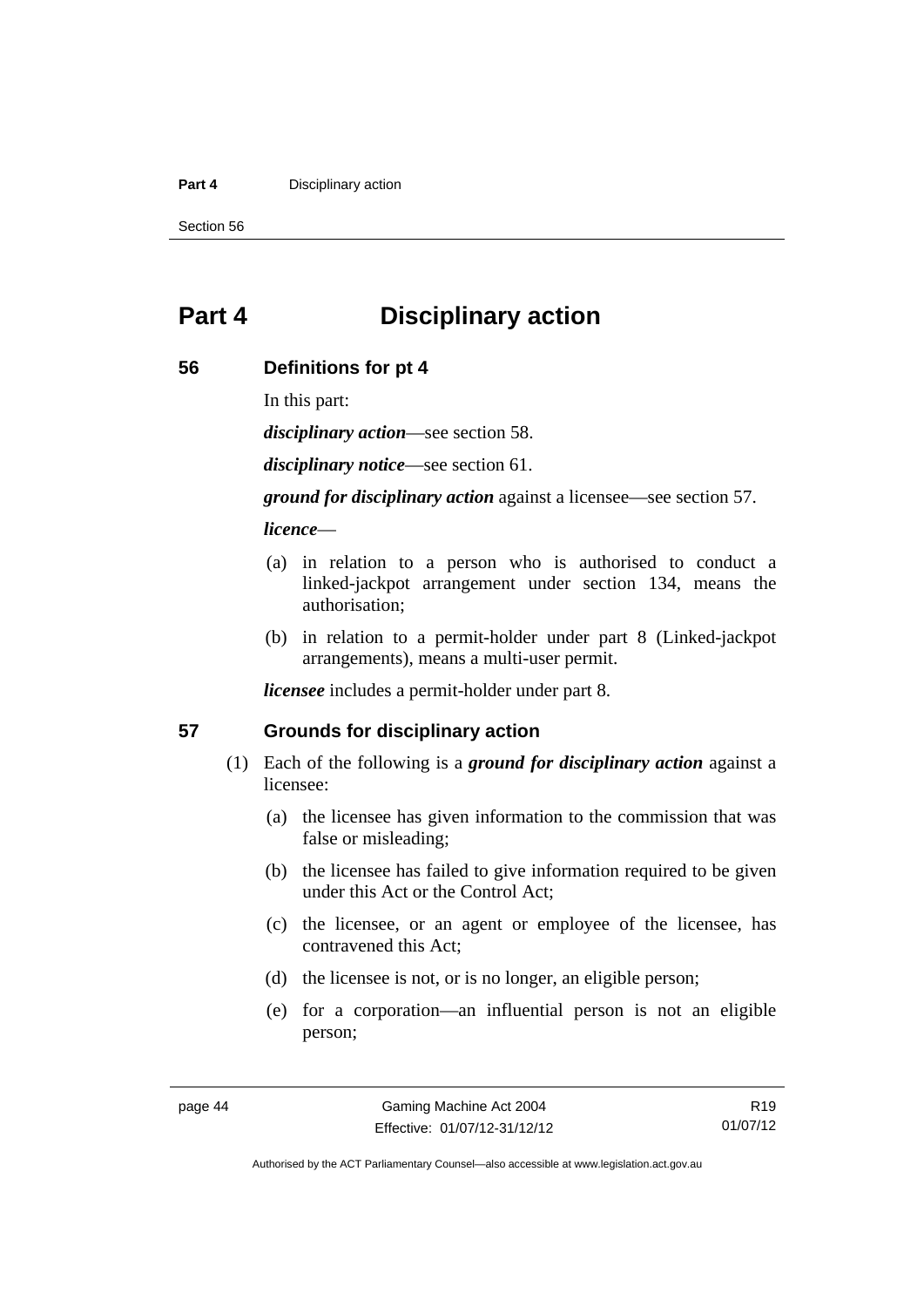- (f) for a licence issued to a club—
	- (i) the club has been or is about to be wound up; or
	- (ii) the club has not operated for 3 months or, if the commission approves a longer period, that longer period; or
	- (iii) the club has ceased to be an eligible club;
- (g) for a licence issued in relation to premises to which an on licence applies—the premises are not being used by people mainly for drinking alcohol;
- (h) the licensee has been given a reprimand that included a direction and has not complied with the direction;
- (i) the licensee has failed to pay to the Territory a financial penalty imposed under section 62.
- (2) In subsection (1) (c), a reference to a *contravention* of this Act includes a reference to the following:
	- (a) a contravention of the Criminal Code, part 2.4 (Extensions of criminal responsibility) in relation to an offence against this Act or otherwise in relation to this Act;
	- (b) a contravention of the Criminal Code in relation to a document completed, kept or given, or required to be completed, kept or given, under or in relation to this Act;
	- (c) a contravention of the Criminal Code in relation to anything done, or not done, under or in relation to this Act.
- (3) The commission may, in writing, approve a period longer than 3 months for subsection (1) (f) (ii) if satisfied that—
	- (a) there is a good reason why the club is not operating; and
	- (b) the club will operate again after the end of the longer period.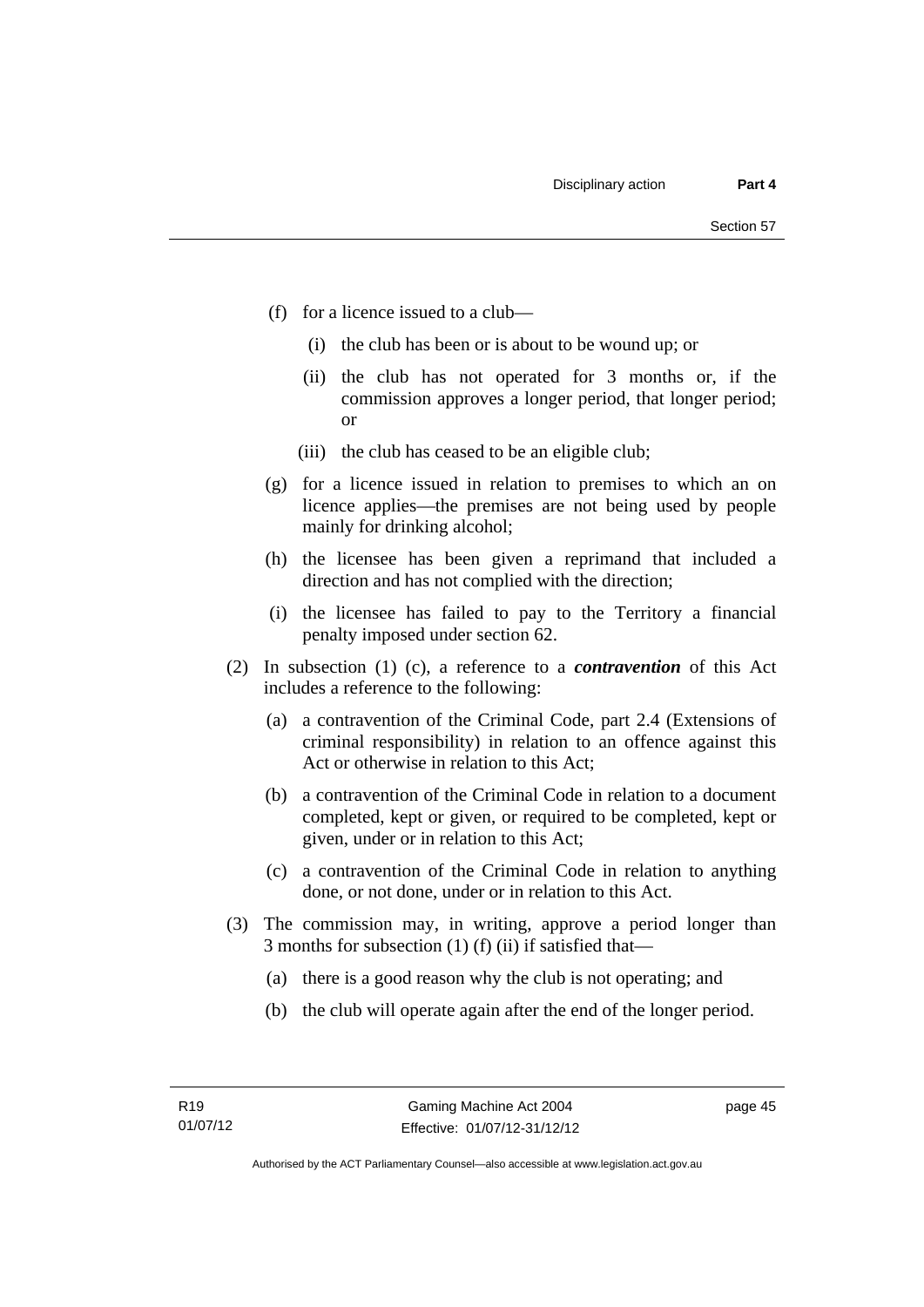#### **Part 4 Disciplinary action**

Section 58

### **58 Disciplinary action**

- (1) Each of the following is a *disciplinary action* when taken against a person:
	- (a) reprimanding the person;
	- (b) imposing conditions on, or amending the conditions of, the person's licence;
	- (c) ordering the person to pay to the Territory a financial penalty of not more than \$100 000;
	- (d) suspending the person's licence for a stated period or until a stated thing happens;
	- (e) cancelling the person's licence.
- (2) A reprimand may include a direction by the commission that the licensee, within a stated time—
	- (a) cease contravening this Act; or
	- (b) rectify something that contributes to the ground for disciplinary action.
- (3) A financial penalty imposed under this section may be recovered as a debt payable to the Territory.

### **59 Criteria for disciplinary action**

- (1) In deciding what disciplinary action to take under section 58, the commission must consider the following:
	- (a) whether disciplinary action has been taken against the licensee before;
	- (b) whether the disciplinary ground on which the disciplinary action is to be taken endangered the public or the public interest;
	- (c) the seriousness of the disciplinary ground;

Authorised by the ACT Parliamentary Counsel—also accessible at www.legislation.act.gov.au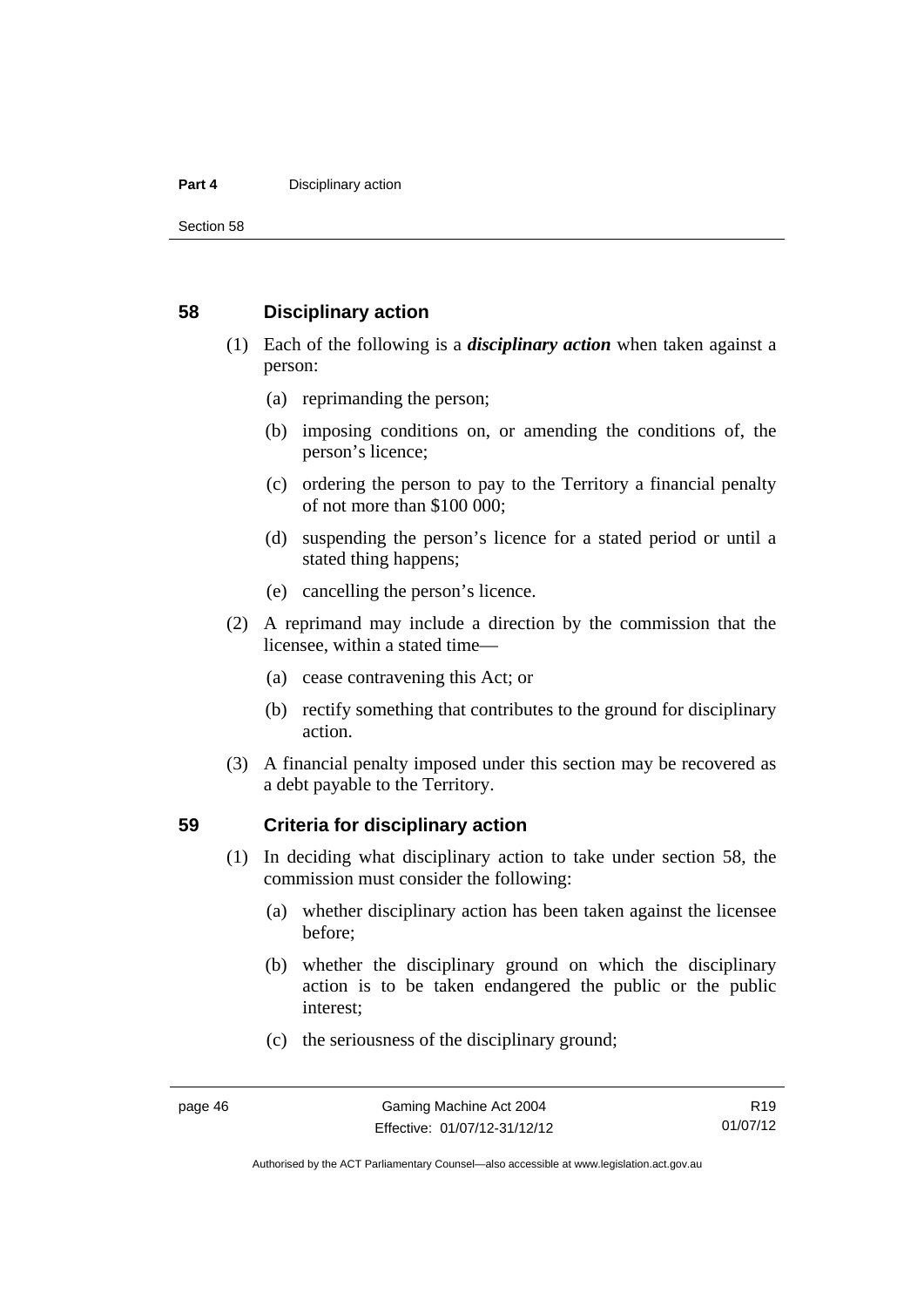- (d) the likelihood of further disciplinary action needing to be taken.
- (2) The commission may also consider any other relevant matter.

### **60 When disciplinary notice may be given**

If the commission is satisfied that a ground for disciplinary action exists, or may exist, in relation to a licensee, the commission may give the licensee a disciplinary notice.

*Note* The commission need not give a disciplinary notice if the grounds for disciplinary action are the contravention of a direction in a reprimand (see s 62).

### **61 Disciplinary notices**

A notice (a *disciplinary notice*) given to the licensee must—

- (a) state the ground for disciplinary action that caused the notice to be given; and
- (b) tell the licensee that the licensee may, within 3 weeks after the day the licensee is given the notice, give a written response to the commission about the notice.

# **62 Commission may take disciplinary action against licensee**

- (1) This section applies if the commission is satisfied that a licensee has contravened a direction in a reprimand.
- (2) This section also applies if—
	- (a) a licensee has been given a disciplinary notice; and
	- (b) after considering any responses given within the 3-week period in relation to the notice under section 61, the commission is satisfied that a ground for disciplinary action exists in relation to a licensee.
- (3) The commission may take disciplinary action against the licensee.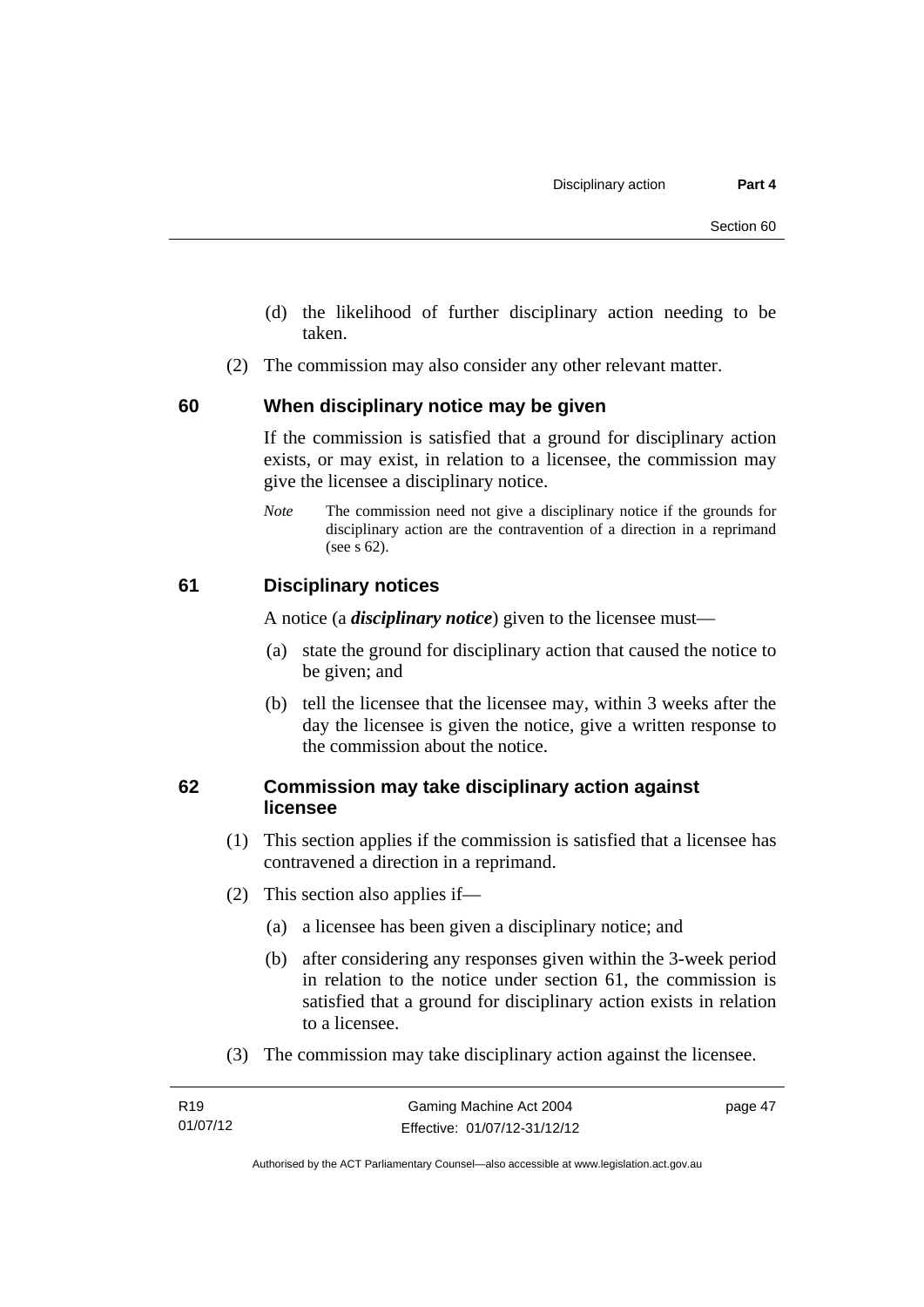Section 63

- (4) To remove any doubt, the disciplinary action may consist of 2 or more of the actions mentioned in section 58.
- (5) Disciplinary action takes effect when the licensee receives written notice of the action, or on a later stated date.

### **63 Suspension of licences because of suspension of general and on licences**

- (1) This section applies if—
	- (a) a gaming machine licence is in force for premises; and
	- (b) a general licence or on licence is also in force for the premises.
- (2) If the general licence or on licence is suspended, the gaming machine licence is also suspended for the period of suspension of the general licence or on licence.
	- *Note* A general licence or on licence may be suspended under the *Liquor Act 2010* or the *ACT Civil and Administrative Tribunal Act 2008.*

# **64 Cancellation of licences because of cancellation etc of general and on licences**

- (1) This section applies if—
	- (a) a gaming machine licence is in force for premises; and
	- (b) a general licence or on licence is also in force for the premises.
- (2) If the general licence or on licence is not renewed under the *Liquor Act 2010*, the gaming machine licence is cancelled.
- (3) If the general licence or on licence is cancelled, the gaming machine licence is also cancelled.
	- *Note* A general licence or on licence may be cancelled under the *ACT Civil and Administrative Tribunal Act 2008.*
- (4) However, a gaming machine licence cancelled under this section is taken to be in force again if the decision to cancel the general licence or on licence is reversed on appeal.

R19 01/07/12

Authorised by the ACT Parliamentary Counsel—also accessible at www.legislation.act.gov.au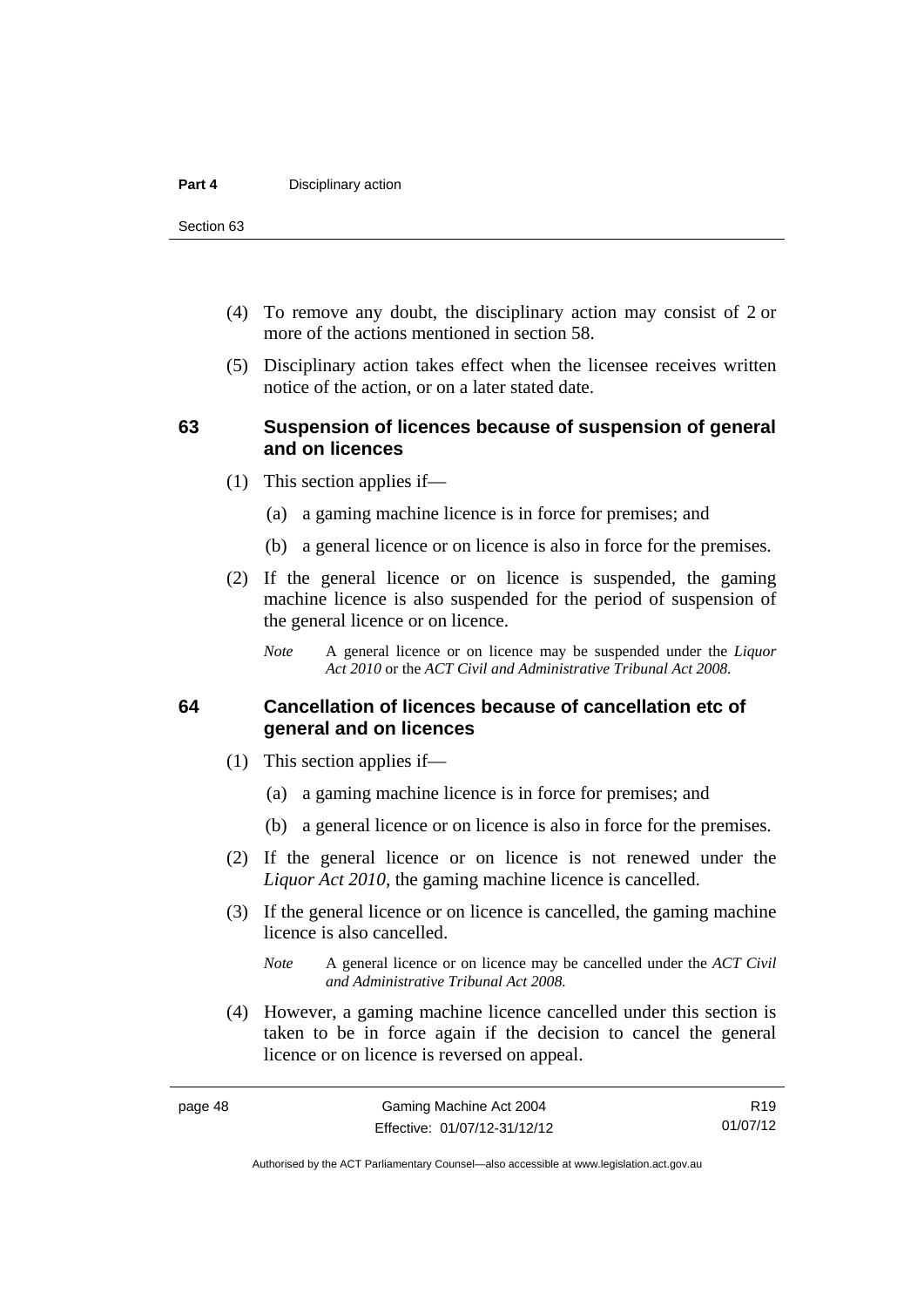# **65 Return of licence on cancellation**

- (1) This section applies if—
	- (a) the commission cancels a person's licence under this part; and
	- (b) the person is given notice of the cancellation.
- (2) This section also applies if—
	- (a) a person's licence is cancelled under section 64 (1); or
	- (b) the person's licence is cancelled under section 64 (2) and the person has notice of the cancellation of the person's general or on licence.
- (3) The person must return the licence to the commission as soon as practicable, but in any case not later than 1 week after the day the cancellation under this part takes effect.

Maximum penalty: 50 penalty units.

(4) An offence against this section is a strict liability offence.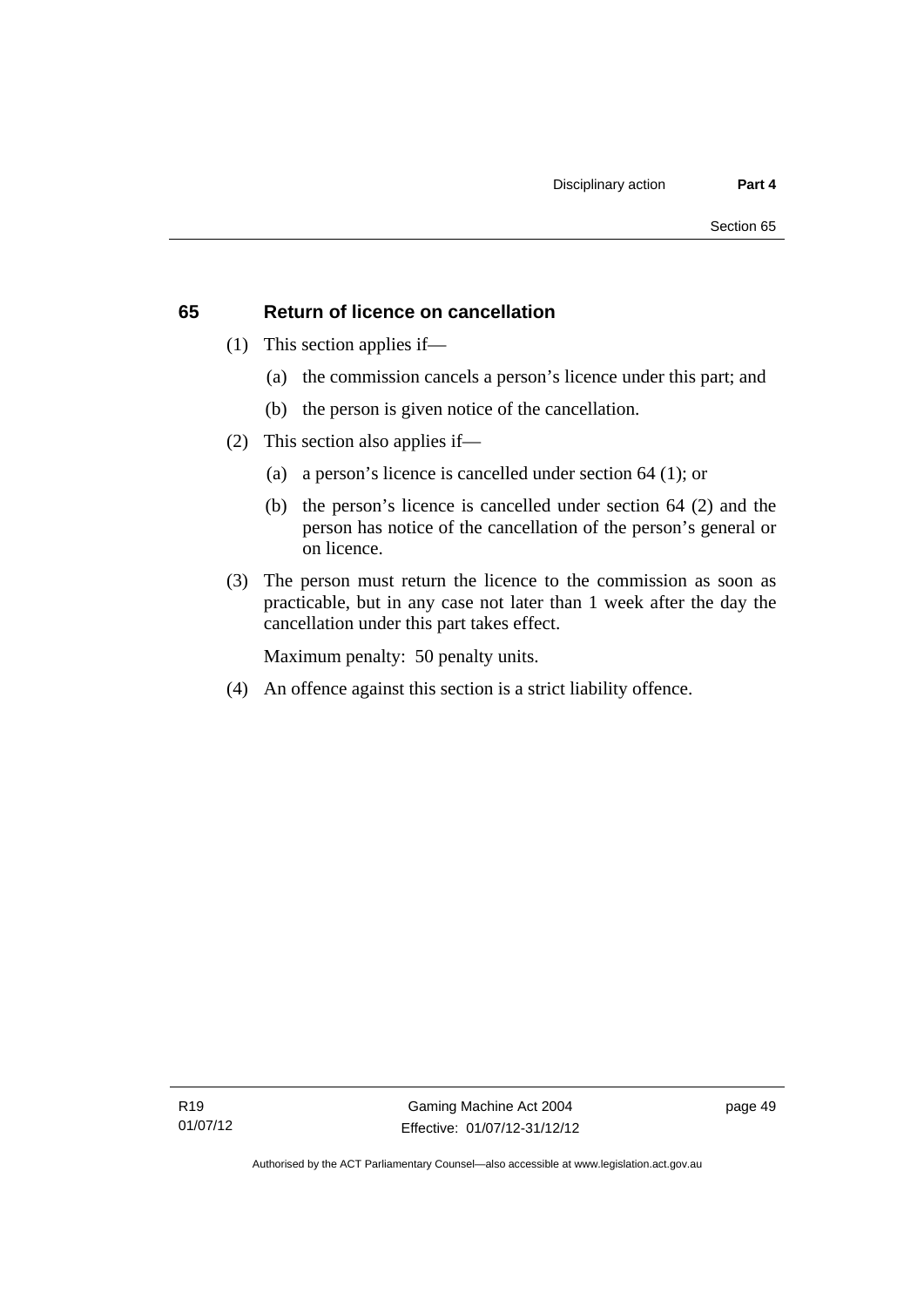#### **Part 5 Centralised monitoring system**

Section 66

# **Part 5 Centralised monitoring system**

### **66 Meaning of** *centralised monitoring system*

(1) In this Act:

*centralised monitoring system (*or *CMS)* means a system approved by the commission that—

- (a) monitors the operation and performance of approved gaming machines; and
- (b) facilitates the working out and checking for accuracy of tax liability, and the collection of tax, under this Act; and
- (c) can perform other related functions.
- (2) An approval is a notifiable instrument.

*Note* A notifiable instrument must be notified under the Legislation Act.

### **67 Regulations about CMS**

- (1) The regulations may provide for the approval and operation of a CMS.
- (2) In particular, the regulations may fix a date, or allow the commission to fix a date, by which stated machines must be connected to the CMS.

Authorised by the ACT Parliamentary Counsel—also accessible at www.legislation.act.gov.au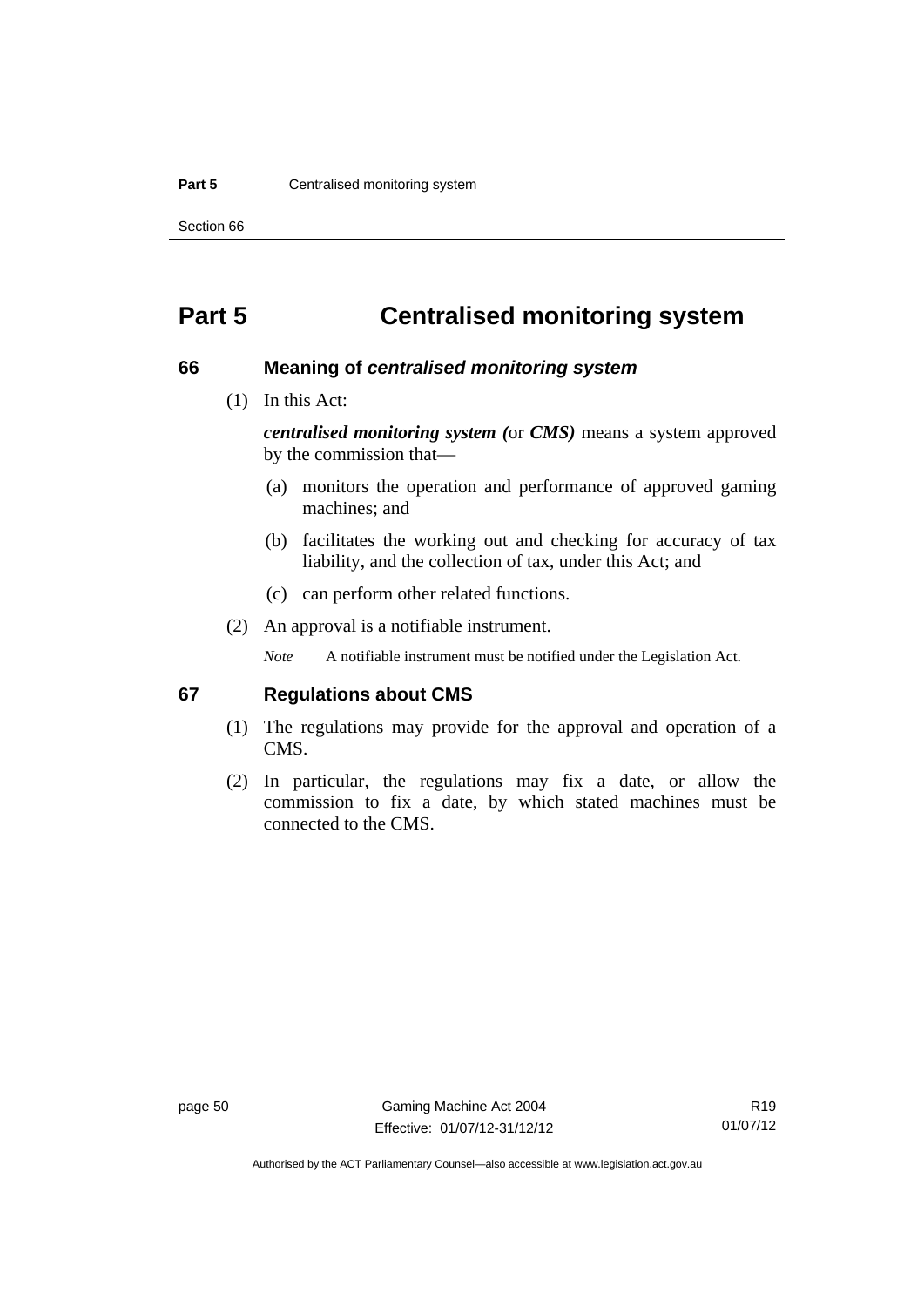# Part 6 **Approval of gaming machines, peripherals, suppliers, technicians and attendants**

# **Division 6.1 Approval of gaming machines and peripheral equipment**

# **68 Meaning of** *peripheral equipment*

### In this Act:

*peripheral equipment*, for a gaming machine, means equipment, or a device, that is incidental to the basic operation of the gaming machine.

### **Examples**

- 1 note acceptors
- 2 links
- 3 card readers
- 4 ticket readers
- *Note* An example is part of the Act, is not exhaustive and may extend, but does not limit, the meaning of the provision in which it appears (see Legislation Act, s 126 and s 132).

# **69 Approval of gaming machines and peripheral equipment**

- (1) The commission may approve—
	- (a) a gaming machine; and
	- (b) any peripheral equipment for the gaming machine.
- (2) However, the commission must not approve something under subsection (1) unless the commission has considered—
	- (a) the results of a technical evaluation of the gaming machine and any peripheral equipment by an approved entity; and

page 51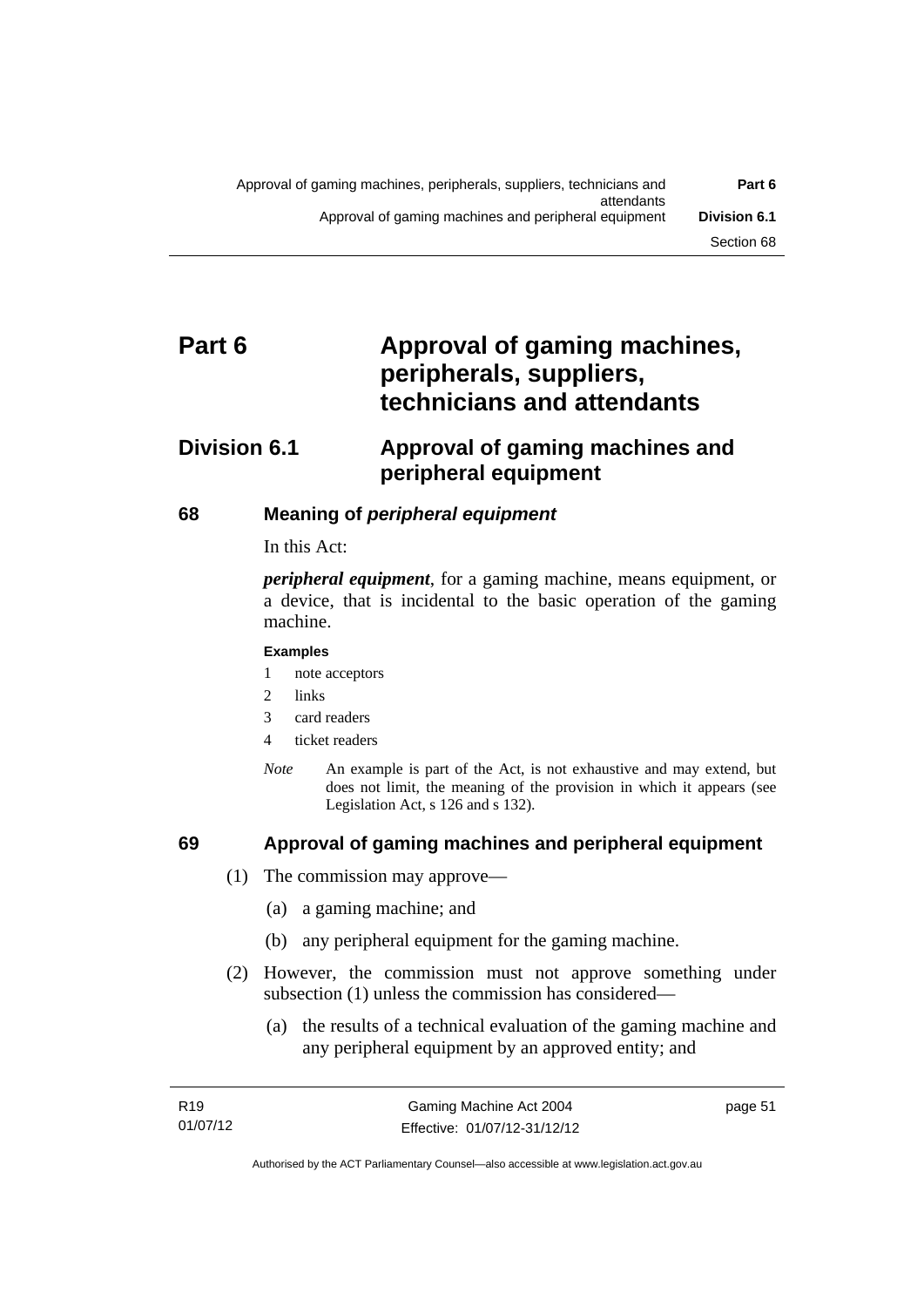| Part 6              | Approval of gaming machines, peripherals, suppliers, technicians and<br>attendants |
|---------------------|------------------------------------------------------------------------------------|
| <b>Division 6.1</b> | Approval of gaming machines and peripheral equipment                               |
| Section 70          |                                                                                    |

- (b) any available research on the consumer protection and harm minimisation implications of the gaming machine or peripheral equipment proposed to be approved.
- (3) The approval of a gaming machine or any peripheral equipment for a gaming machine is a notifiable instrument.

*Note* A notifiable instrument must be notified under the Legislation Act.

(4) In this section:

*approved entity* means an entity approved (however described) under a law of a local jurisdiction about gaming machines to undertake technical evaluations for the law.

# **70 Cancellation or suspension of gaming machine and peripheral equipment approval**

- (1) The commission may cancel or suspend the approval of a gaming machine or peripheral equipment if—
	- (a) the machine no longer operates as designed; or
	- (b) the machine no longer operates as intended.
- (2) To remove any doubt, if the approval of a machine is cancelled or suspended under this section, it applies to all machines of that kind, whether or not a particular machine is operating as designed or intended.

### **Example**

A King of the Thames gaming machine stops operating in accordance with its design. The commission suspends the approval of King of the Thames gaming machines, even though not all King of the Thames gaming machines have stopped operating in accordance with their design.

*Note* An example is part of the Act, is not exhaustive and may extend, but does not limit, the meaning of the provision in which it appears (see Legislation Act, s 126 and s 132).

page 52 Gaming Machine Act 2004 Effective: 01/07/12-31/12/12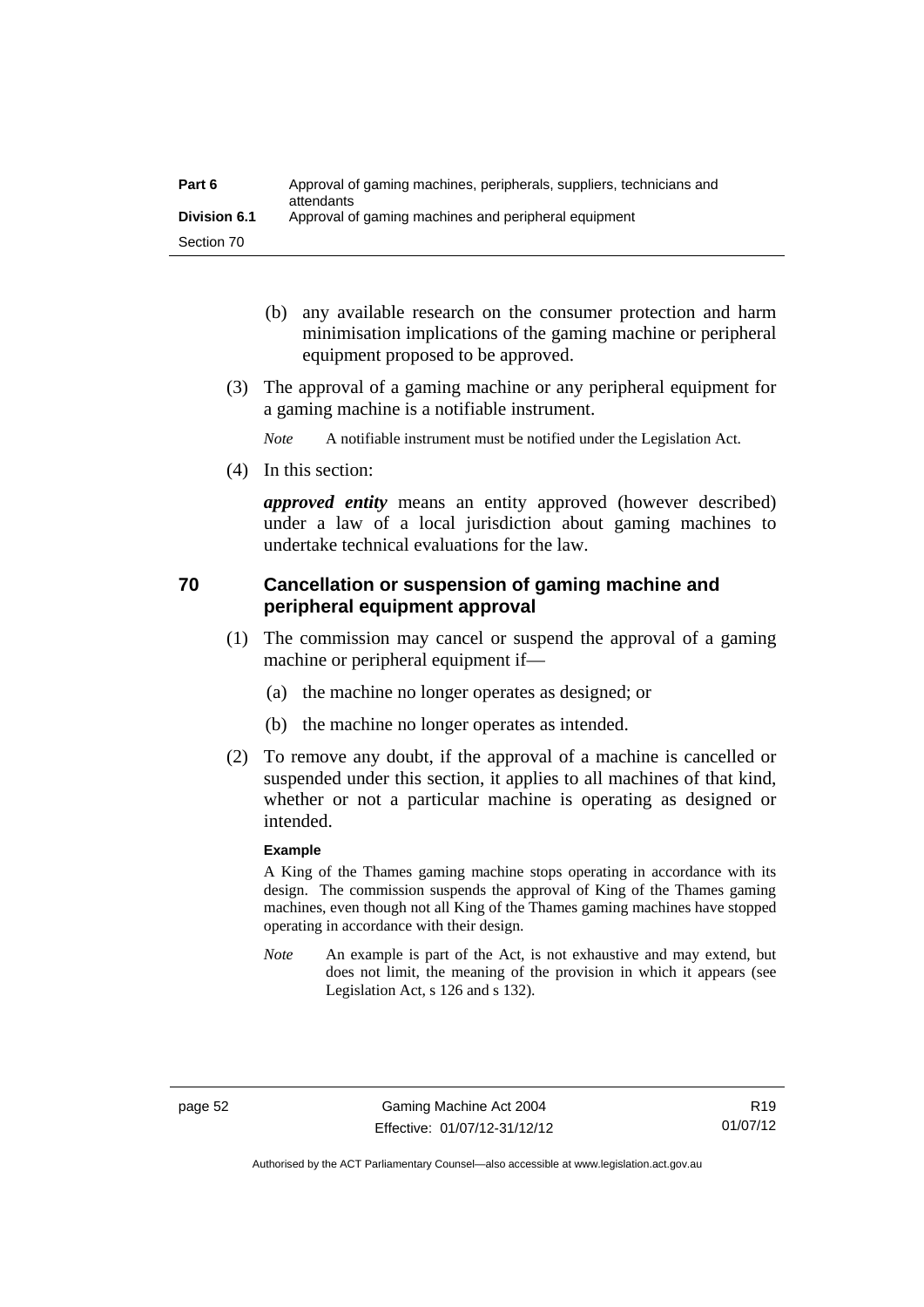(3) A cancellation or suspension under subsection (1) is a notifiable instrument.

*Note* A notifiable instrument must be notified under the Legislation Act.

### **71 Machine access register**

- (1) A licensee must keep a register (the *machine access register*) for the licensed gaming machines on the licensed premises.
- (2) If a gaming machine on the licensed premises is not working for a reason peculiar to the machine, the machine access register must record when and why the machine is not working.

#### **Examples**

- 1 technical problems peculiar to the machine, not a problem that affects all machines, eg a blackout
- 2 maintenance
- 3 door open for coin filling or removal
- 4 inspection by authorised officer
- *Note* An example is part of the Act, is not exhaustive and may extend, but does not limit, the meaning of the provision in which it appears (see Legislation Act, s 126 and s 132).
- (3) If an approved supplier, approved technician or approved attendant opens or maintains a gaming machine on the licensed premises in any way, whether or not by opening the machine, the person must enter the following details in the machine access register:
	- (a) information that clearly identifies the machine;
	- (b) the date when the machine was opened, repaired, adjusted or altered;
	- (c) if the machine was repaired or adjusted—a description of the repair or adjustment;
	- (d) the time when, and reason why, the machine was not working;
	- (e) the signature and number of the certificate of approval of the person making the entry;

page 53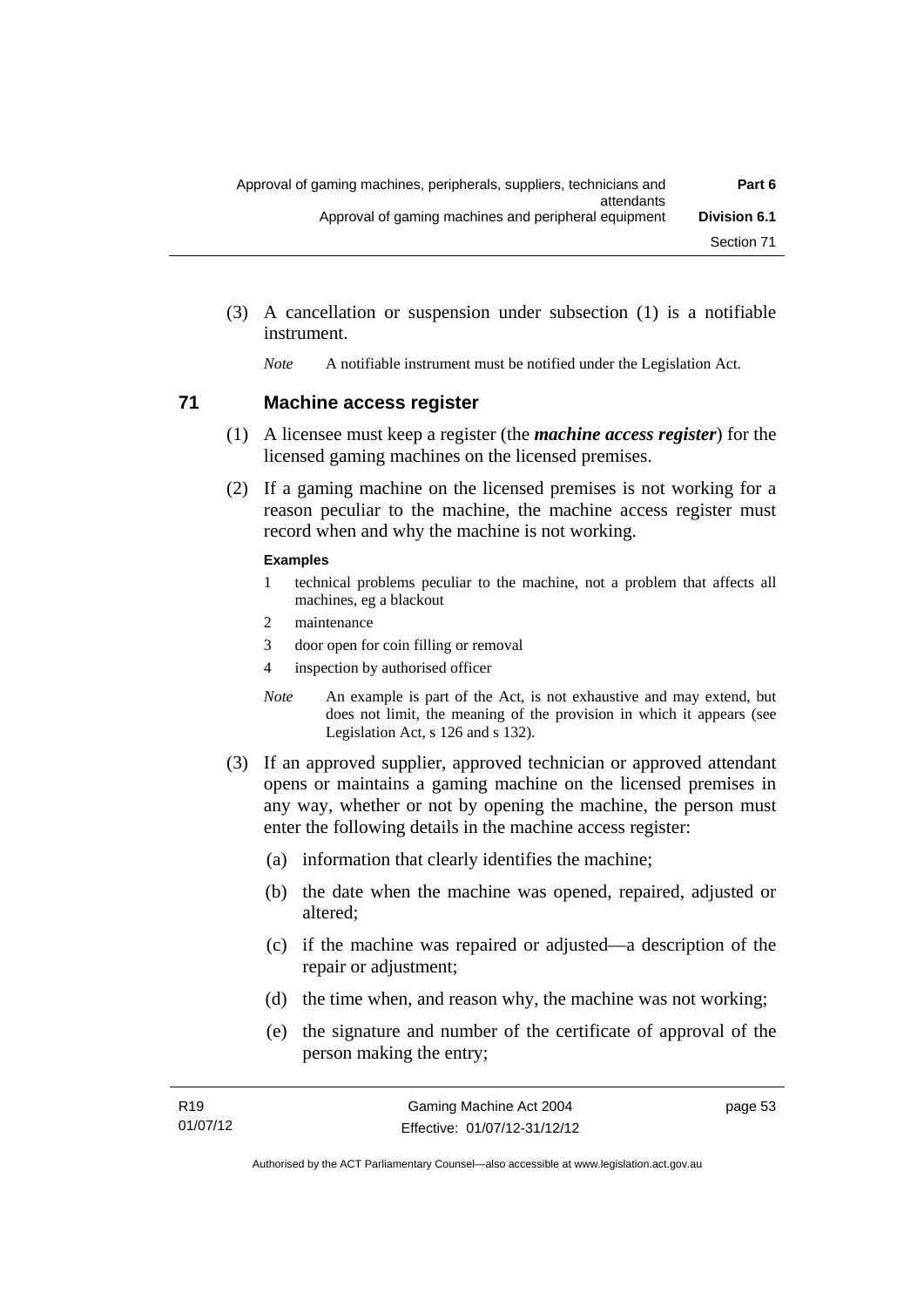| Part 6       | Approval of gaming machines, peripherals, suppliers, technicians and<br>attendants |
|--------------|------------------------------------------------------------------------------------|
| Division 6.2 | Approved suppliers                                                                 |
| Section 72   |                                                                                    |

- (f) any other information required under the regulations.
- (4) A person commits an offence if—
	- (a) the person enters anything in the machine access register; and
	- (b) the person is not an approved supplier, approved technician, approved attendant or authorised person.

Maximum penalty: 10 penalty units.

(5) An offence against subsection (4) is a strict liability offence.

# **Division 6.2 Approved suppliers**

### **72 Application and approval as supplier**

- (1) A person may apply in writing for approval as a supplier.
	- *Note 1* If a form is approved under the Control Act, s 53D for an application, the form must be used.
	- *Note* 2 A fee may be determined under s 177 for this provision.
- (2) The commission may approve the person as a supplier if satisfied that—
	- (a) the person sells, installs or maintains gaming machines, peripheral equipment for gaming machines or systems (including a CMS) designed for use with gaming machines; and
	- (b) for an individual—the individual is an eligible person; and
	- (c) for a corporation—each influential person for the corporation is an eligible person; and
	- (d) the person has not, in the last 12 months, provided false or misleading information in an application under subsection (1); and
	- (e) the person satisfies any other requirement prescribed by regulation.

R19 01/07/12

Authorised by the ACT Parliamentary Counsel—also accessible at www.legislation.act.gov.au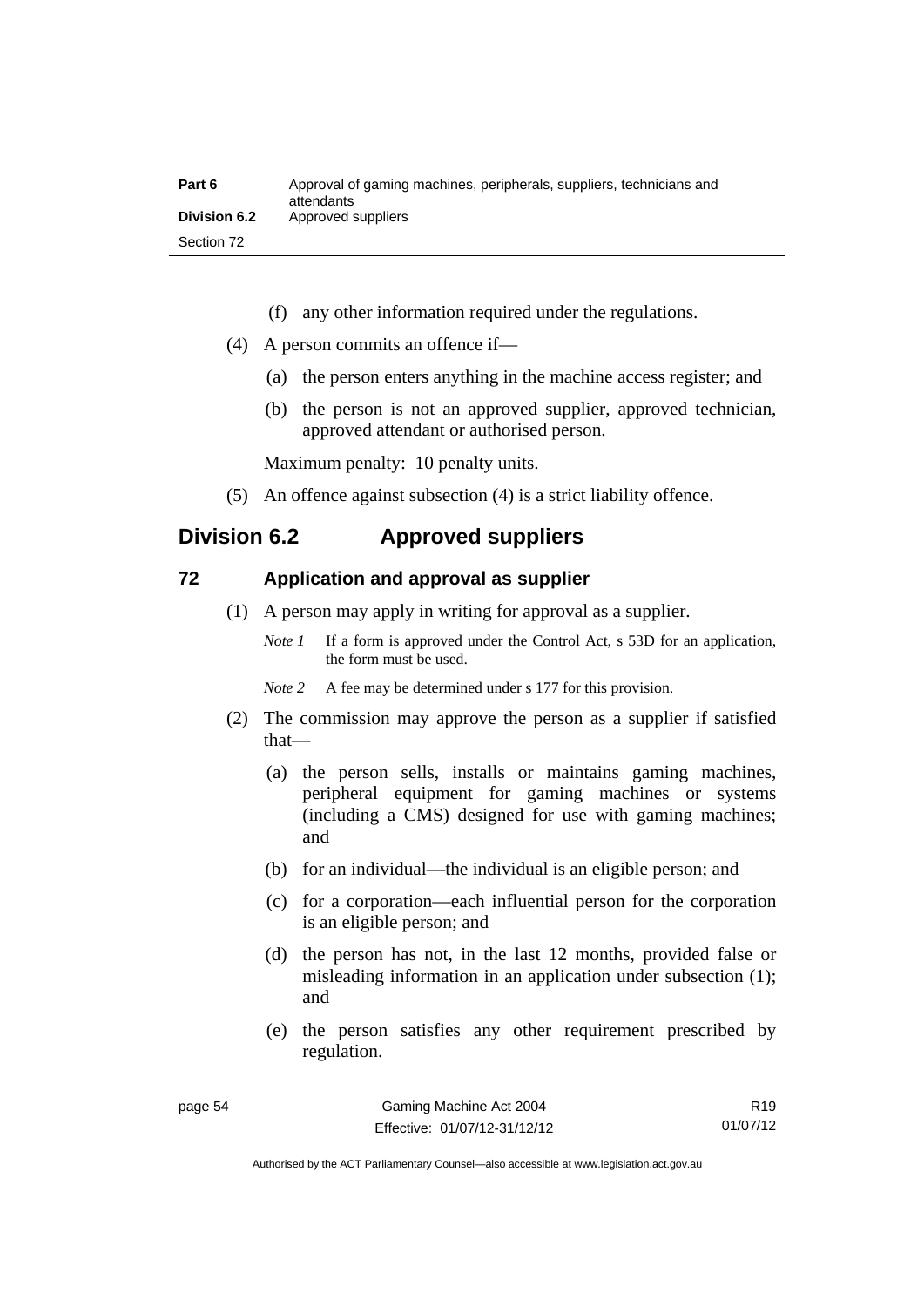(3) If the commission approves a person as a supplier, the commission must give the person a certificate stating that the person is an approved supplier.

# **73 Giving copy of certificate about approved supplier**

- (1) This section applies if an approved supplier tells the commission, in writing, about the loss, theft or destruction of a certificate given to the person under section 72 (3).
- (2) The commission may, by written notice given to the supplier, require the supplier to give the commission, within a stated period and in a stated form, a statement confirming, and explaining the circumstances of, the loss, theft or destruction.
- (3) If the commission is satisfied that the certificate has been lost, stolen or destroyed, the commission may give a replacement to supplier.

*Note* A fee may be determined under s 177 for this provision.

# **73A Cancellation etc of supplier's approval**

- (1) This section applies if—
	- (a) the commission stops being satisfied that the supplier meets the conditions for approval stated in section 72 (2); or
	- (b) the commission is satisfied that the supplier has contravened this Act.
- (2) In subsection (1) (b), a reference to a *contravention* of this Act includes a reference to the following:
	- (a) a contravention of the Criminal Code, part 2.4 (Extensions of criminal responsibility) in relation to an offence against this Act or otherwise in relation to this Act;
	- (b) a contravention of the Criminal Code in relation to a document completed, kept or given, or required to be completed, kept or given, under or in relation to this Act;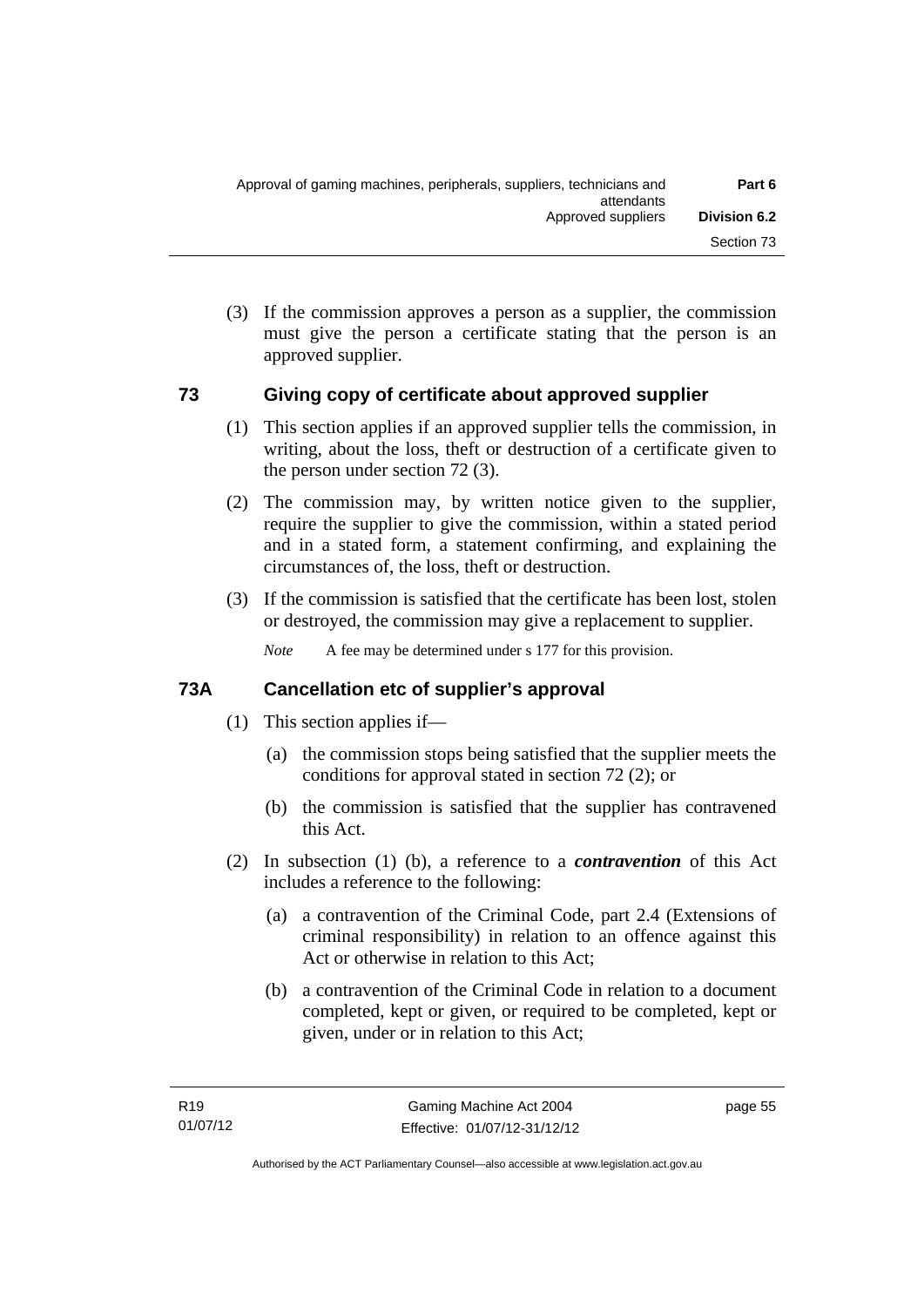| Part 6              | Approval of gaming machines, peripherals, suppliers, technicians and<br>attendants |
|---------------------|------------------------------------------------------------------------------------|
| <b>Division 6.3</b> | Approved technicians                                                               |
| Section 74          |                                                                                    |

- (c) a contravention of the Criminal Code in relation to anything done, or not done, under or in relation to this Act.
- (3) The commission may, by written notice given to the approved supplier—
	- (a) cancel the supplier's approval; or
	- (b) suspend the supplier's approval; or
	- (c) reprimand the supplier.
- (4) In considering whether to take action under this section, the commission must consider the following:
	- (a) whether action has been taken against the approved supplier under this section before;
	- (b) the seriousness of any contravention of this Act;
	- (c) the likelihood of further action needing to be taken against the supplier;
	- (d) the public benefit of suppliers being regulated under this Act.
- (5) The commission may also consider any other relevant matter.

# **Division 6.3 Approved technicians**

### **74 Application for approval as technician**

- (1) An individual may apply in writing for approval as a technician for 1 or more suppliers.
	- *Note 1* If a form is approved under the Control Act, s 53D for an application, the form must be used.
	- *Note* 2 A fee may be determined under s 177 for this provision.
- (2) The application must be accompanied by—
	- (a) a statement by each approved supplier for which the applicant is applying for approval that—

Authorised by the ACT Parliamentary Counsel—also accessible at www.legislation.act.gov.au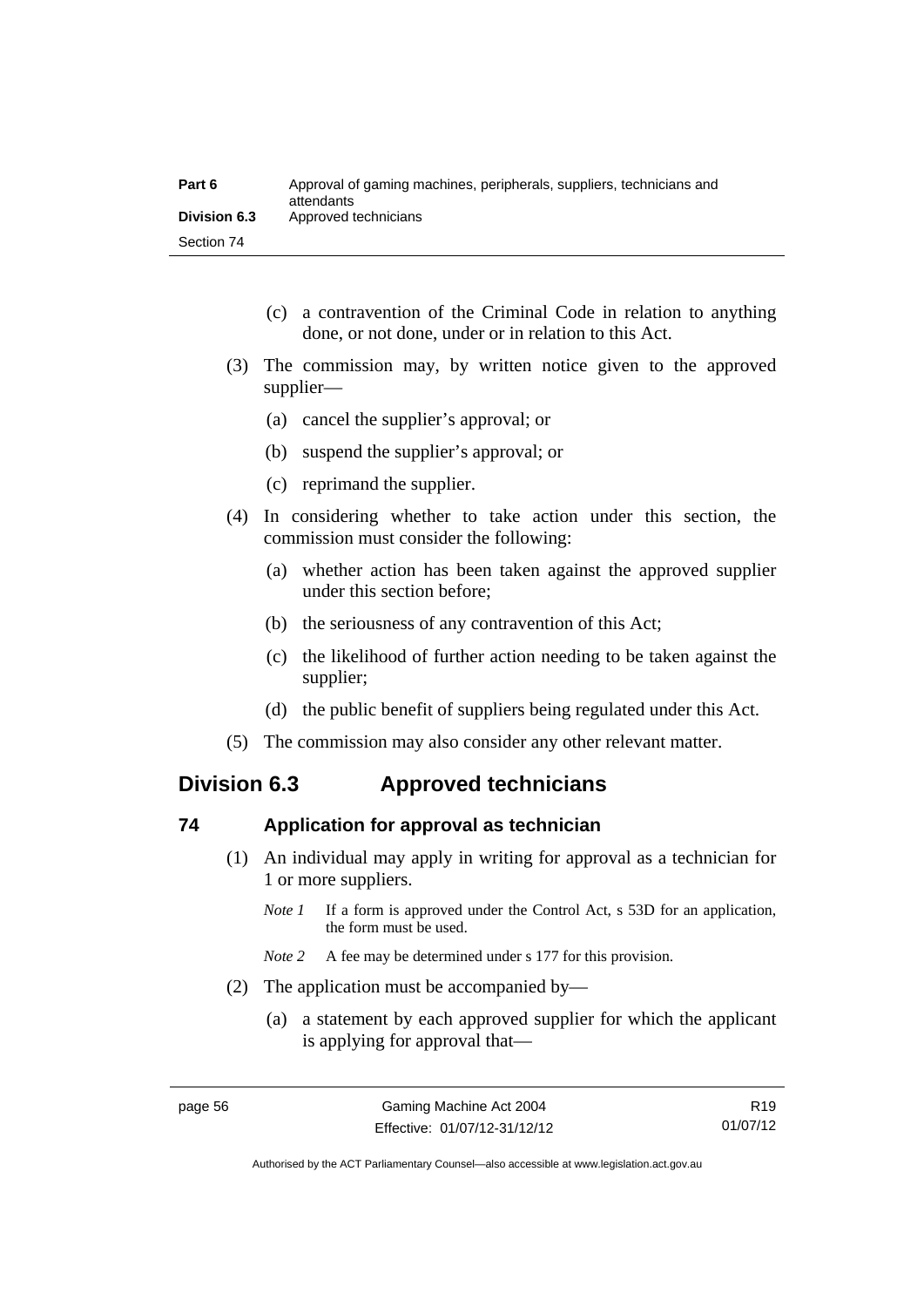- (i) the supplier is satisfied that the applicant is competent to exercise the functions of an approved technician; and
- (ii) the supplier employs, or has offered to employ, the applicant as a technician; and
- (b) if the applicant is an approved supplier and is applying for approval to be a technician for his or her own business—a statement to that effect; and
- (c) an undertaking by the applicant to—
	- (i) ask the police to check the applicant's criminal record using the applicant's fingerprints; and
	- (ii) authorise the police to report the results of the check to the commission; and
- (d) 4 recent passport-size photographs of the applicant.

### **75 Approval of technicians**

- (1) The commission may, on application under section 74, approve the applicant as a technician for 1 or more suppliers if satisfied that—
	- (a) the applicant is qualified to exercise the functions of an approved technician; and
	- (b) the applicant has not, in the last 12 months, provided false or misleading information in an application under section 74; and
	- (c) either—
		- (i) the applicant is employed, or will be employed, by each supplier; or
		- (ii) the applicant is an approved supplier; or
		- (iii) the applicant is employed, or will be employed, by each supplier and is an approved supplier.
- (2) An approval is for 2 years.

page 57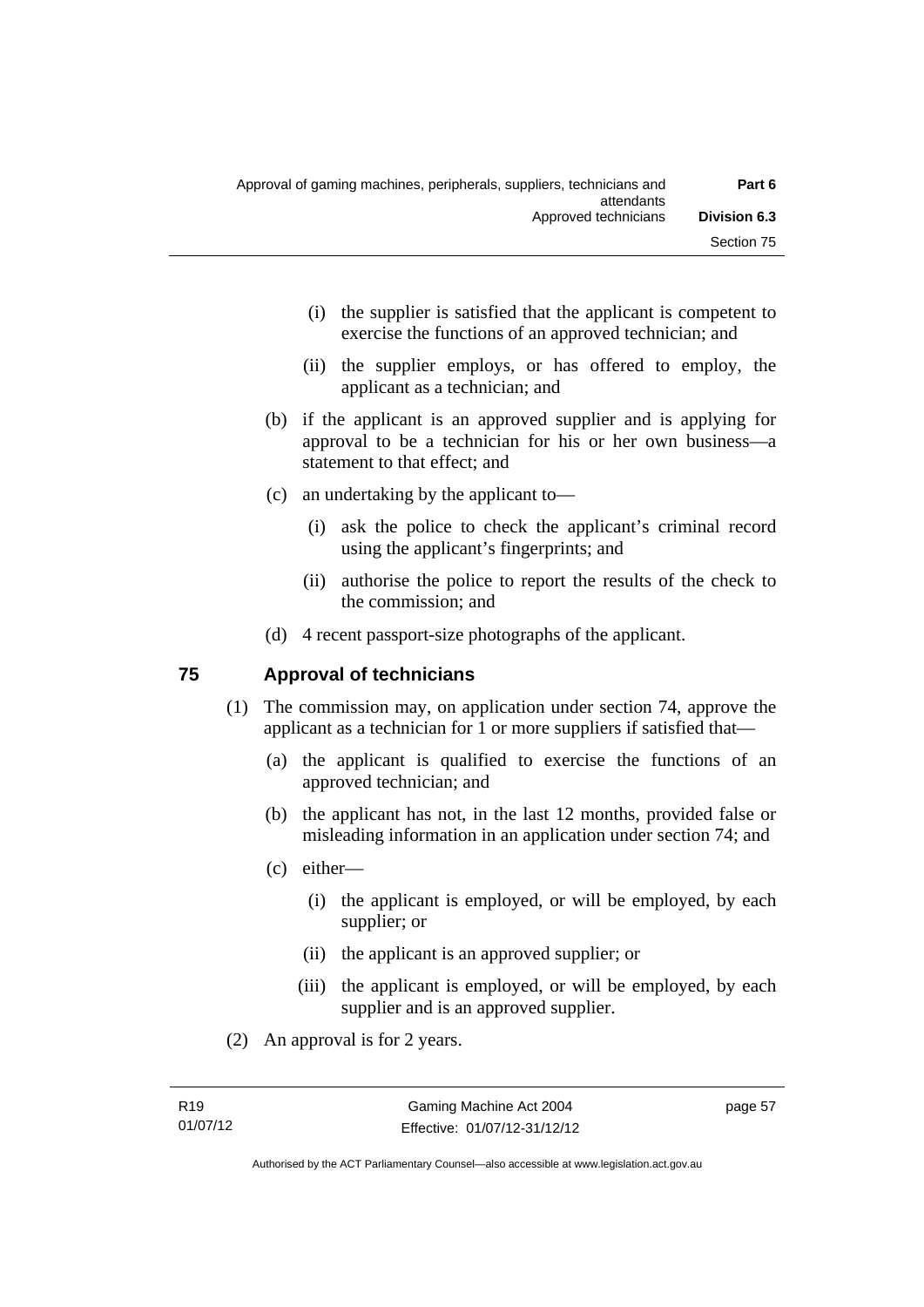| Part 6              | Approval of gaming machines, peripherals, suppliers, technicians and<br>attendants |
|---------------------|------------------------------------------------------------------------------------|
| <b>Division 6.3</b> | Approved technicians                                                               |
| Section 76          |                                                                                    |

 (3) If a short-term approval is in force in relation to the applicant, the approval under this section starts when the short-term approval under section 76 began.

#### **Example**

Jo was given a short-term approval as a technician on 1 January 2005 before the results of her police check came through. Her results were satisfactory and she was approved as a technician on 25 February 2005. Her approval ends on 1 January 2007.

- (4) A person is *qualified* to exercise the functions of an approved technician for a supplier if the person—
	- (a) is an individual; and
	- (b) is competent to maintain gaming machines supplied by the supplier; and
	- (c) is an eligible person; and
	- (d) satisfies any requirement prescribed under the regulations.
- (5) To remove any doubt, an approved supplier may be approved as a technician under this section for themselves as supplier, another supplier or both.

### **76 Short-term approval of technicians**

- (1) This section applies to a person who has applied for approval as a technician if—
	- (a) the commission has not received the results of the police check of the person's criminal record; but
	- (b) the commission would approve the person if the results of the police check did not show that the person was not an eligible person.
- (2) The commission may approve the applicant as a technician.
- (3) An approval under this section (a *short-term approval*) is for 6 months, and cannot be renewed.

R19 01/07/12

Authorised by the ACT Parliamentary Counsel—also accessible at www.legislation.act.gov.au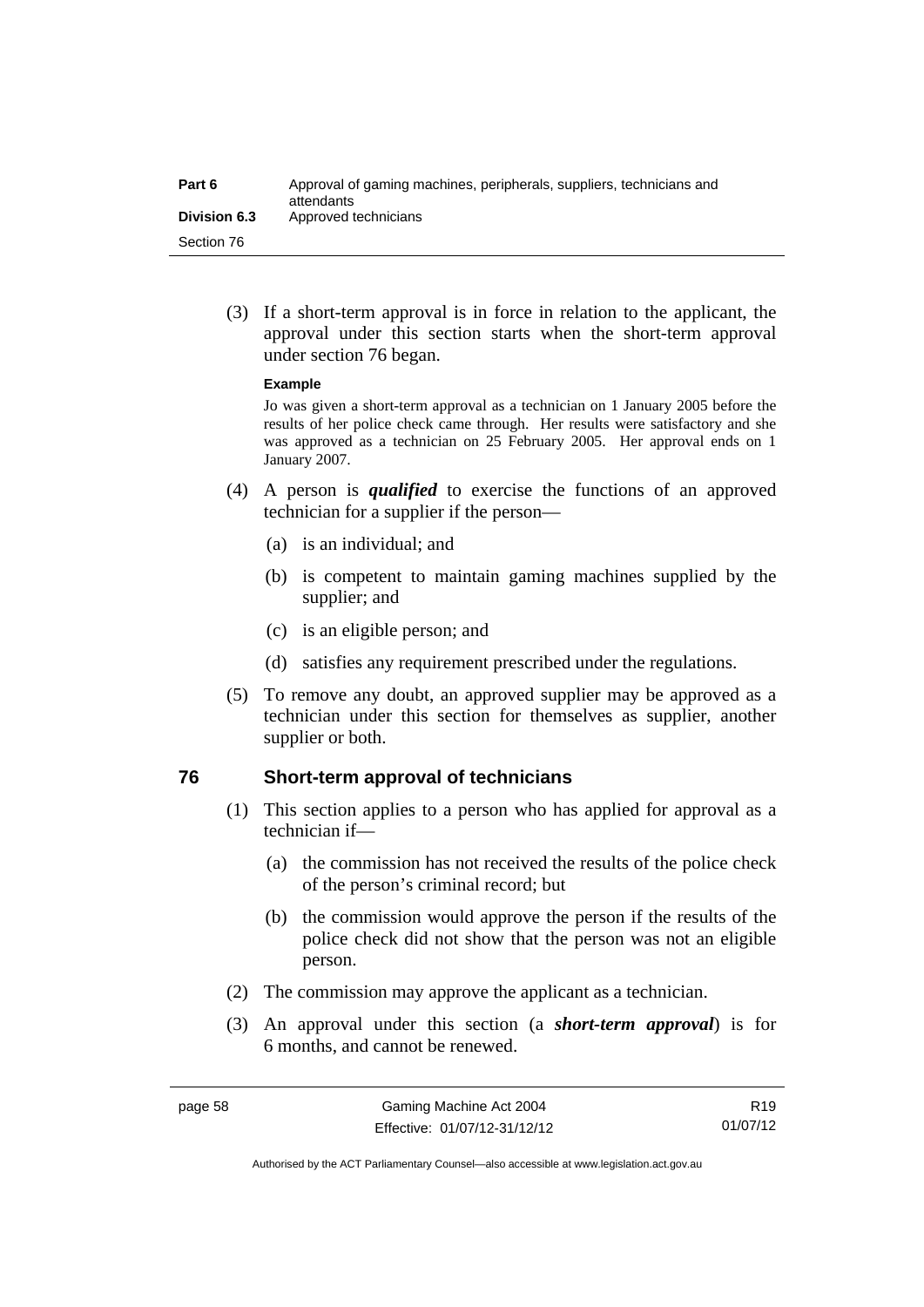# **77 Ending short-term approvals**

- (1) This section applies to a person if—
	- (a) the person has a short-term approval as a technician; and
	- (b) the commission receives the results of the police check of the person's criminal record; and
	- (c) after considering the results of the police check, the commission is satisfied that the person is not an eligible person.
- (2) The commission must, by written notice given to the technician—
	- (a) refuse the person's application for approval as a technician; and
	- (b) cancel the person's short-term approval as a technician.

### **78 Transfer etc of technician's approval**

- (1) On written application by an approved technician, the commission may—
	- (a) approve the technician for another supplier (the *new supplier*); or
	- (b) transfer the approval of the technician from 1 supplier to another (the *new supplier*).
	- *Note 1* If a form is approved under the Control Act, s 53D for an application, the form must be used.
	- *Note 2* A fee may be determined under s 177 for this provision.
- (2) The application must be accompanied by a written statement by the new supplier stating that the supplier employs, or has offered to employ, the applicant as a technician.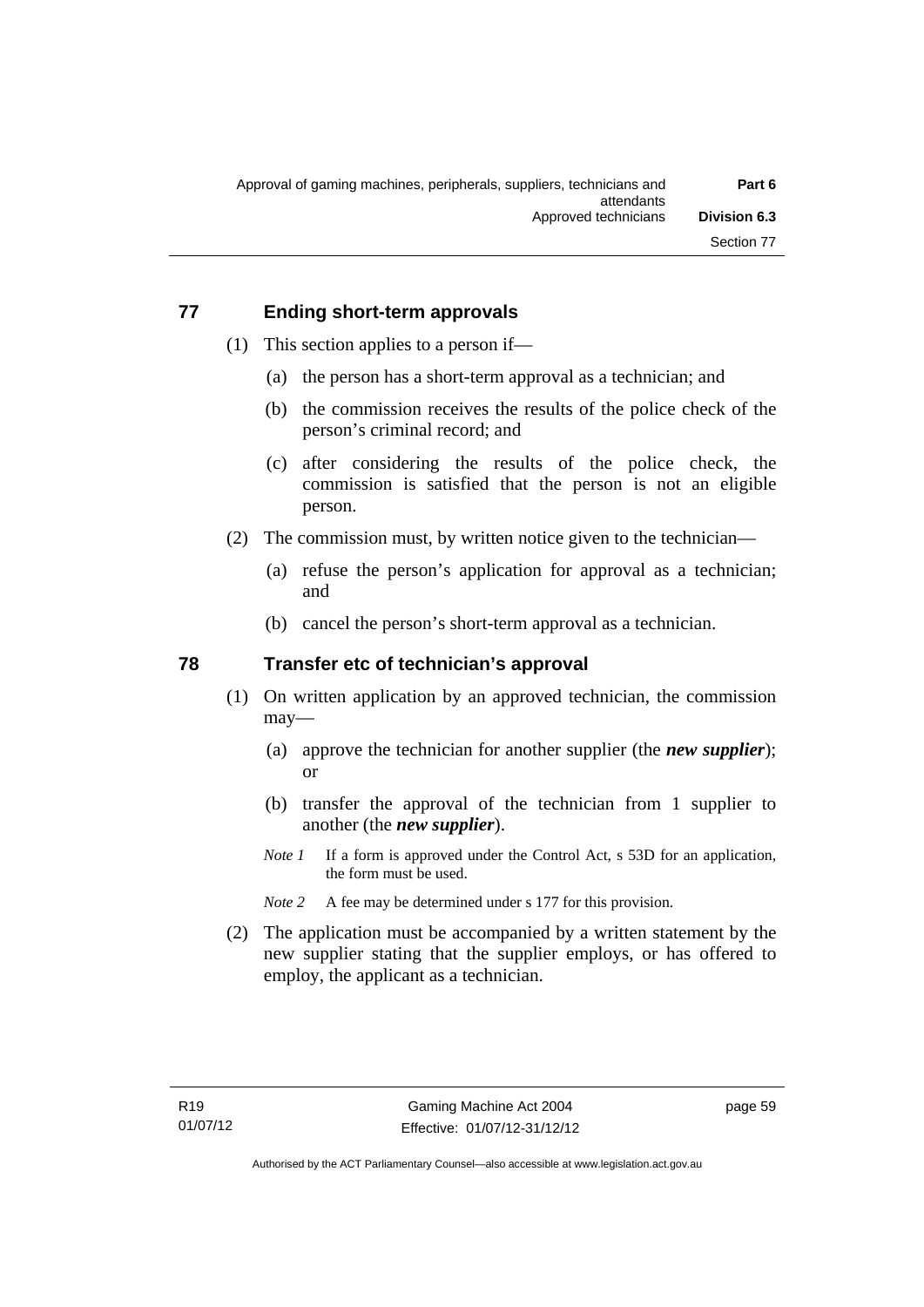# **79 Cancellation etc of technician's approval**

- (1) This section applies if—
	- (a) the commission stops being satisfied that an approved technician is qualified to exercise the functions of an approved technician for each supplier for whom the technician is approved; or
	- (b) the approved technician is not an approved supplier and is not employed by an approved supplier; or
	- (c) the commission is satisfied that the technician has contravened this Act.
- (2) In subsection (1) (c), a reference to a *contravention* of this Act includes a reference to the following:
	- (a) a contravention of the Criminal Code, part 2.4 (Extensions of criminal responsibility) in relation to an offence against this Act or otherwise in relation to this Act;
	- (b) a contravention of the Criminal Code in relation to a document completed, kept or given, or required to be completed, kept or given, under or in relation to this Act;
	- (c) a contravention of the Criminal Code in relation to anything done, or not done, under or in relation to this Act.
- (3) The commission may, by written notice given to the approved technician—
	- (a) cancel the technician's approval; or
	- (b) suspend the technician's approval; or
	- (c) reprimand the technician.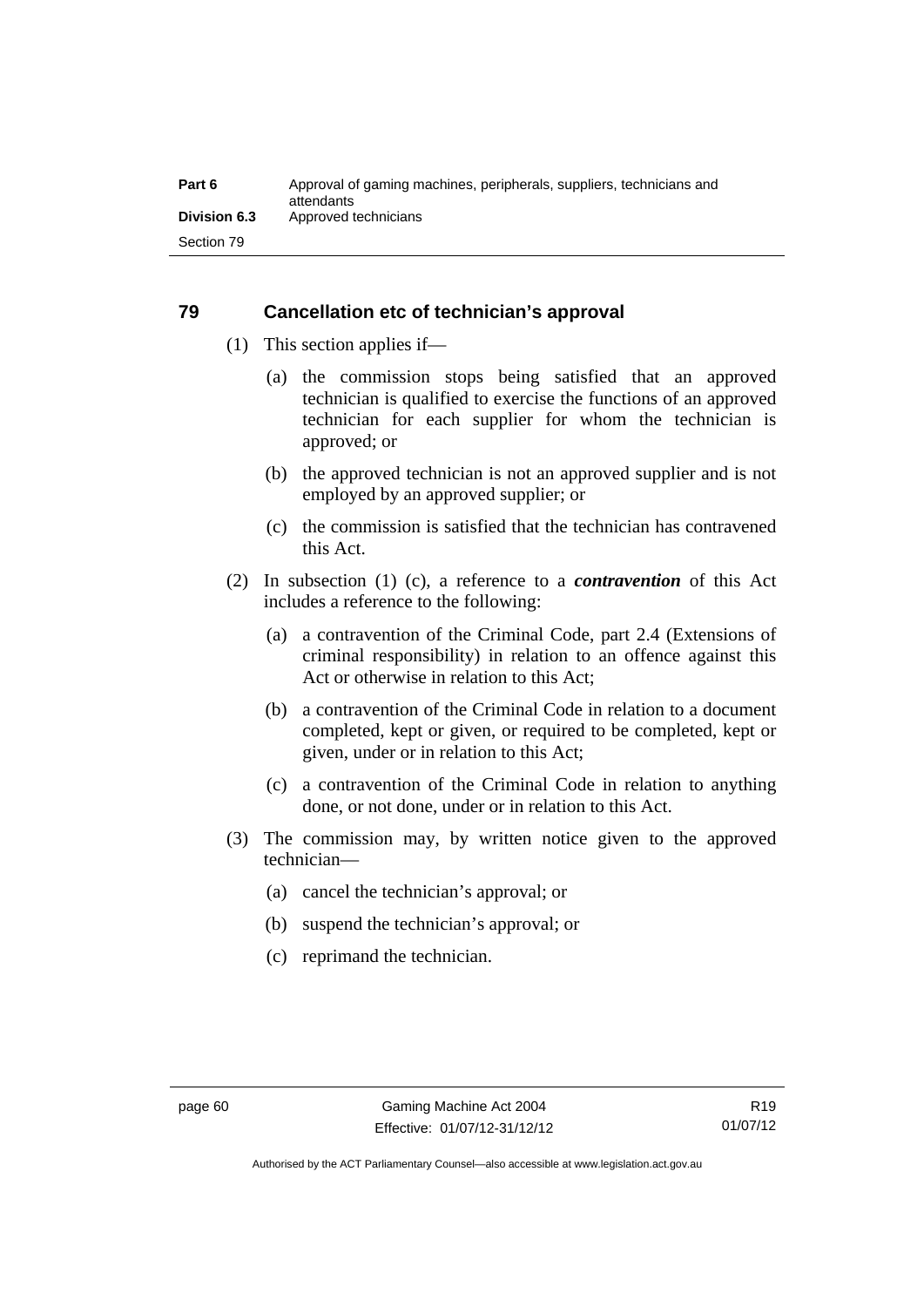- (4) In considering whether to take action under this section, the commission must consider the following:
	- (a) whether action has been taken against the approved technician under this section before;
	- (b) the seriousness of any contravention of this Act;
	- (c) the likelihood of further action needing to be taken against the technician;
	- (d) the public benefit of technicians being regulated under this Act.
- (5) The commission may also consider any other relevant matter.
- (6) In this section:

*approved supplier*—a person is not an *approved supplier* if the person's approval as a supplier is suspended.

*qualified*, to exercise the functions of an approved technician—see section 75 (4).

# **80 Certificates and identity cards for approved technicians**

- (1) This section applies if the commission approves a technician under section 75 (Approval of technicians) or section 76 (Short-term approval of technicians).
- (2) The commission must give—
	- (a) a certificate (the technician's *approval certificate*) to each approved supplier for the technician containing details of the approval; and
	- (b) an identity card to the approved technician containing details of the approval.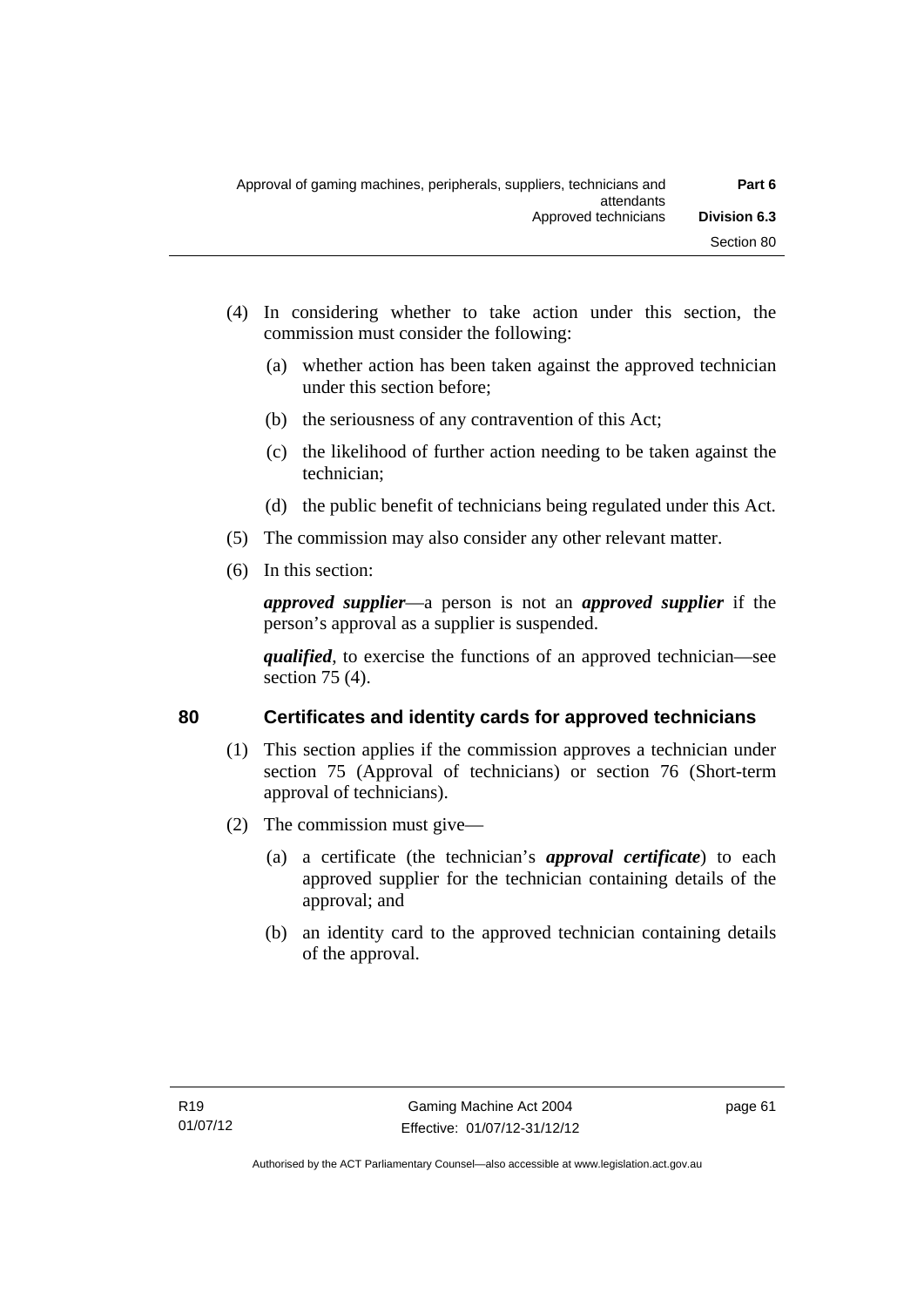| Part 6              | Approval of gaming machines, peripherals, suppliers, technicians and<br>attendants |
|---------------------|------------------------------------------------------------------------------------|
| <b>Division 6.3</b> | Approved technicians                                                               |
| Section 81          |                                                                                    |

# **81 Giving copy of certificate about approved technician or identity card**

- (1) This section applies if an approved supplier or approved technician tells the commission, in writing, about the loss, theft or destruction of a certificate or identity card given to the person under section 80.
- (2) The commission may, by written notice given to the person, require the person to give the commission, within a stated period and in a stated form, a statement confirming, and explaining the circumstances of, the loss, theft or destruction.
- (3) If the commission is satisfied that the certificate or identity card has been lost, stolen or destroyed, the commission may give a replacement to the person.

*Note* A fee may be determined under s 177 for this provision.

# **82 Notice by supplier if technician no longer employed**

- (1) This section applies if—
	- (a) a supplier is the supplier for an approved technician; and
	- (b) the supplier stops employing the technician.
- (2) The supplier must tell the commission in writing that the supplier no longer employs the technician within 1 week after the day the supplier stops employing the technician.

Maximum penalty: 5 penalty units.

(3) An offence against this section is a strict liability offence.

# **83 Return of approval certificates and identity cards for approved technicians**

- (1) This section applies if—
	- (a) a technician's approval expires or is cancelled or suspended; or
	- (b) a technician stops working for an approved supplier.

Authorised by the ACT Parliamentary Counsel—also accessible at www.legislation.act.gov.au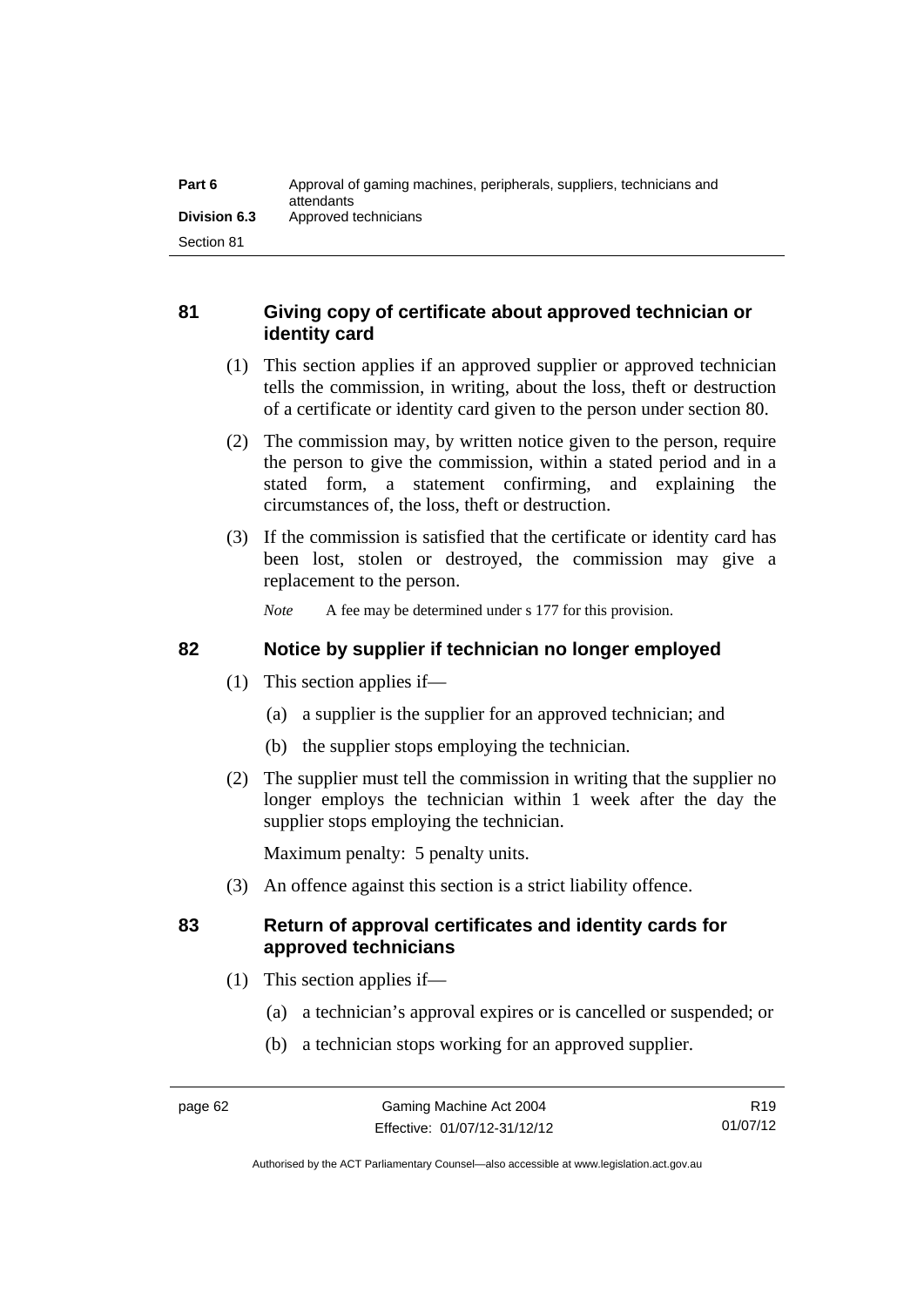- (2) The supplier must return the technician's approval certificate to the commission within 1 week after—
	- (a) the day the technician's approval expires; or
	- (b) the day the technician is given notice of the cancellation or suspension; or
	- (c) the day the approved technician stops working for the supplier.

Maximum penalty: 5 penalty units.

- (3) The technician must return the technician's identity card to the commission within 1 week after—
	- (a) the day the technician's approval expires; or
	- (b) the day the technician is given notice of the cancellation or suspension; or
	- (c) the day the technician no longer works for at least 1 supplier.

Maximum penalty: 5 penalty units.

(4) Strict liability applies to an offence against this section.

# **84 Renewal of technician's approval**

# (1) An approved technician may apply to the commission for renewal of his or her approval no later than 1 month, and no earlier than 3 months, before the approval expires.

- *Note* If a form is approved under the Control Act, s 53D for an application, the form must be used.
- (2) The application must be accompanied by an undertaking by the applicant to—
	- (a) ask the police to check the applicant's criminal record using the applicant's fingerprints; and
	- (b) authorise the police to report the results of the check to the commission.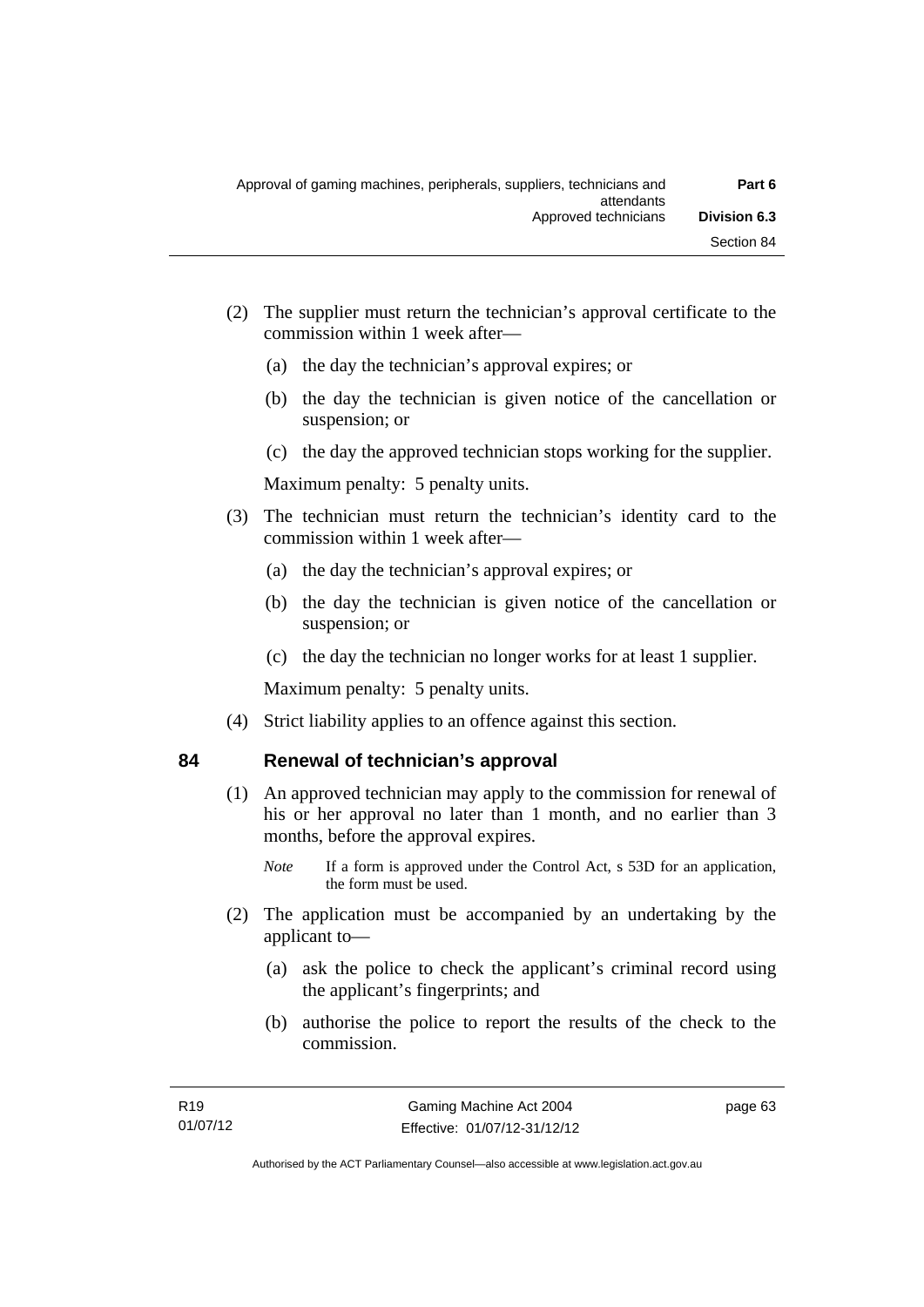| Part 6              | Approval of gaming machines, peripherals, suppliers, technicians and<br>attendants |
|---------------------|------------------------------------------------------------------------------------|
| <b>Division 6.4</b> | Approved attendants                                                                |
| Section 85          |                                                                                    |

- (3) On application under this section, the commission must renew the approval if satisfied that it would approve the applicant if the application were an application for initial approval.
- (4) The renewal of the approval begins on the day after the approval being renewed expires.
- (5) An approval that is suspended may be renewed, but the renewed approval is suspended until the end of the suspension.

# **Division 6.4 Approved attendants**

# **85 Application for approval as attendant**

- (1) An individual may apply in writing for approval as an attendant for 1 or more licensees.
	- *Note 1* If a form is approved under the Control Act, s 53D for an application, the form must be used.
	- *Note* 2 A fee may be determined under s 177 for this provision.
- (2) The application must be accompanied by—
	- (a) a statement from each licensee stating that the licensee employs, or has offered to employ, the applicant as an attendant; and
	- (b) an undertaking by the applicant to—
		- (i) ask the police to check the applicant's criminal record using the applicant's fingerprints; and
		- (ii) authorise the police to report the results of the check to the commission; and
	- (c) 4 recent passport-size photographs of the applicant.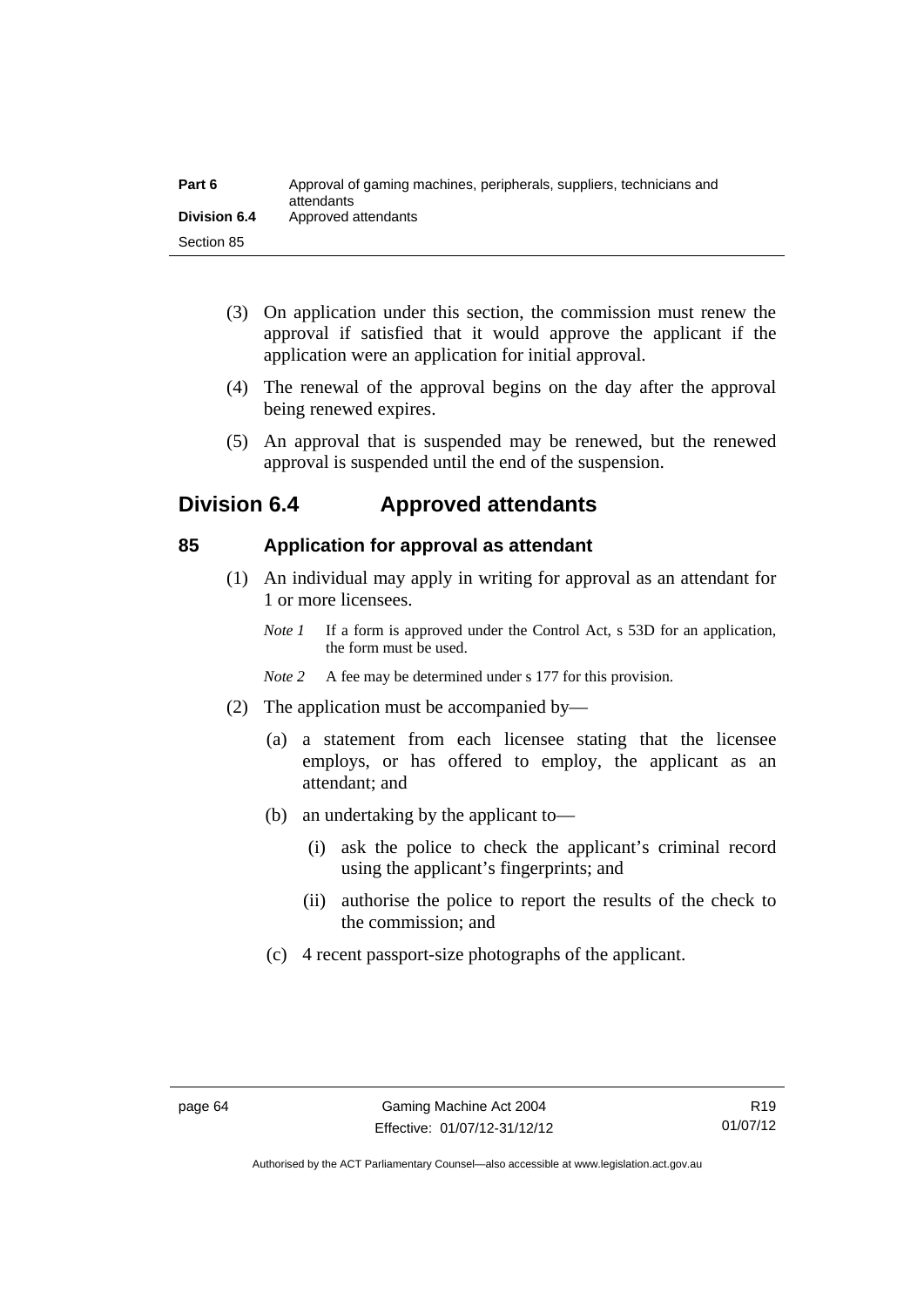# **86 Approval of attendants**

- (1) The commission may, on application under section 85, approve the applicant as an attendant for 1 or more licensees if satisfied that—
	- (a) the applicant is an eligible person; and
	- (b) the applicant has not, in the last 12 months, provided false or misleading information in an application under section 85; and
	- (c) the applicant is employed, or will be employed, by each licensee.
- (2) An approval is for 2 years.
- (3) If a short-term approval is in force in relation to the applicant, the approval under this section starts when the short-term approval under section 87 began.

#### **Example**

Joe was given a short-term approval as an attendant on 1 January 2005 before the results of his police check came through. His results were satisfactory and he was approved as an attendant on 25 February 2005. His approval ends on 1 January 2007.

# **87 Short-term approval of attendants**

- (1) This section applies to a person who has applied for approval as an attendant if—
	- (a) the commission has not received the results of the police check of the person's criminal history; but
	- (b) the commission would approve the person if the results of the police check did not show that the person was not an eligible person.
- (2) The commission may approve the applicant as an attendant.
- (3) An approval under this section (a *short-term approval*) is for 6 months, and cannot be renewed.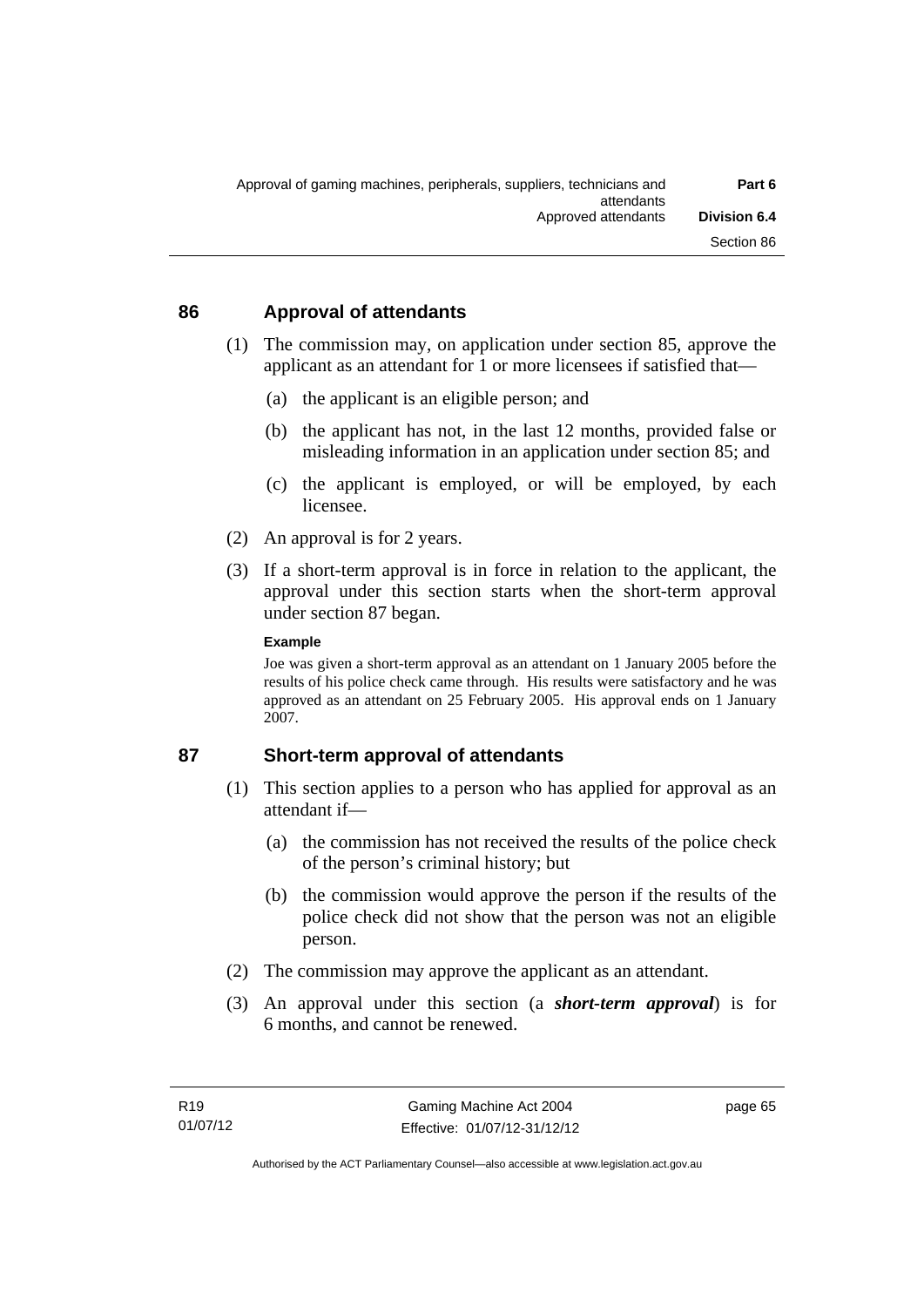## **88 Ending short-term approvals**

- (1) This section applies to a person if—
	- (a) the person has a short-term approval as an attendant; and
	- (b) the commission receives the results of the police check of the person's criminal history; and
	- (c) after considering the results of the police check, the commission is satisfied that the person is not an eligible person.
- (2) The commission must, by written notice given to the person—
	- (a) refuse the person's application for approval as an attendant; and
	- (b) cancel the person's short-term approval as an attendant.

# **89 Transfer etc of attendant's approval**

- (1) On written application by an approved attendant, the commission may—
	- (a) approve the attendant for another licensee (the *new licensee*); or
	- (b) transfer the approval of the attendant from 1 licensee to another (the *new licensee*).
	- *Note 1* If a form is approved under the Control Act, s 53D for an application, the form must be used.
	- *Note* 2 A fee may be determined under s 177 for this provision.
- (2) The application must be accompanied by a written statement by the new licensee stating that the licensee employs, or has offered to employ, the applicant as an attendant.

Authorised by the ACT Parliamentary Counsel—also accessible at www.legislation.act.gov.au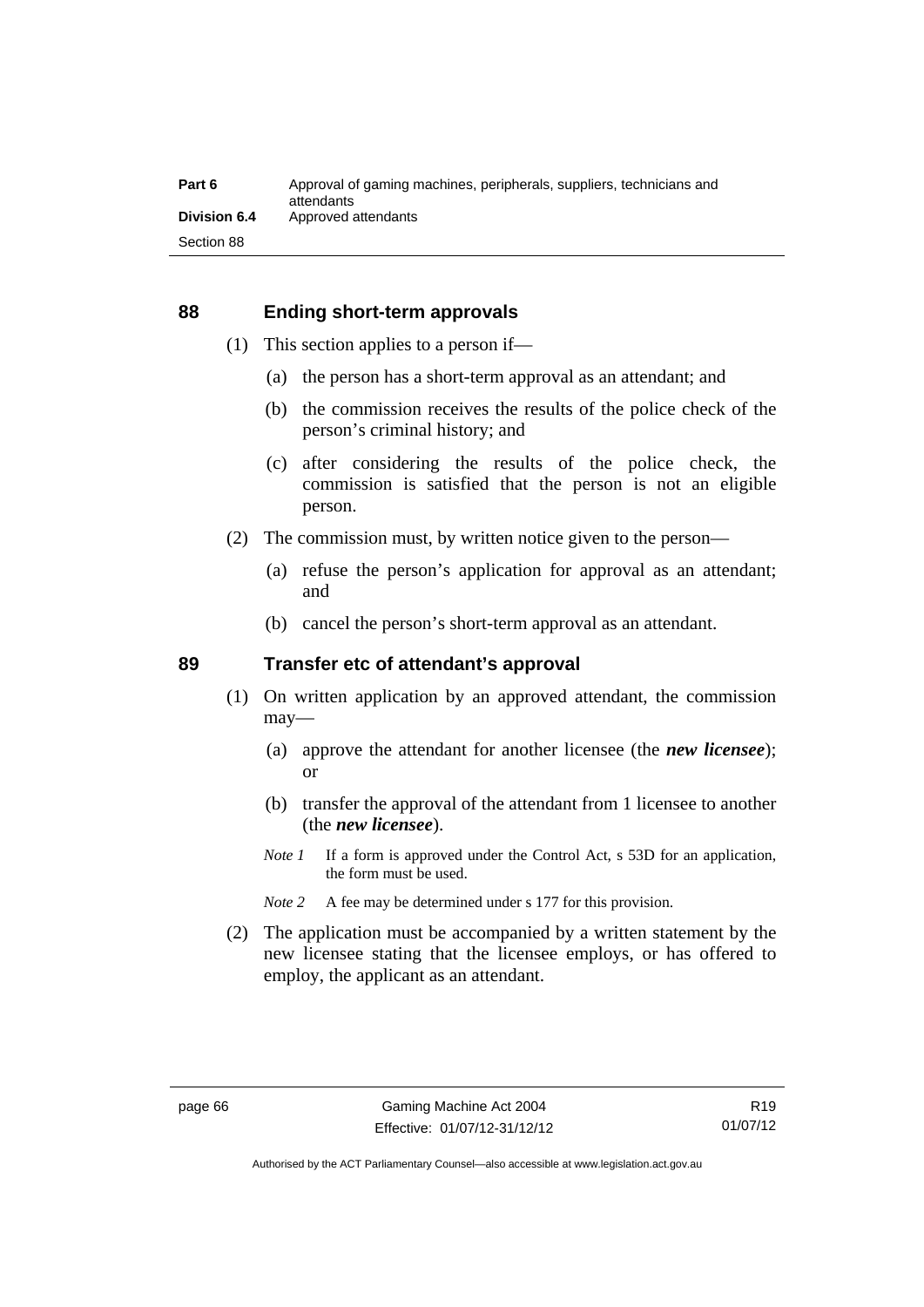# **90 Suspension of attendant's approval for short-term unemployment**

On written application by an approved attendant, the commission may suspend the attendant's approval for up to 3 months from the day the application is given to the commission if the attendant is not employed by a licensee.

# **91 Cancellation etc of attendant's approval**

- (1) This section applies if—
	- (a) the commission stops being satisfied that an approved attendant is an eligible person; or
	- (b) the attendant is not employed by a licensee and his or her approval is not suspended under section 90; or
	- (c) the commission is satisfied that the attendant has contravened this Act.
- (2) In subsection (1) (c), a reference to a *contravention* of this Act includes a reference to the following:
	- (a) a contravention of the Criminal Code, part 2.4 (Extensions of criminal responsibility) in relation to an offence against this Act or otherwise in relation to this Act;
	- (b) a contravention of the Criminal Code in relation to a document completed, kept or given, or required to be completed, kept or given, under or in relation to this Act;
	- (c) a contravention of the Criminal Code in relation to anything done, or not done, under or in relation to this Act.
- (3) The commission may, by written notice to the approved attendant—
	- (a) cancel the attendant's approval; or
	- (b) suspend the attendant's approval; or
	- (c) reprimand the attendant.

page 67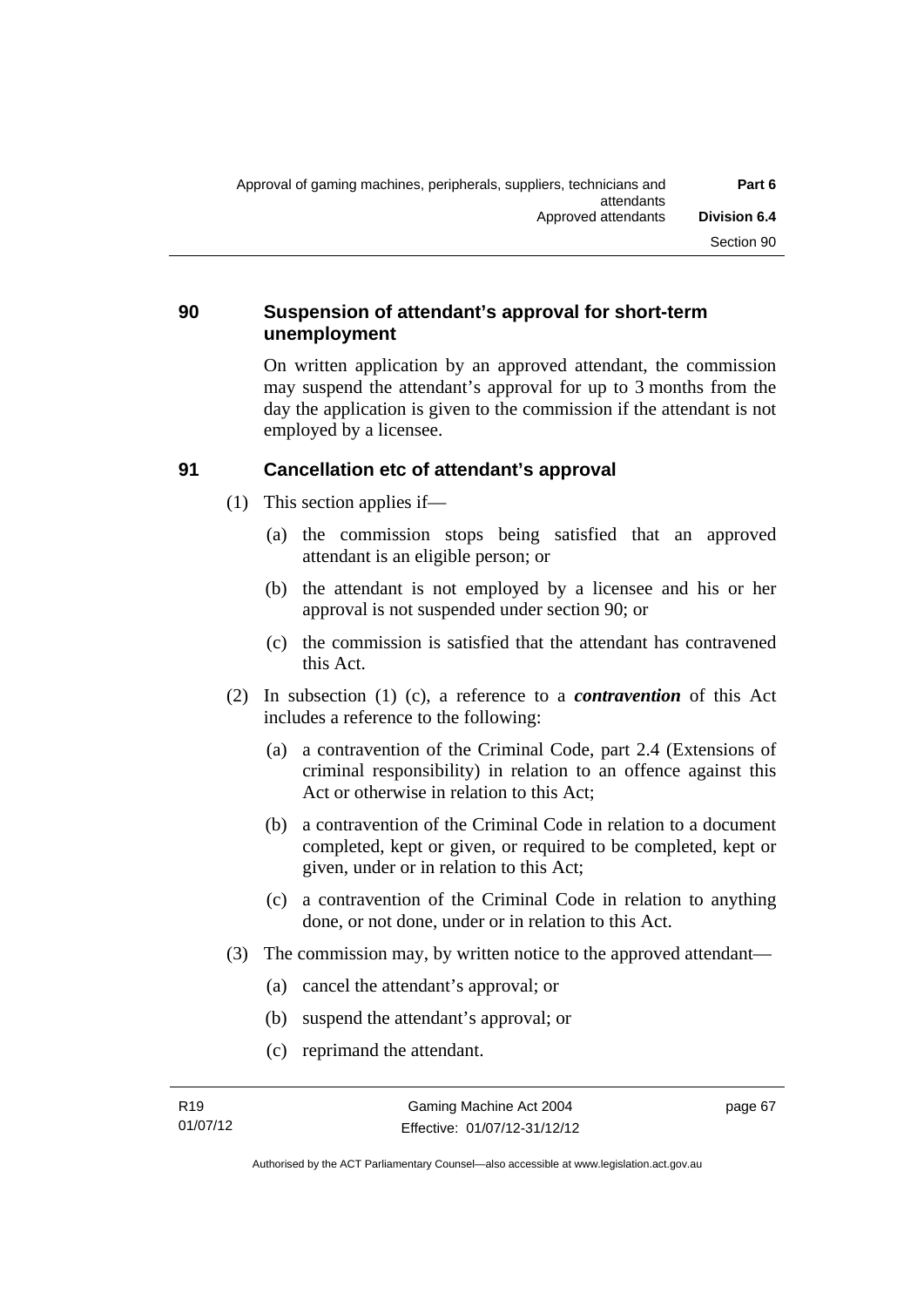| Part 6              | Approval of gaming machines, peripherals, suppliers, technicians and<br>attendants |
|---------------------|------------------------------------------------------------------------------------|
| <b>Division 6.4</b> | Approved attendants                                                                |
| Section 92          |                                                                                    |

- (4) In considering whether to take action under this section, the commission must consider the following:
	- (a) whether action has been taken against the approved attendant under this section before;
	- (b) the seriousness of any contravention of this Act;
	- (c) the likelihood of further action needing to be taken against the attendant;
	- (d) the public benefit of attendants being regulated under this Act.
- (5) The commission may also consider any other relevant matter.

# **92 Certificates for approved attendants**

- (1) This section applies if the commission approves an attendant under section 86 (Approval of attendants) or section 87 (Short-term approval of attendants).
- (2) The commission must give—
	- (a) a certificate (the attendant's *approval certificate*) containing details of the approval to the attendant; and
	- (b) a copy of the certificate to each licensee for the attendant.

# **93 Giving copy of certificate about approved attendant**

- (1) This section applies if an approved attendant or licensee tells the commission, in writing, about the loss, theft or destruction of an approval certificate given to the person under section 92.
- (2) The commission may, by written notice given to the person, require the person to give the commission, within a stated period and in a stated form, a statement confirming, and explaining the circumstances of, the loss, theft or destruction.

Authorised by the ACT Parliamentary Counsel—also accessible at www.legislation.act.gov.au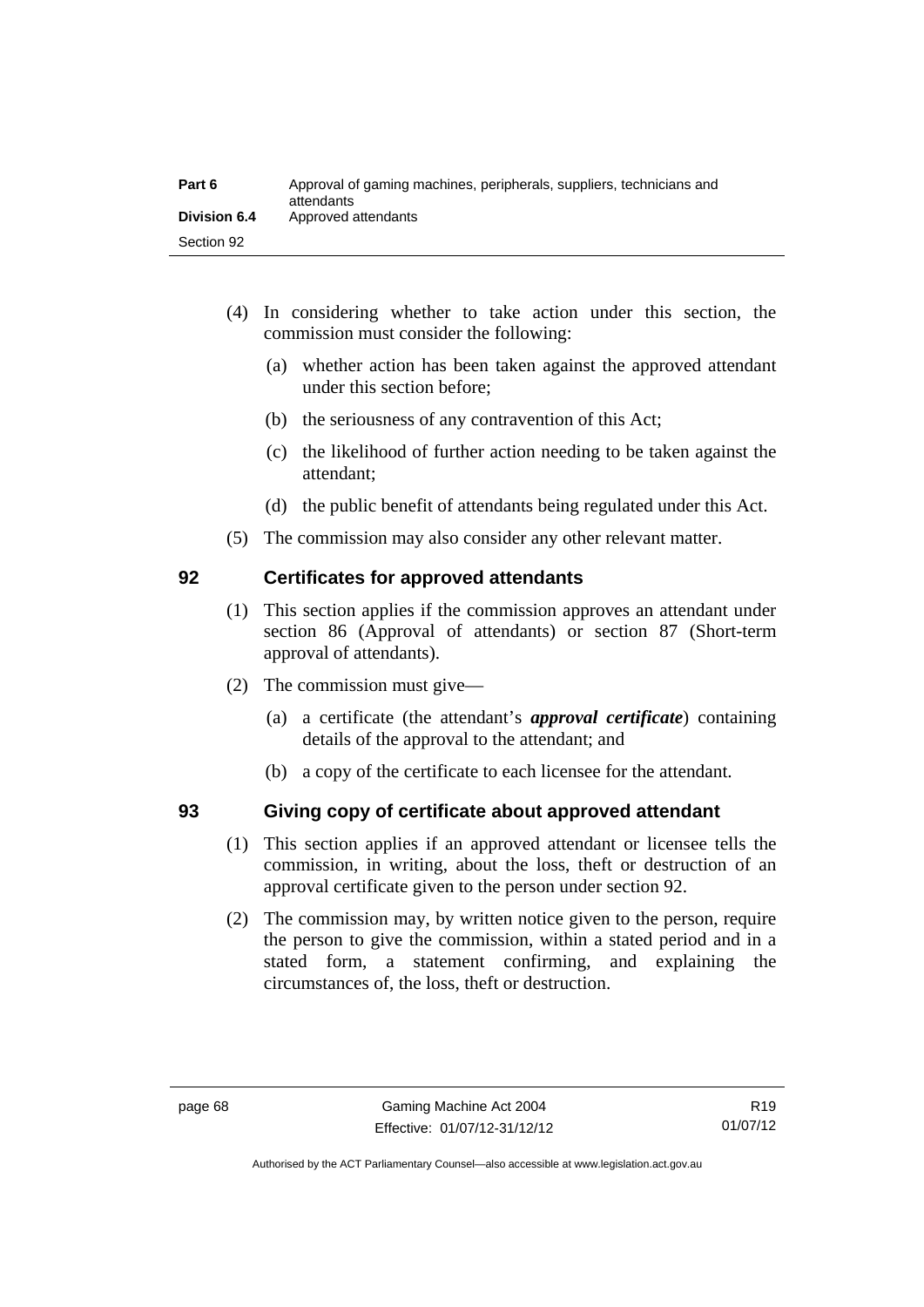(3) If the commission is satisfied that the certificate has been lost, stolen or destroyed, the commission may give a replacement to the person.

*Note* A fee may be determined under s 177 for this provision.

# **94 Notice by licensee if attendant no longer employed**

- (1) This section applies if—
	- (a) a licensee is the licensee for an approved attendant; and
	- (b) the licensee stops employing the attendant.
- (2) The licensee must tell the commission in writing that the licensee no longer employs the attendant within 1 week after the day the licensee stops employing the attendant.

# **95 Return of approval certificates for approved attendants**

- (1) This section applies if—
	- (a) an attendant's approval expires or is cancelled or suspended; or
	- (b) the attendant no longer works for at least 1 licensee.
- (2) The attendant must return the attendant's approval certificate to the commission within 1 week after—
	- (a) the day the attendant's approval expires; or
	- (b) the day the attendant is given notice of the cancellation or suspension; or
	- (c) the day the attendant no longer works for at least 1 licensee.

Maximum penalty: 5 penalty units.

(3) An offence against this section is a strict liability offence.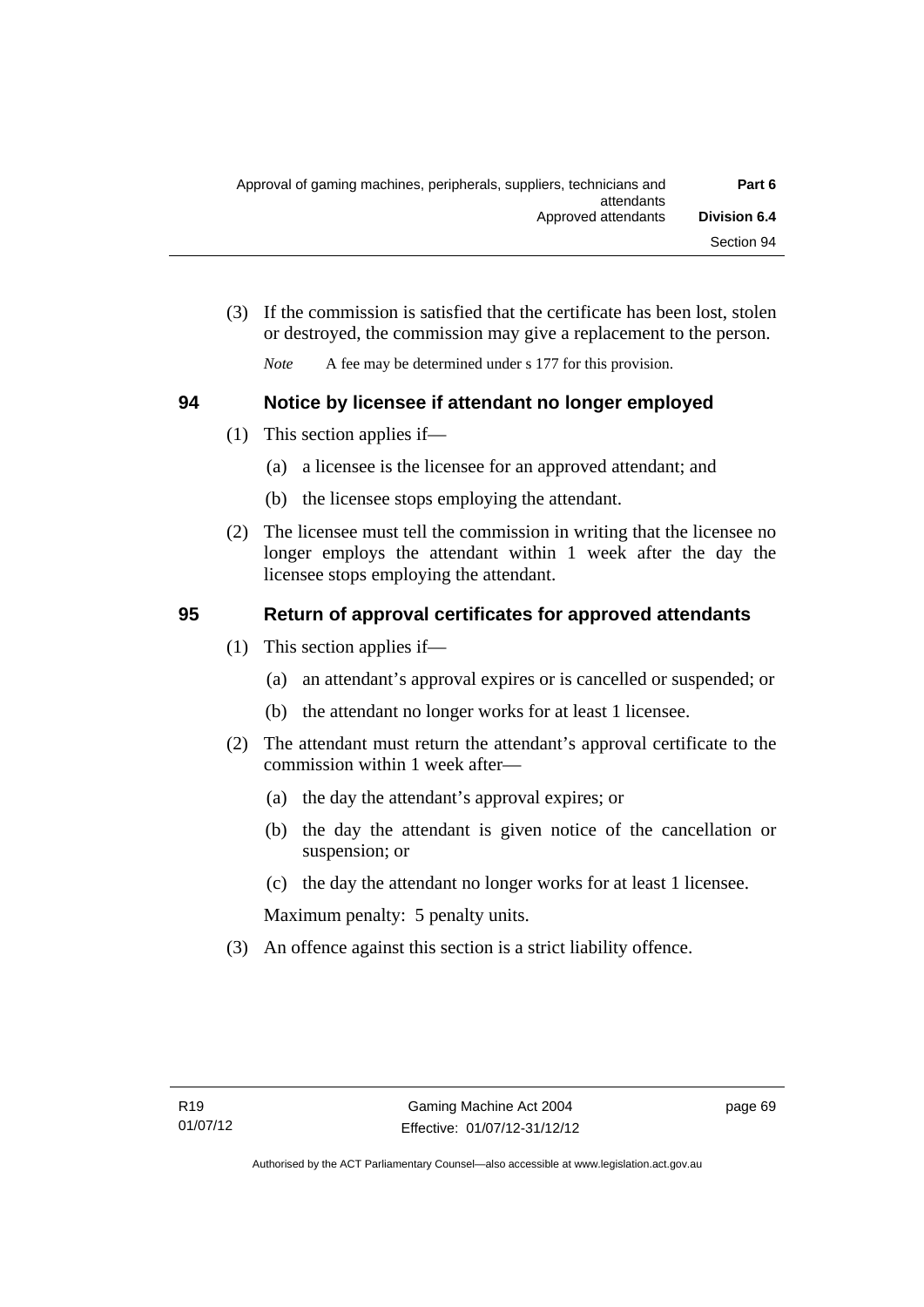| Part 6              | Approval of gaming machines, peripherals, suppliers, technicians and<br>attendants |
|---------------------|------------------------------------------------------------------------------------|
| <b>Division 6.5</b> | Gaming machine dealings                                                            |
| Section 96          |                                                                                    |

# **96 Renewal of attendant's approval**

- (1) An approved attendant may apply to the commission for renewal of his or her approval no later than 1 month, and no earlier than 3 months, before the approval expires.
	- *Note* If a form is approved under the Control Act, s 53D for an application, the form must be used.
- (2) The application must be accompanied by an undertaking by the applicant to—
	- (a) ask the police to check the applicant's criminal record using the applicant's fingerprints; and
	- (b) authorise the police to report the results of the check to the commission.
- (3) On application under this section, the commission must renew the approval if satisfied that it would approve the applicant if the application were an application for initial approval.
- (4) The renewal of the approval begins on the day after the approval being renewed ends.
- (5) An approval that is suspended may be renewed, but the renewed approval is suspended until the end of the suspension.

# **Division 6.5 Gaming machine dealings**

# **97 Control procedures**

- (1) A person's control procedures for gaming machines and peripheral equipment must include operational details (including who is responsible) for each of the following:
	- (a) accounting and record keeping in relation to the gaming machines and peripheral equipment;
	- (b) access to and handling of cash in relation to the gaming machines;

R19 01/07/12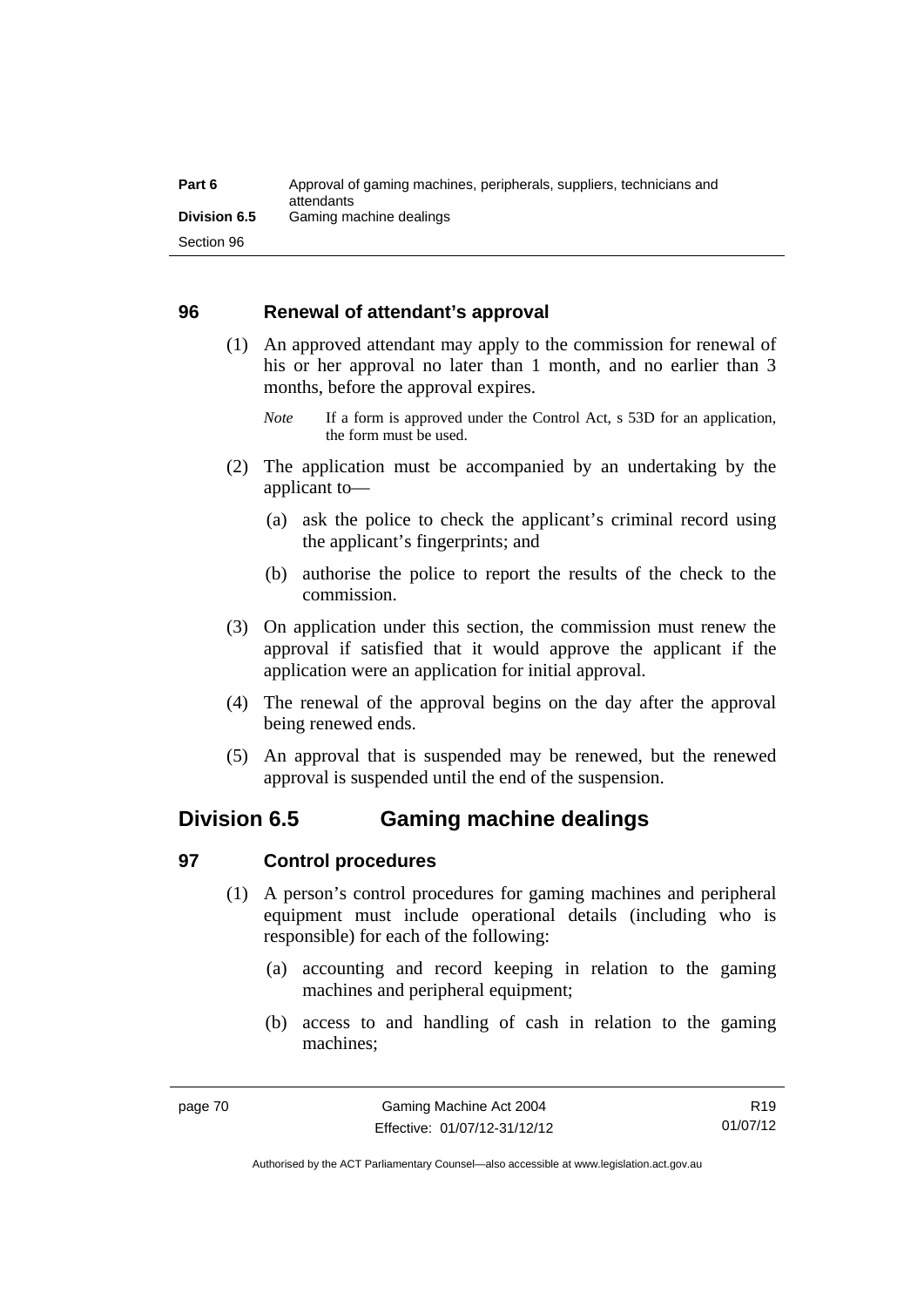- (c) payment of winnings;
- (d) access control to the gaming machines and peripheral equipment;
- (e) security of the gaming machines and peripheral equipment;
- (f) security of cash, records and keys in relation to the gaming machines;
- (g) job descriptions (including responsibilities) of people operating and doing accounting and record keeping in relation to the gaming machines and peripheral equipment;
- (h) any marketing and promotion of the gaming machines.
- (2) A person may change the person's control procedures by written notice given to the commission.
- (3) The regulations may make provision in relation to control procedures.

# **98 Acquisition of gaming machines—general**

A person commits an offence if the person—

- (a) intentionally acquires a gaming machine; and
- (b) does not have the commission's approval under section 100 to acquire the machine.

Maximum penalty: 100 penalty units, imprisonment for 1 year or both**.**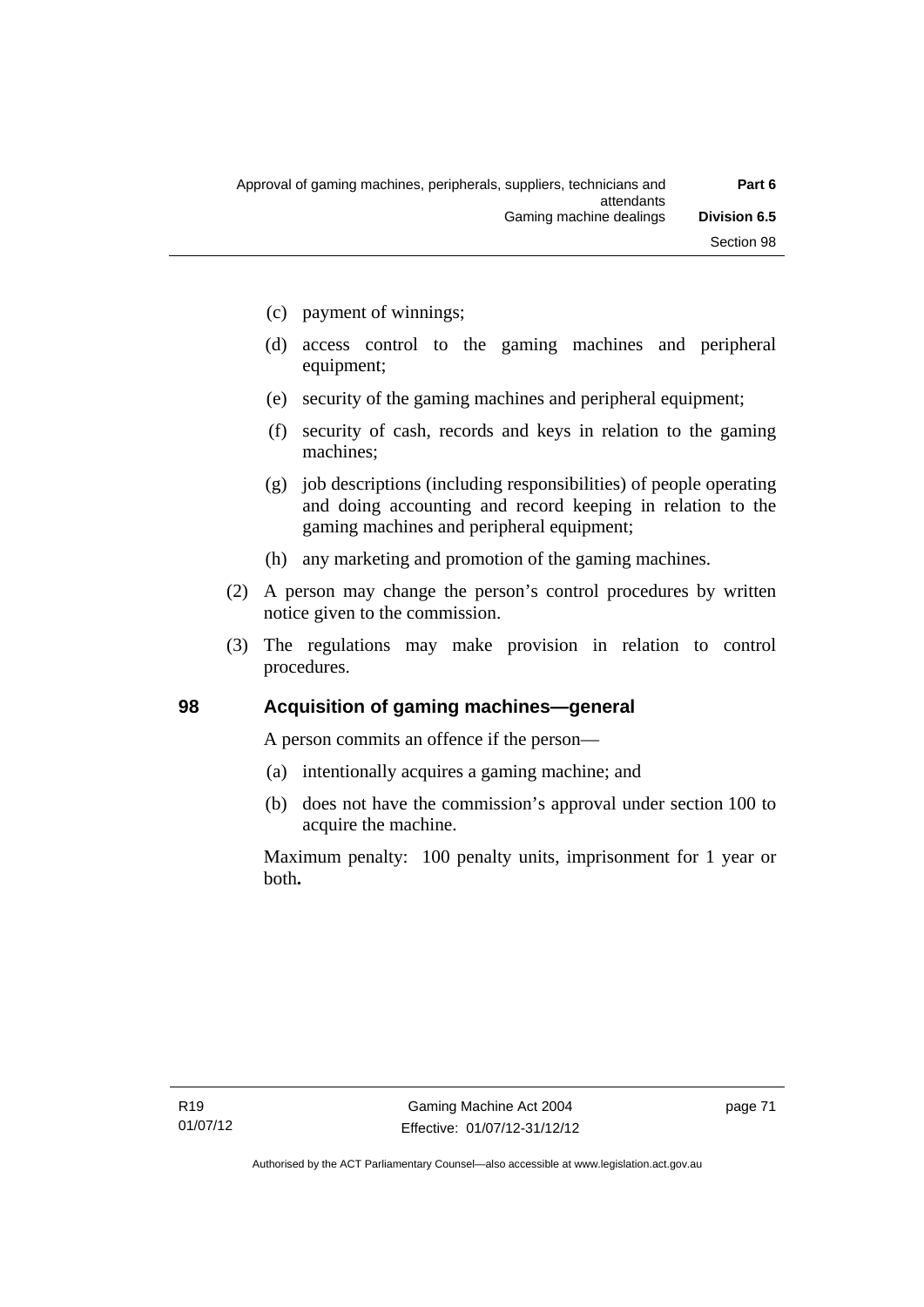| Part 6              | Approval of gaming machines, peripherals, suppliers, technicians and<br>attendants |
|---------------------|------------------------------------------------------------------------------------|
| <b>Division 6.5</b> | Gaming machine dealings                                                            |
| Section 99          |                                                                                    |

# **99 Application for approval of acquisition of gaming machines**

- (1) A person may apply in writing to the commission for approval to acquire a gaming machine.
	- *Note 1* If a form is approved under the Control Act, s 53D for an application, the form must be used.
	- *Note* 2 A fee may be determined under s 177 for this provision.
- (2) The application must be accompanied by—
	- (a) the proposed contract for the acquisition (including any proposed order); and
	- (b) details of any proposed arrangements for financing the acquisition.

# **100 Decision on application for approval to acquire gaming machines**

- (1) On application for an approval to acquire a gaming machine, the commission must approve or refuse to approve the acquisition.
- (2) The commission must approve the acquisition of a gaming machine if—
	- (a) the applicant is a licensee; and
	- (b) the applicant's licence authorises the applicant to operate the machine; and
	- (c) the acquisition is to be under a written contract; and
	- (d) the gaming machine, and any peripheral equipment to be used with it, is approved under section 69; and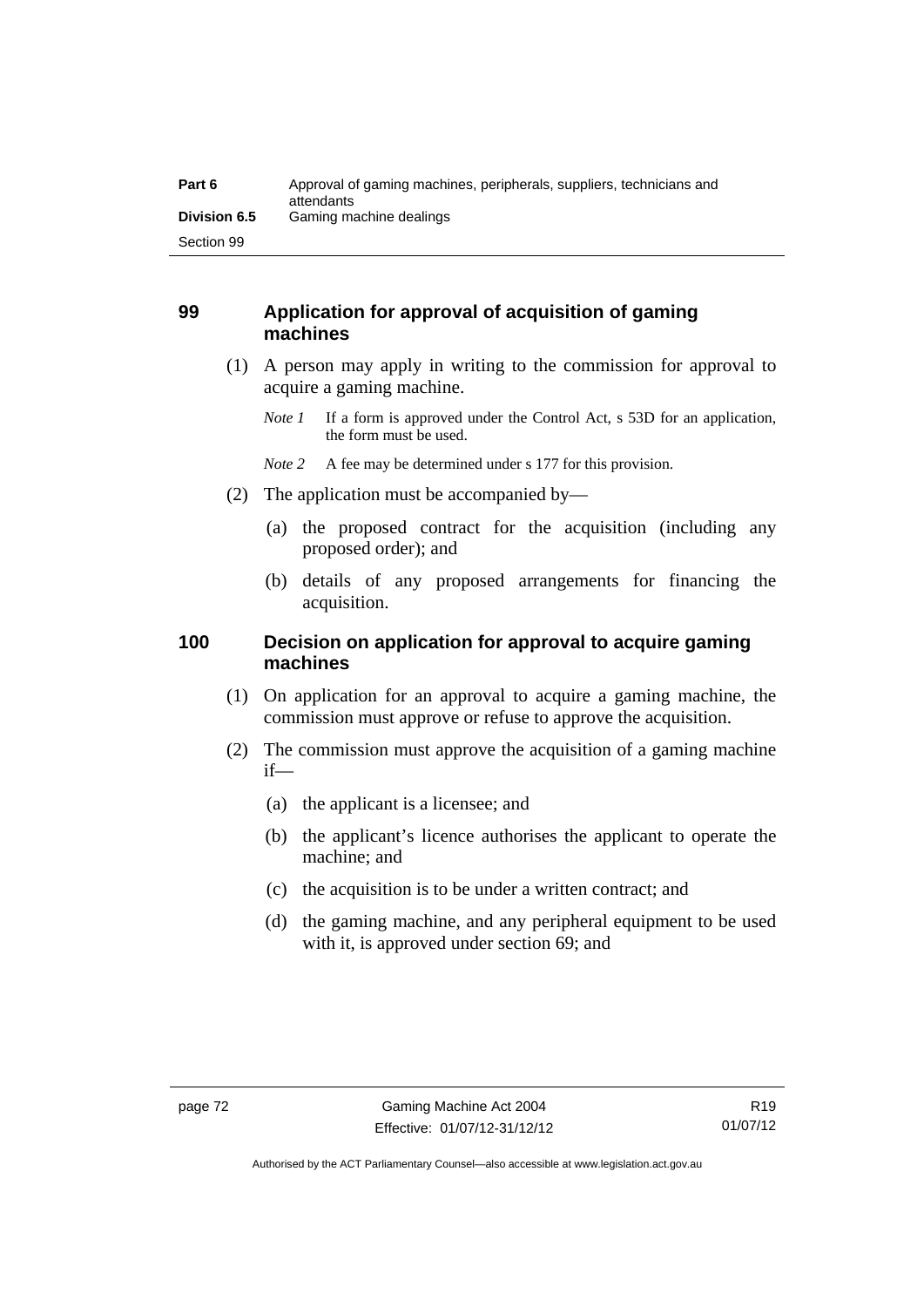- (e) the person from whom the machine is to be acquired—
	- (i) is an approved supplier; or
	- (ii) is approved under section 113 (Approval of disposal of gaming machines) to dispose of the machine; and
- (f) for any proposed financial arrangement for financing the acquisition—the commission has approved, or proposes to approve, the arrangement under section 101.

# **101 Application and approval of financial arrangements**

- (1) A licensee commits an offence if—
	- (a) the licensee enters into an arrangement—
		- (i) to finance the acquisition of a gaming machine; or
		- (ii) to encumber a gaming machine; and
	- (b) the commission has not approved the arrangement.

Maximum penalty: 100 penalty units.

- (2) A licensee may apply in writing to the commission for approval of an arrangement (a *financial arrangement*)—
	- (a) to finance the acquisition of a gaming machine; or
	- (b) to encumber a gaming machine.
	- *Note* If a form is approved under the Control Act, s 53D for an application, the form must be used.
- (3) The application must be accompanied by a copy of each document related to the proposed financial arrangement.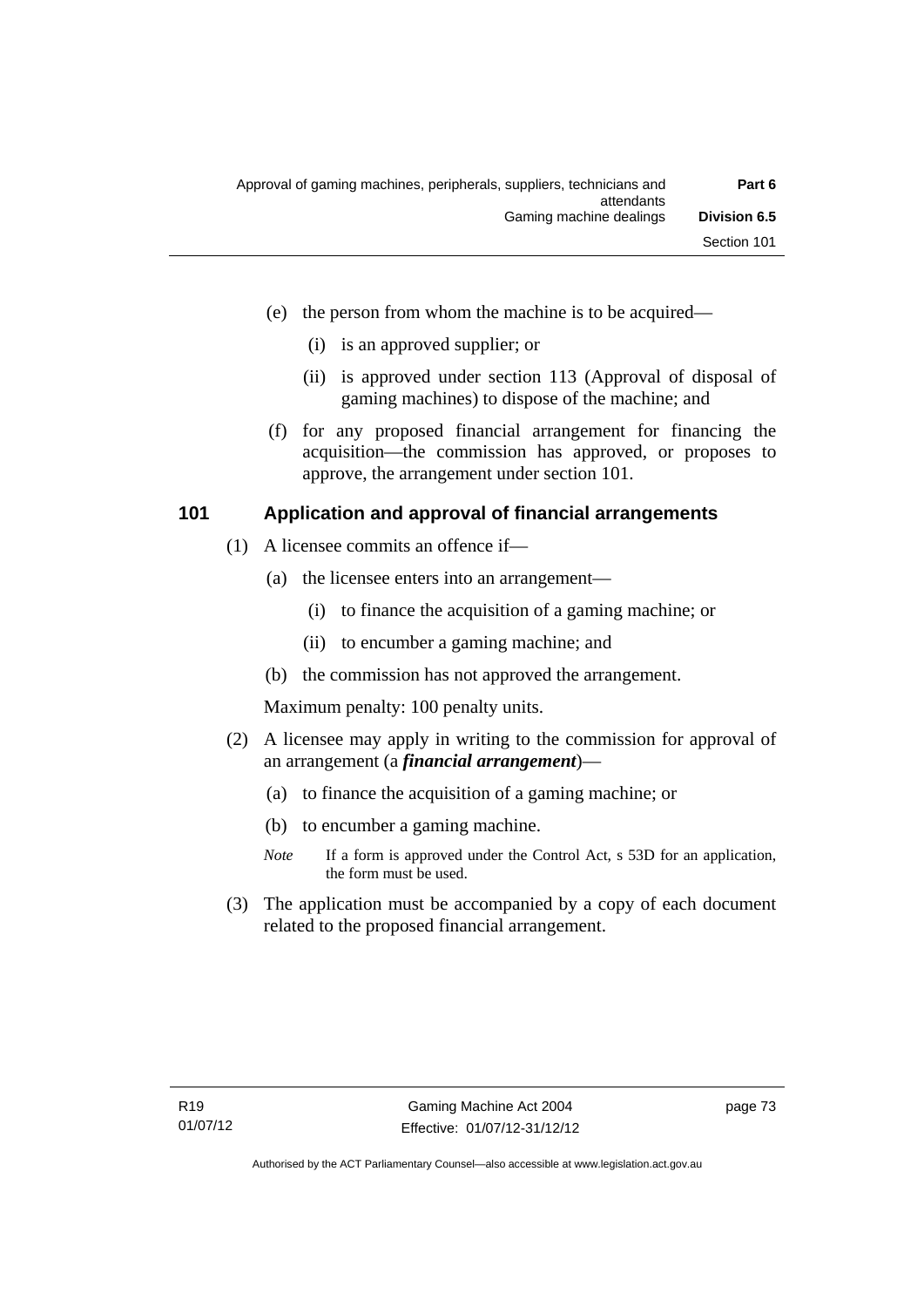| Part 6              | Approval of gaming machines, peripherals, suppliers, technicians and<br>attendants |
|---------------------|------------------------------------------------------------------------------------|
| <b>Division 6.5</b> | Gaming machine dealings                                                            |
| Section 102         |                                                                                    |

# **102 Decision on application for approval of financial arrangements**

- (1) On application for an approval of a financial arrangement, the commission must approve or refuse to approve the arrangement.
- (2) The commission must approve a financial arrangement for a gaming machine—
	- $(a)$  if—
		- (i) the arrangement is to be under 1 or more written contracts; and
		- (ii) if the financial arrangement is an arrangement to finance the acquisition of a gaming machine—the commission has approved the acquisition, or proposes to approve it, under section 100 (Decision on application for approval to acquire gaming machines); and
	- (b) if the applicant is a club—unless satisfied that the arrangement is not in the best interests of the club's members.
- (3) It is a condition of an approval under this section that a contract forming part of the approved financial arrangement cannot be amended unless the commission approves the amendment.

# **103 Possession and operation of gaming machines**

- (1) A person commits an offence if—
	- (a) the person possesses or operates a gaming machine; and
	- (b) the person is not authorised to possess or operate the gaming machine under this Act; and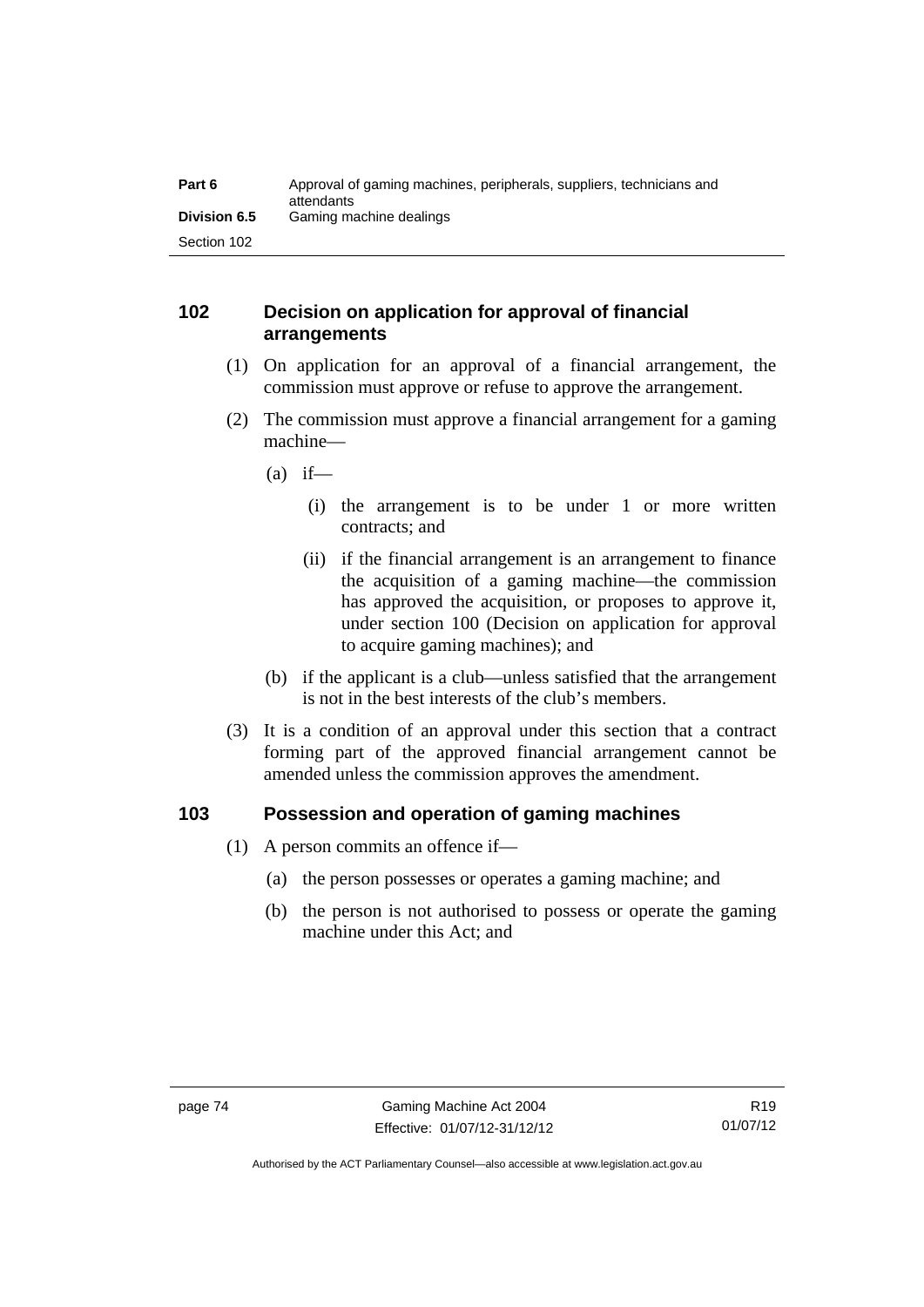(c) the person is reckless about whether the person is authorised to possess or operate the gaming machine under this Act.

Maximum penalty: 100 penalty units, imprisonment for 1 year or both.

- *Note* **Under this Act, a person may be authorised to possess or operate a** gaming machine by a licence, an approval to repossess the machine or under s (2).
- (2) The commission may, in writing, authorise a person to possess or operate a gaming machine on stated conditions if—
	- (a) the person is a licensee's administrator, receiver, manager or liquidator and the licensee is authorised under this Act to possess or operate the gaming machine; or
	- (b) the machine is used only for training purposes; or
	- (c) the machine is being stored; or
	- (d) the machine is being displayed for sale or as a promotion; or
	- (e) the machine is being repaired, tested or evaluated.

# **104 Playing unlicensed gaming machines**

A person commits an offence if—

- (a) the person plays a gaming machine; and
- (b) operation of the gaming machine is not authorised under a licence; and
- (c) the person is reckless about whether the operation of the gaming machine is authorised under a licence.

Maximum penalty: 100 penalty units.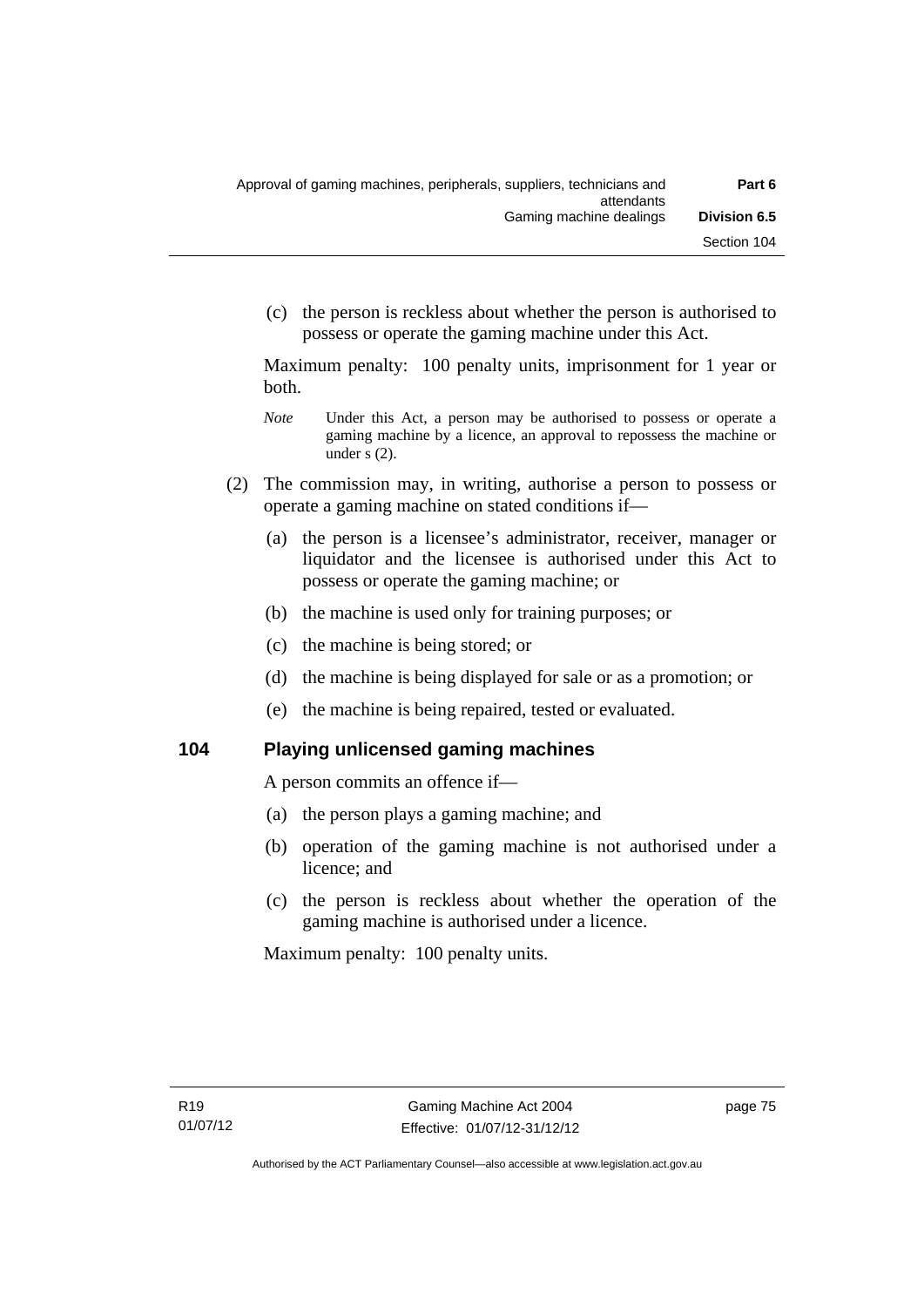| Part 6              | Approval of gaming machines, peripherals, suppliers, technicians and<br>attendants |
|---------------------|------------------------------------------------------------------------------------|
| <b>Division 6.6</b> | Repossession of gaming machines                                                    |
| Section 105         |                                                                                    |

# **105 Operation of gaming machines other than in accordance with licences**

- (1) A person commits an offence if—
	- (a) the person owns, occupies or manages licensed premises; and
	- (b) the person fails to take all reasonable steps to stop a gaming machine on the premises being used otherwise than in accordance with the licence; and
	- (c) someone uses the gaming machine otherwise than in accordance with the licence.

Maximum penalty: 100 penalty units.

- (2) A person commits an offence if—
	- (a) the person owns, occupies or manages premises other than licensed premises; and
	- (b) the person fails to take all reasonable steps to stop a gaming machine on the premises being used; and
	- (c) someone uses the gaming machine.

Maximum penalty: 100 penalty units.

(3) An offence against this section is a strict liability offence.

# **Division 6.6 Repossession of gaming machines**

# **106 Offences by people repossessing gaming machines**

 (1) A person commits an offence if the person repossesses a gaming machine otherwise than in accordance with an approval under section 108.

Maximum penalty: 100 penalty units.

- (2) A person commits an offence if—
	- (a) the person repossesses a gaming machine; and

R19 01/07/12

Authorised by the ACT Parliamentary Counsel—also accessible at www.legislation.act.gov.au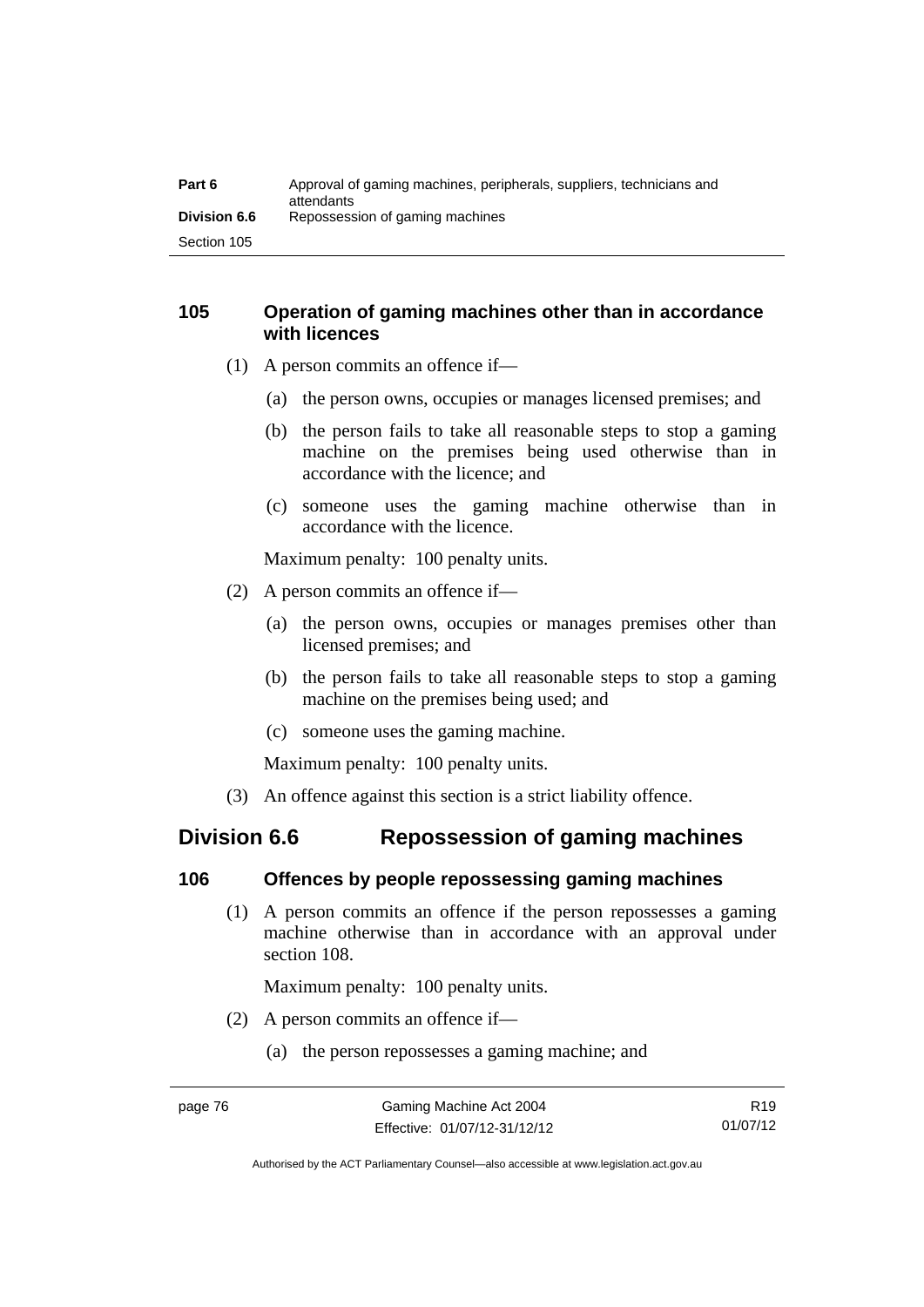- (b) the person fails to take all reasonable steps to stop the gaming machine being used; and
- (c) after repossession of the gaming machine but before its disposal, someone else uses the machine.

Maximum penalty: 100 penalty units

(3) An offence against this section is a strict liability offence.

#### **107 Application for repossession approval**

- (1) A person may apply in writing to the commission for approval to repossess a gaming machine.
	- *Note 1* If a form is approved under the Control Act, s 53D for an application, the form must be used.
	- *Note 2* A fee may be determined under s 177 for this provision.
- (2) The application must be accompanied by information identifying—
	- (a) the person from whom the machine is to be repossessed; and
	- (b) the premises where the machine is currently held; and
	- (c) the class, kind and basic stake denomination of the machine.

# **108 Approval of repossession of gaming machines**

- (1) On application under section 107, the commission must approve, or refuse to approve, the repossession of a gaming machine.
- (2) The commission must approve the repossession unless the commission believes on reasonable grounds that the applicant would be likely to contravene a requirement of a condition on the approval.

*Note* For conditions, see s 109.

- (3) If an approval is given to repossess a gaming machine, after the machine is repossessed but before it is disposed of, an authorised officer must—
	- (a) take meter readings from the machine; and

page 77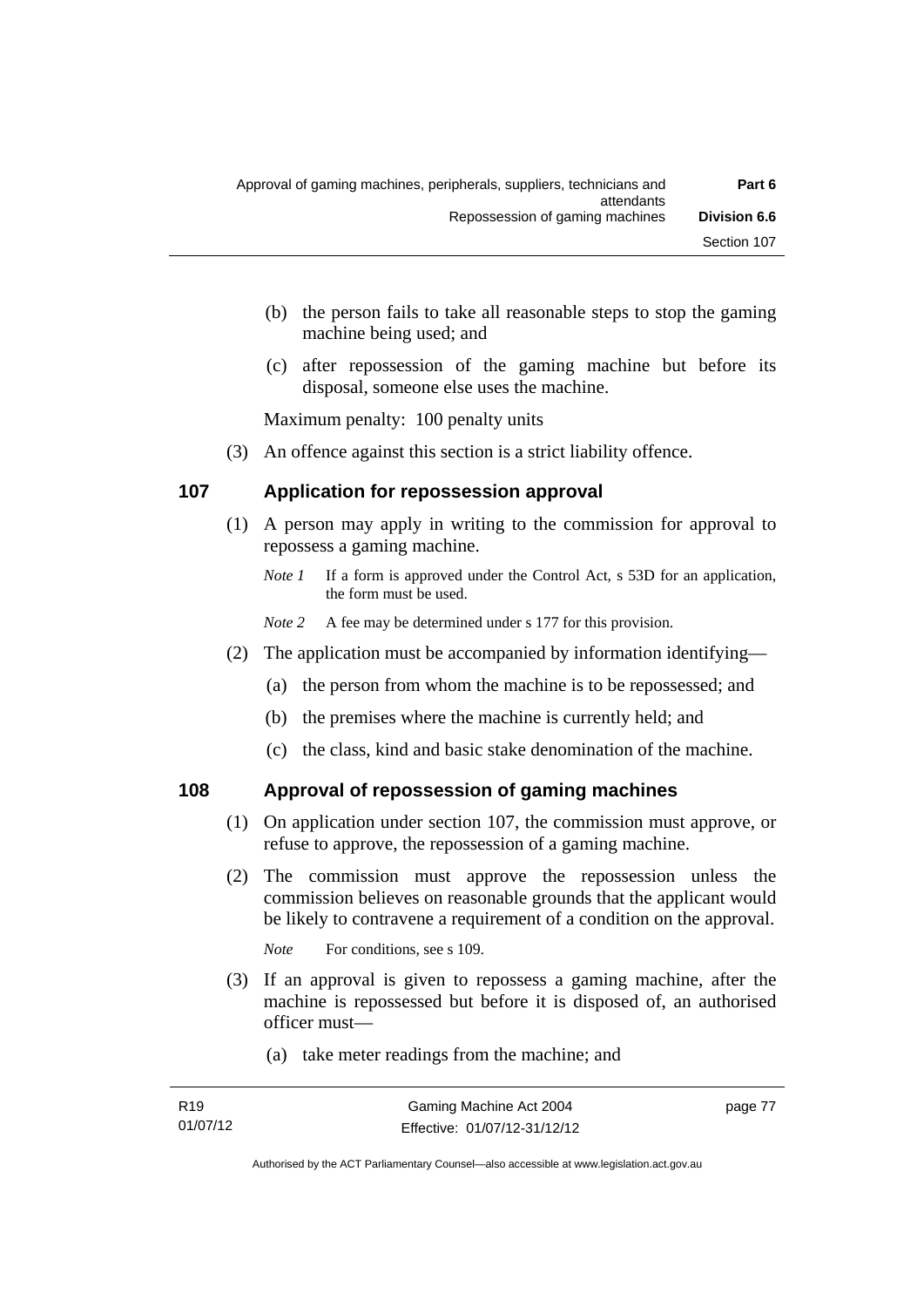| Part 6              | Approval of gaming machines, peripherals, suppliers, technicians and<br>attendants |
|---------------------|------------------------------------------------------------------------------------|
| <b>Division 6.6</b> | Repossession of gaming machines                                                    |
| Section 109         |                                                                                    |

- (b) seal the computer cabinet on the machine; and
- (c) render the machine inoperable.
- (4) This section does not entitle a person to repossess a gaming machine if the person is not otherwise entitled to repossess it.

# **109 Conditions on approval to repossess gaming machine**

- (1) An approval to repossess a gaming machine under section 108 is subject to the following conditions:
	- (a) that the person given the approval take all reasonable steps necessary to prevent the repossessed gaming machine being played before its disposal;
	- (b) that the person given the approval allow an authorised officer to exercise the commission's functions under section 108 (3).
- (2) The commission may impose any other condition on the approval in relation to the storage of the machine before its disposal that the commission considers appropriate.

# **110 Contravention of repossession approval conditions**

- (1) A person commits an offence if the person—
	- (a) is approved under section 108 to repossess a gaming machine; and
	- (b) contravenes a requirement of a condition on the approval.

Maximum penalty: 50 penalty units.

- (2) Subsection (1) does not apply if the person took all reasonable steps to avoid a contravention of the requirements of the approval conditions.
- (3) An offence against this section is a strict liability offence.

Authorised by the ACT Parliamentary Counsel—also accessible at www.legislation.act.gov.au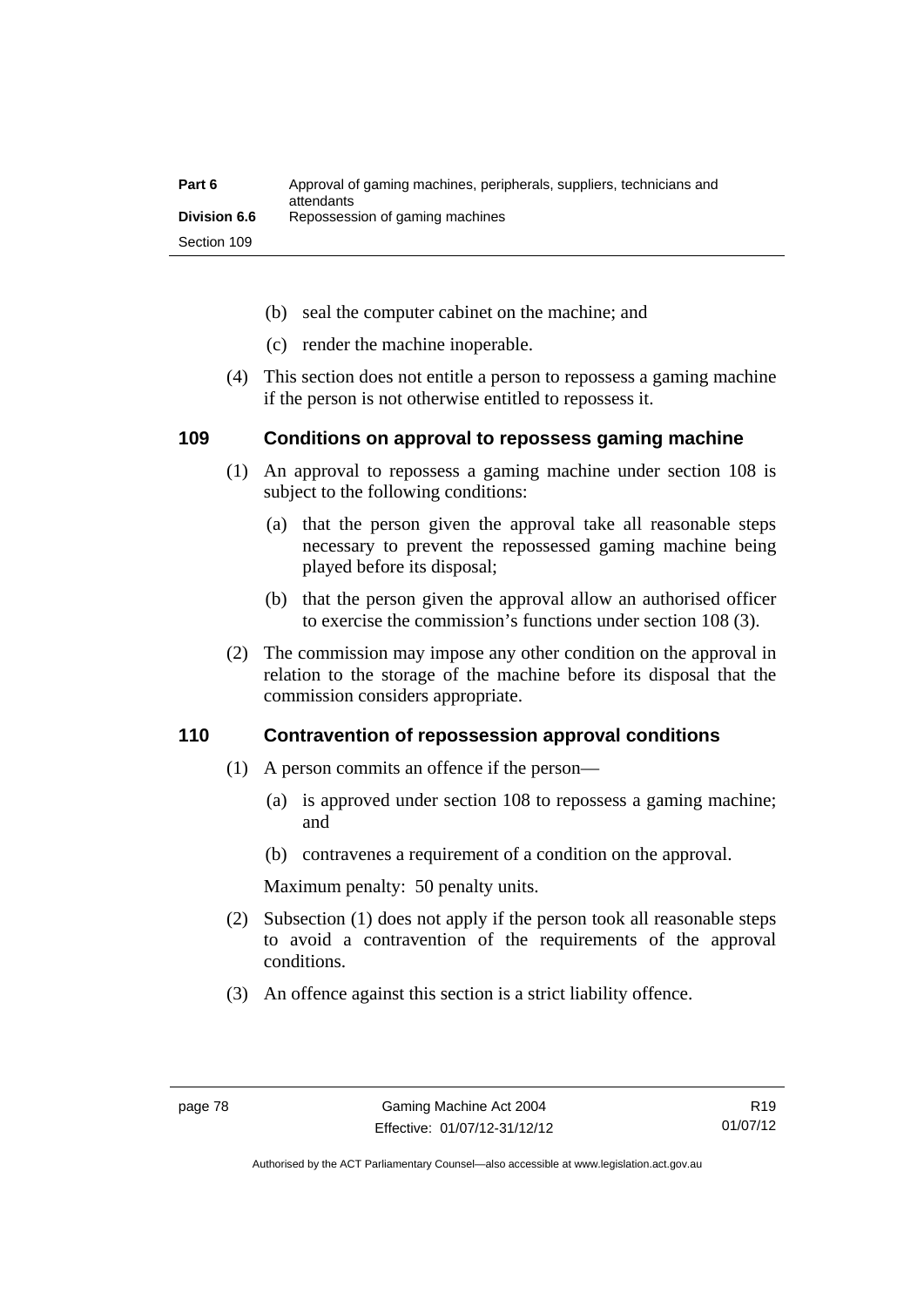# **Division 6.7 Disposal of gaming machines**

# **111 Unapproved disposal of gaming machines**

- (1) A person commits an offence if—
	- (a) the person disposes of a gaming machine; and
	- (b) the disposal is not in accordance with an approval under section 113 (Approval of disposal of gaming machines).

Maximum penalty: 100 penalty units.

(2) An offence against this section is a strict liability offence.

# **112 Application for approval for disposal of gaming machines**

- (1) A person may apply in writing to the commission for approval to dispose of a gaming machine.
	- *Note 1* If a form is approved under the Control Act, s 53D for an application, the form must be used.
	- *Note 2* A fee may be determined under s 177 for this provision.
- (2) The application must be accompanied by information identifying—
	- (a) the person (if any) who is to acquire the machine; and
	- (b) the premises where the machine is currently held; and
	- (c) the class, kind and basic stake denomination of the machine.

# **113 Approval of disposal of gaming machines**

- (1) On application under section 112, the commission must approve, or refuse to approve, the disposal of a gaming machine.
- (2) The commission must approve the disposal if—
	- (a) the person (if any) who is to acquire the machine is authorised—
		- (i) to operate the machine under a licence; or

page 79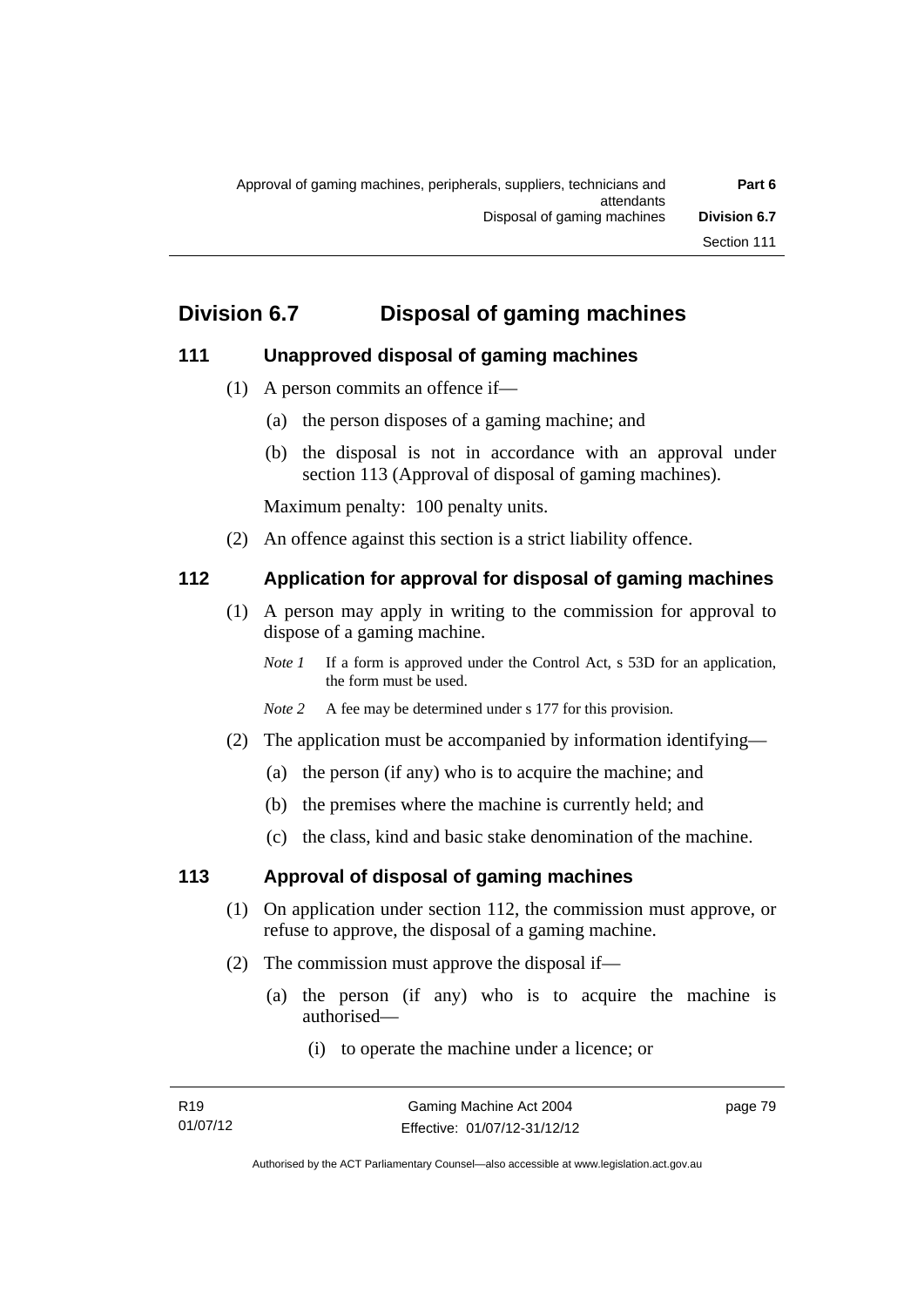| Part 6              | Approval of gaming machines, peripherals, suppliers, technicians and<br>attendants |
|---------------------|------------------------------------------------------------------------------------|
| <b>Division 6.8</b> | Seizure of gaming machines                                                         |
| Section 114         |                                                                                    |

- (ii) if the machine is to be sold or operated in a local jurisdiction—under a law of the local jurisdiction; or
- (iii) to destroy the machine; and
- (b) for an applicant who has repossessed the machine—the repossession is approved under section 108 (Approval of repossession of gaming machines) and the commission has no reason to believe that the approval has been contravened.
- (3) However, the commission must not approve the lease or hire of a gaming machine by 1 licensee to another.
- (4) This section does not entitle a person to dispose of a gaming machine if the person is not otherwise entitled to dispose of the machine.

# **Division 6.8 Seizure of gaming machines**

# **114 Seizure of unlawful gaming machines**

- (1) This section applies if an authorised officer believes on reasonable grounds that—
	- (a) a person possesses or operates a gaming machine; and
	- (b) the person is not authorised to possess or operate the gaming machine under this Act.
- (2) The authorised officer may seize the gaming machine.

# **115 Receipt for gaming machines seized**

- (1) As soon as practical after the gaming machine is seized, the authorised officer must give a receipt for it to the person from whom it was seized.
- (2) If, for any reason, it is not practicable to comply with subsection (1), the authorised officer must leave the receipt, secured conspicuously, at the place where the gaming machine was seized.

R19 01/07/12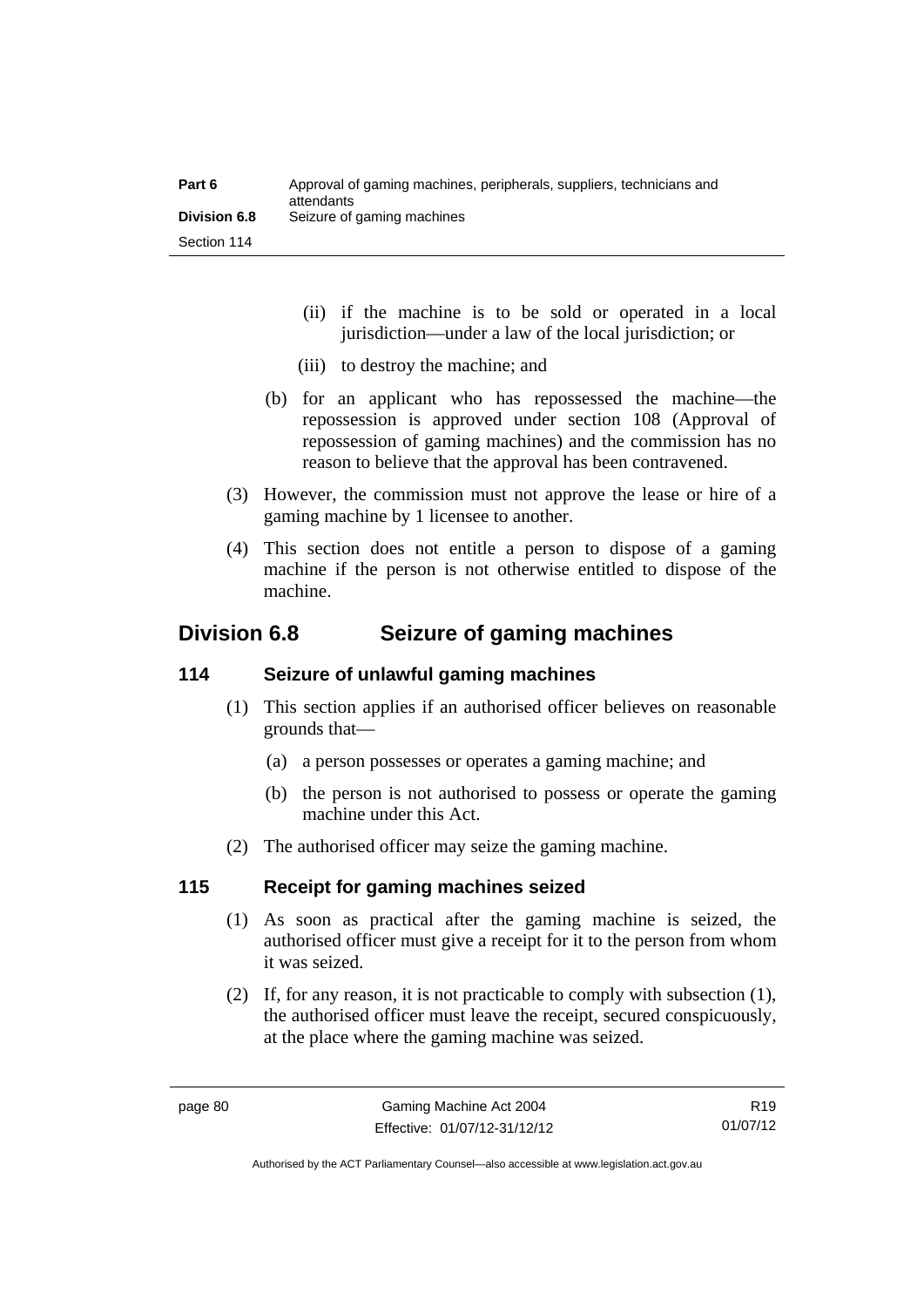- (3) A receipt under this section must include the following:
	- (a) a description of the gaming machine;
	- (b) an explanation of why the gaming machine was seized;
	- (c) an explanation of the person's right to apply to a court under section 116 for an order disallowing the seizure;
	- (d) where the gaming machine is to be taken;
	- (e) the authorised officer's name, and how to contact the officer.

# **116 Application for order disallowing seizure**

- (1) A person claiming to be entitled to a gaming machine seized under this division may apply to the Magistrates Court within 10 days after the day of the seizure for an order disallowing the seizure.
- (2) The application may be heard only if the applicant has served a copy of the application on the commission.
- (3) The commission is entitled to appear as respondent at the hearing of the application.

# **117 Order for return of seized gaming machine**

- (1) This section applies if a person claiming to be entitled to a gaming machine seized under this division applies to the Magistrates Court under section 116 for an order disallowing the seizure.
- (2) The Magistrates Court must make an order disallowing the seizure if satisfied that—
	- (a) the applicant would, apart from the seizure, be entitled to the return of the seized gaming machine; and
	- (b) the gaming machine is not connected with an offence against this Act; and
	- (c) possession of the gaming machine by the person would not be an offence.

page 81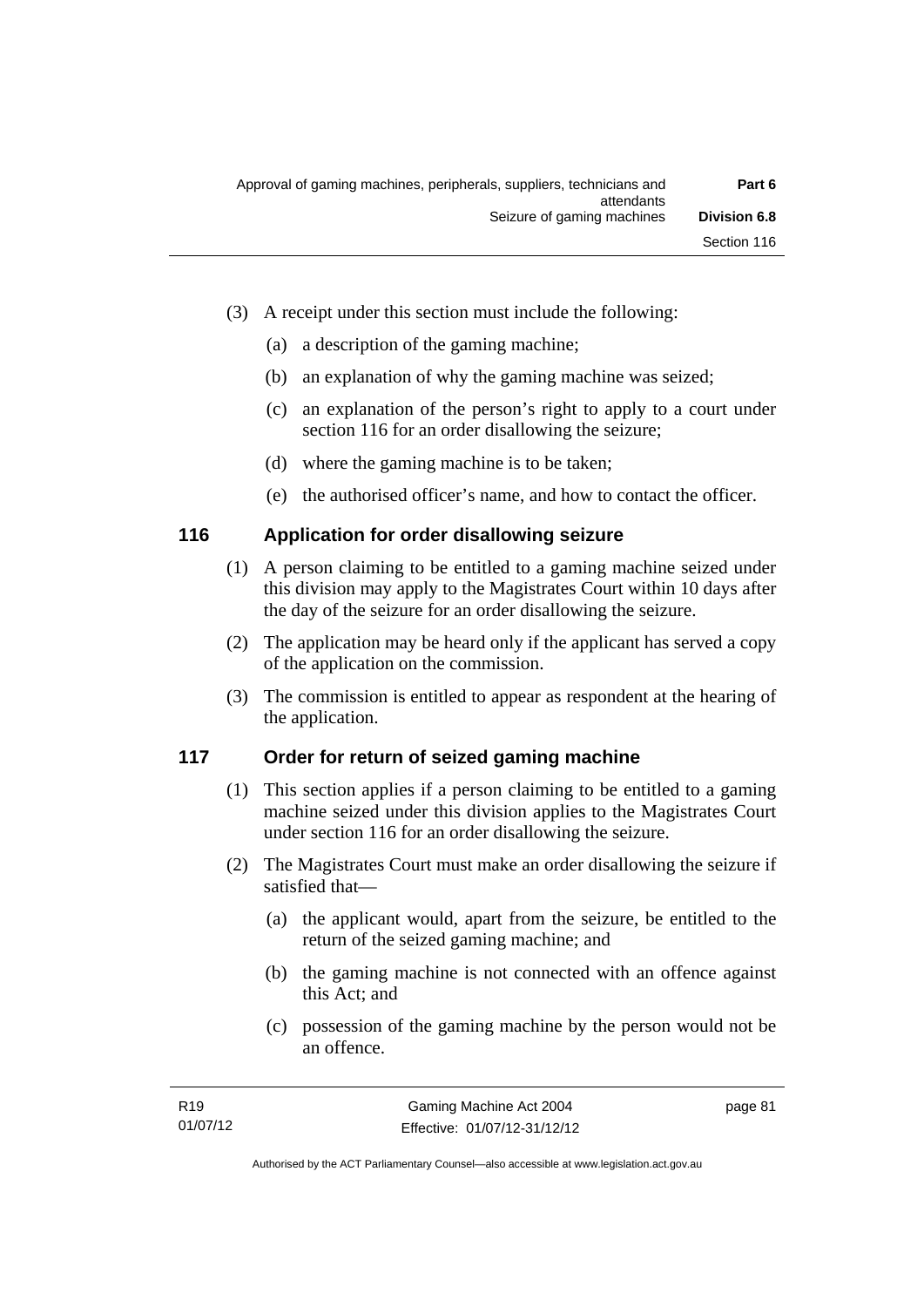| Part 6              | Approval of gaming machines, peripherals, suppliers, technicians and<br>attendants |
|---------------------|------------------------------------------------------------------------------------|
| <b>Division 6.8</b> | Seizure of gaming machines                                                         |
| Section 118         |                                                                                    |

- (3) The Magistrates Court may also make an order disallowing the seizure if satisfied there are exceptional circumstances justifying the making of the order.
- (4) If the Magistrates Court makes an order disallowing the seizure, the court may make 1 or more of the following ancillary orders:
	- (a) an order directing the commission to return the gaming machine to the applicant or to someone else that appears to be entitled to it;
	- (b) if the gaming machine cannot be returned or has depreciated in value because of the seizure—an order directing the Territory to pay reasonable compensation;
	- (c) an order about the payment of costs in relation to the application.

# **118 Adjournment pending hearing of other proceedings**

- (1) This section applies to the hearing of an application under section 116 (Application for order disallowing seizure).
- (2) If it appears to the Magistrates Court that the seized gaming machine is required to be produced in evidence in a pending proceeding in relation to an offence against a Territory law, the court may, on the application of the commission or its own initiative, adjourn the hearing until the end of that proceeding.

# **119 Forfeiture of seized gaming machines**

- (1) This section applies if an application under section 116 for an order disallowing the seizure of a gaming machine—
	- (a) has not been made within 10 days after the day of the seizure; or
	- (b) has been made within that period, but the application has been refused or has been withdrawn before a decision on the application had been made.

R19 01/07/12

Authorised by the ACT Parliamentary Counsel—also accessible at www.legislation.act.gov.au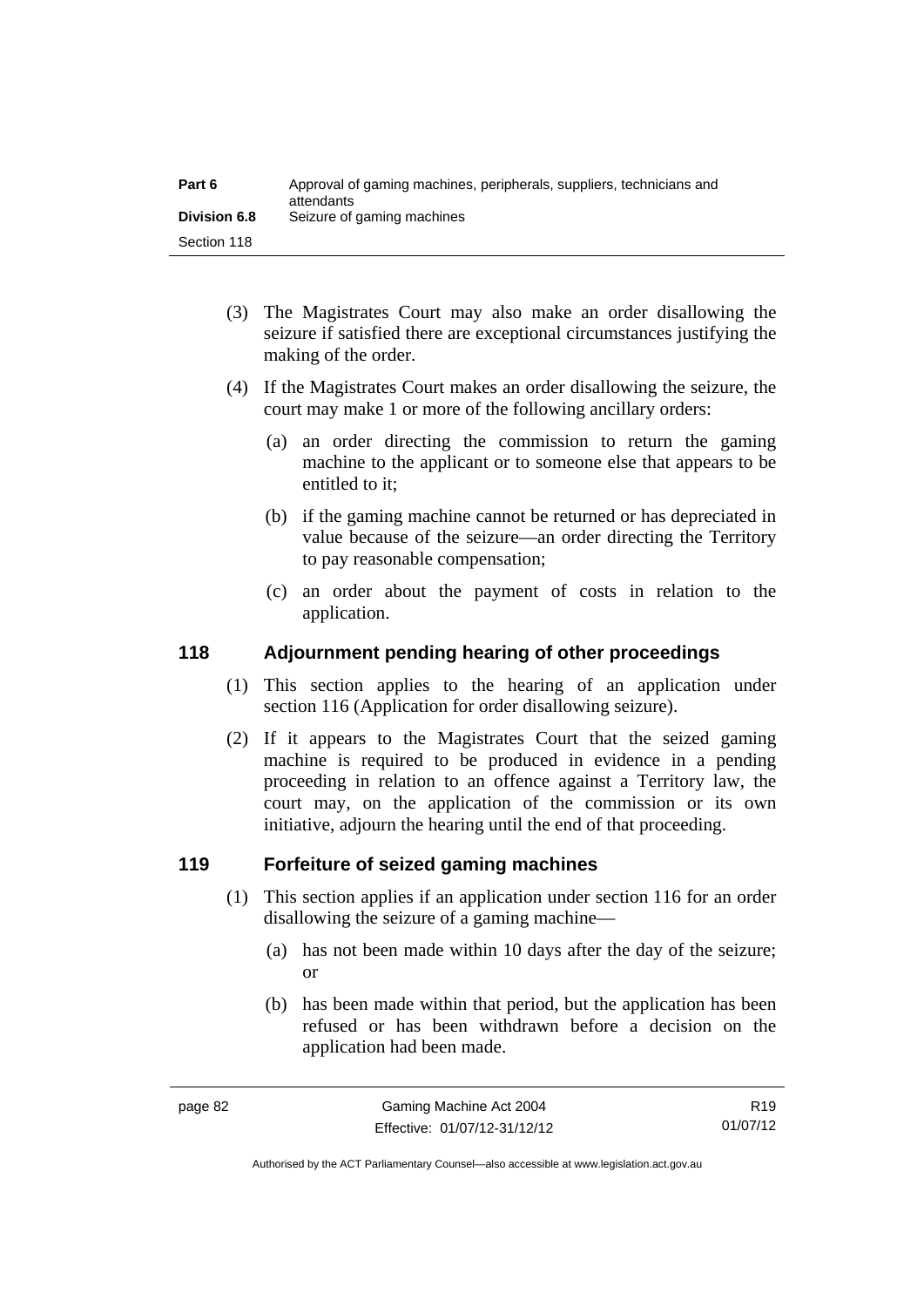- (2) The seized gaming machine—
	- (a) is forfeited to the Territory; and
	- (b) may be sold, destroyed or otherwise disposed of as the commission directs.

# **Division 6.9 Installation and operation of gaming machines**

# **120 Installation to be in accordance with approval of commission**

- (1) A licensee commits an offence if—
	- (a) the licensee allows the installation of a gaming machine on the licensed premises; and
	- (b) the gaming machine is installed otherwise than in a gaming area.

Maximum penalty: 50 penalty units.

(2) An offence against this section is a strict liability offence.

# **121 Offence to install gaming machines**

- (1) A person commits an offence if—
	- (a) the person installs a gaming machine on licensed premises; and
	- (b) the person is not an approved supplier or approved technician.

Maximum penalty: 50 penalty units

(2) An offence against this section is a strict liability offence.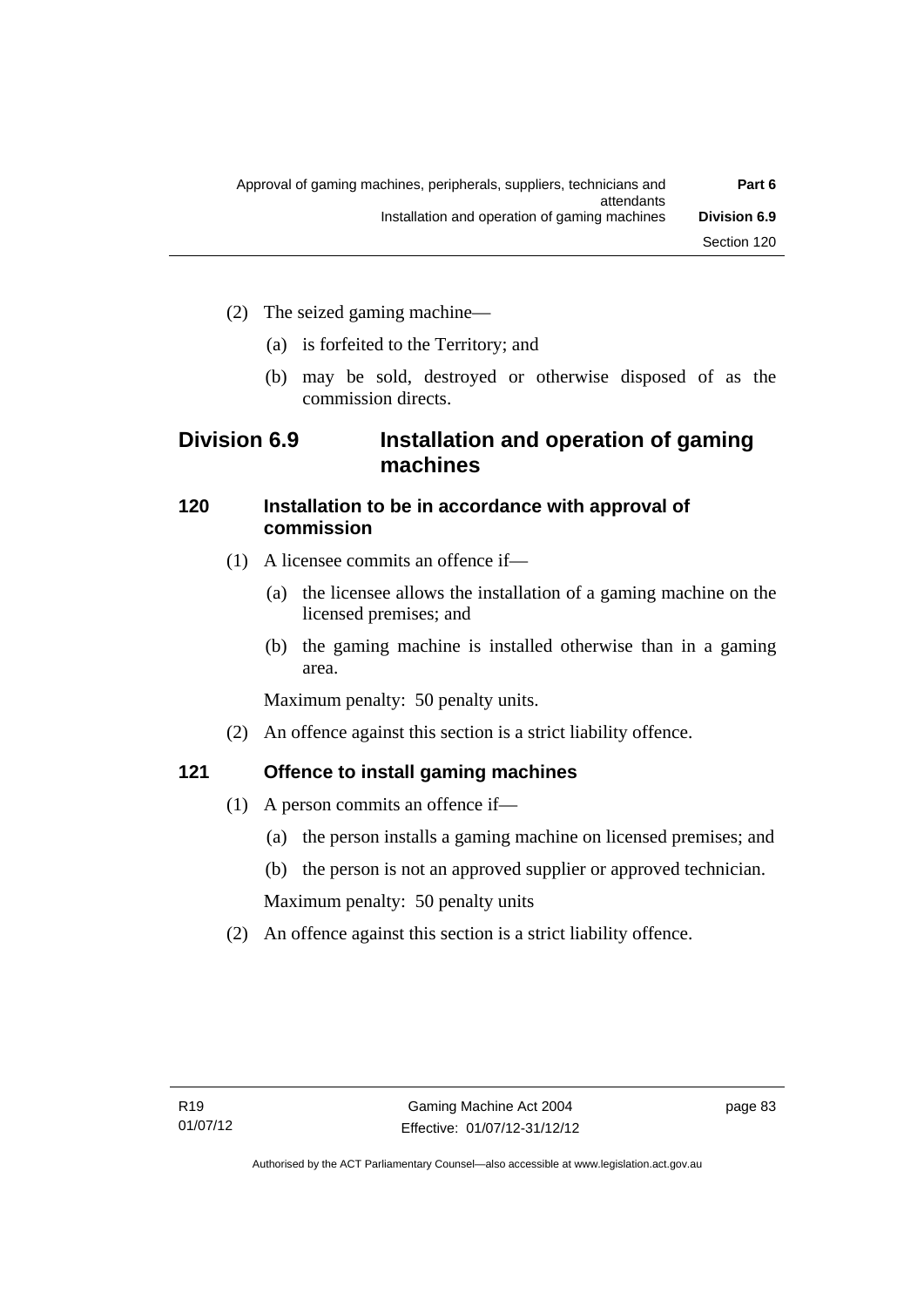| Part 6              | Approval of gaming machines, peripherals, suppliers, technicians and<br>attendants |
|---------------------|------------------------------------------------------------------------------------|
| <b>Division 6.9</b> | Installation and operation of gaming machines                                      |
| Section 122         |                                                                                    |

# **122 Certificate about meter readings**

- (1) A person commits an offence if the person—
	- (a) installs a gaming machine on licensed premises; and
	- (b) as soon as practicable, but no later than 3 days, after installing the machine, does not give the licensee a certificate signed by the person stating the meter readings on the machine immediately after installation.

Maximum penalty: 20 penalty units.

(2) An offence against this section is a strict liability offence.

# **123 Sealing computer cabinet**

- (1) A licensee commits an offence if—
	- (a) the licensee allows the installation of a gaming machine on the licensed premises; and
	- (b) the computer cabinet is not sealed in a way that prevents unauthorised access.

Maximum penalty: 50 penalty units.

(2) An offence against this section is a strict liability offence.

# **124 Commission may require information**

- (1) This section applies if a gaming machine is installed on licensed premises.
- (2) The commission may give the licensee a written notice stating the details the commission needs to be told about the gaming machine.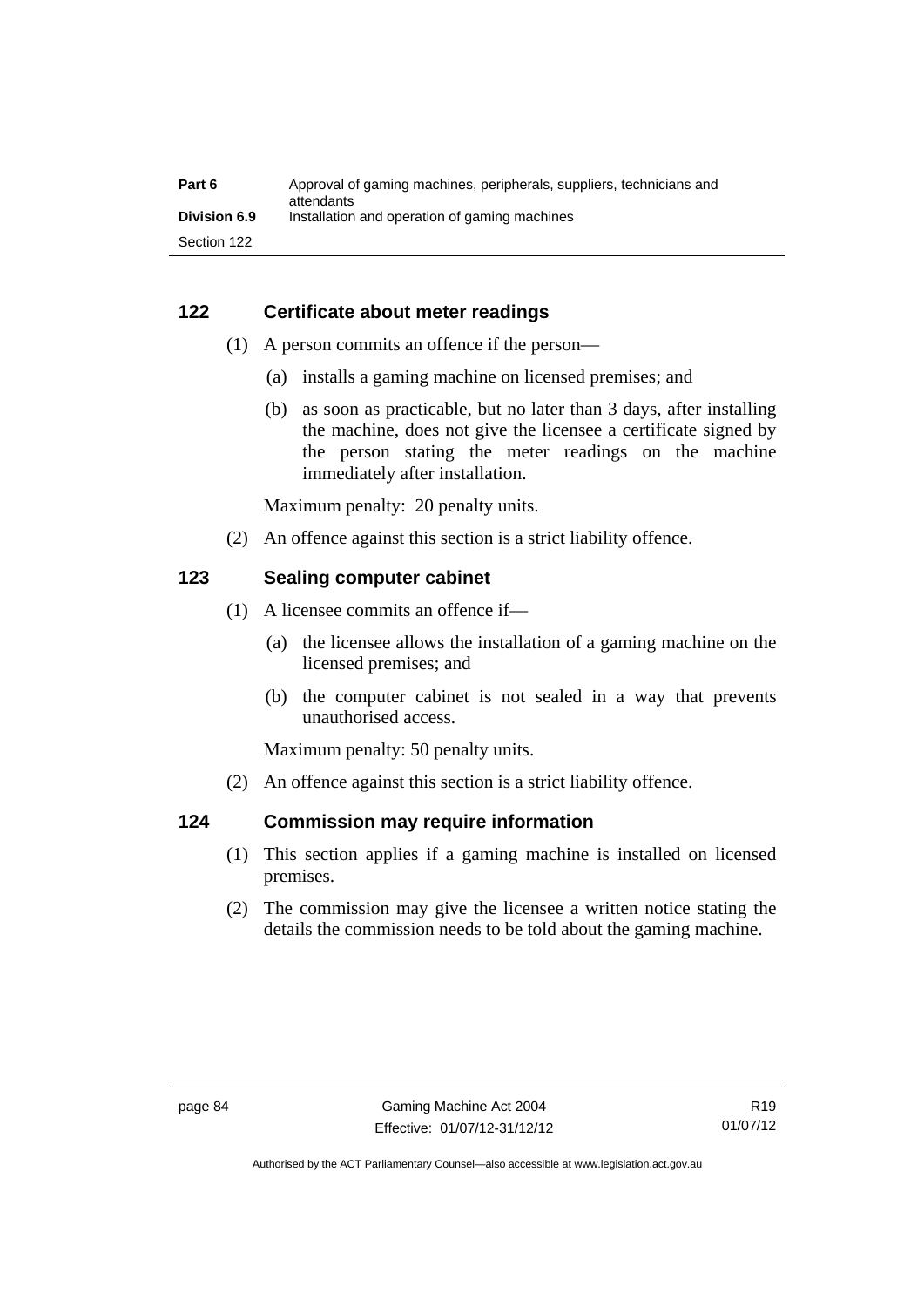# **125 Operation to be subject to correct percentage payout**

- (1) A person commits an offence if—
	- (a) the person is an approved supplier or approved technician; and
	- (b) the person opens a gaming machine and makes an adjustment that will, or is likely to, affect the percentage payout of the machine; and
	- (c) the percentage payout on the gaming machine on the licensed premises is not the percentage payout authorised by the licence for the machine.

Maximum penalty: 50 penalty units.

(2) An offence against this section is a strict liability offence.

# **126 Position for percentage payout of gaming machines display**

- (1) The commission may approve a position on a kind of gaming machine for display of the percentage payout for the machine.
- (2) An approval is a notifiable instrument.

*Note* A notifiable instrument must be notified under the Legislation Act.

# **127 Maximum stake amount**

A person commits an offence if—

- (a) the person is an approved supplier or approved technician; and
- (b) the person supplies or installs a gaming machine; and
- (c) the person intentionally sets the stake amount for the gaming machine higher than the amount prescribed under the regulations.

Maximum penalty: 50 penalty units.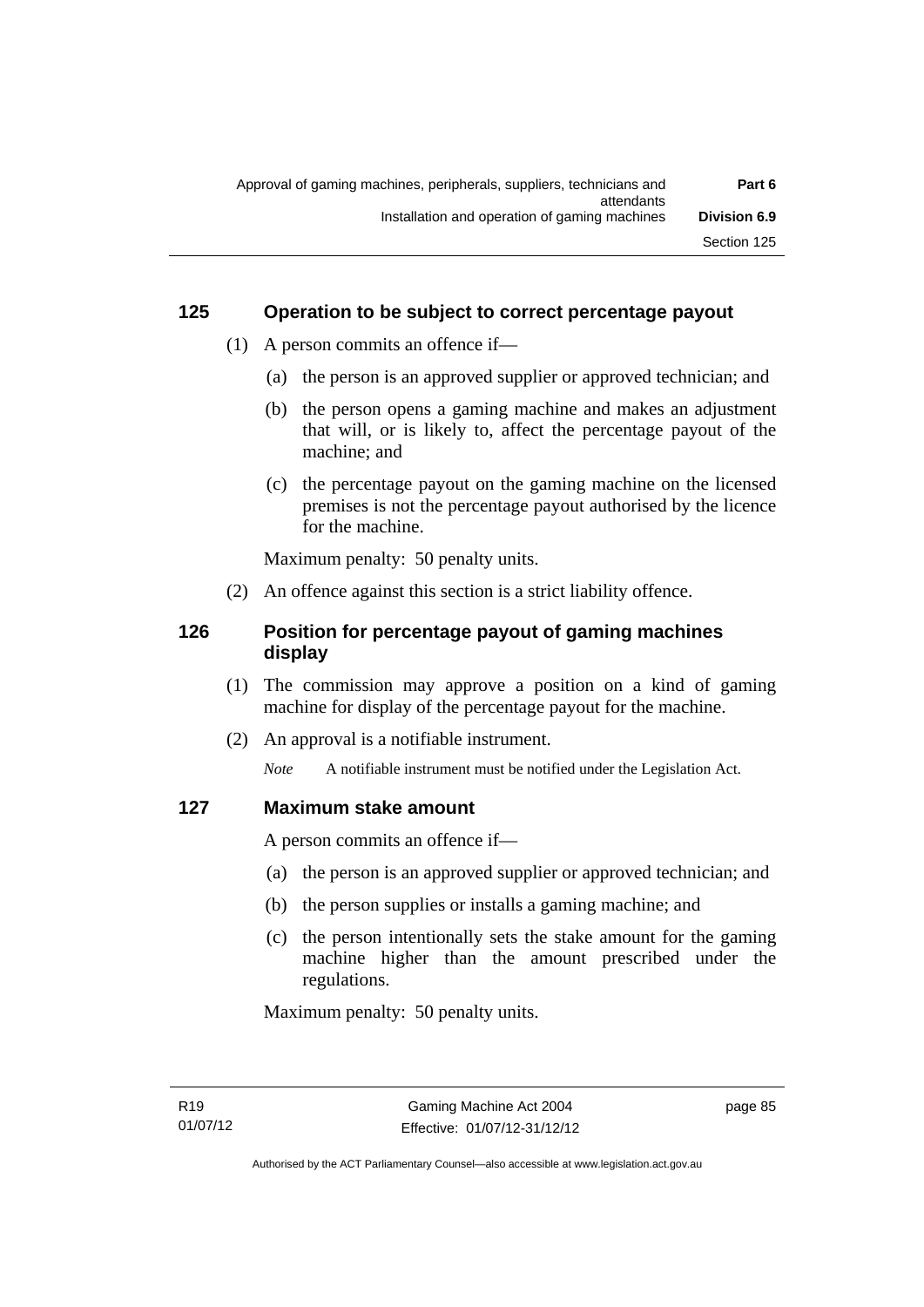Section 128

# **Part 7 Regulation of gaming machines generally**

# **128 Machine access generally**

- (1) A person commits an offence if the person does any of the following in relation to a licensed gaming machine on licensed premises:
	- (a) opens the machine;
	- (b) checks money in the machine;
	- (c) places money into the machine (other than to play the machine);
	- (d) removes money from the machine (other than money won or credited).

Maximum penalty: 50 penalty units.

- (2) Subsection (1) does not apply to the following people:
	- (a) an authorised officer;
	- (b) an approved supplier;
	- (c) an approved technician;
	- (d) an approved attendant.
- (3) A person commits an offence if—
	- (a) the person maintains a licensed gaming machine on licensed premises; and
	- (b) the person is not an approved supplier or approved technician.

Maximum penalty: 50 penalty units.

(4) An offence against this section is a strict liability offence.

R19 01/07/12

Authorised by the ACT Parliamentary Counsel—also accessible at www.legislation.act.gov.au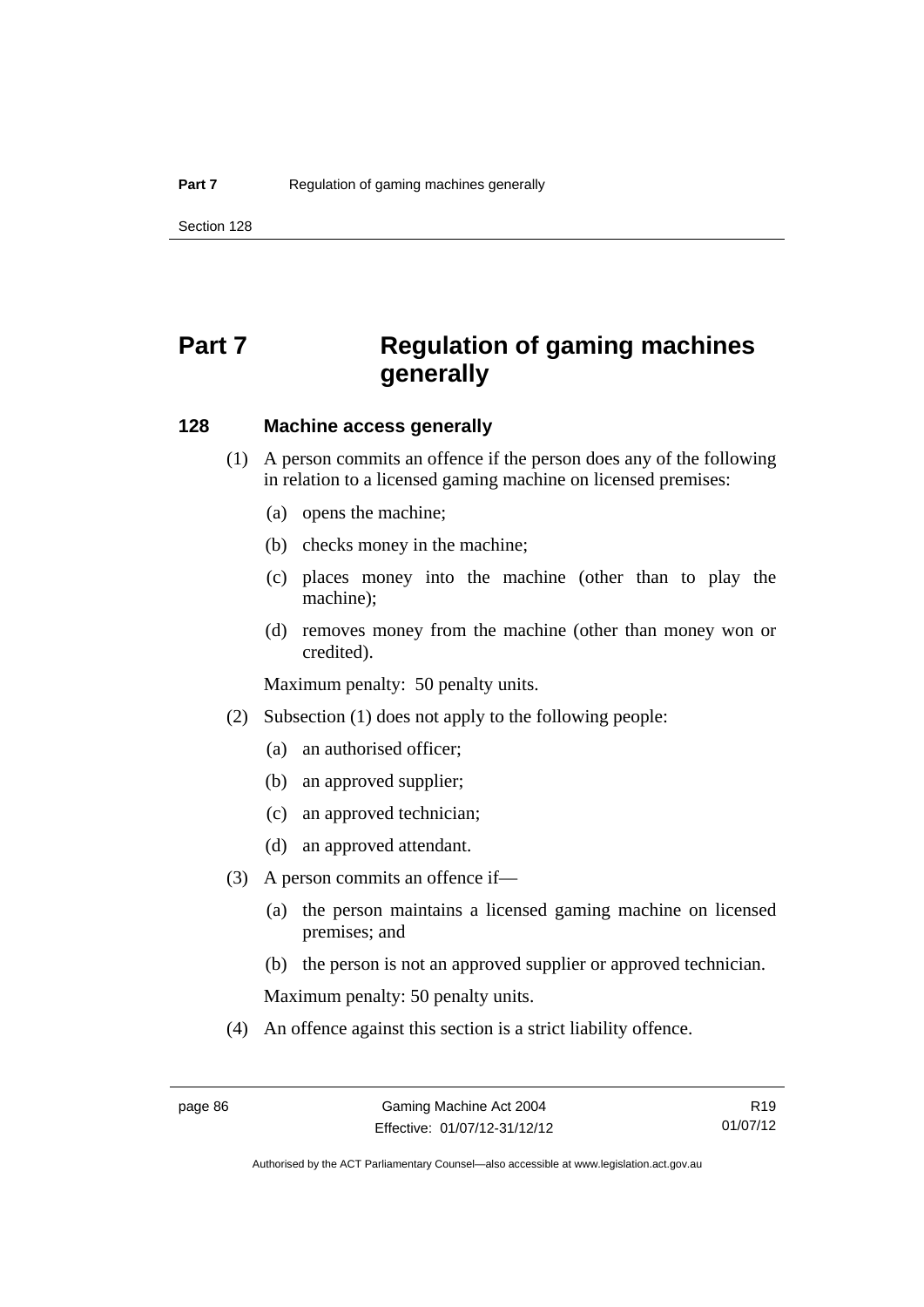#### **129 Interference with gaming machines**

 (1) A person commits an offence if the person recklessly interferes with the operation of a gaming machine.

Maximum penalty: 100 penalty units, imprisonment for 1 year or both.

 (2) A person commits an offence if the person inserts into a gaming machine anything other than a coin, note or token of the kind stated on the gaming machine.

Maximum penalty: 100 penalty units, imprisonment for 1 year or both.

 (3) A person commits an offence if the person does anything intended to interfere with a gaming machine in a way that causes the machine to yield a reward less than or greater than the percentage payout under the licence in relation to that machine.

Maximum penalty: 100 penalty units, imprisonment for 1 year or both.

 (4) A person commits an offence if the person does anything intended to render a gaming machine, either temporarily or otherwise, incapable of forming a winning combination.

Maximum penalty: 100 penalty units, imprisonment for 1 year or both.

 (5) Subsection (1) does not apply in relation to anything done honestly for the maintenance of a gaming machine by an approved supplier, approved technician or authorised officer.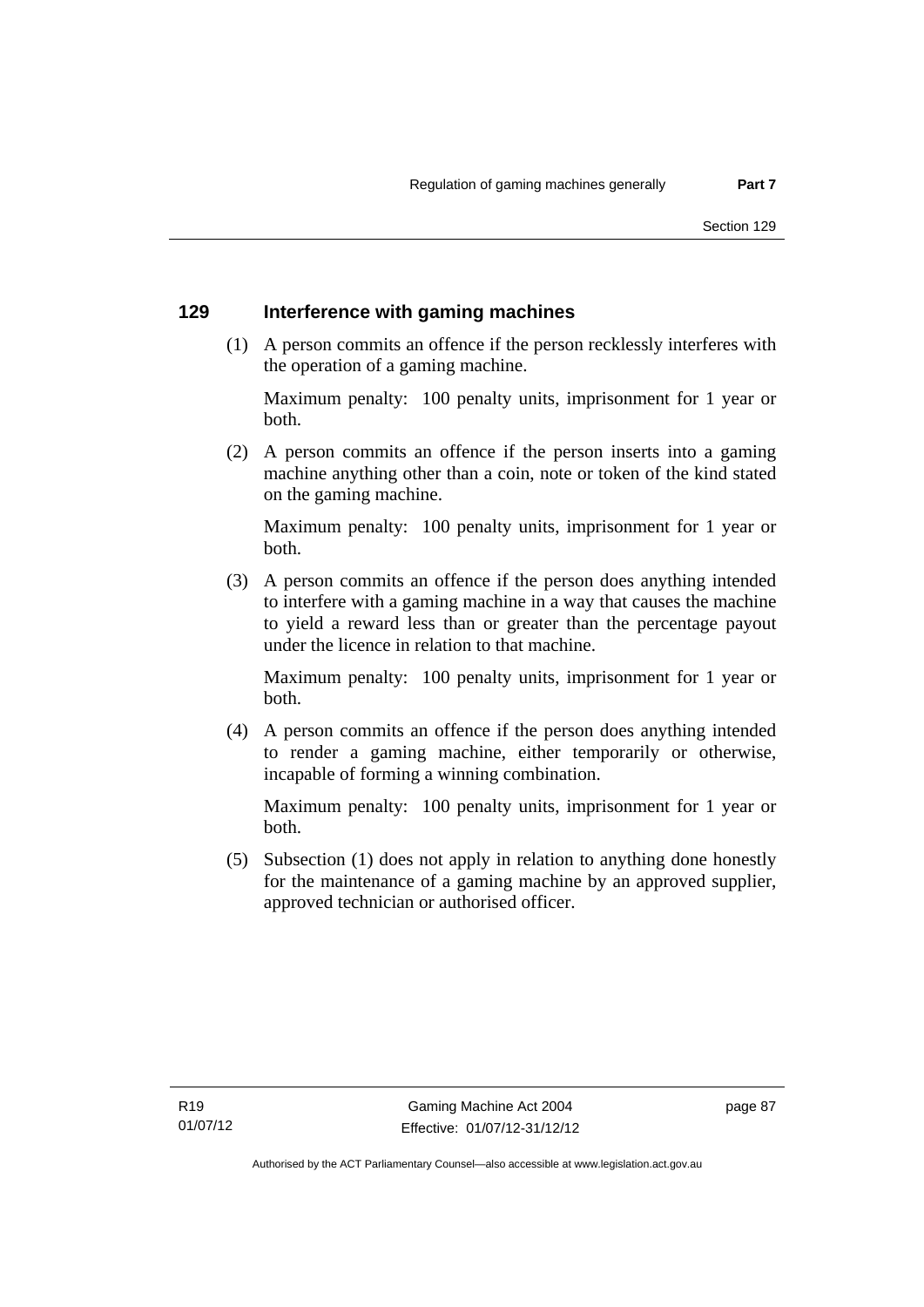Section 130

## **130 Opening computer cabinets**

- (1) A person commits an offence if the person—
	- (a) opens the computer cabinet in a gaming machine; and
	- (b) is not an approved supplier, approved technician or authorised officer.

Maximum penalty: 50 penalty units.

(2) An offence against this section is a strict liability offence.

# **131 Rendering gaming machines inoperable on licence ceasing to be in force**

If a licence ceases to be in force, the commission must ensure that each gaming machine on the licensed premises is inoperable—

 (a) if the licence ceased to be in force under section 64 (1) or because the licence expired—until the machines are removed from the premises; or

*Note* Section 64 (1) provides that a person's licence is cancelled if the person's general or on licence is not renewed.

- (b) if the licence is suspended—during the suspension; or
- (c) if the licence has been cancelled—until the first of the following happens:
	- (i) the machines are removed from the premises;
	- (ii) the decision of the commission cancelling the licence is set aside on an application for review of the decision; or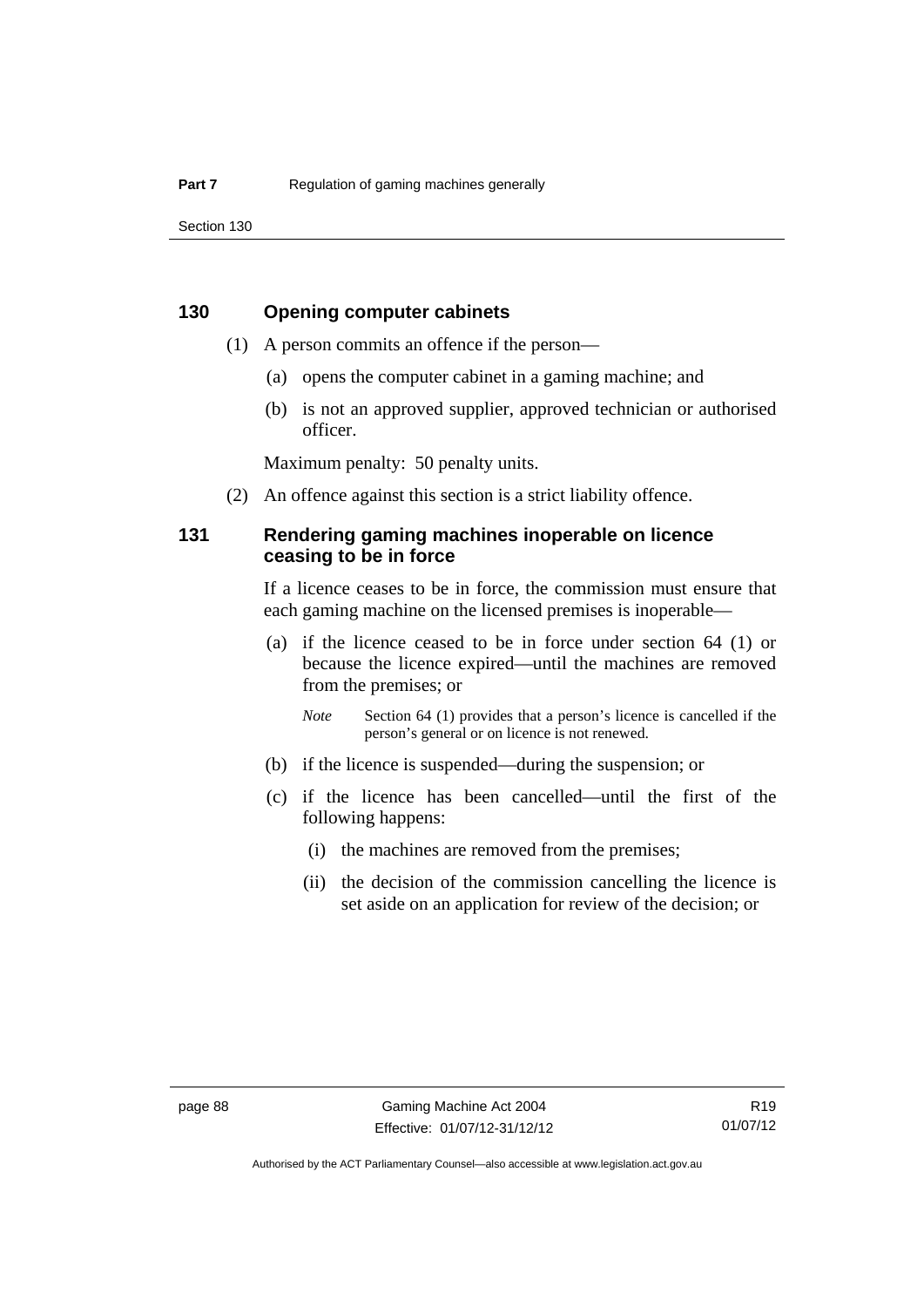- (d) if the licence ceased to be in force under section 64 (2)—until the first of the following happens:
	- (i) the machines are removed from the premises;
	- (ii) the licence is taken to be in force again under section 64 (3).
	- *Note* Section 64 (2) provides that a person's licence is cancelled if the person's general or on licence is cancelled.

#### **132 Removal of gaming machines from premises**

- (1) This section applies to a person who held a licence that has ceased to be in force, other than a person whose licence is suspended.
- (2) The person commits an offence if, at the end of the required period, a gaming machine that was licensed is on the premises that were licensed.

Maximum penalty: 50 penalty units.

(3) In this section:

*relevant decision* means the decision of the commission (if any) because of which the licence ceased to be in force.

#### *required period* means—

- (a) 2 weeks after the day—
	- (i) the licence ceases to be in force; or
	- (ii) if an application for review of the relevant decision may be made but is not made—the time for applying for review of the decision ends; or
	- (iii) if an application is made to review the relevant decision the application is withdrawn, dismissed or decided; or
- (b) any further period the commission, whether before or after the end of the period, in writing, approves.

page 89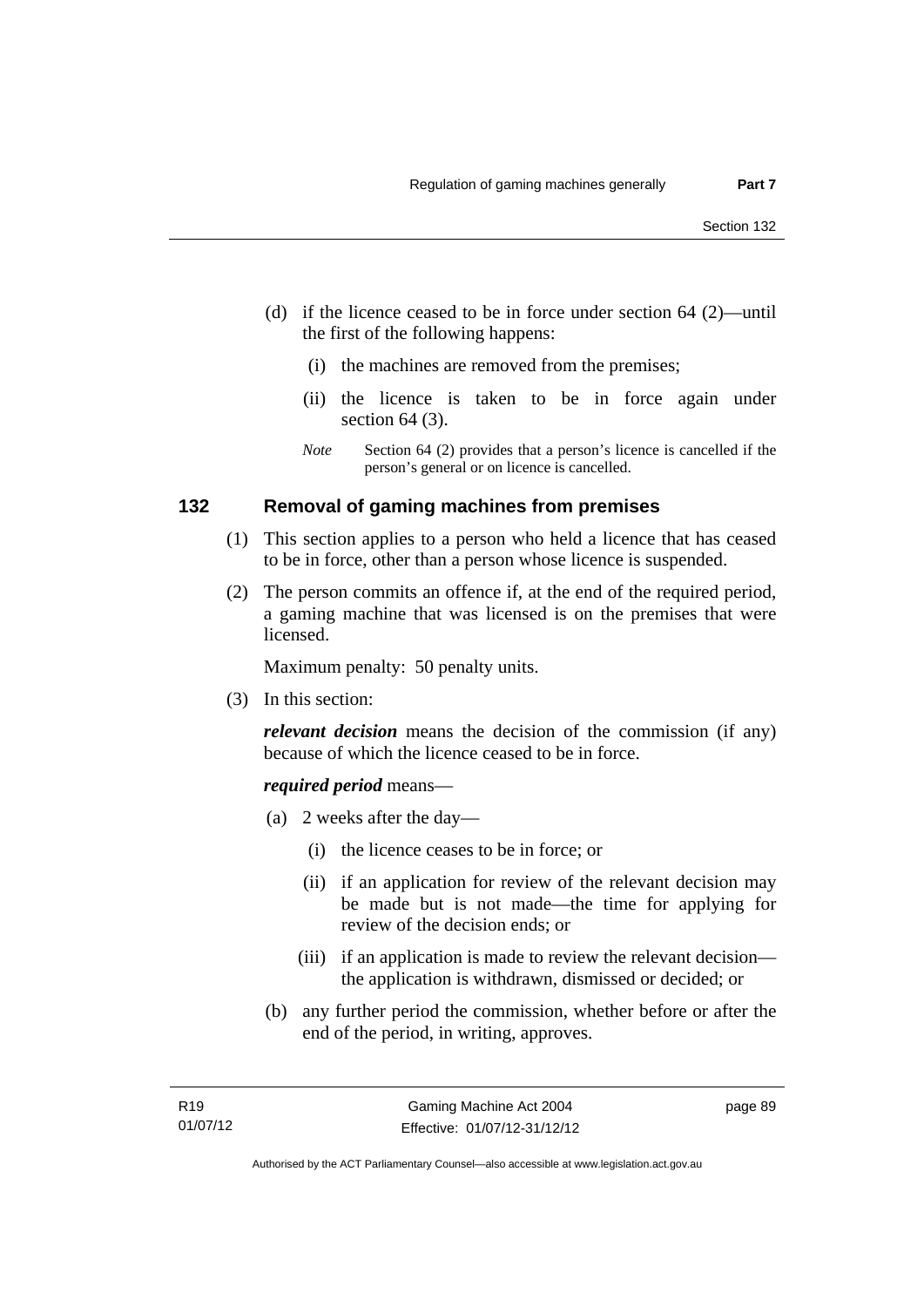# **Part 8 Linked-jackpot arrangements**

#### **133 Operation of linked-jackpot arrangements**

A person commits an offence if—

- (a) the person operates a linked-jackpot arrangement between gaming machines; and
- (b) the arrangement is not authorised under section 134 or by a multi-user permit.

Maximum penalty: 50 penalty units, imprisonment for 6 months or both.

## **134 Single-user authorisation for linked-jackpot arrangements**

- (1) A licensee may apply in writing to the commission for authorisation to operate a linked-jackpot arrangement between gaming machines operated under the licence.
	- *Note 1* If a form is approved under the Control Act, s 53D for an application, the form must be used.

*Note* 2 A fee may be determined under s 177 for this provision.

- (2) The application must include details of each event by reference to which linked jackpots are to be payable under the proposed arrangement.
- (3) The commission must authorise the linked-jackpot arrangement if—
	- (a) each gaming machine proposed to be linked under the proposed arrangement—
		- (i) is operated under a single licence held by the applicant; and
		- (ii) is the same class; and

Authorised by the ACT Parliamentary Counsel—also accessible at www.legislation.act.gov.au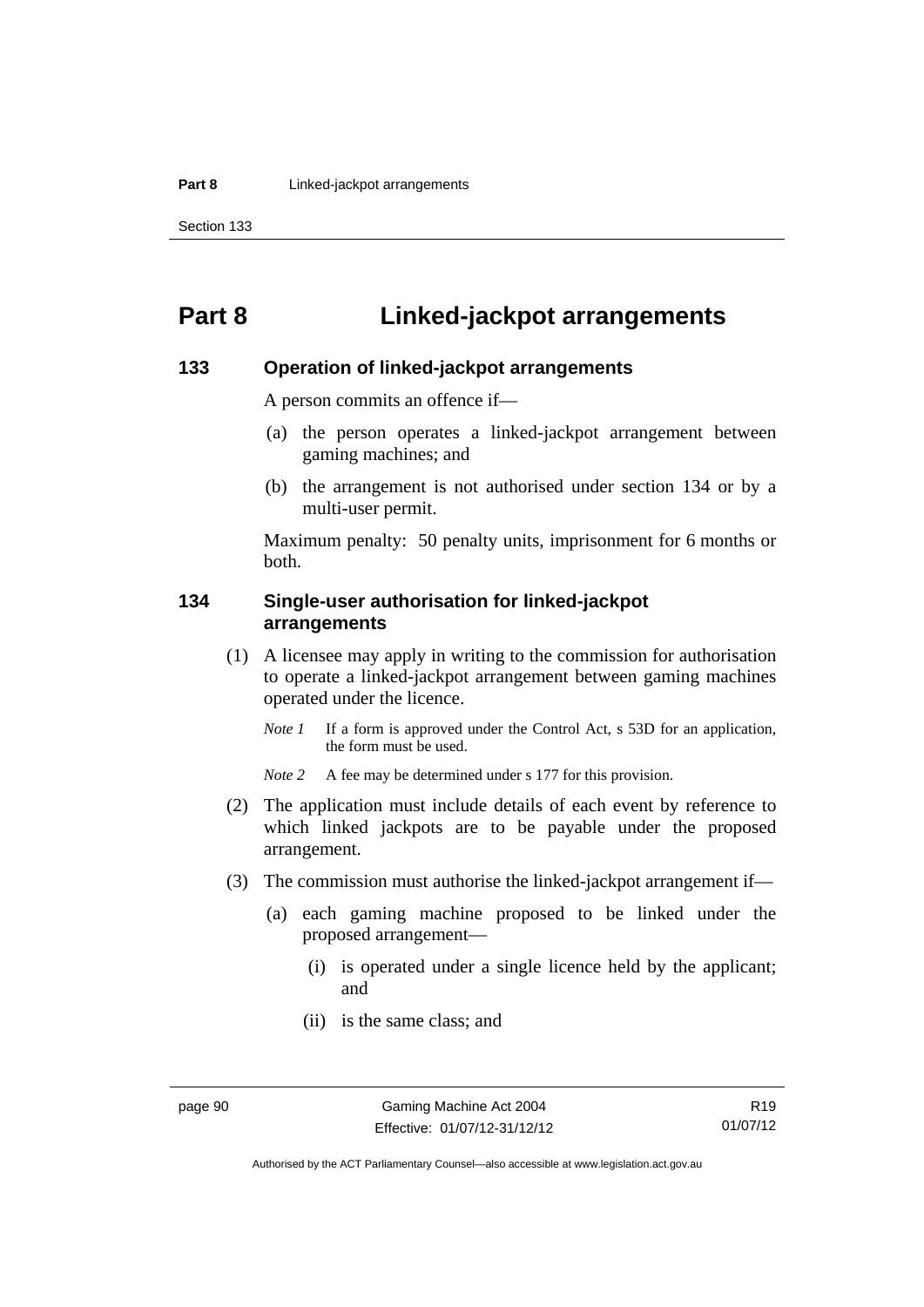- (iii) offers the same chance of winning linked jackpots as each other machine in the arrangement, if played with the same stakes; and
- (b) the financial and operational aspects of the proposed arrangement are in accordance with the regulations; and
- (c) the commission is satisfied, on reasonable grounds, that the proposed arrangement is satisfactory, having regard to the interests of the people playing the machines in the proposed linked-jackpot arrangement.
- (4) It is a condition of an authorisation under this section that—
	- (a) each gaming machine in the linked-jackpot arrangement displays at all times a sign stating clearly—
		- (i) that the machine is part of a linked-jackpot arrangement with other machines on the licensed premises; and
		- (ii) the percentage of the turnover of the machine set aside for the payment of linked jackpots; and
	- (b) linked jackpots be payable for the authorised arrangement by reference to the event or events set out in the application for authorisation for the arrangement.

#### **135 Issue of multi-user permits**

- (1) A person (including a person other than a licensee) may apply in writing to the commission for a permit (a *multi-user permit*) to operate a linked-jackpot arrangement between gaming machines operated under 2 or more licences.
	- *Note 1* If a form is approved under the Control Act, s 53D for an application, the form must be used.
	- *Note* 2 A fee may be determined under s 177 for this provision.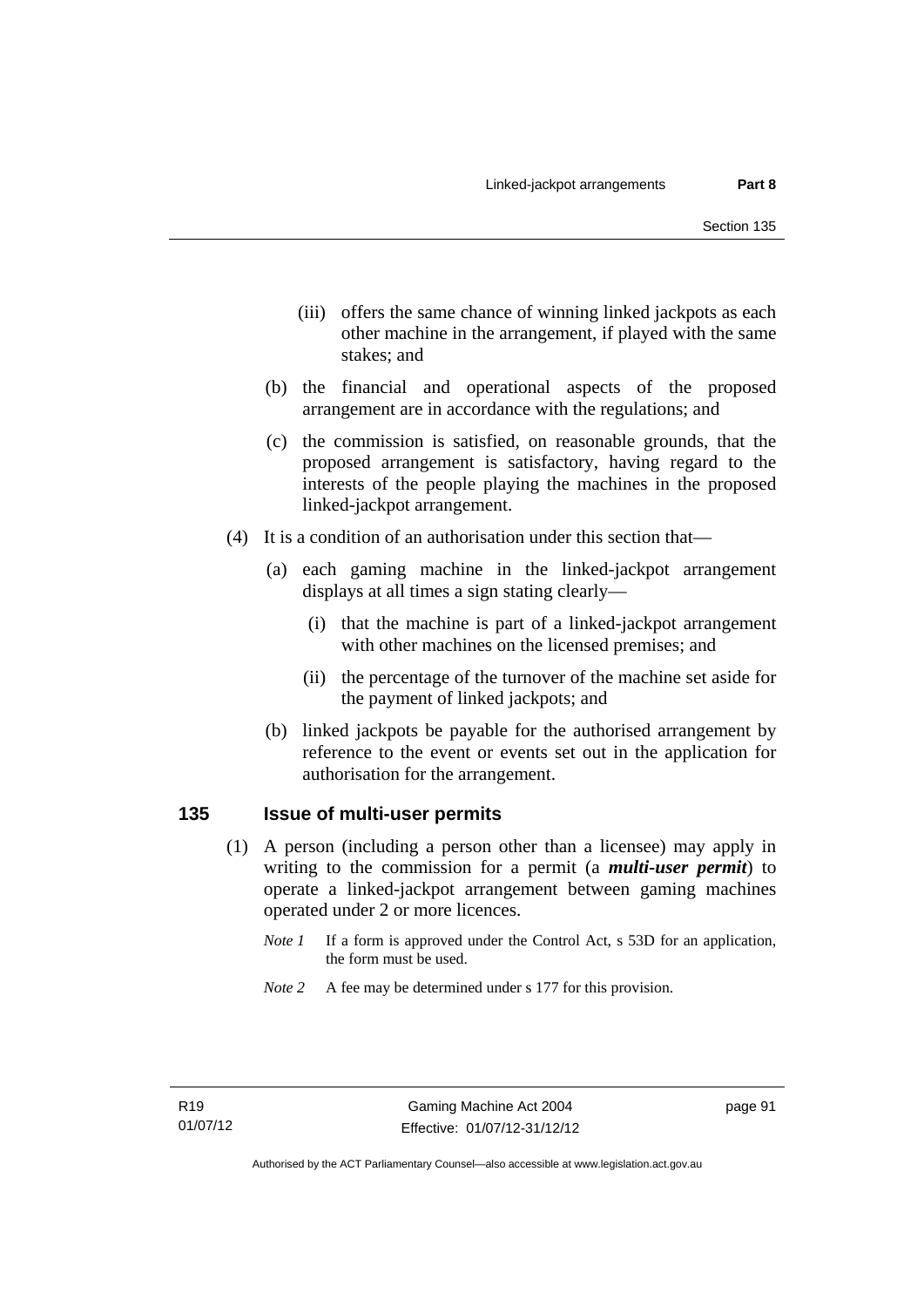Section 135

- (2) The application must include details of the event or events by reference to which linked jackpots are to be payable under the proposed arrangement.
- (3) The commission must issue the multi-user permit if—
	- (a) the commission is satisfied, on reasonable grounds, that the applicant is an eligible person; and
	- (b) each licensee consents to the arrangement; and
	- (c) each gaming machine proposed to be linked under the proposed arrangement—
		- (i) is the same class; and
		- (ii) offers the same chance of winning linked jackpots as each other machine in the arrangement, if played with the same stakes; and
	- (d) the financial and operational aspects of the proposed arrangement is in accordance with the regulations; and
	- (e) the commission is satisfied, on reasonable grounds, that the proposed arrangement is satisfactory, having regard to the interests of the people playing the machines in the proposed arrangement.
- (4) A multi-user permit must state—
	- (a) the full name and address of the permit-holder; and
	- (b) the gaming machines in the linked-jackpot arrangement for which the permit is issued, and the licensed premises where they are situated; and
	- (c) the conditions to which the permit is subject.

R19 01/07/12

Authorised by the ACT Parliamentary Counsel—also accessible at www.legislation.act.gov.au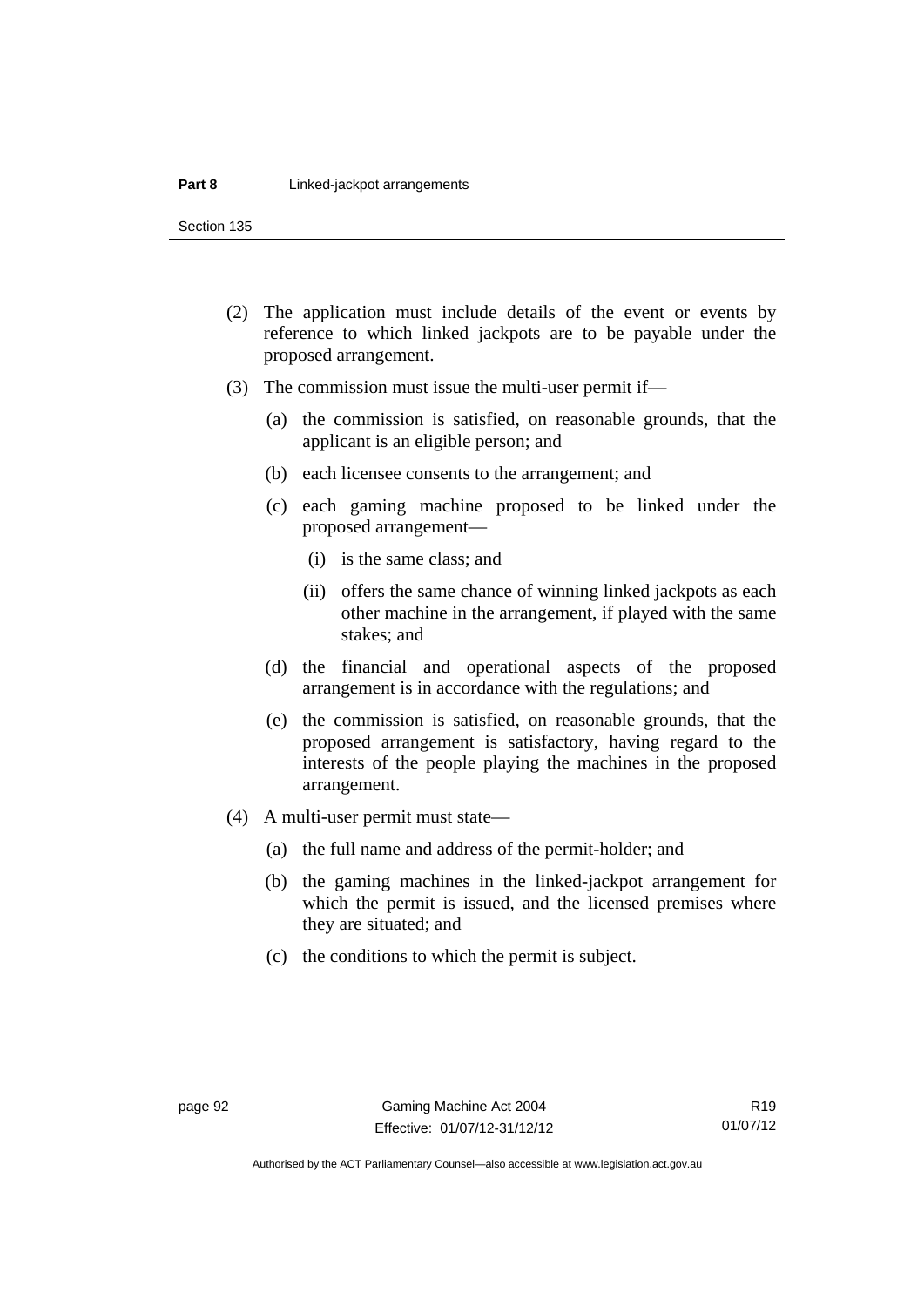# **136 Conditions on multi-user permits**

- (1) A multi-user permit is subject to the following conditions:
	- (a) each gaming machine in a linked-jackpot arrangement under the permit displays at all times a sign stating clearly—
		- (i) that the machine is part of a linked-jackpot arrangement with machines on different licensed premises; and
		- (ii) the percentage of the turnover of the machine set aside for the payment of linked jackpots;
	- (b) linked jackpots are payable under the arrangement by reference to the event or events set out in the application for the permit for the arrangement;
	- (c) the financial and operational aspects of the arrangement must not be amended without the commission's approval under section 138;
	- (d) if the permit-holder is a corporation—the permit-holder must give written notice to the commission stating any of the following changes in relation to the corporation within 1 week after the day of the change:
		- (i) a person becoming an influential person for the corporation;
		- (ii) a substantial change in the relationship of an influential person to the corporation;
		- (iii) a person ceasing to be an influential person for the corporation.
- (2) The commission may put any other reasonable condition on a multiuser permit that the commission considers appropriate, having regard to the interests of the people playing the machines in each linked-jackpot arrangement under the permit.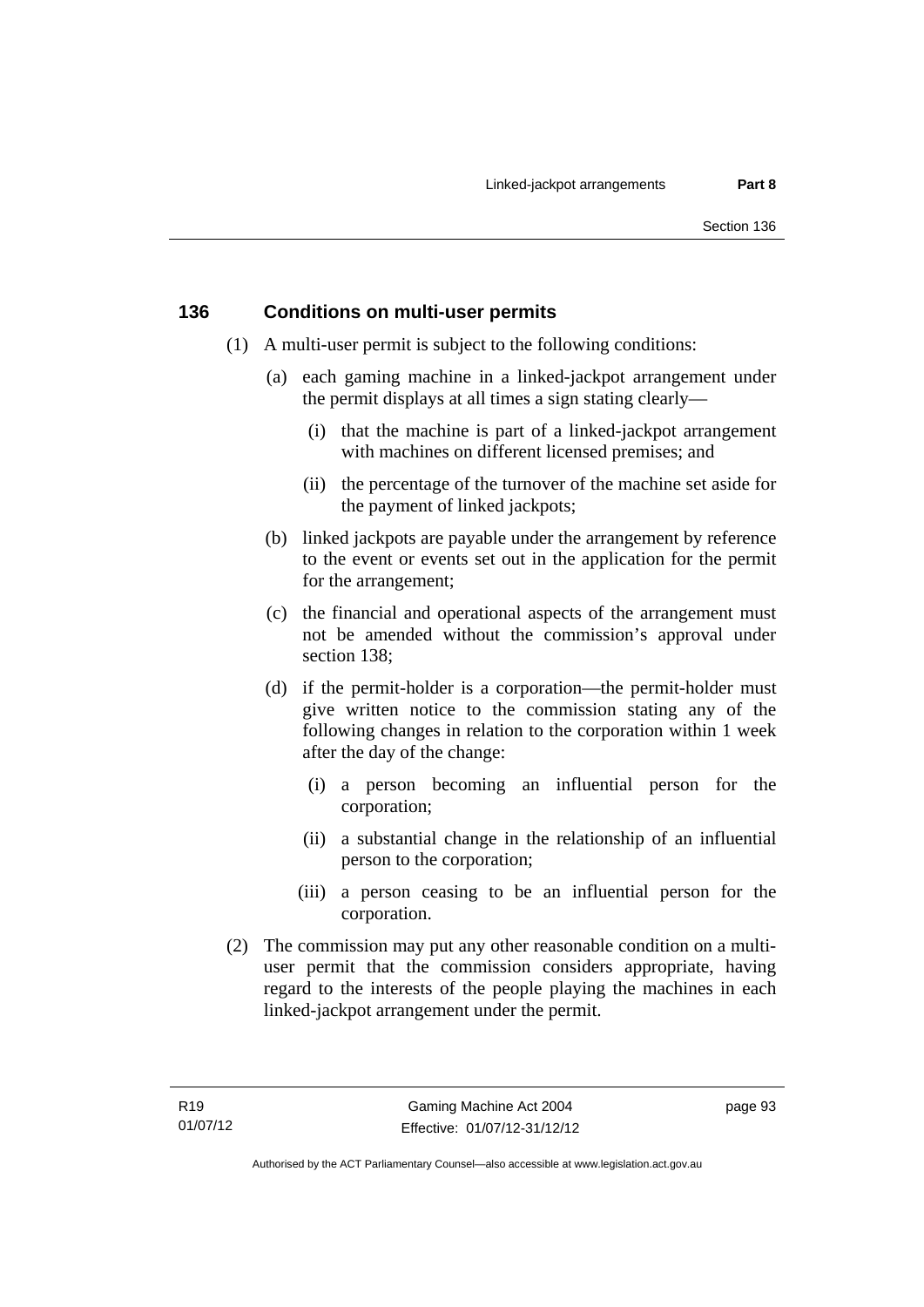Section 137

#### **137 Term of multi-user permits**

A multi-user permit is for the period (of up to 3 years) stated in the permit.

#### **138 Amendment of multi-user permits in interest of users**

- (1) The commission may amend a condition of a multi-user permit on its own initiative if satisfied that it is appropriate to amend the condition, having regard to the interests of the people playing the machines in the linked-jackpot arrangement under the permit.
- (2) The amendment takes effect on the date stated in the notice of the decision on the amendment given to the permit-holder by the commission.

#### **139 Amendment of multi-user permit on request**

- (1) This section applies if a multi-user permit-holder applies in writing to the commission for an amendment of the permit to—
	- (a) reduce the number of gaming machines in a linked-jackpot arrangement, or terminate a linked-jackpot arrangement; or
	- (b) increase the number of gaming machines in a linked-jackpot arrangement under the permit; or
	- (c) include a new linked-jackpot arrangement under the permit; or
	- (d) include gaming machines on other licensed premises in a linked-jackpot arrangement; or
	- (e) amend a condition on the permit.

*Note* A fee may be determined under s 177 for this provision.

 (2) The commission must amend the multi-user permit, or refuse to amend the permit.

Authorised by the ACT Parliamentary Counsel—also accessible at www.legislation.act.gov.au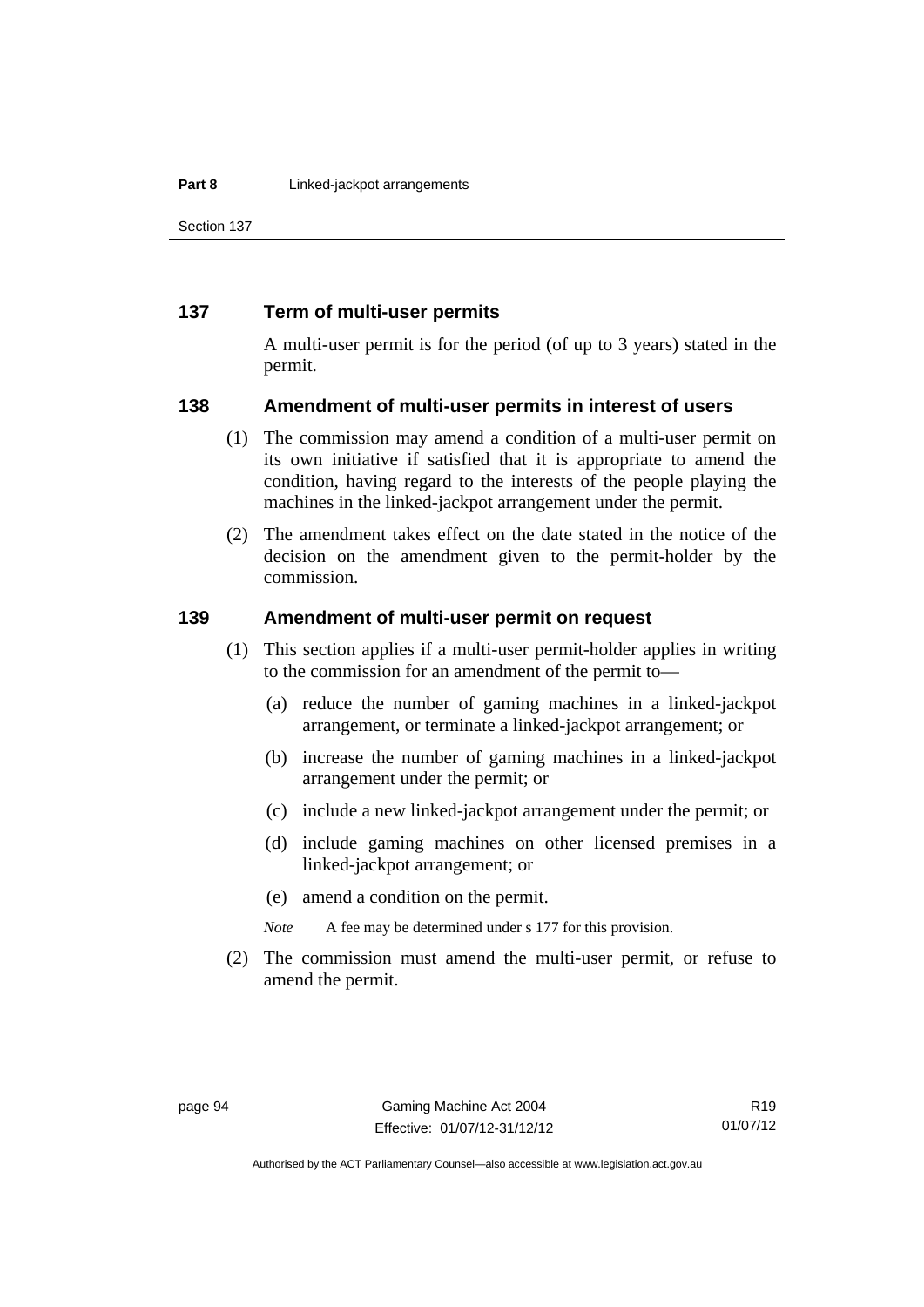- (3) The commission must not amend the multi-user permit unless satisfied—
	- (a) if an additional gaming machine is proposed to be included in a linked-jackpot arrangement—that the additional machine—
		- (i) is the same class as the other machines in the arrangement; and
		- (ii) offers the same chance of winning linked jackpots as each other machine in the arrangement, if played with the same stakes; and
	- (b) if a new linked-jackpot arrangement is proposed to be included under a permit—that each gaming machine to be linked—
		- (i) is the same class; and
		- (ii) offers the same chance of winning linked jackpots as each other machine in the arrangement, if played with the same stakes; and
	- (c) if gaming machines on other licensed premises are proposed to be included in a linked-jackpot arrangement (whether or not the arrangement is an existing arrangement)—that the financial and operational aspects of the arrangement are in accordance with the regulations; and
	- (d) that the proposed amendment is satisfactory, having regard to the interests of the people playing the machines in each proposed linked-jackpot arrangement.
- (4) The amendment takes effect on the date stated in the notice of the decision on the amendment given to the permit-holder by the commission.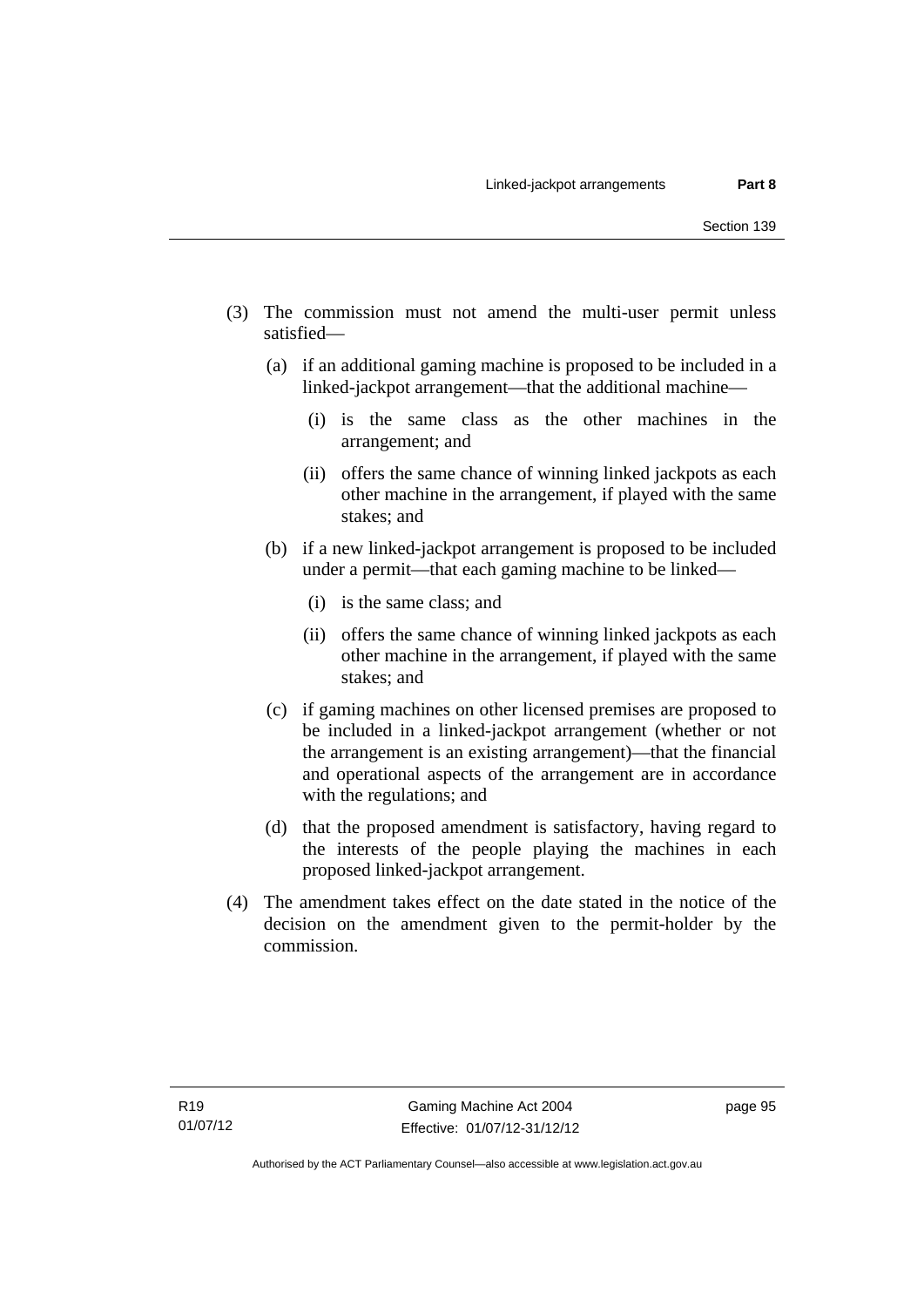Section 140

# **140 Amendment of financial and operational aspects of multiuser permits**

- (1) This section applies if a multi-user permit-holder applies in writing to the commission for an amendment of a financial or operational aspect of a linked-jackpot arrangement under a multi-user permit.
- (2) The commission must amend the multi-user permit, or refuse to amend the permit.
- (3) The commission must amend the multi-user permit in accordance with the application if—
	- (a) the financial and operational aspects of the arrangement, as proposed to be amended, are in accordance with the regulations; and
	- (b) the commission is satisfied that the proposed amendment is satisfactory, having regard to the interests of the people playing the machines in the arrangement.

# **141 Transfer of multi-user permits**

- (1) The holder of a multi-user permit and a person (the *proposed permit-holder*) to whom the permit is proposed to be transferred may apply jointly in writing to the commission for transfer of the permit.
- (2) The commission must transfer the permit to the proposed permitholder if satisfied on reasonable grounds that the proposed permitholder is an eligible person.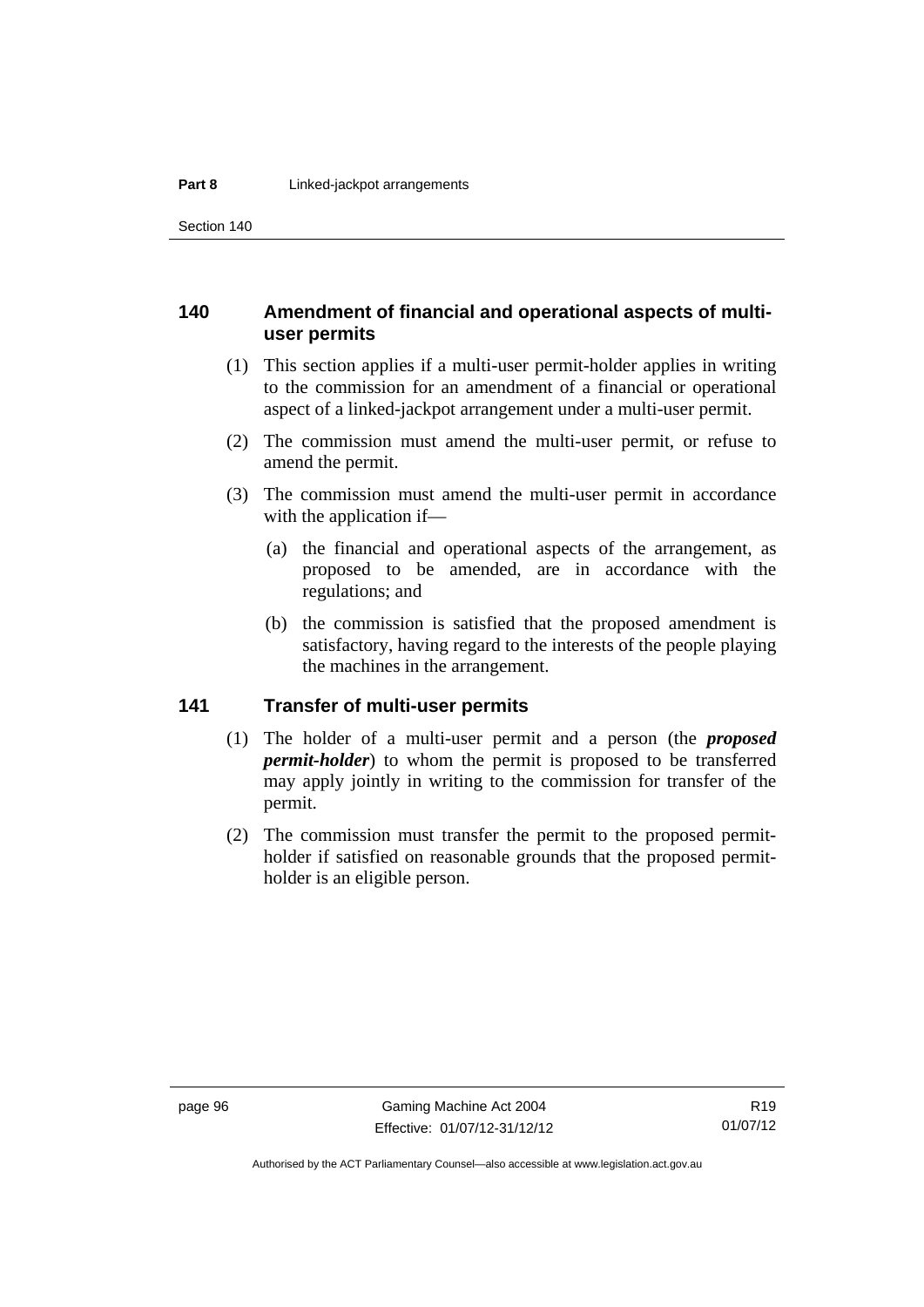# **142 Surrender of multi-user permits**

- (1) This section applies to a multi-user permit-holder if the permitholder does not owe the Territory an amount under this Act.
- (2) The multi-user permit-holder may surrender the permit by—
	- (a) giving the commission a written notice stating that the permitholder surrenders the permit; and
	- (b) returning the permit to the commission.
- (3) The surrender of the multi-user permit takes effect 4 weeks after the day the notice under subsection (2) (a) is given to the commission or, if the notice states a later date of effect, that date.

# **143 Unclaimed jackpots**

- (1) This section applies if an amount won under a linked-jackpot arrangement authorised under section 134 for a licensee or approved under section 135 is not claimed within 1 year after the day it is won.
- (2) The amount is forfeited to the Territory.
- (3) After the amount is forfeited, the winner of the amount—
	- (a) is not entitled to recover the amount from the licensee or permit-holder; and
	- (b) is entitled to recover the amount from the Territory within 6 years after the day the person wins the amount; and
	- (c) is not entitled to recover interest on the amount from the Territory.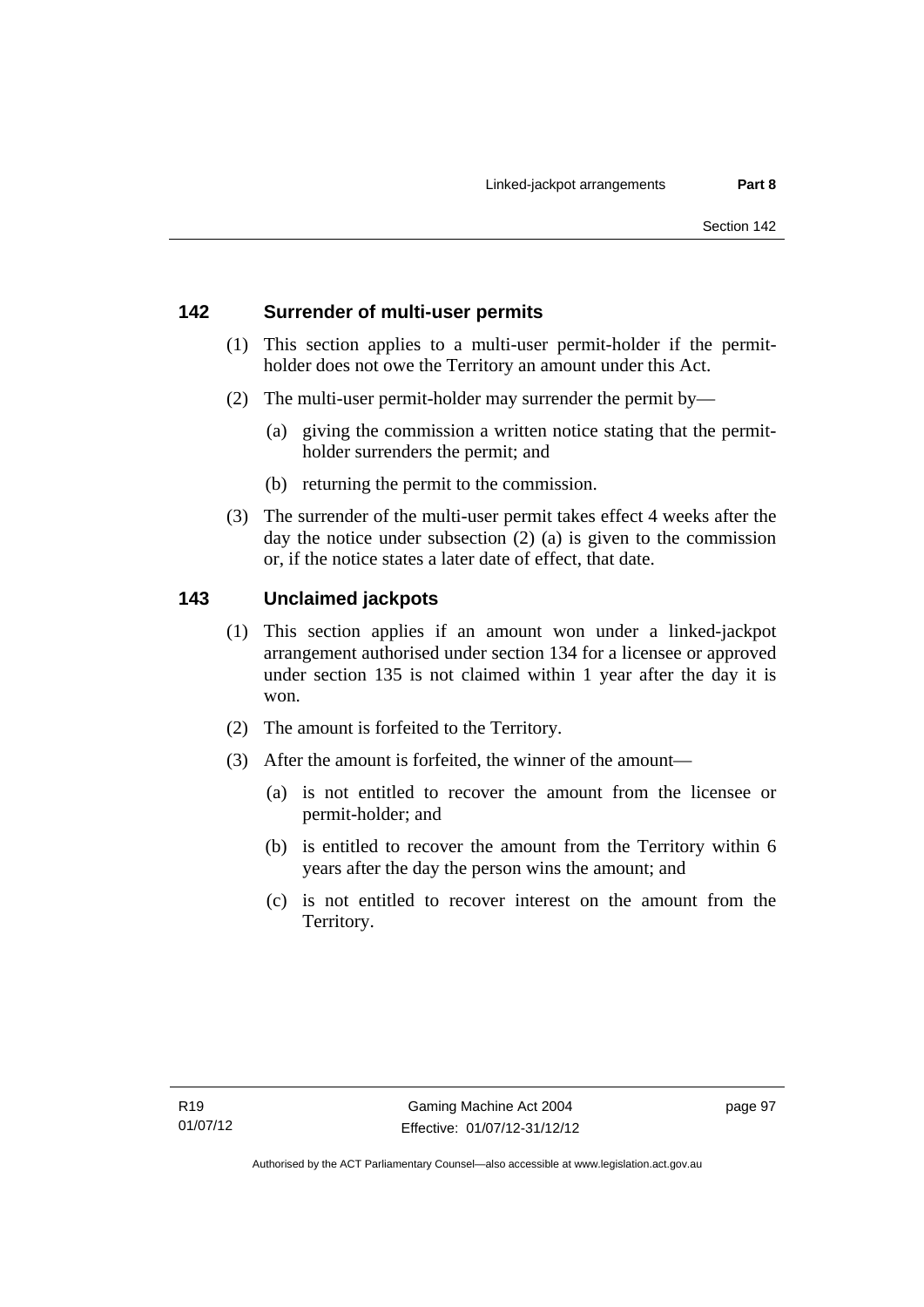# **144 Undisbursed jackpots**

 (1) This section applies if an amount available for allocation as a prize in a linked-jackpot arrangement authorised under section 134 or a multi-user permit has not been won, and cannot be won because the authorisation or permit for the arrangement has been cancelled or surrendered.

*Note* A permit may be cancelled under pt 4 (see s 62).

- (2) The commission may approve an arrangement for the redistribution of the amount as a prize, or an addition to another jackpot, if satisfied that the arrangement is fair.
- (3) However, the amount is forfeited to the Territory if—
	- (a) the person who held the authorisation or permit has stopped operating gaming machines; or
	- (b) an approval under subsection (2) has not been given for the amount 4 weeks after the day the authorisation or permit is cancelled or surrendered.

Authorised by the ACT Parliamentary Counsel—also accessible at www.legislation.act.gov.au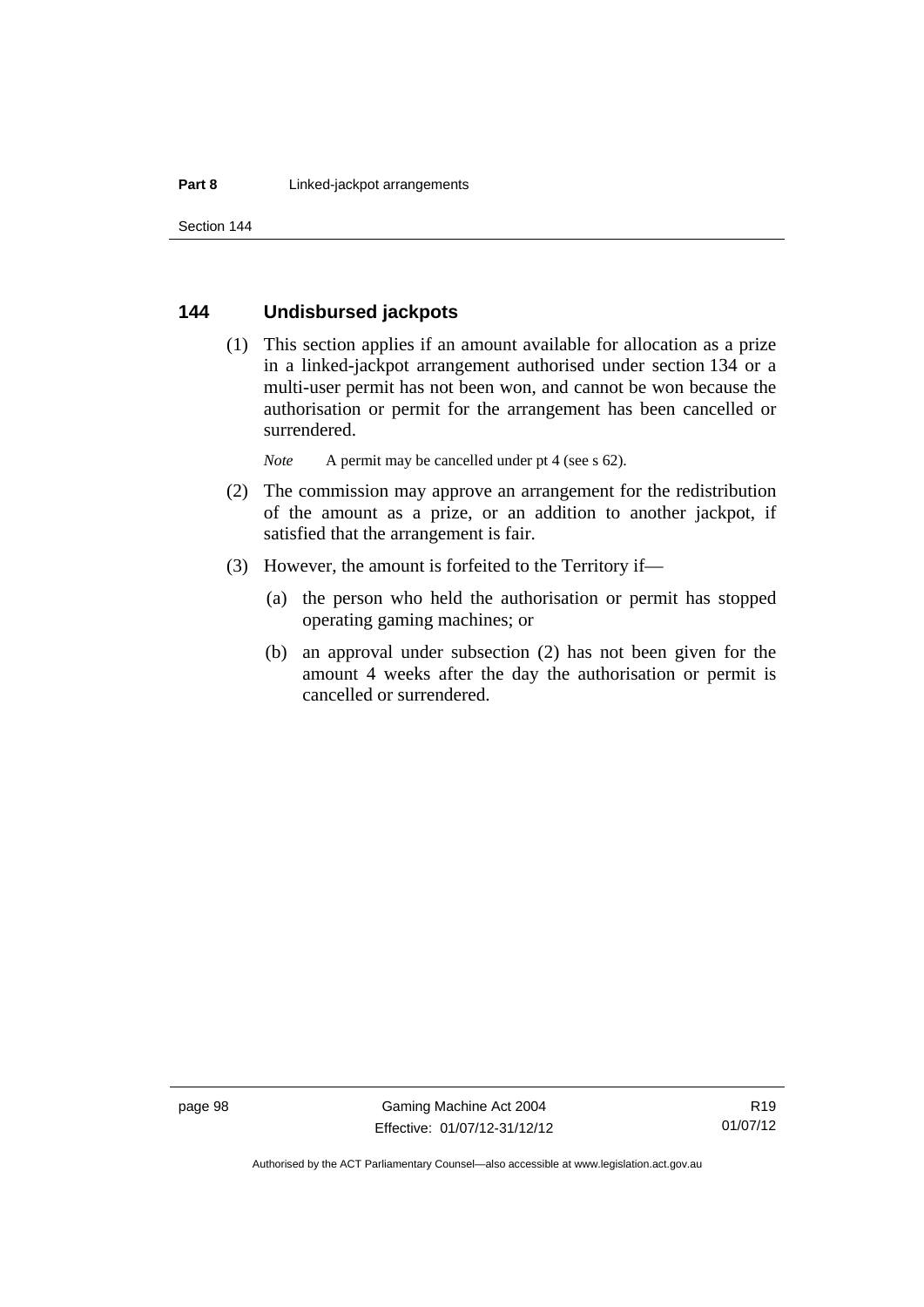# **Part 9 Club administration**

# **144A Definitions—pt 9**

In this part:

*associated organisation declaration* means a declaration under section 147 (Associated organisations—declaration) that an entity is an associated organisation for a club.

*warning notice*, for an associated organisation—see section 147B (1).

# **145 Eligible objects**

- (1) An object of a club is an *eligible object* if—
	- (a) it furthers or promotes—
		- (i) recreation; or
		- (ii) social, religious, political, literary, scientific, artistic, sporting or athletic purposes; or
		- (iii) cultural or educational purposes; or
	- (b) it is approved by the commission; or
	- (c) it is substantially the same as an object mentioned in paragraph (a) or (b).
- (2) An approval under subsection (1) (b) is a disallowable instrument.
	- *Note* A disallowable instrument must be notified, and presented to the Legislative Assembly, under the Legislation Act.

# **146 Eligible clubs**

A club is an *eligible club* if—

- (a) the club is incorporated in the ACT; and
- (b) the club's statement of objects—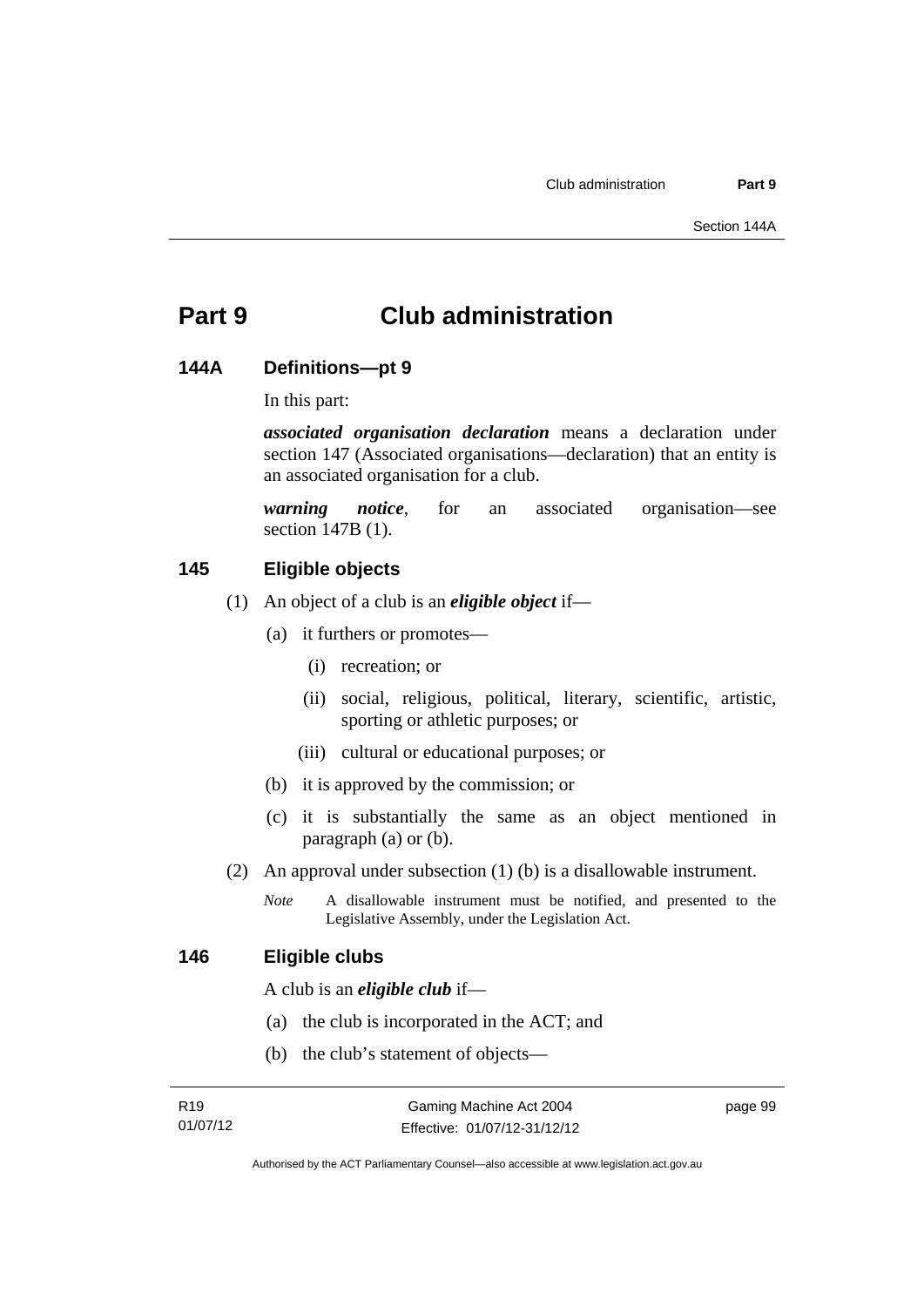#### **Part 9** Club administration

Section 147

- (i) includes eligible objects; and
- (ii) indicates that the eligible objects together make up the main part of its objects; and
- (c) the club is conducted mainly to achieve eligible objects; and
- (d) the rules of the club—
	- (i) are in accordance with the regulations; and
	- (ii) are consistent with the licence conditions under part 3; and
	- (iii) do not prohibit the playing of games of chance for money on the club premises; and
- (e) the club has at least 300 voting members; and
- (f) the number of life members of the club is not more than 5% of the number of voting members of the club; and
- (g) the premises occupied by the club, and the facilities and property of the club, are kept and maintained for the benefit of members generally.

## **147 Associated organisations—declaration**

- (1) The commission may, in writing, declare that an entity is an associated organisation for a club.
- (2) However, the commission may make a declaration (an *associated organisation declaration*) for an entity only if satisfied that—
	- (a) it is associated with the club; and
	- (b) it is not carried on for profit or gain to its members or anyone else; and
	- (c) it does not have the power to remove a director from the club's board; and
	- (d) it is incorporated or a registered party; and

R19 01/07/12

Authorised by the ACT Parliamentary Counsel—also accessible at www.legislation.act.gov.au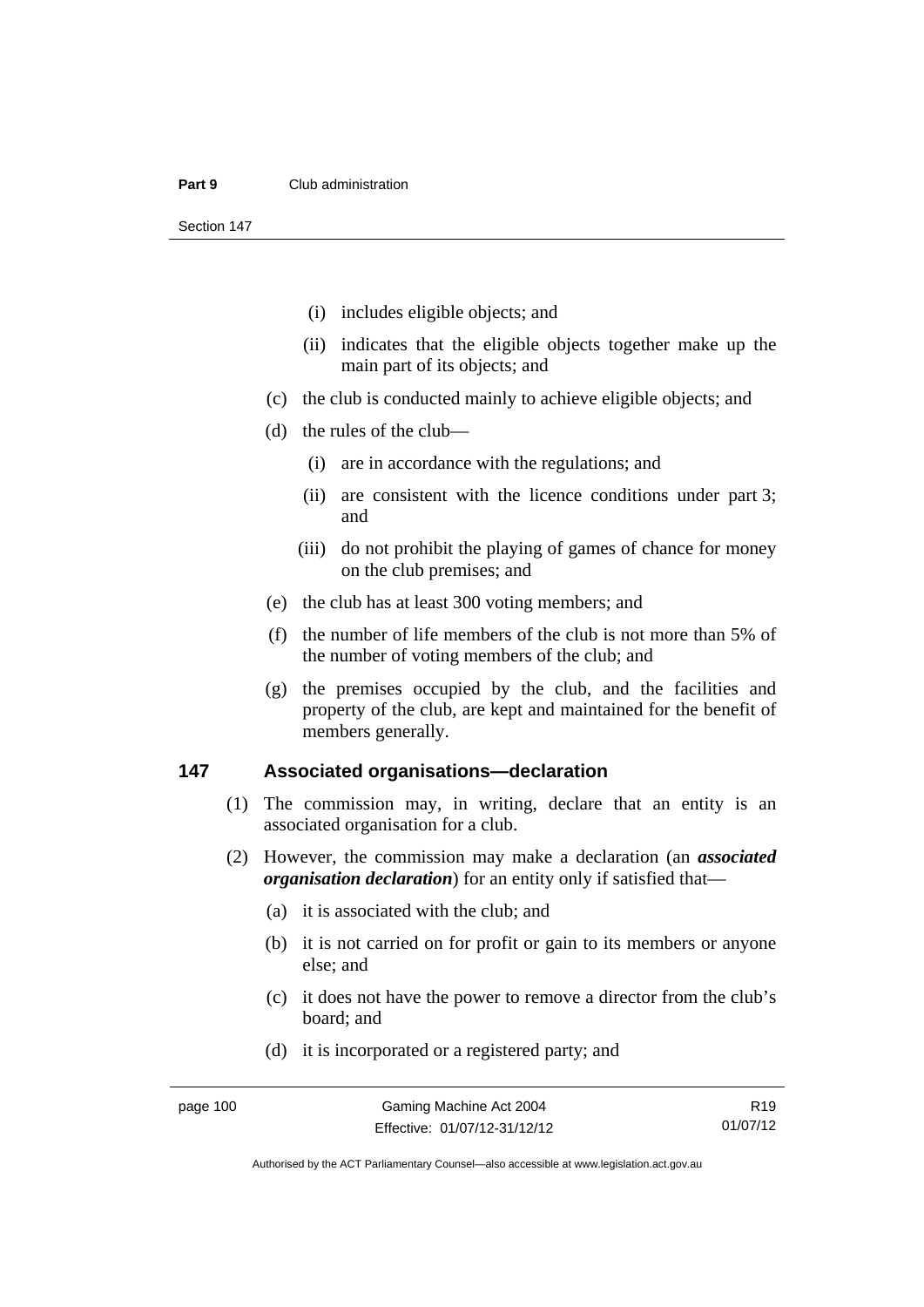- (e) its statement of objects—
	- (i) includes eligible objects; and
	- (ii) indicates that the eligible objects together make up the main part of its objects; and
- (f) it is conducted mainly to achieve eligible objects; and
- (g) declaration of the entity as an associated organisation—
	- (i) would not cause the club to stop being conducted mainly to achieve eligible objects; and
	- (ii) would help the club to achieve its eligible objects.
- (3) In this section—
	- (a) a reference to the *statement of objects* of an entity incorporated under the Corporations Act is a reference to its memorandum; and
	- (b) a reference to an *eligible object* of an entity that is not a club is a reference to an object that would be an eligible object if the entity were a club.

# **147A Associated organisation declaration—condition**

It is a condition of an associated organisation declaration that the entity declared to be an associated organisation for a club—

- (a) continually meets each requirement for the declaration; and
	- *Note* For the requirements for the declaration of an entity as an associated organisation for a club—see s 147 (2).
- (b) continues not to do anything that would, if the commission were considering whether to declare the entity as an associated organisation for a club, cause the commission to refuse to make the declaration; and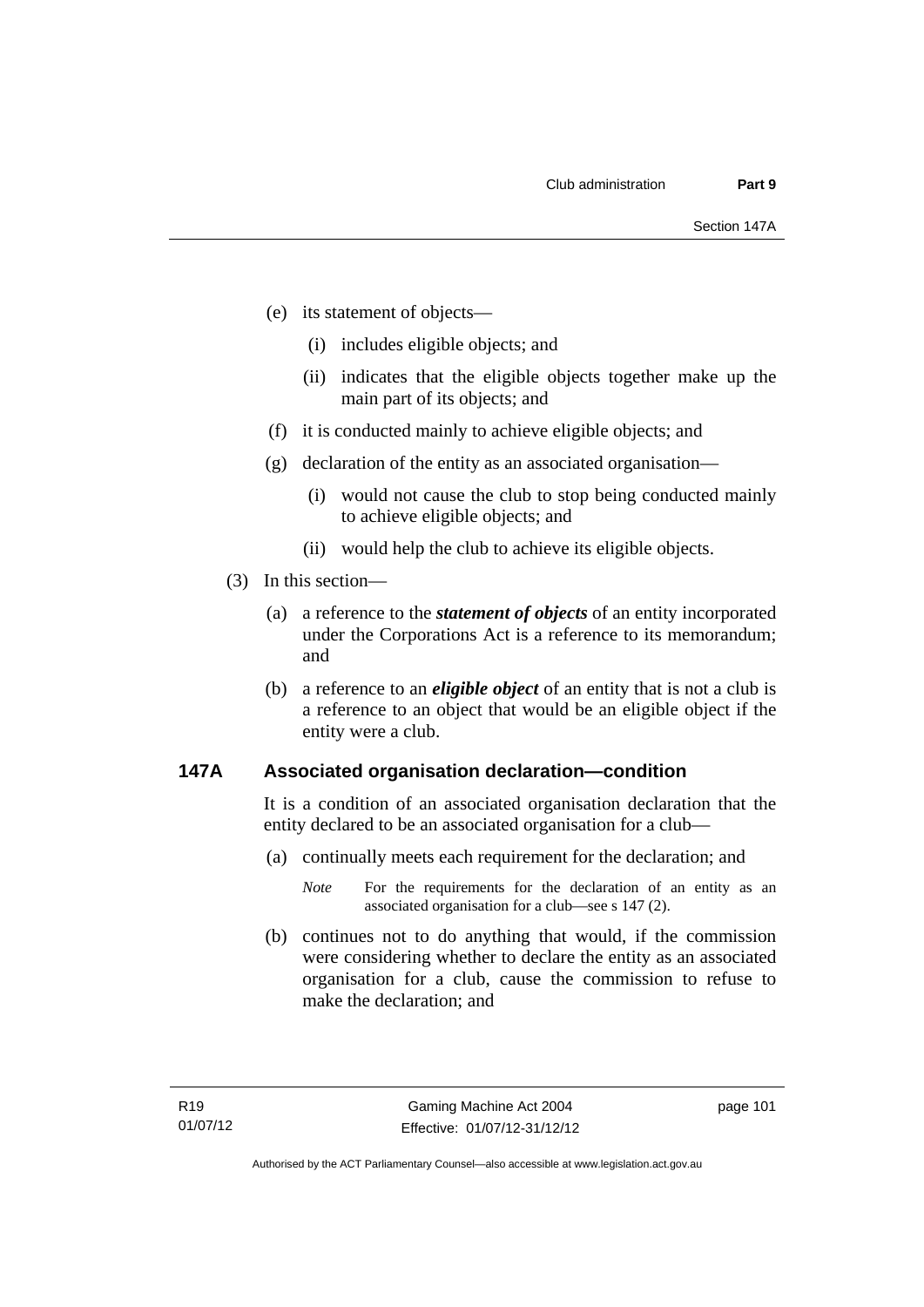#### **Part 9** Club administration

Section 147B

- (c) does not attempt to remove a director (including do anything a purpose of which is to remove a director) from the club's board.
- *Note 1* The Control Act, s 22 provides that the commission may, for a purpose related to the administration or enforcement of a gaming law, require a person to give or produce to the commission the things mentioned in that section.
- *Note 2* The Control Act, s 23 provides that an authorised officer may enter and inspect the premises of an associated organisation at any reasonable time to do the things mentioned in that section.

# **147B Associated organisation—warning notice**

- (1) If the commission is satisfied on reasonable grounds that an entity declared to be an associated organisation for a club has stopped meeting a requirement for the associated organisation declaration, the commission may give the entity a notice (a *warning notice*).
- (2) A warning notice given to the entity must—
	- (a) state that the commission is not satisfied that the entity is meeting a requirement for the associated organisation declaration; and
	- (b) tell the entity that the entity may, within 3 weeks after the day the entity is given the notice (or a longer period stated in the notice), give a written response to the commission about the notice.

# **147C Associated organisation declaration—suspension or repeal**

- (1) This section applies if—
	- (a) an associated organisation has been given a warning notice; and
	- (b) after considering any responses given within the period stated in the warning notice, the commission is satisfied on

R19 01/07/12

Authorised by the ACT Parliamentary Counsel—also accessible at www.legislation.act.gov.au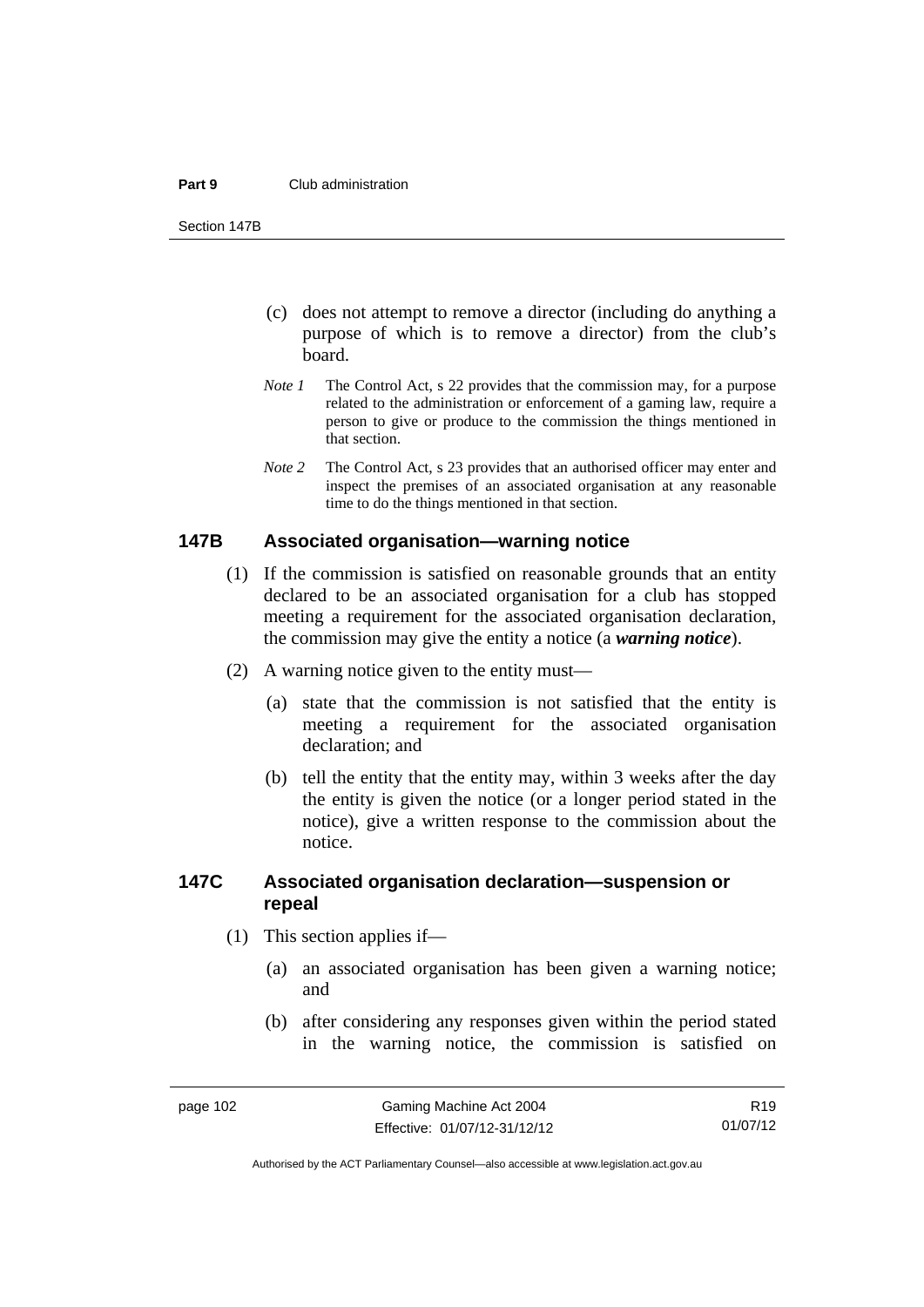reasonable grounds that the associated organisation has stopped meeting a requirement for the associated organisation declaration applying to the organisation.

- (2) The commission may—
	- (a) suspend the declaration; or
	- (b) repeal the declaration.
- (3) If the commission suspends or repeals the declaration, the suspension or repeal takes effect—
	- (a) when the entity receives written notice of the suspension or repeal; or
	- (b) on a later stated date.
- (4) If the commission suspends the declaration, the suspension ends—
	- (a) on a date stated in the written notice of the suspension; or
	- (b) when an event stated in the written notice happens.

# **147D Club elections—election of board directors**

- (1) This section applies if a club holds an election of directors to the club's board.
- (2) The club must ensure that at least 25% of the directors are elected by the voting members of the club.

# **148 Club elections—record-keeping**

(1) This section applies if a club has an election of members to the club's management committee or board, or another position in the club.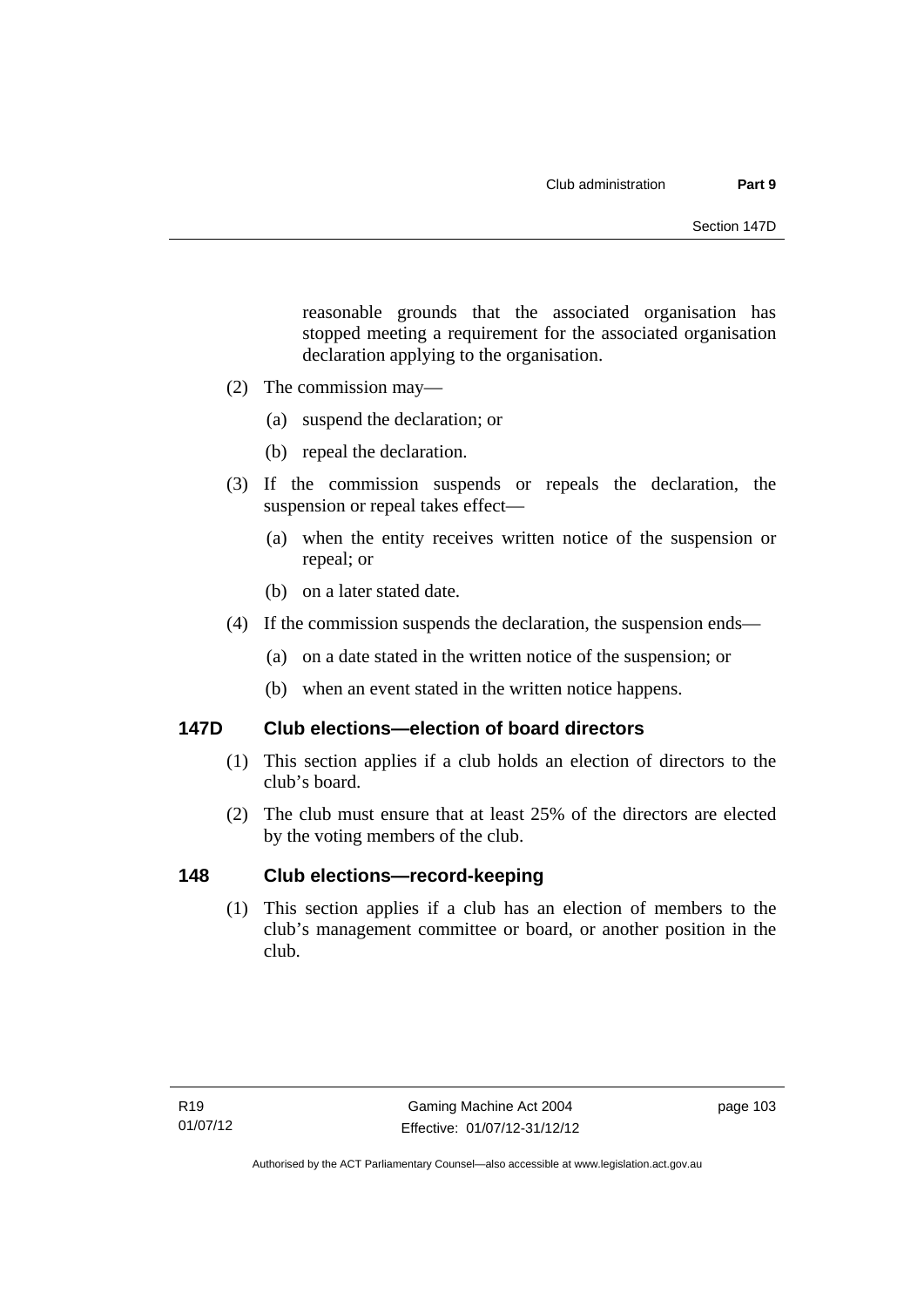#### **Part 9** Club administration

Section 148A

 (2) The club commits an offence if the club does not, for the relevant period, keep records in relation to the election.

Maximum penalty: 20 penalty units.

(3) In this section:

*club* means a club in relation to whose premises a licence is in force.

*election* of someone to a position includes re-election of the person.

*relevant period* means 2 years after the day of the election.

## **148A Club directors—acting in good faith**

A director of a club must exercise the director's powers and discharge the director's duties—

- (a) in good faith in the best interests of the club; and
- (b) for a proper purpose.

# **148B Club constitution—consistency with gaming laws**

- (1) This section applies if the commission believes on reasonable grounds that—
	- (a) a provision of a club's constitution is inconsistent with a gaming law; or
	- (b) a function under a provision of a club's constitution would, if exercised, be inconsistent with a provision of a gaming law.
- (2) The commission must, in writing, direct the club to amend the constitution to remove the inconsistency.
- (3) A club must comply with a direction under subsection (2) within the reasonable time stated in the direction.
- (4) In this section:

*club* means a club in relation to whose premises a licence is in force.

R19 01/07/12

Authorised by the ACT Parliamentary Counsel—also accessible at www.legislation.act.gov.au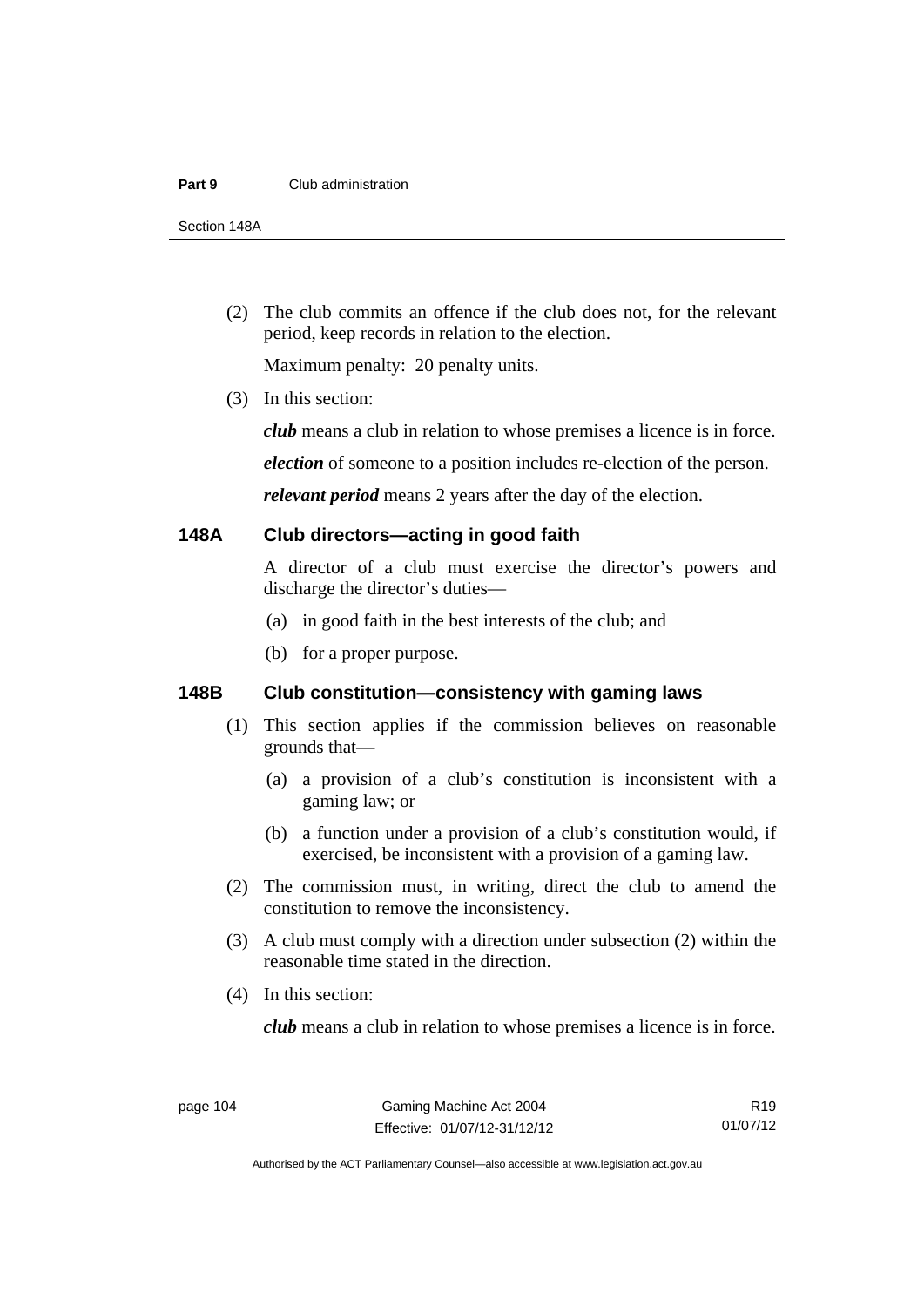# **149 Power to require information about status of eligible clubs**

- (1) This section applies if the commission believes, on reasonable grounds, that a club—
	- (a) is no longer an eligible club; or
	- (b) may no longer be an eligible club.
- (2) The commission may, in writing, require the club to give the commission, within a stated period, information or documents relating to the club or an associated organisation for the club.
- (3) A club must comply with a requirement under subsection (2).
- (4) In this section:

*club* means a club in relation to whose premises a licence is in force.

# **150 Disclosure of gifts by executive officer**

A person commits an offence if—

- (a) the person is an executive officer of a club; and
- (b) the person receives a gift while exercising a function as executive officer; and
- (c) the person does not tell the management committee or the board about the gift.

Maximum penalty: 20 penalty units.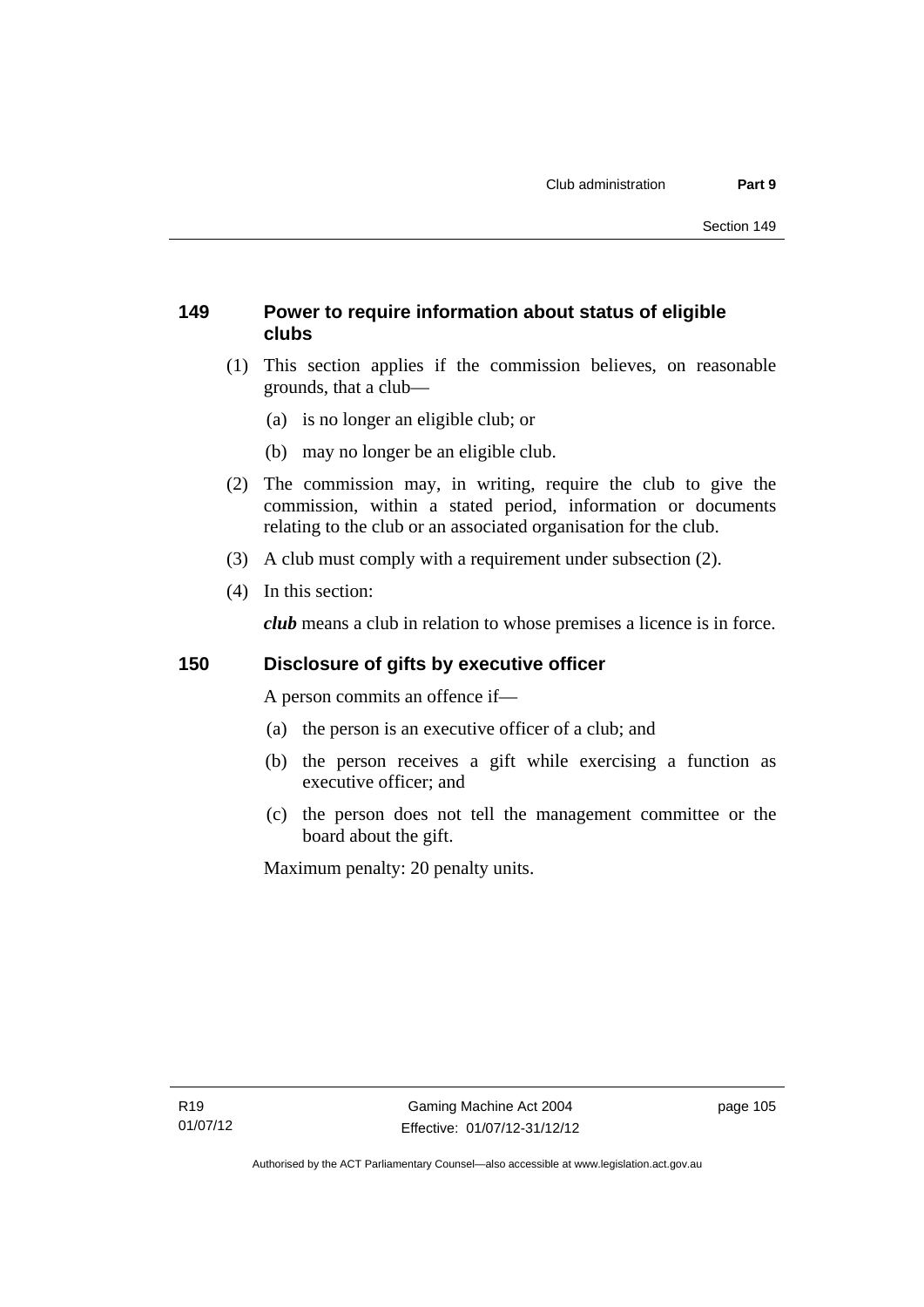## **Part 10** Gaming areas

Section 151

# **Part 10 Gaming areas**

# **151 Warning notices**

- (1) The commission may determine—
	- (a) the form and minimum dimensions of a notice (a *warning notice*); and
	- (b) the text of a warning notice.
	- **Examples of what may be included in warning notice**
	- 1 risks associated with gambling
	- 2 counselling or other support services available for addictive or excessive gambling
	- 3 the provisions of this part about children
	- *Note* An example is part of the Act, is not exhaustive and may extend, but does not limit, the meaning of the provision in which it appears (see Legislation Act, s 126 and s 132).
- (2) If the commission makes a determination under subsection (1), a licensee must ensure that a warning notice complying with the determination is displayed in a prominent position—
	- (a) on each gaming machine installed on the licensed premises; and
	- (b) at or near each entrance to each gaming area within the licensed premises.
- (3) A licensee commits an offence if the licensee contravenes a requirement of subsection (2).

Maximum penalty: 5 penalty units.

- (4) An offence against subsection (3) is a strict liability offence.
- (5) A determination under subsection (1) is a disallowable instrument.

R19 01/07/12

*Note* A disallowable instrument must be notified, and presented to the Legislative Assembly, under the Legislation Act.

Authorised by the ACT Parliamentary Counsel—also accessible at www.legislation.act.gov.au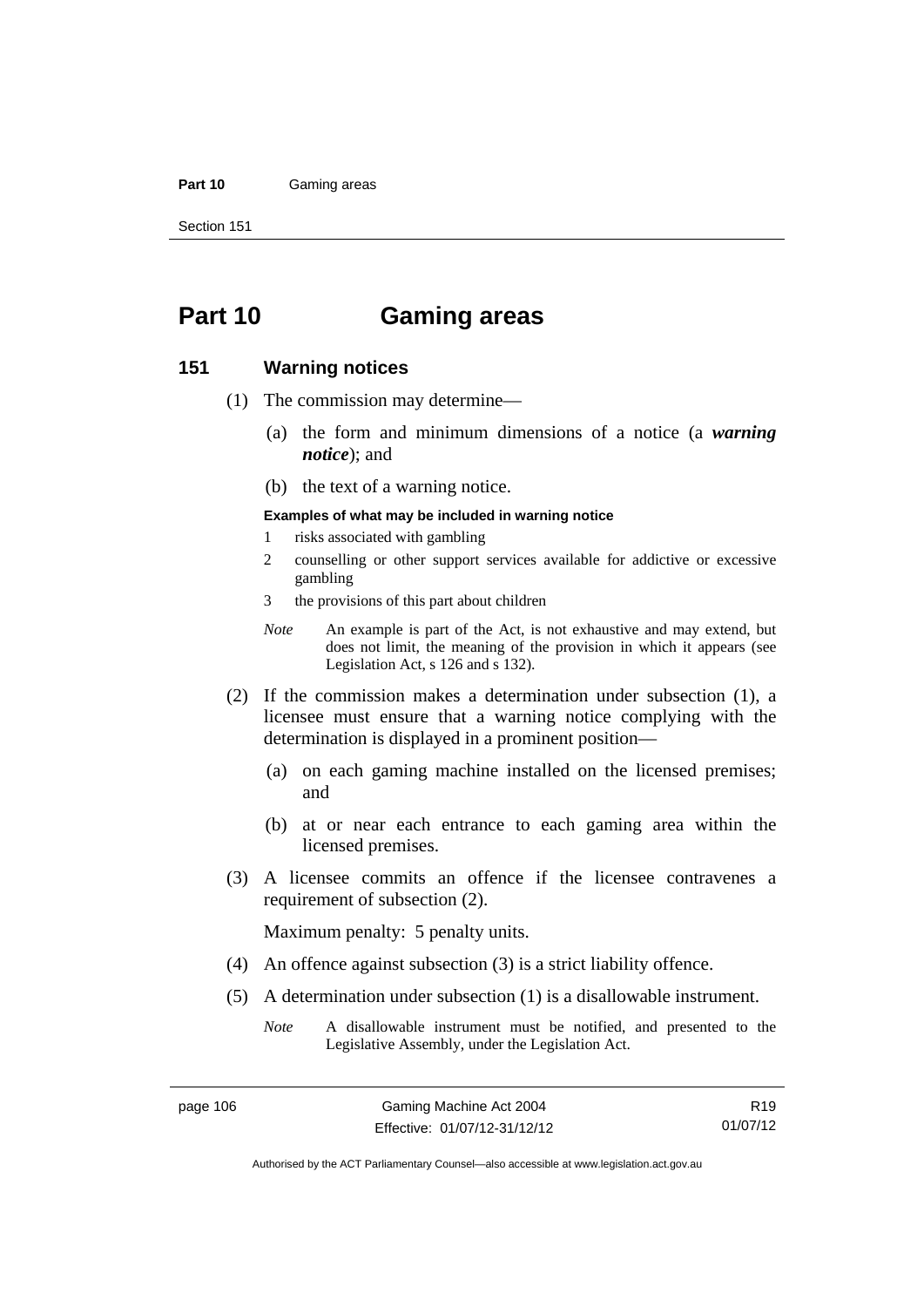- (6) Unless the determination is disallowed by the Legislative Assembly, the determination commences—
	- (a) 2 weeks after the last day when it could have been disallowed; or
	- (b) if the determination provides for a later commencement—on that later commencement.

# **152 External signs**

(1) A licensee commits an offence if the licensee displays an external sign advertising gaming machines or promoting a gambling activity on the licensed premises.

Maximum penalty: 50 penalty units.

- (2) An offence against subsection (1) is a strict liability offence.
- (3) In this section:

*external sign*, for licensed premises, means a sign that can be seen from outside the licensed premises, but does not include—

- (a) an advertisement on television (other than closed-circuit television) or on the internet; or
- (b) a sign consisting mainly of a registered business name; or
- (c) a sign consisting mainly of a business logo that does not advertise gaming machines or promote a gambling activity.

## **Example**

a written, electronic or physical display, picture or symbol

*Note* An example is part of the Act, is not exhaustive and may extend, but does not limit, the meaning of the provision in which it appears (see Legislation Act, s 126 and s 132).

*gambling activity* means an activity that requires approval under a gaming law.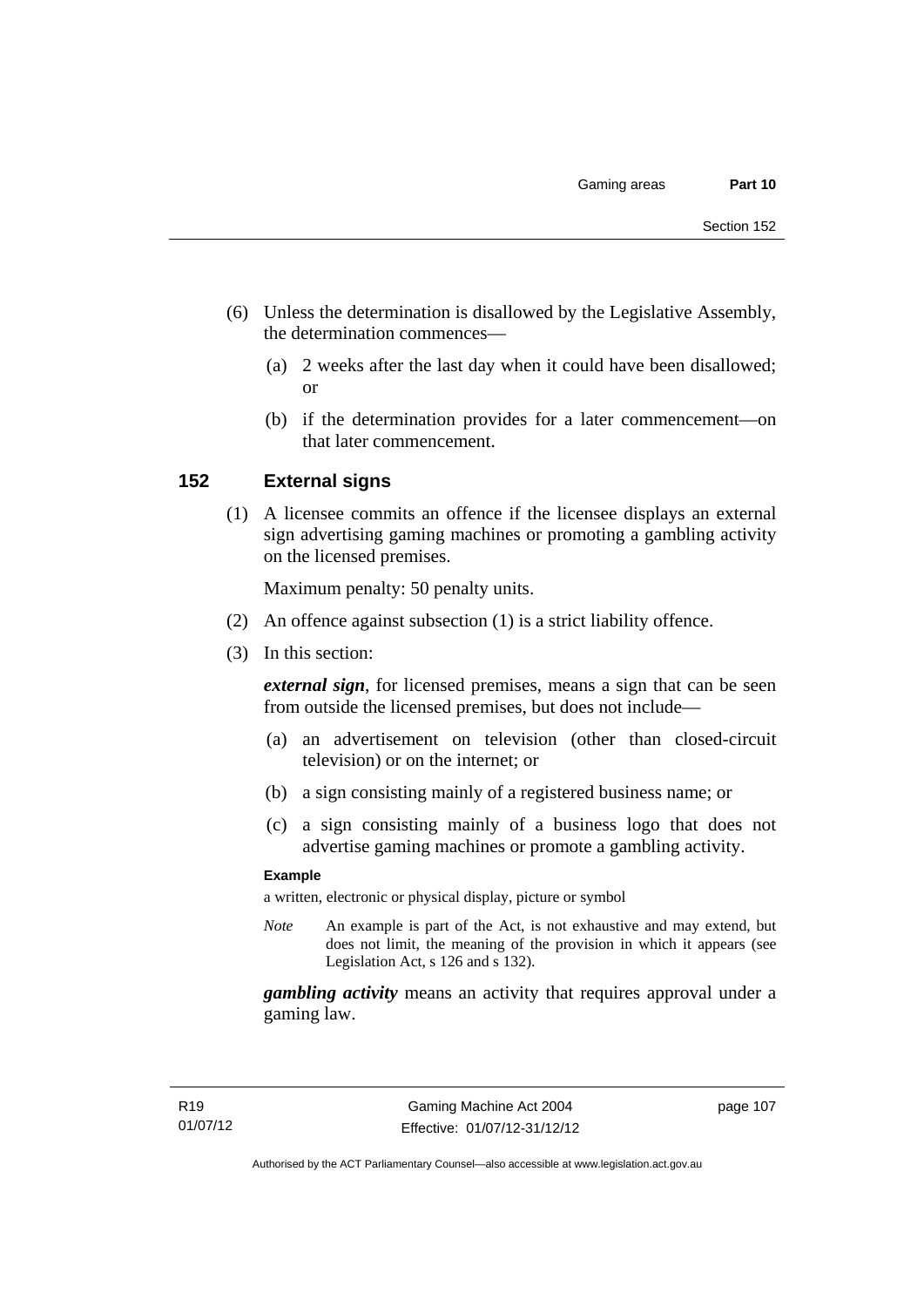## **Part 10** Gaming areas

*registered business name* means a business name registered under the *Business Names Registration Act 2011* (Cwlth)*.*

# **152A External visibility of gaming machines**

(1) A licensee commits an offence if a gaming machine, or any peripheral equipment for a gaming machine, can be seen from outside the licensed premises.

Maximum penalty: 50 penalty units.

(2) An offence against subsection (1) is a strict liability offence.

# **153 Cash facilities**

(1) A licensee commits an offence if the licensee provides, or allows the provision of, a cash facility in a gaming area within the licensed premises.

Maximum penalty: 50 penalty units, imprisonment for 6 months or both.

 (2) If the commission is satisfied that there is not adequate physical separation between a gaming area of licensed premises and a cash facility on the premises, the commission may give the licensee a written direction to separate the parts of the premises.

## **Example**

by installing barriers

- *Note* An example is part of the Act, is not exhaustive and may extend, but does not limit, the meaning of the provision in which it appears (see Legislation Act, s 126 and s 132).
- (3) A licensee must comply with a direction under subsection (2).
- (4) In this section:

*cash facility*—

- (a) means—
	- (i) an automatic teller machine; or

R19 01/07/12

Authorised by the ACT Parliamentary Counsel—also accessible at www.legislation.act.gov.au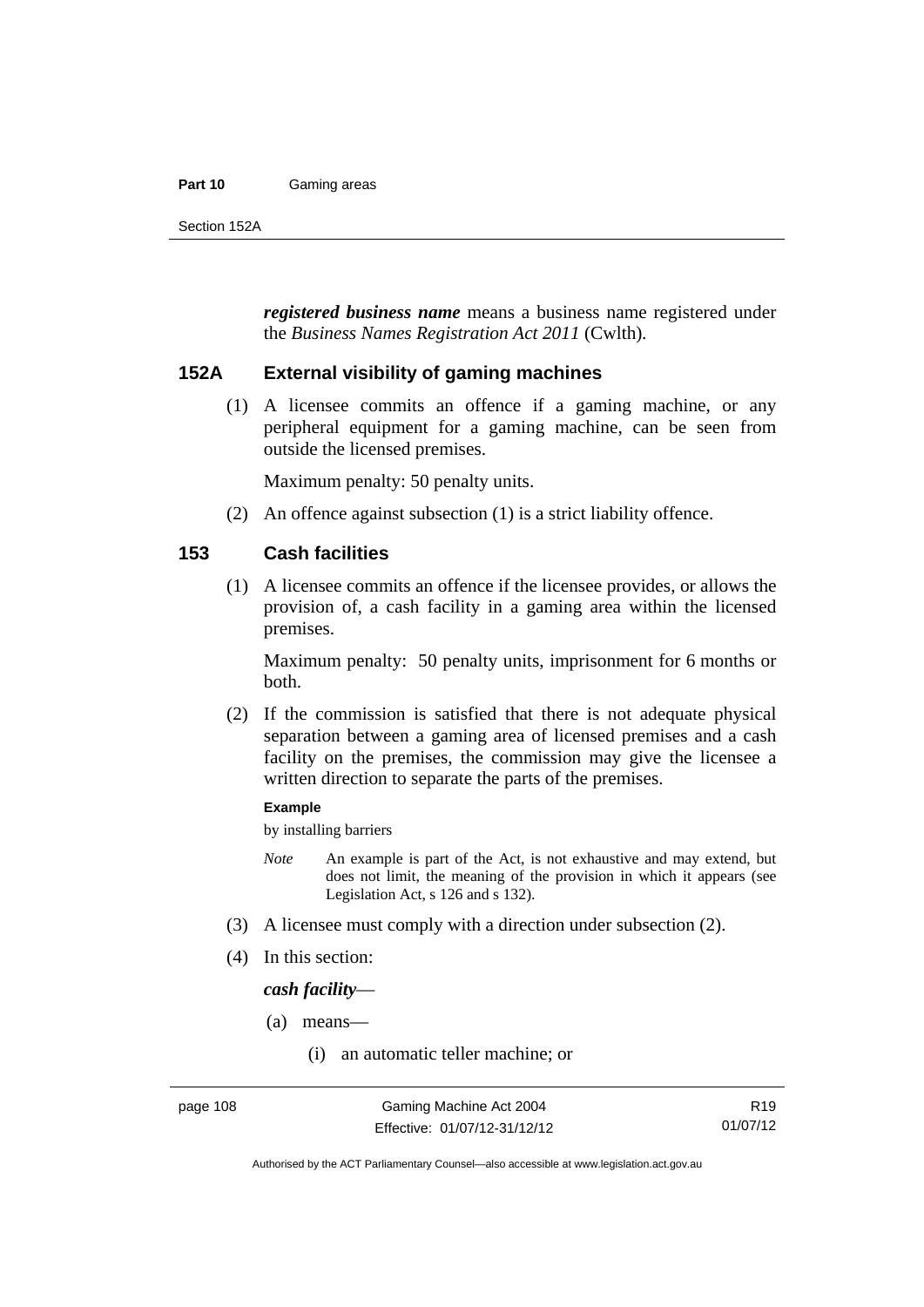- (ii) an EFTPOS facility; or
- (iii) any other facility for gaining access to cash or credit; but
- (b) does not include a facility where cash is exchanged for other denominations of cash, tokens, tickets or cards for the purpose of playing machines.

# **154 Lending or extending credit**

- (1) A person commits an offence if—
	- (a) the person is a licensee or licensee's employee; and
	- (b) the person—
		- (i) lends or offers to lend money to a person who is in, or appears to be about to enter, the licensed premises or part of them; or
		- (ii) extends or offers to extend credit to a person to allow the person to play a gaming machine on the licensed premises.

Maximum penalty: 50 penalty units, imprisonment for 6 months or both.

(2) In this section:

*credit* includes accepting postdated cheques, blank cheques and credit and debit cards.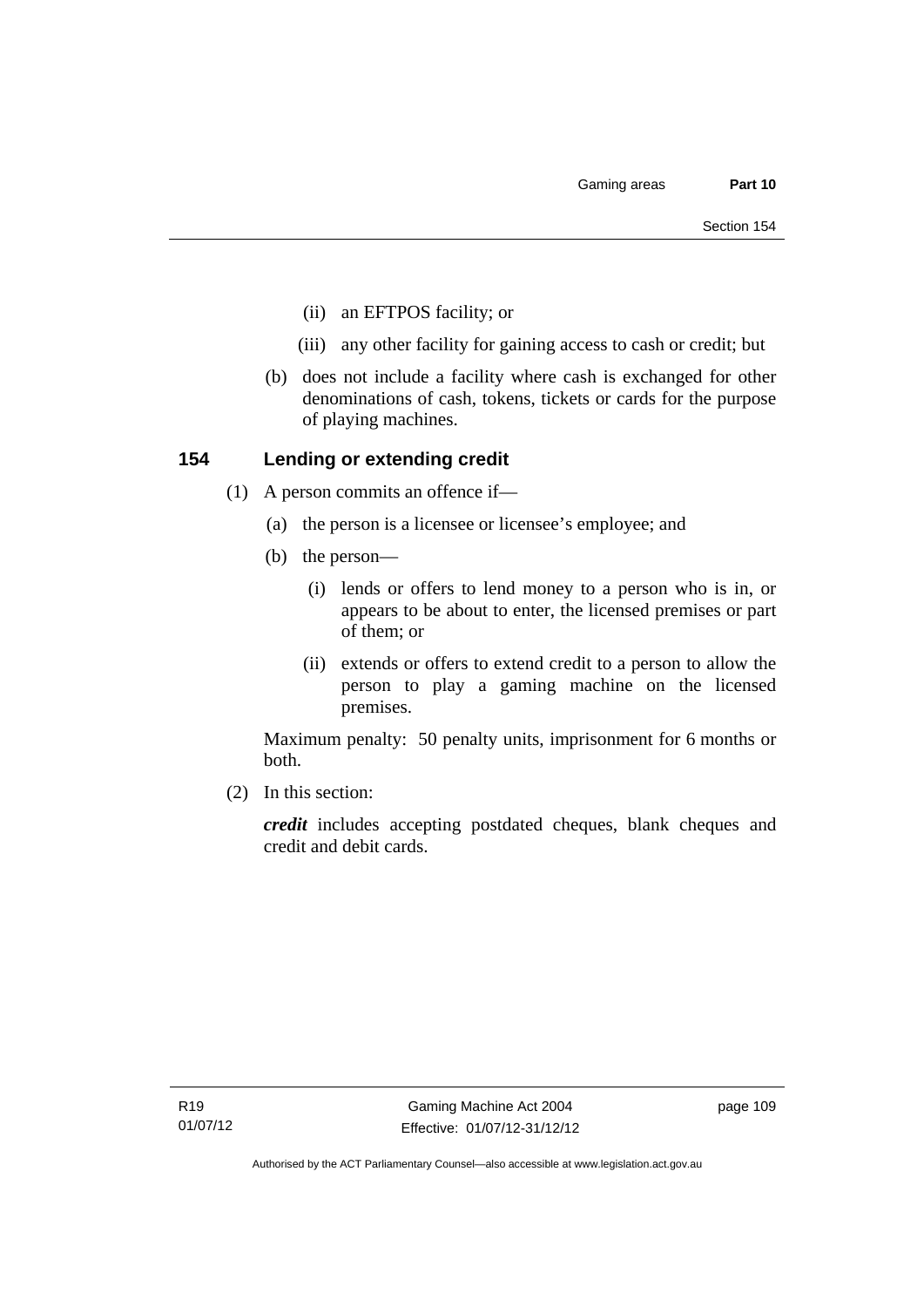## **Part 10** Gaming areas

Section 155

# **155 Children must not enter gaming area**

 (1) A licensee commits an offence if the licensee allows a child to enter or remain in a gaming area.

Maximum penalty: 50 penalty units.

 (2) An employee of a licensee commits an offence if the employee allows a child to enter or remain in a gaming area.

Maximum penalty: 50 penalty units.

(3) An offence against this section is a strict liability offence.

# **156 Children must not play gaming machines**

(1) A licensee commits an offence if the licensee allows a child to play a gaming machine.

Maximum penalty: 50 penalty units.

(2) An offence against this section is a strict liability offence.

# **157 Using false identification**

- (1) A person commits an offence if the person uses someone else's identification or a form of identification that is forged—
	- (a) to obtain entry to or remain in a gaming area on licensed premises; or
	- (b) to play a gaming machine.

Maximum penalty: 10 penalty units.

(2) An offence against this section is a strict liability offence.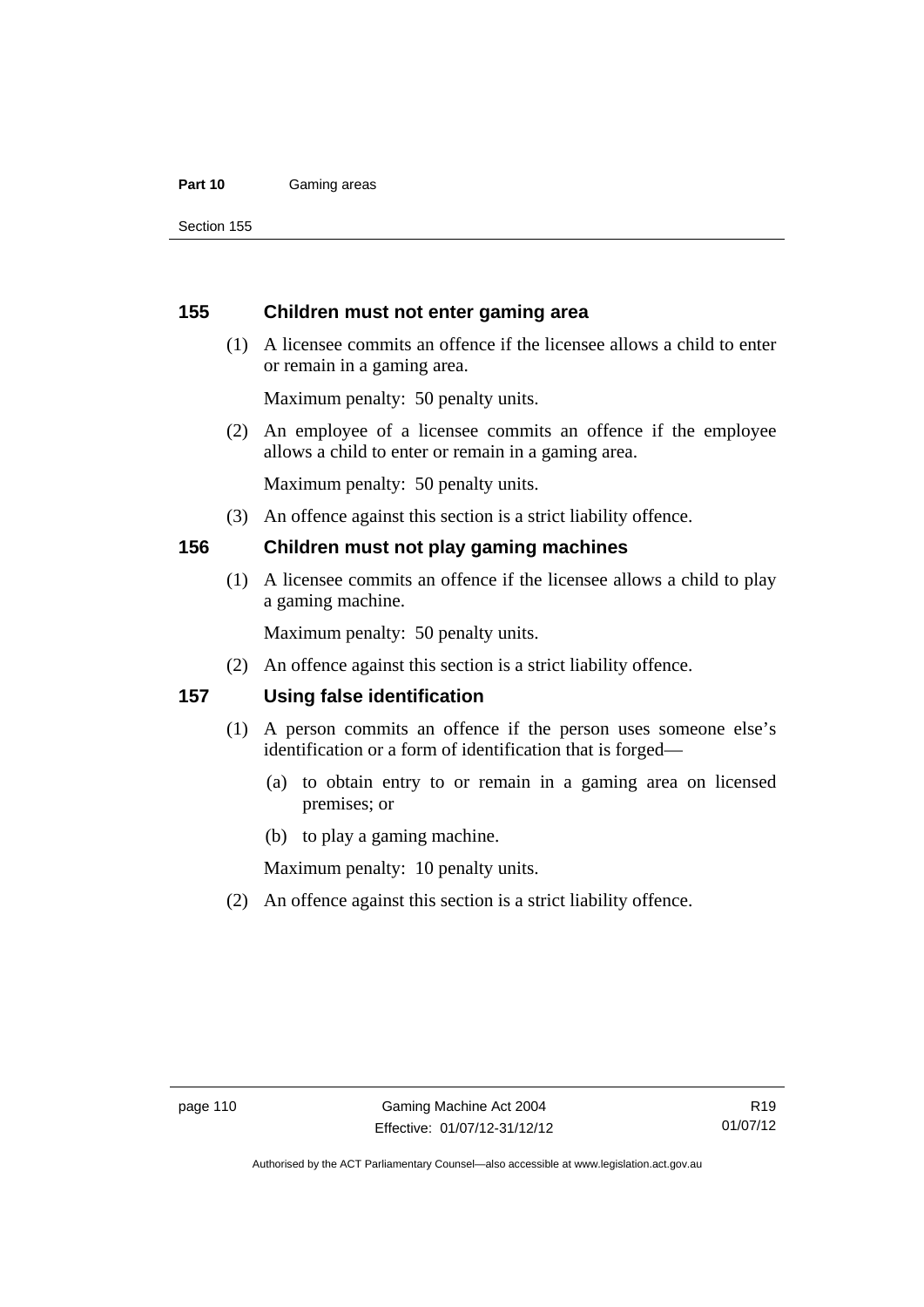| Finance | Part 11              |  |
|---------|----------------------|--|
| General | <b>Division 11.1</b> |  |
|         | Section 158          |  |

# **Part 11 Finance**

# **Division 11.1 General**

# **158 Audit of financial statements etc**

- (1) A licensee must, as soon as practicable (but not later than 6 months) after the end of each financial year—
	- (a) if the licensee's gross revenue for the year is at least \$200 000—
		- (i) ensure that the licensee's financial statements for the year are audited by a qualified accountant; and
		- (ii) ensure that the audited financial statements identify the licensee's gross revenue during the year; and
	- (b) if the licensee's gross revenue for the year is less than \$200 000—
		- (i) prepare an income and expenditure statement for the year that identifies the licensee's gross revenue during the year; and
		- (ii) certify that the statement is true; and
	- (c) give the commission a copy of the audited financial statements or certified income and expenditure statement.

*Note Gross revenue*—see the dictionary.

 (2) The audited financial statements or certified income and expenditure statement must be accompanied by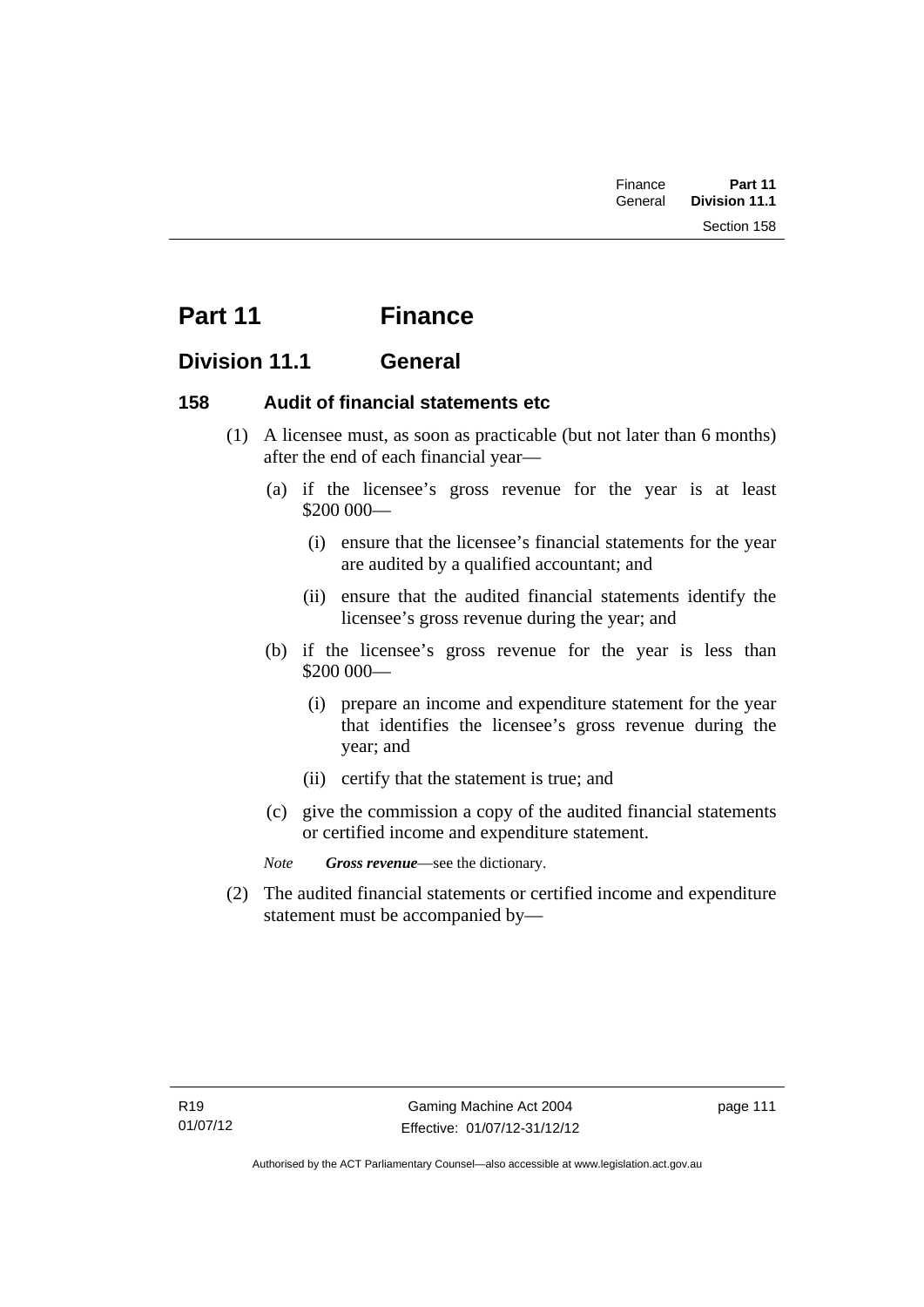(a) if the licensee is a club—a report stating the number of club members at the end of the relevant financial year and, if different classes of members exist, the number of members in each class; and

**Examples—classes of member** 

life member, social member, voting member

- *Note* An example is part of the Act, is not exhaustive and may extend, but does not limit, the meaning of the provision in which it appears (see Legislation Act, s 126 and s 132).
- (b) any other details the commission requires in writing.

# **159 Gaming machine tax**

- (1) Gaming machine tax is payable on the gross revenue in relation to the operation of gaming machines each month, whether or not the operation is lawful.
- (2) The rate at which gaming machine tax is payable in relation to a month is the prescribed percentage for the month.
- (3) In this section:

*prescribed percentage*, for a month, means—

- (a) in relation to a licensee that is a club—
	- (i) for the part of the gross revenue of the club for the month that is less than \$15 000—nil; and
	- (ii) for the part of the gross revenue of the club for the month that is \$15 000 or more but less than \$25 000—15%; and
	- (iii) for the part of the gross revenue of the club for the month that is \$25 000 or more but less than \$50 000—17%; and
	- (iv) for the part of the gross revenue of the club for the month that is \$50 000 or more—21%; or

R19 01/07/12

Authorised by the ACT Parliamentary Counsel—also accessible at www.legislation.act.gov.au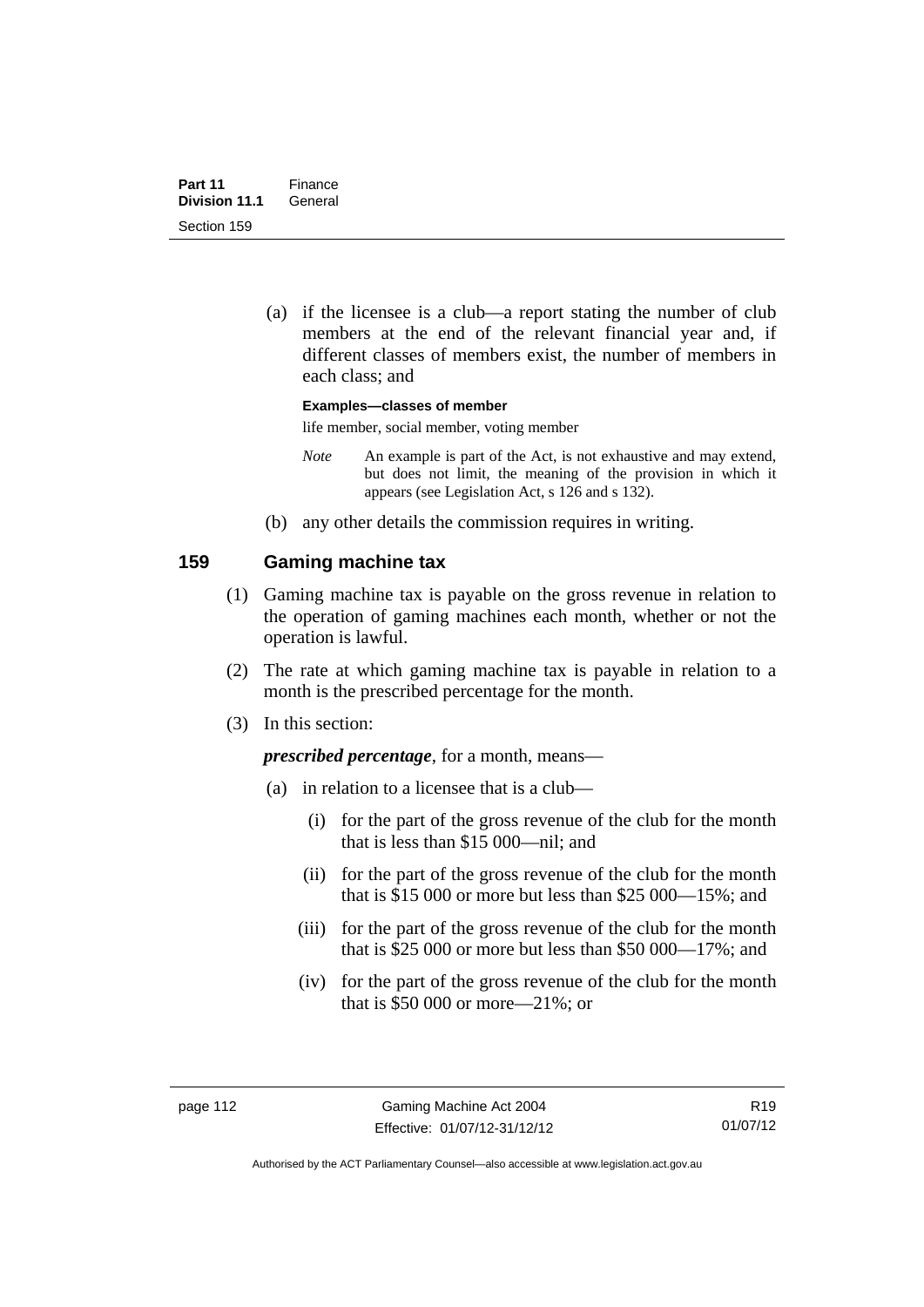- (b) in relation to a licensee that is a not a club—25.9%; or
- (c) in any other case—100%.

# **161 Payment of gaming machine tax**

- (1) Gaming machine tax in relation to the operation of a gaming machine must be paid by—
	- (a) in relation to a machine operated lawfully—the licensee; or
	- (b) in relation to a machine operated unlawfully—
		- (i) the person receiving the gross revenue; or
		- (ii) the occupier of the premises where the machine is operated.
- (2) If subsection (1) (b) applies, the person receiving the gross revenue from the operation of the relevant gaming machine and the occupier of the premises where the machine is operated are jointly and severally liable to pay tax under subsection (1).
- (3) Gaming machine tax in relation to the operation of a gaming machine during a month is payable on the 7th day after the end of the month.

# **162 Gaming machine tax returns**

- (1) Within 1 week after the end of a month, a licensee must give the commission a return relating to the gross revenue in relation to the operation of gaming machines during that month under the licence.
- (2) A return must be in writing.
	- *Note* If a form is approved under the Control Act, s 53D for a return, the form must be used.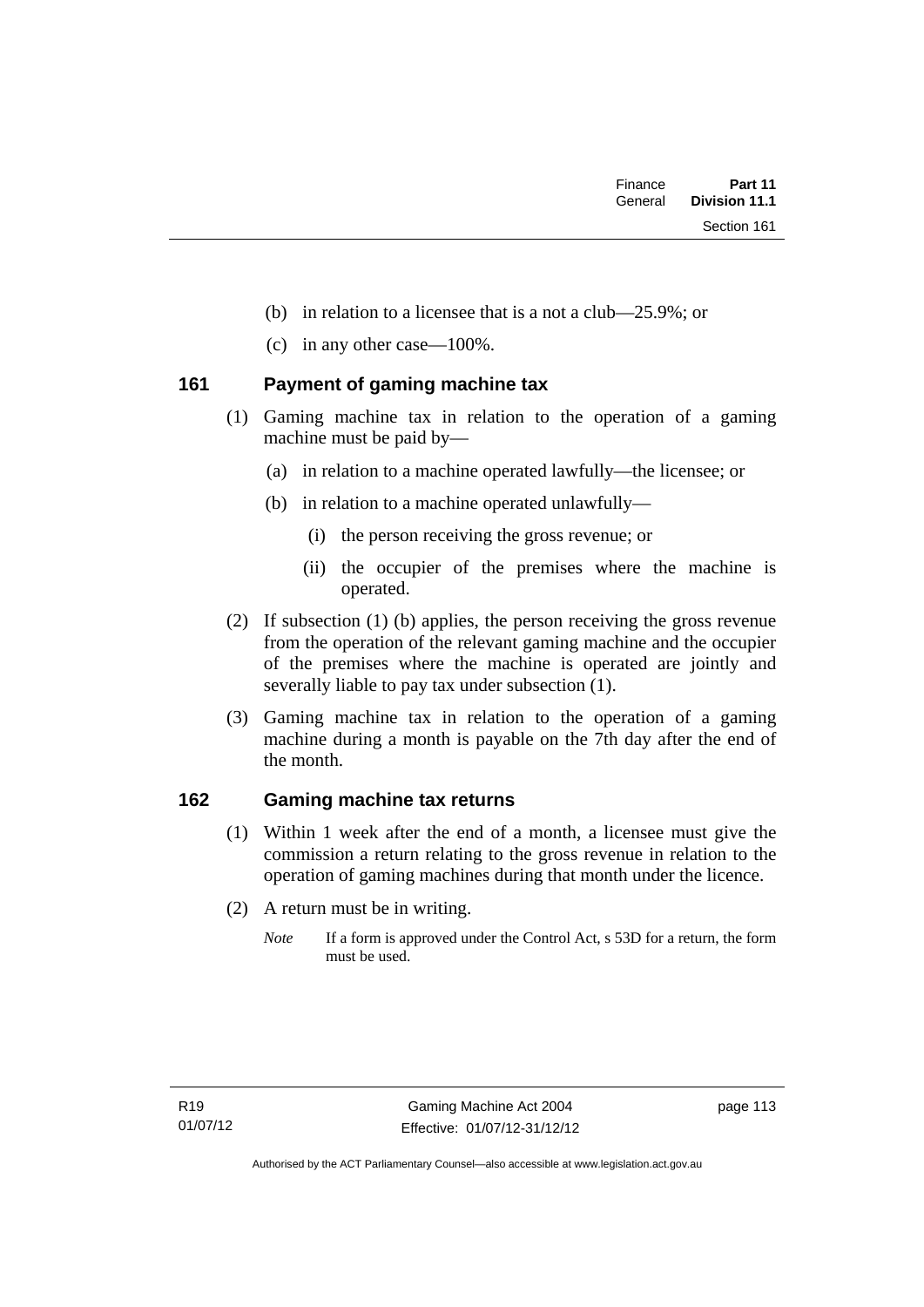# **163 Payment of gaming machine tax following transfer**

- (1) If a licence is transferred, the person (the *transferor*) from whom the licence is transferred must pay the commission the prescribed amount within 1 week after the date of transfer.
- (2) In this section:

*licensed period* means the period beginning on the 1st day of the month when the transfer happens and ending on the date of transfer.

*prescribed amount* means the amount of gaming machine tax that would be payable in relation to the licensed period if the transferor did not transfer the licence.

# **Division 11.2 Problem gambling assistance fund**

# **163A Required payment to problem gambling assistance fund**

- (1) A licensee is liable to pay the required percentage of the licensee's gross revenue for each month to the problem gambling assistance fund.
- (2) The *required percentage* is—
	- (a) 0.6%; or
	- (b) if the Minister determines a different percentage under subsection (3)—that percentage.
- (3) The Minister may determine a percentage for subsection (2) (b).
- (4) A determination is a disallowable instrument.

*Note* A disallowable instrument must be notified, and presented to the Legislative Assembly, under the Legislation Act.

- (5) The amount required to be paid for a month is payable on the 7th day after the end of the month.
	- *Note* A licensee must give the commission a monthly return relating to the licensee's gross revenue (see s 162).

R19 01/07/12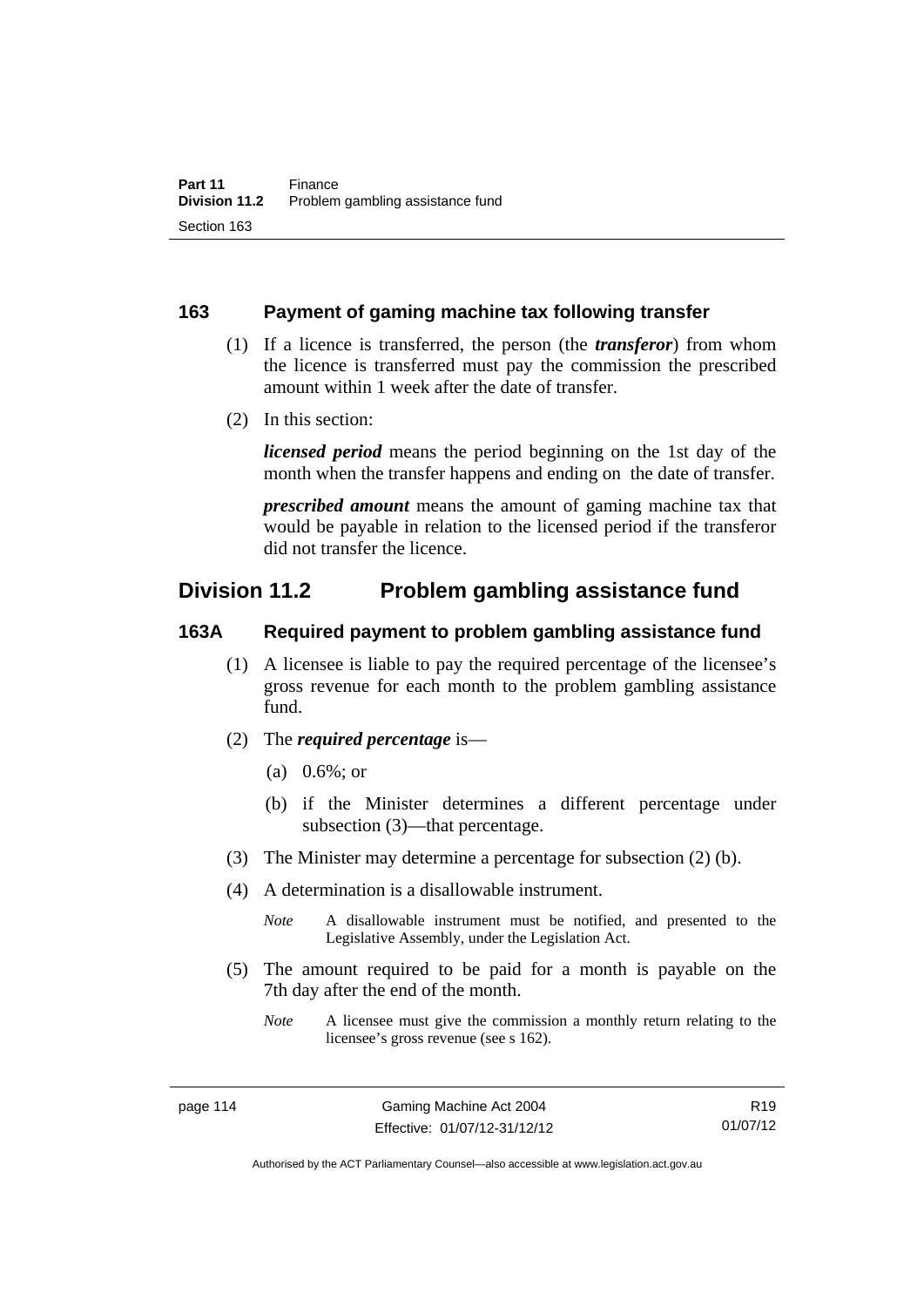# **163B Problem gambling assistance fund**

- (1) The commission must open and maintain a banking account (the *problem gambling assistance fund*).
- (2) A payment out of the fund may be made only for a purpose the commission is satisfied will assist in—
	- (a) alleviating problem gambling; or
	- (b) alleviating the disadvantages that arise from problem gambling; or
	- (c) providing or ascertaining information about problem gambling.

## **Examples**

- 1 counselling for problem gamblers
- 2 education and awareness about harms caused by excessive gambling
- 3 assisting problem gamblers to exclude themselves from gambling venues
- 4 self-help information about problem gambling
- 5 research about problem gambling
- *Note* An example is part of the Act, is not exhaustive and may extend, but does not limit, the meaning of the provision in which it appears (see Legislation Act, s 126 and s 132).
- (3) In this section:

*banking account* means an account with an authorised deposit-taking institution that is, or is substantially the same as, a bank account.

# **163C Annual reporting about problem gambling assistance fund**

The commission must include the following information in its annual report under the *Annual Reports (Government Agencies) Act 2004*:

- (a) the amounts that were paid into the fund during the year;
- (b) who paid the amounts;

page 115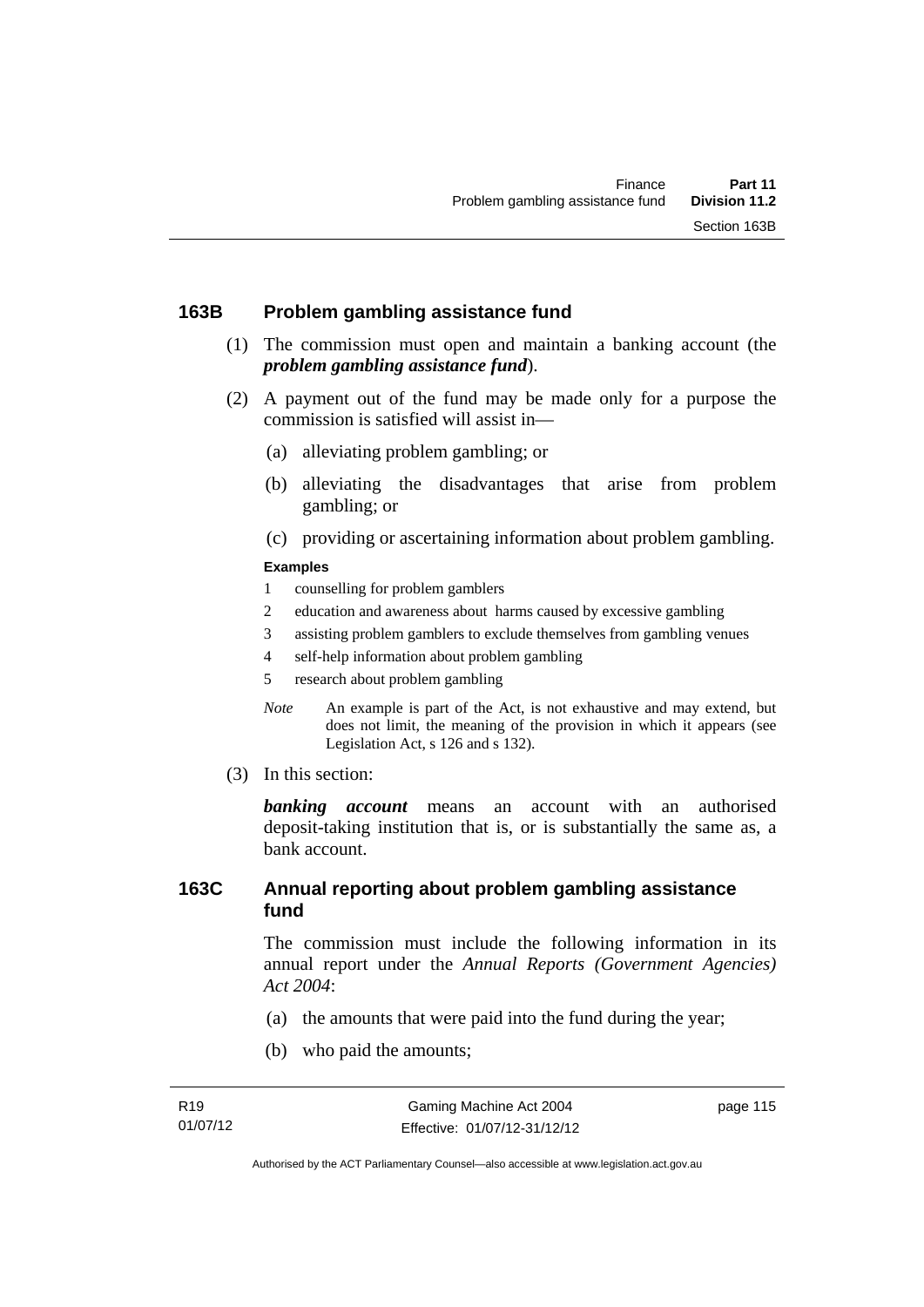- (c) the amounts that were paid out of the fund during the year;
- (d) who the amounts were paid to;
- (e) the purposes for which the amounts were paid.

page 116 Gaming Machine Act 2004 Effective: 01/07/12-31/12/12

R19 01/07/12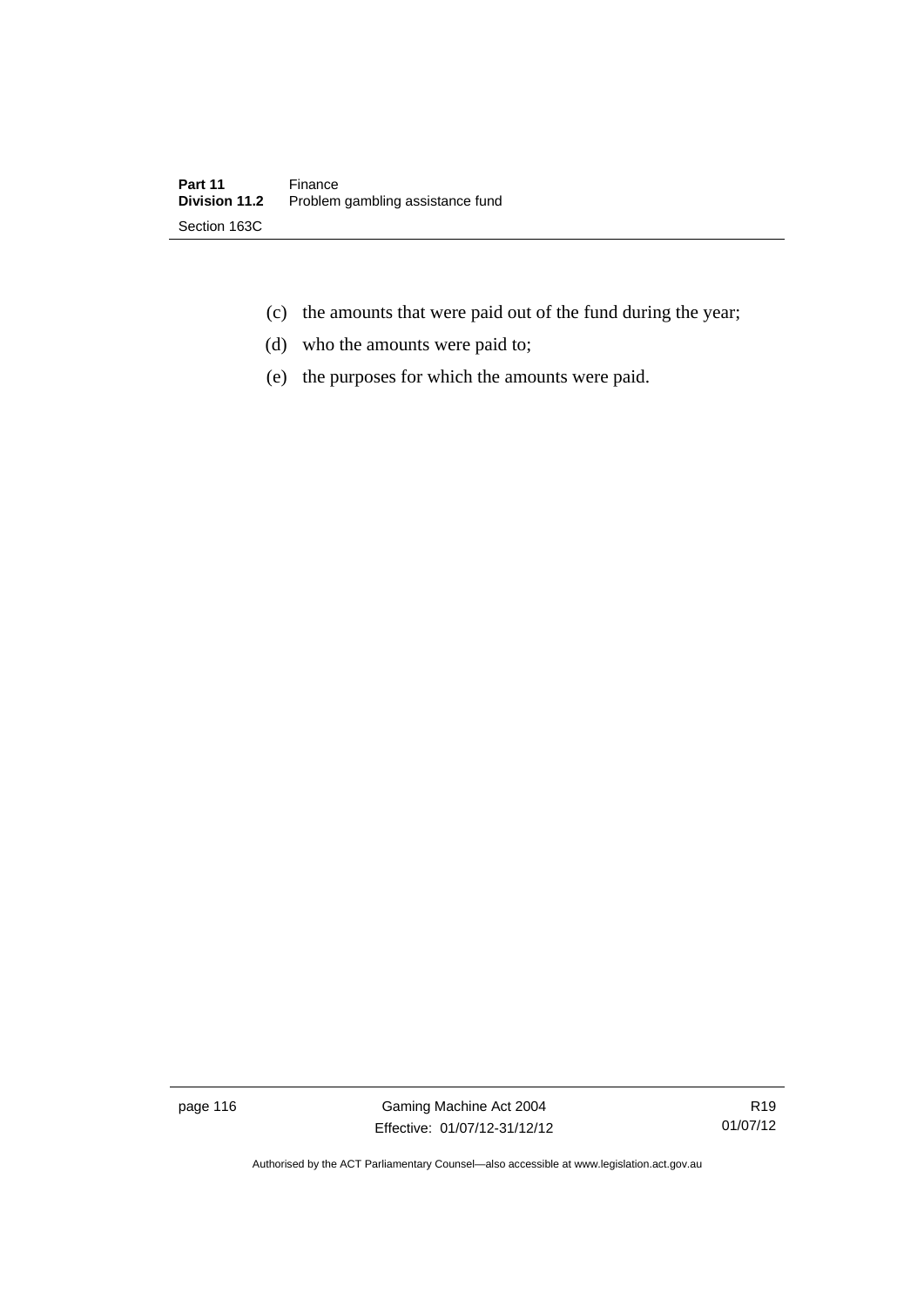# **Part 12 Community contributions**

# **164 Approval of community contributions**

- (1) The commission may approve contributions made by a licensee to a stated entity for a stated purpose as community contributions if satisfied the contributions will have the effect of—
	- (a) contributing to or supporting the development of the community; or
	- (b) raising the standard of living of the community or part of the community.

## **Examples of areas of contributions**

- 1 charitable and social welfare
- 2 sport and recreation
- 3 non-profit activities
- 4 community infrastructure
- *Note* An example is part of the Act, is not exhaustive and may extend, but does not limit, the meaning of the provision in which it appears (see Legislation Act, s 126 and s 132).
- (2) The regulations may make provision in relation to contributions, including—
	- (a) guidelines for approving contributions as community contributions; and
	- (b) how contributions may be claimed.

#### **Example**

A capital payment may be claimed proportionately over a number of years.

(3) In this section:

*community* includes a community outside the ACT.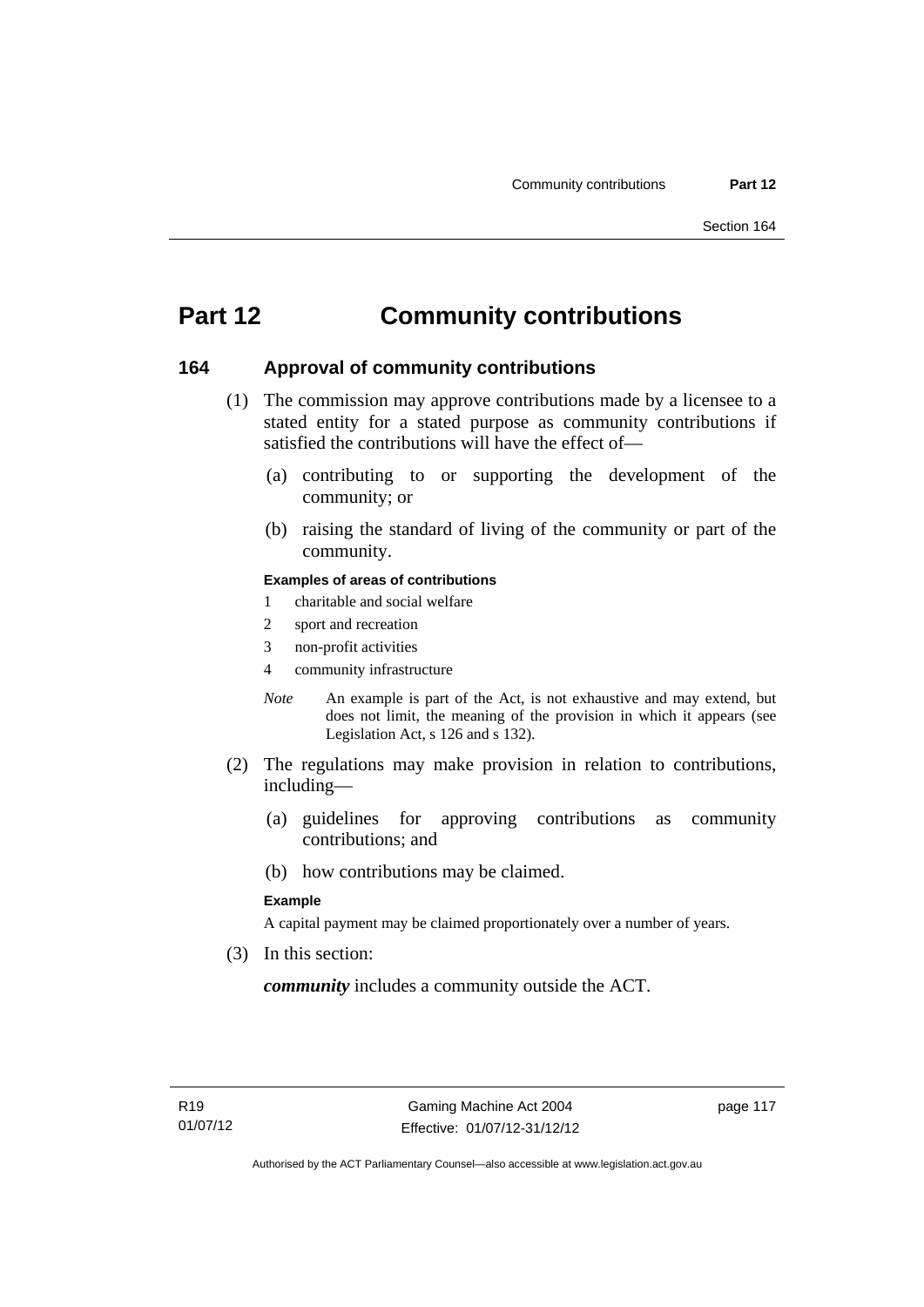## **Part 12 Community contributions**

Section 164

*contribution*, by a licensee—

- (a) includes the value of a contribution made in kind by the licensee; but
- (b) does not include the following:
	- (i) expenditure on commercial activities, or, if the licensee is a club, on the social or entertainment activities of the club for its members;
	- (ii) expenditure intended to promote the licensee's activities;
	- (iii) expenditure in relation to gambling (for example, the purchase of gaming machines);
	- (iv) capital payments for assets owned, controlled or being acquired by the licensee or an associated organisation that are not available to be used by the public;
	- (v) capital payments or other expenditure on assets owned, controlled or being acquired by the licensee, if the assets are not in the ACT;
	- (vi) notional provisions (for example, long service and annual leave), other than depreciation;
	- (vii) depreciation in relation to a capital payment mentioned in paragraph (iv) or (v);
	- (viii) depreciation in relation to a capital payment that is an approved contribution;
		- (ix) a capital payment if depreciation in relation to the payment is an approved contribution;
		- (x) a contribution made out of donations collected by the licensee, or out of the proceeds of any special fundraising activity conducted by the licensee;
		- (xi) a contribution to a business association, registered party, associated entity or trade union;

R19 01/07/12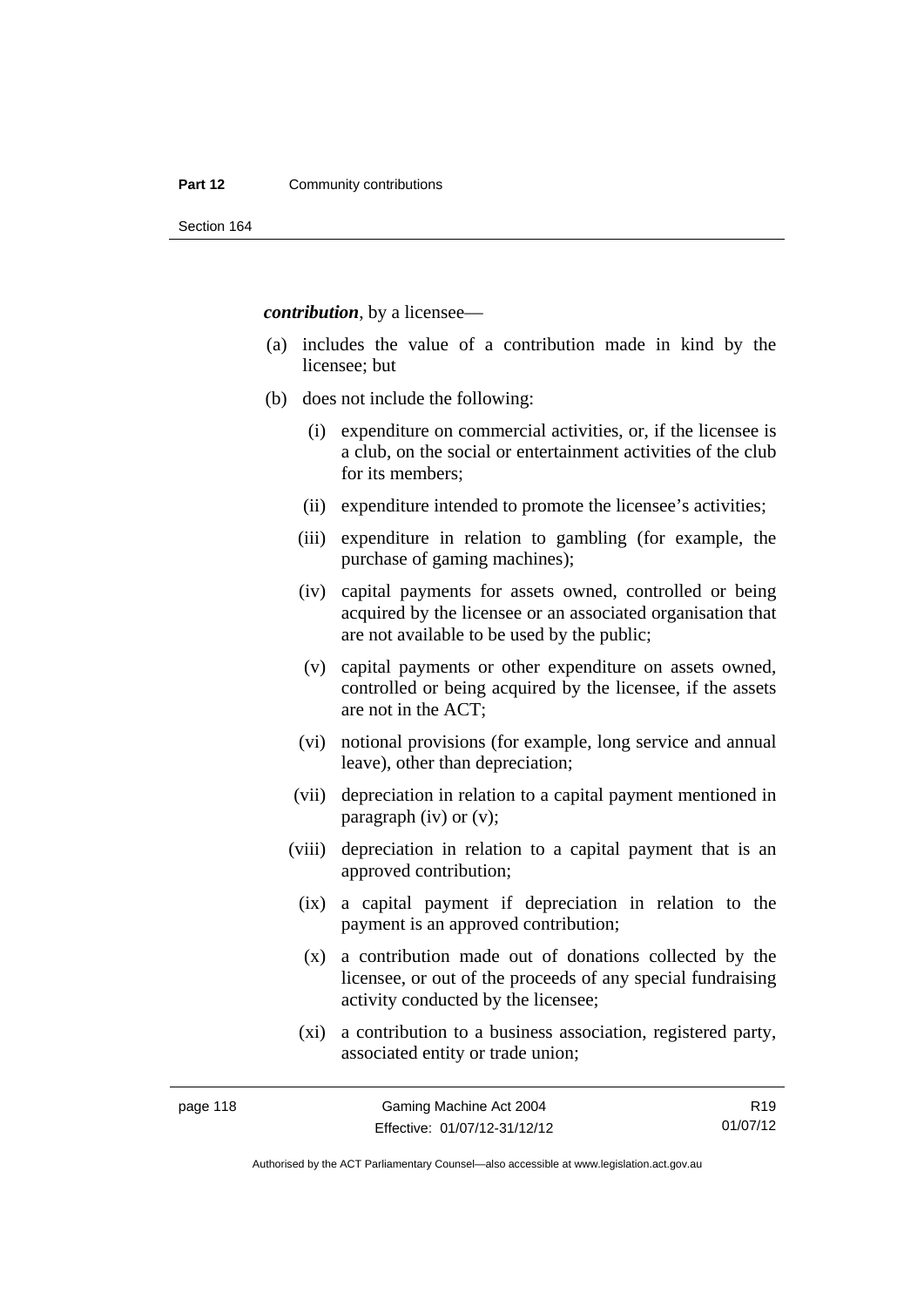- (xii) if a contribution is made on a condition—the value to the licensee of that condition being fulfilled;
- (xiii) if an asset is otherwise a contribution—the value of any income earned from the asset (for example, entry or hiring fees);
- (xiv) a contribution made to another licensee under a reciprocal arrangement or agreement;
- (xv) the cost of borrowing funds to acquire an asset;
- (xvi) the payment of a tax, fee or levy, other than a payment required under section 163A (1) (Required payment to problem gambling assistance fund).

# **165 Records of contributions**

- (1) A licensee must record each community contribution made by the licensee, stating—
	- (a) the entity to which, and the purpose for which, each contribution was made; and
	- (b) the amount or value of the contribution and the date when, or period over which, it was made.

Maximum penalty: 20 penalty units.

- (2) To remove any doubt, a record must relate to single licensed premises.
- (3) An offence against this section is a strict liability offence.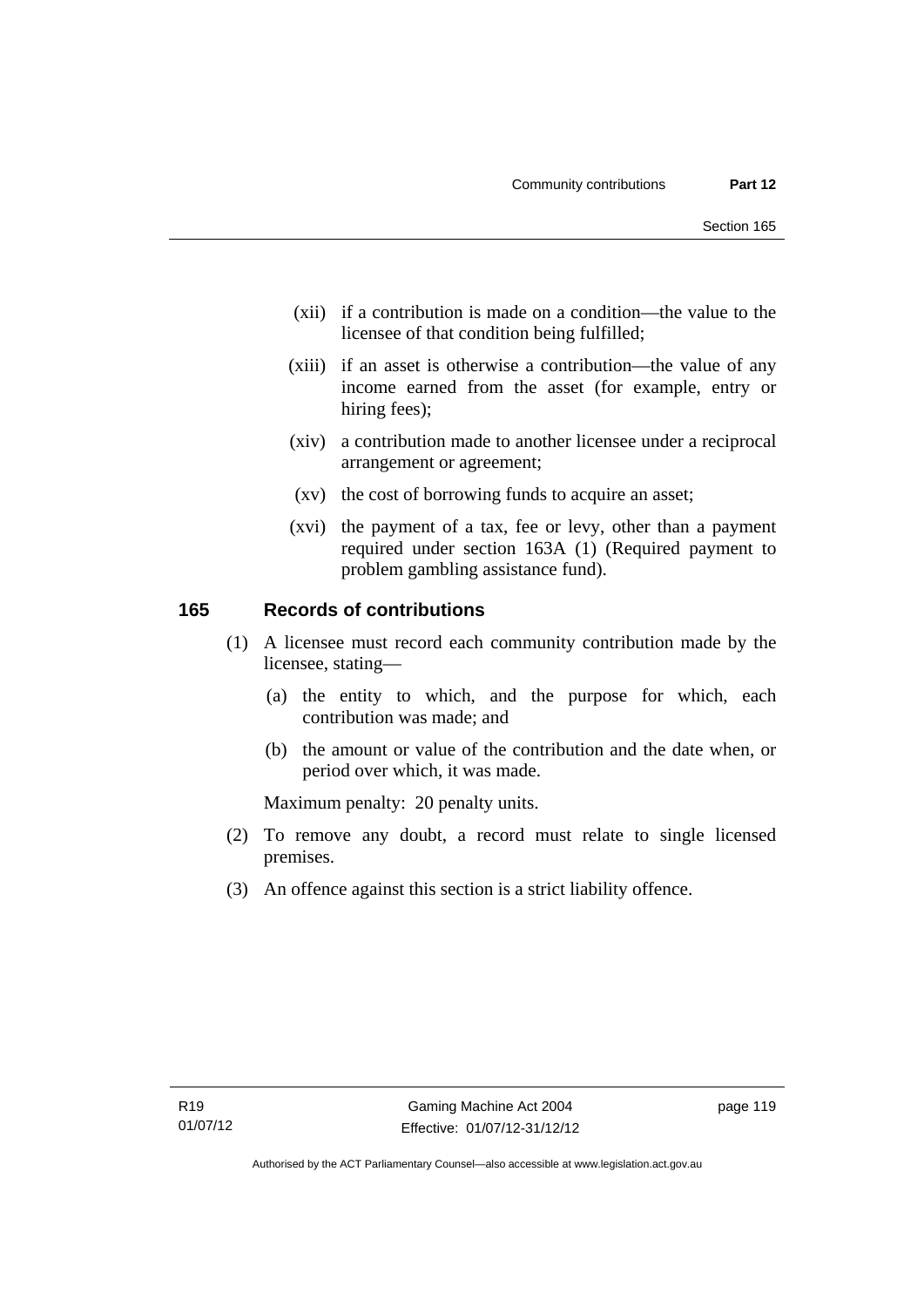## **Part 12 Community contributions**

Section 166

## **166 Report about records and finances**

 (1) Within 1 month after the end of a financial year, a licensee must give the commission a copy of the records kept under section 165 that relate to the financial year, together with a financial report for the financial year.

Maximum penalty: 20 penalty units.

(2) In this section:

*financial report* means a report about the following:

- (a) the gross revenue of the licensee;
- (b) if the licensee is a club—the net revenue of the licensee;
- (c) the total value of community contributions;
- (d) the total value of contributions to registered parties and associated entities.
- *Note* If a form is approved under the Control Act, s 53D for a financial report, the form must be used.

# **167 Commission must report to Minister**

Within 4 months after the end of the financial year, the commission must give the Minister a report—

- (a) summarising the extent of compliance by licensees with section 165 and section 166 for the financial year; and
- (b) analysing the extent to which revenue received by licensees was being used to make community contributions during the financial year.

# **168 Minister must present commission's report**

The Minister must present a report given to the Minister under section 167 to the Legislative Assembly within 6 sitting days after the day the Minister receives the report.

R19 01/07/12

Authorised by the ACT Parliamentary Counsel—also accessible at www.legislation.act.gov.au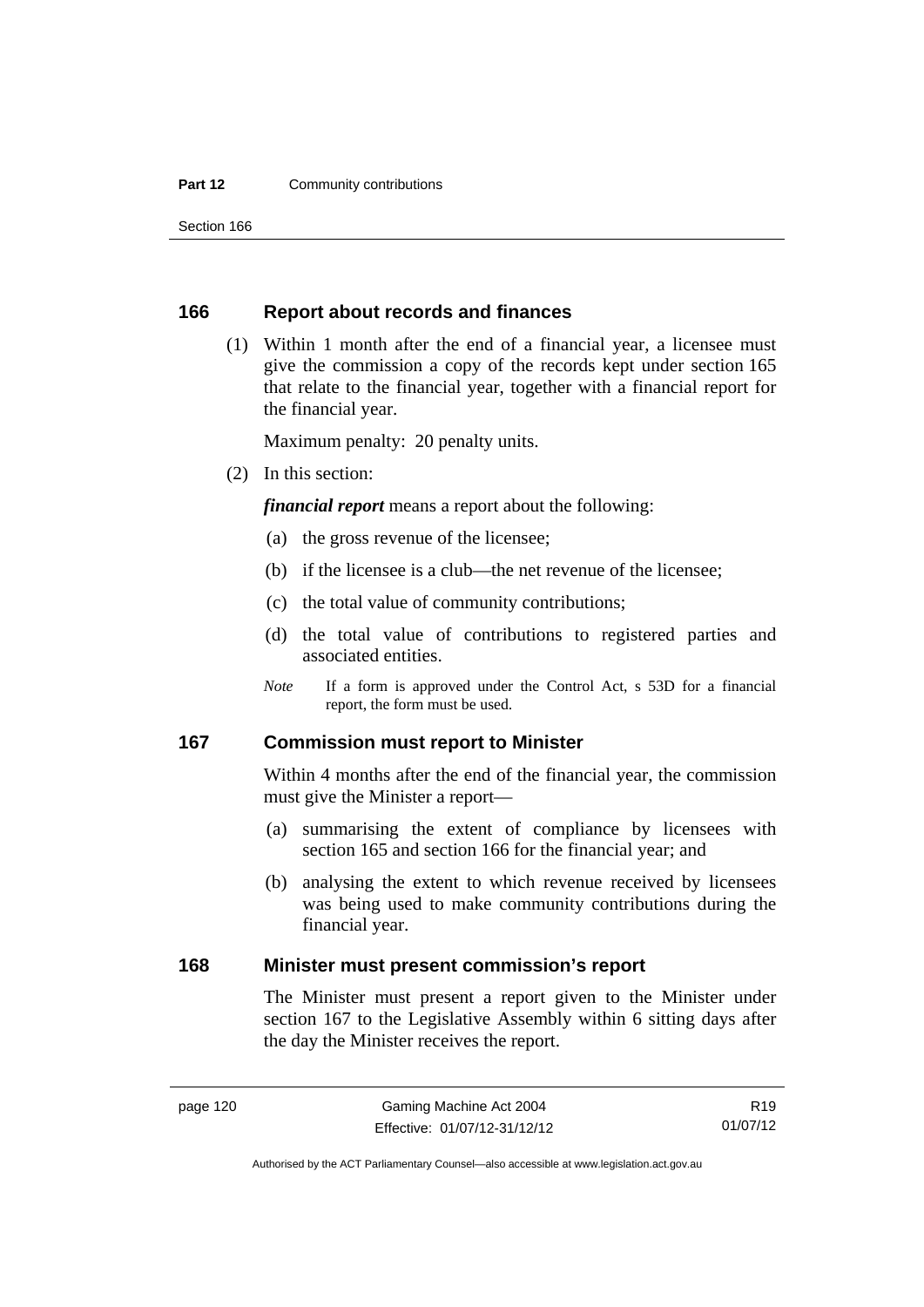# **169 Required community contributions**

- (1) For a licensee that is a club, the *required community contribution* for a financial year is the required percentage of the club's net revenue for the financial year.
- (2) In subsection (1):

*required percentage*, for a club, means—

- (a) 8%; or
- (b) if the Minister determines a different percentage under subsection (3) for the club—that percentage.
- (3) The Minister may determine a lower required percentage for a club if satisfied, on application by the club, that—
	- (a) the gross revenue of the club for a financial year is, or is likely to be, less than \$200 000; and
	- (b) if the required percentage for the club were 8%, the application of subsection (1) to the club would so seriously affect the club's viability that it would not be just and equitable in the circumstances for that subsection to apply to the club.
- (4) A determination under subsection (3) is a disallowable instrument.
	- *Note* A disallowable instrument must be notified, and presented to the Legislative Assembly, under the Legislation Act.

# **170 Corporations with several licences**

- (1) This section applies to a club that is a licensee if a corporation owns the club and at least 1 other club that is a licensee.
- (2) In working out the community contributions for the club, common expenditure on behalf of the different clubs must be allocated between the clubs in proportion to the number of gaming machines operated by each club.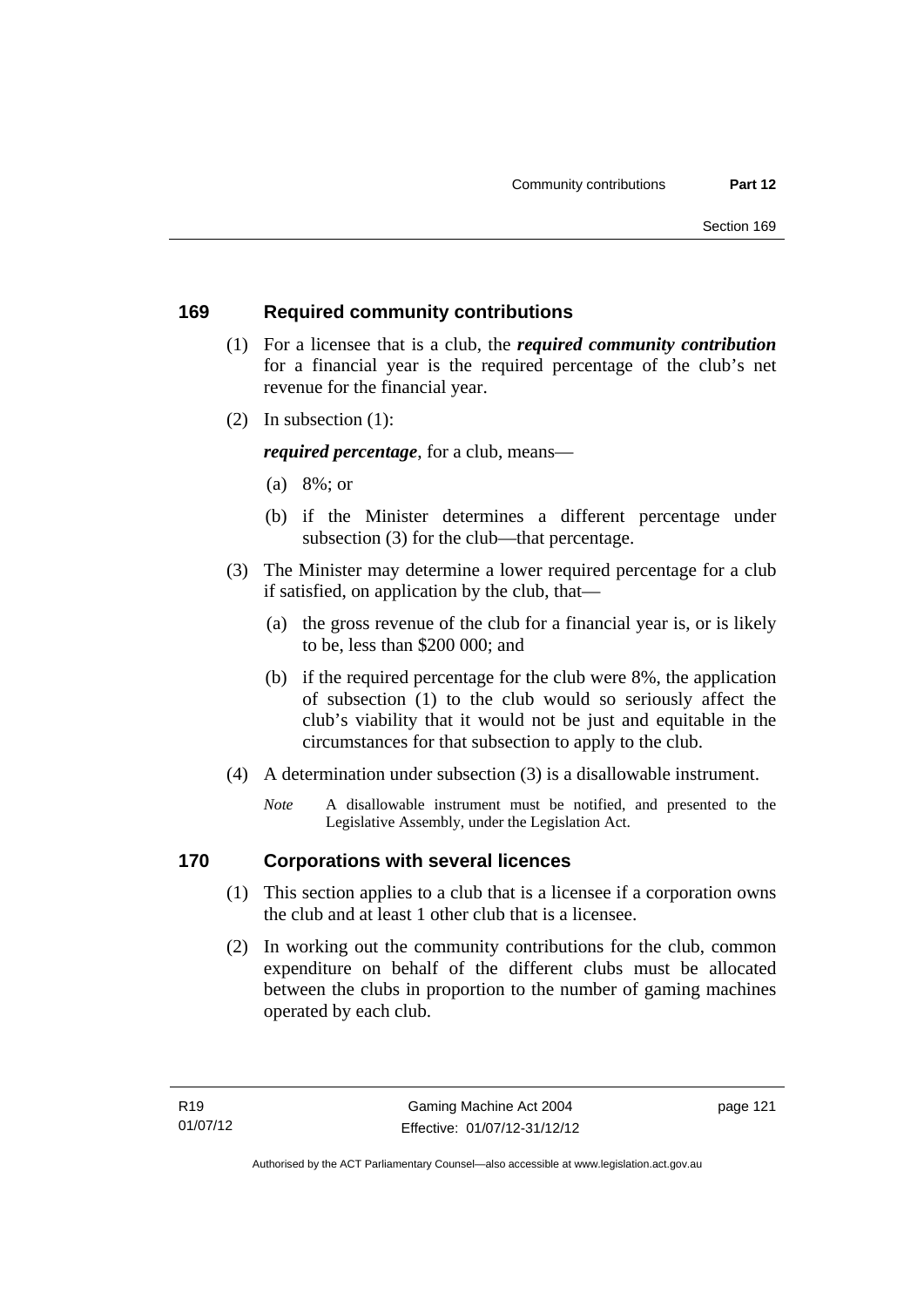Section 171

# **171 Women's sport community contributions**

- (1) For every \$3 of women's sport community contributions that a licensee contributes to an entity under section 164 (1), the licensee's required community contributions must be worked out as if the licensee had contributed \$4.
- (2) In this section:

*women's sport community contributions* means community contributions that the commission is satisfied will benefit or enhance women's sport conducted in the ACT, or with participants mainly based in the ACT.

# **171A Problem gambling community contributions**

- (1) For every \$3 of problem gambling community contributions that a licensee contributes to an entity under section 164 (1), the licensee's required community contributions must be worked out as if the licensee had contributed \$4.
- (2) This section does not apply to a payment required under section 163A (1) (Required payment to problem gambling assistance fund).
- (3) In this section:

*problem gambling community contributions* means community contributions that the commission is satisfied will assist in—

- (a) alleviating problem gambling; or
- (b) alleviating the disadvantages that arise from problem gambling; or
- (c) providing information about problem gambling.

Authorised by the ACT Parliamentary Counsel—also accessible at www.legislation.act.gov.au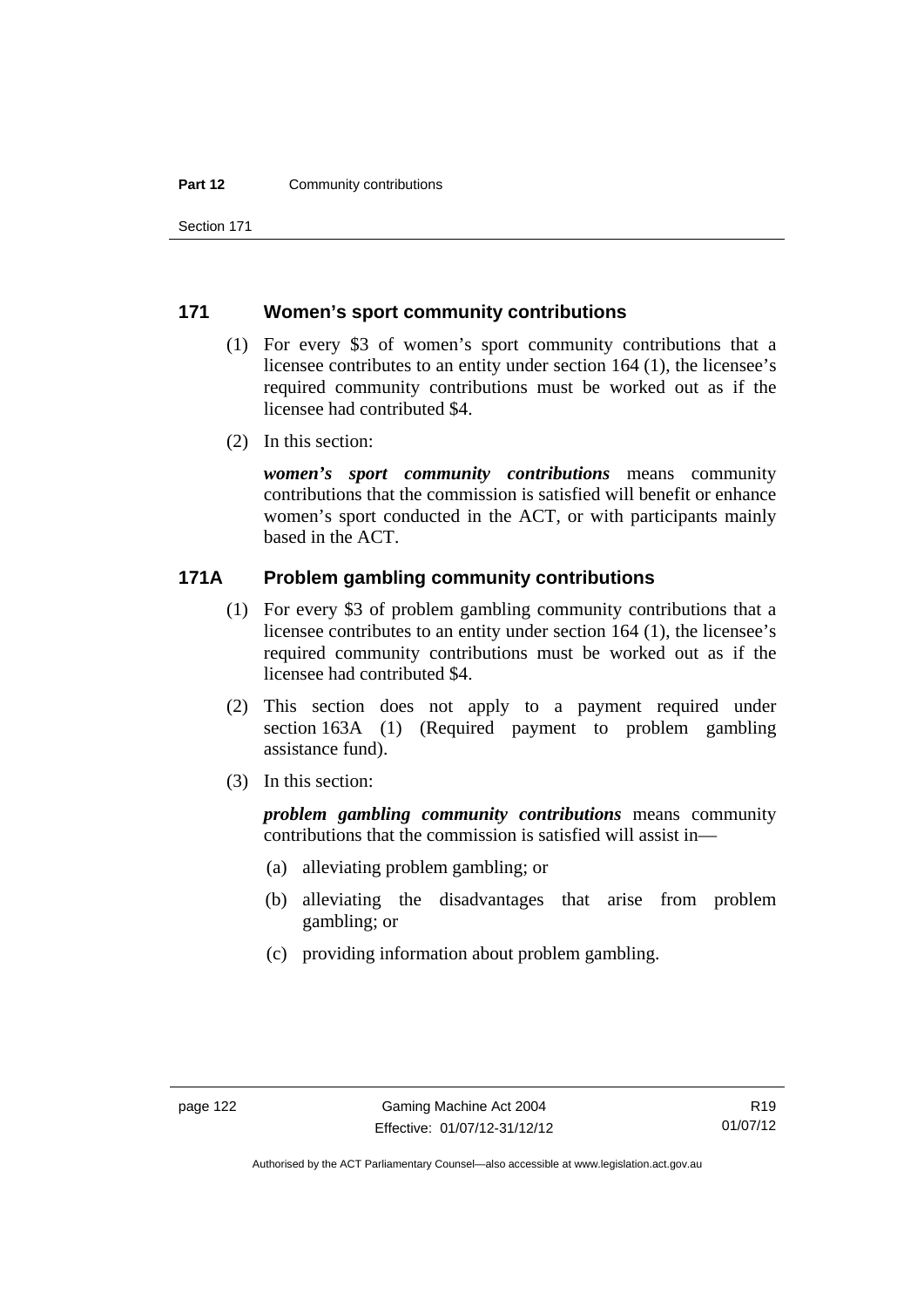# **172 Community contribution shortfall tax**

- (1) Tax (the *community contribution shortfall tax*) is imposed on a community contribution shortfall of a licensee that is a club at the rate of 100%.
- (2) The licensee must pay the community contribution shortfall tax.
- (3) Community contribution shortfall tax is payable 30 days after the day the licensee receives an assessment under the Control Act, part 6.
- (4) If an amount of community contribution shortfall tax is paid, the commission must transfer the amount to the grants program fund or, if another fund is prescribed under the regulations, that fund.
- (5) In this section:

*community contribution shortfall*, for a licensee that is a club in relation to a financial year, means the amount (if any) by which the club's community contributions fall short of its required community contribution.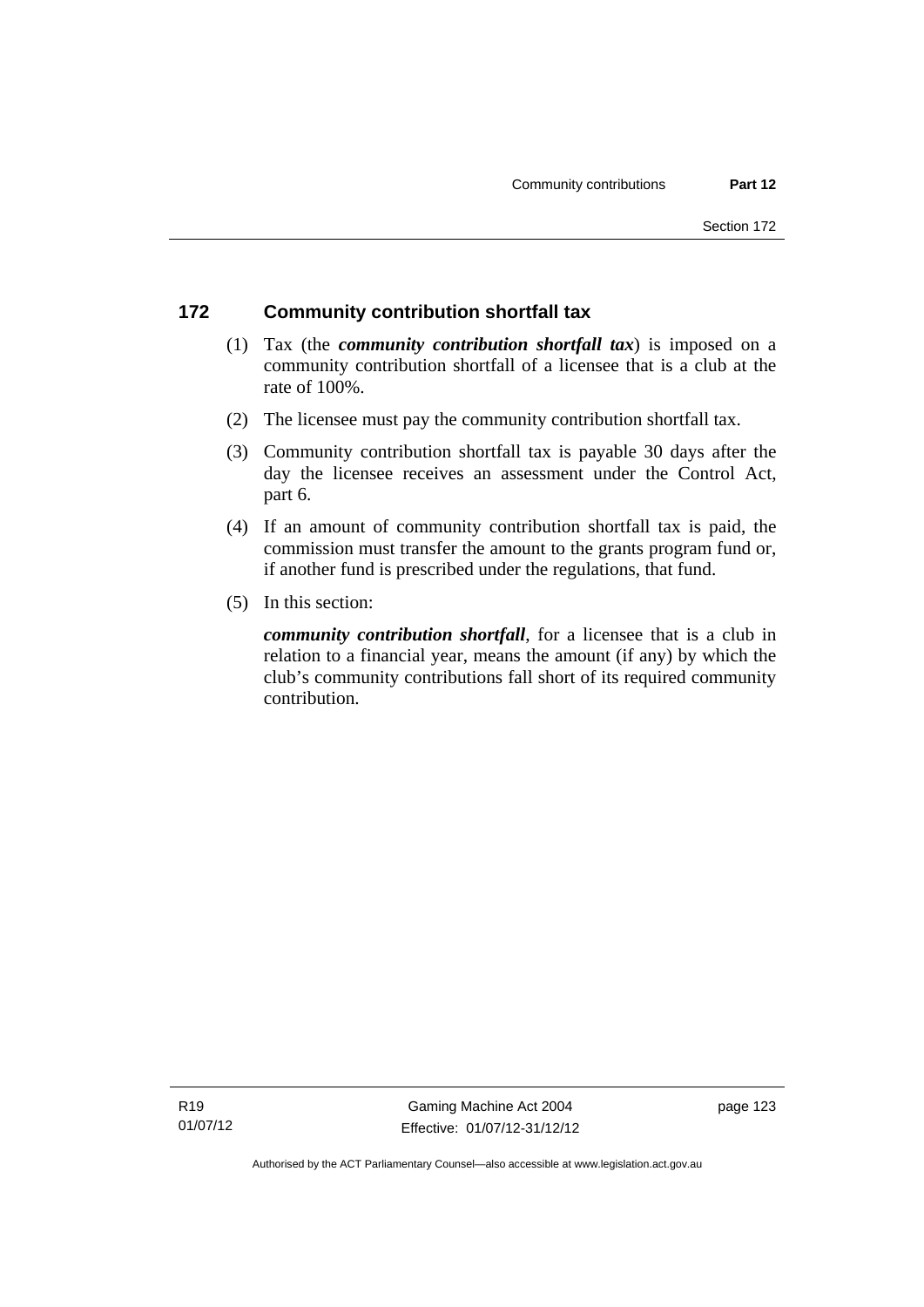Section 173

# **Part 13 Notification and review of decisions**

# **173 Meaning of** *reviewable decision***—pt 13**

In this part:

*reviewable decision* means a decision mentioned in schedule 1, column 3 under a provision of this Act mentioned in column 2 in relation to the decision.

# **173A Reviewable decision notices**

If the commission makes a reviewable decision, the commission must give a reviewable decision notice to each entity mentioned in schedule 1, column 4 in relation to the decision.

- *Note 1* The commission must also take reasonable steps to give a reviewable decision notice to any other person whose interests are affected by the decision (see *ACT Civil and Administrative Tribunal Act 2008*, s 67A).
- *Note 2* The requirements for reviewable decision notices are prescribed under the *ACT Civil and Administrative Tribunal Act 2008*.

## **173B Applications for review**

The following may apply to the ACAT for review of a reviewable decision:

- (a) an entity mentioned in schedule 1, column 4 in relation to the decision;
- (b) any other person whose interests are affected by the decision.
- *Note* If a form is approved under the *ACT Civil and Administrative Tribunal Act 2008* for the application, the form must be used.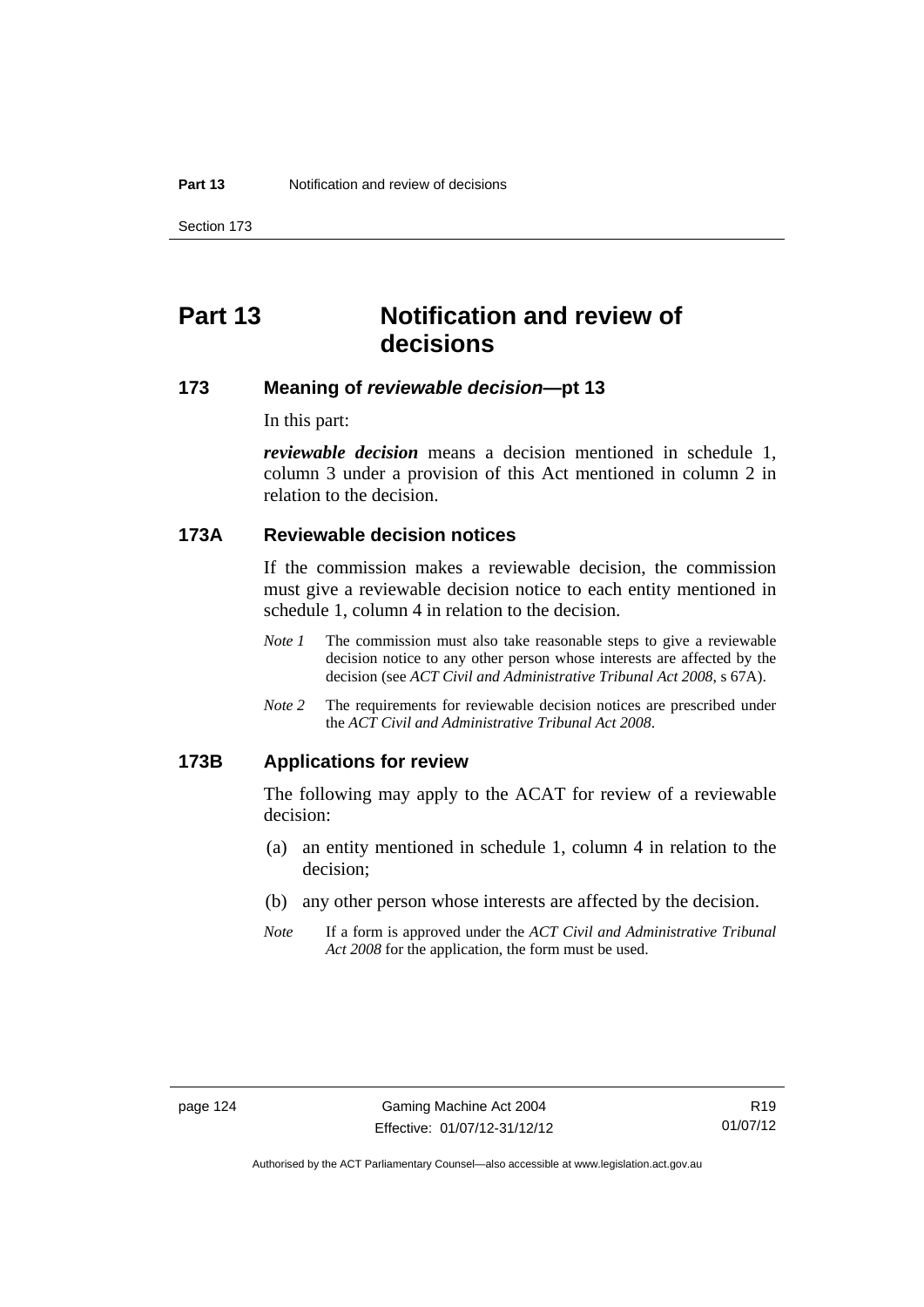# **Part 14 Miscellaneous**

# **174 Acts and omissions of representatives**

(1) In this section:

*person* means an individual.

*Note* See the Criminal Code, pt 2.5 for provisions about corporate criminal responsibility.

*representative*, of a person, means an employee or agent of the person.

*state of mind*, of a person, includes—

- (a) the person's knowledge, intention, opinion, belief or purpose; and
- (b) the person's reasons for the intention, opinion, belief or purpose.
- (2) This section applies to a prosecution for any offence against this Act.
- (3) If it is relevant to prove a person's state of mind about an act or omission, it is enough to show—
	- (a) the act was done or omission made by a representative of the person within the scope of the representative's actual or apparent authority; and
	- (b) the representative had the state of mind.
- (4) An act done or omitted to be done on behalf of a person by a representative of the person within the scope of the representative's actual or apparent authority is also taken to have been done or omitted to be done by the person.
- (5) However, subsection (4) does not apply if the person establishes that reasonable precautions were taken and appropriate diligence was exercised to avoid the act or omission.

page 125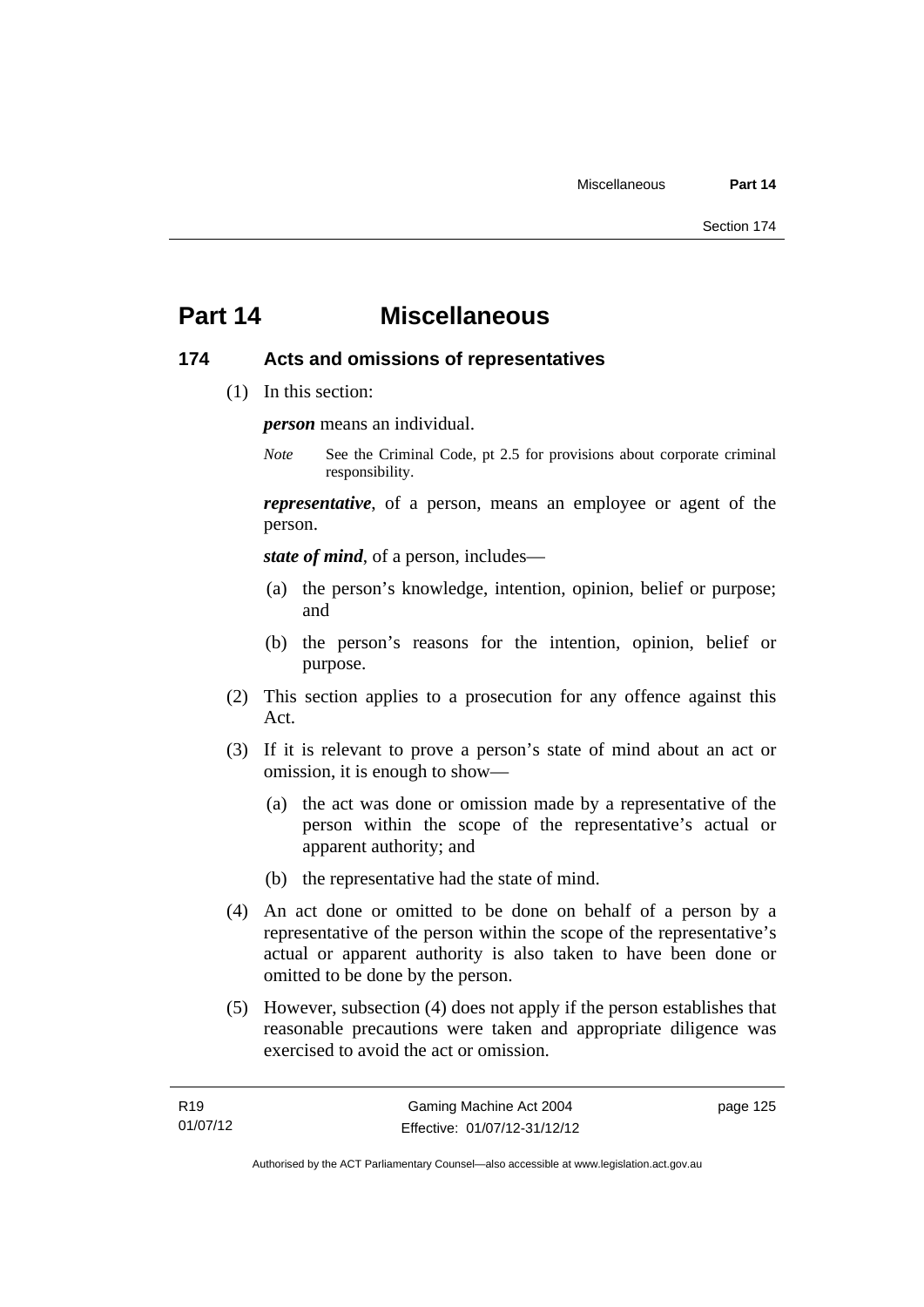#### **Part 14** Miscellaneous

Section 175

 (6) A person who is convicted of an offence cannot be punished by imprisonment for the offence if the person would not have been convicted of the offence without subsection (3) or (4).

# **175 Canberra Airport**

- (1) A licence must not be issued in relation to premises at Canberra Airport.
- (2) An approval must not be given under section 100 for the acquisition of a gaming machine to be operated at Canberra Airport.
- (3) In this section:

*Canberra Airport* means block 3, sections 17 and 28, division of Pialligo in the district of Majura, and blocks 587, 594, 595, 614 and 660 in that district.

# **176 Evidentiary certificates**

In a prosecution for an offence against this Act, a certificate issued by the commission stating that the person named in the certificate was or was not the holder of a licence on the date, or during the period, stated in the certificate is evidence of the matters so stated.

# **177 Determination of fees**

- (1) The Minister may determine fees for this Act.
	- *Note* The Legislation Act contains provisions about the making of determinations and regulations relating to fees (see pt 6.3).
- (2) A determination is a disallowable instrument.
	- *Note* A disallowable instrument must be notified, and presented to the Legislative Assembly, under the Legislation Act.

Authorised by the ACT Parliamentary Counsel—also accessible at www.legislation.act.gov.au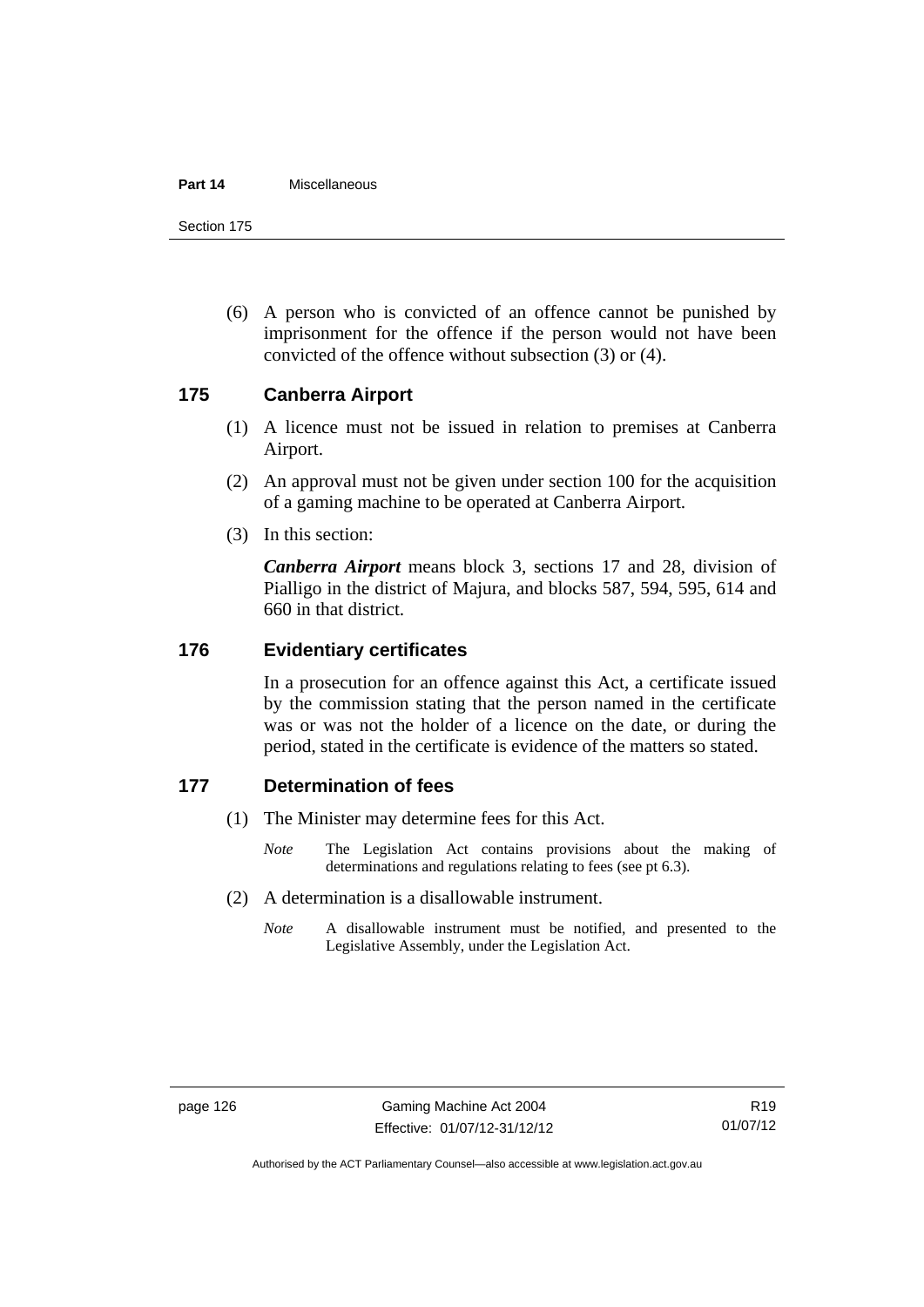# **178 Regulation-making power**

- (1) The Executive may make regulations for this Act.
	- *Note* **Regulations** must be notified, and presented to the Legislative Assembly, under the Legislation Act.
- (2) The regulations may make provision in relation to the following:
	- (a) the operation (including the restriction of the operation) of peripheral equipment for gaming machines;
	- (b) the minimum payout for gaming machines.
- (3) The regulations may create offences for contraventions of the regulations and fix maximum penalties of not more than 10 penalty units for offences against the regulations.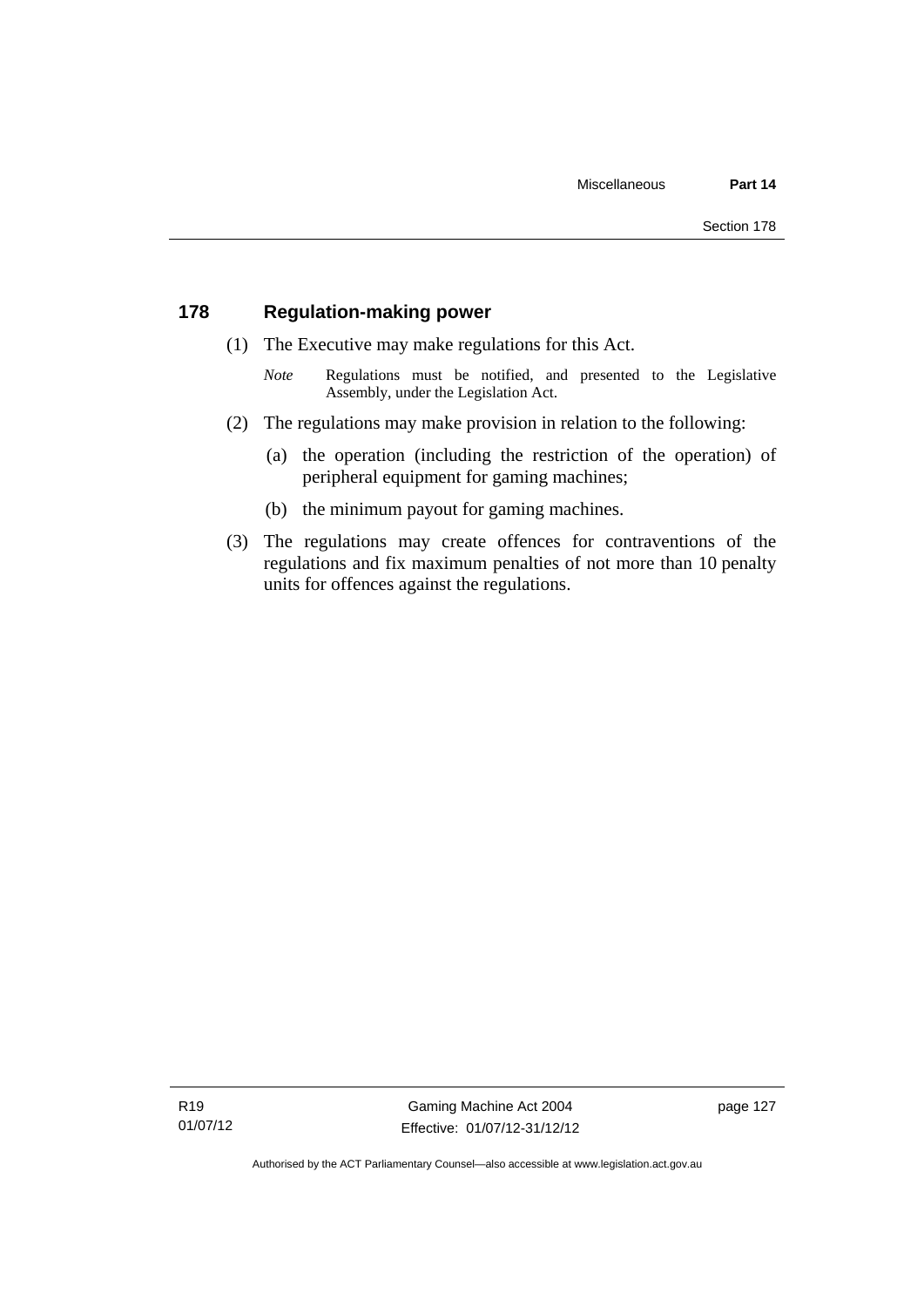# **Schedule 1 Reviewable decisions**

(see pt 13)

| column 1<br>item | column <sub>2</sub><br>section | column 3<br>decision                                                                        | column 4<br>entity                                      |
|------------------|--------------------------------|---------------------------------------------------------------------------------------------|---------------------------------------------------------|
| 1                | 12                             | refuse application for<br>licence                                                           | applicant for licence                                   |
| $\overline{2}$   | 12                             | issue licence of number<br>or kind of gaming<br>machines different from<br>that applied for | applicant for licence                                   |
| 3                | 24, 25 or 26                   | refuse to amend licence                                                                     | applicant for<br>amendment                              |
| 4                | 29                             | revoke uncommenced<br>licence amendment                                                     | entity that has<br>amendment revoked                    |
| 5                | 32                             | refuse to approve<br>transfer of licence                                                    | applicant for transfer                                  |
| 6                | 38                             | refuse to give<br>replacement licence                                                       | applicant for<br>replacement                            |
| 7                | 40                             | give licensee direction                                                                     | licensee given direction                                |
| 8                | 62                             | take disciplinary action                                                                    | licensee                                                |
| 9                | 72                             | refuse to approve<br>supplier                                                               | applicant for approval                                  |
| 10               | 73A                            | cancel or suspend<br>supplier's approval                                                    | supplier that has<br>approval cancelled or<br>suspended |
| 11               | 73A                            | reprimand supplier                                                                          | supplier                                                |

page 128 Gaming Machine Act 2004 Effective: 01/07/12-31/12/12

R19 01/07/12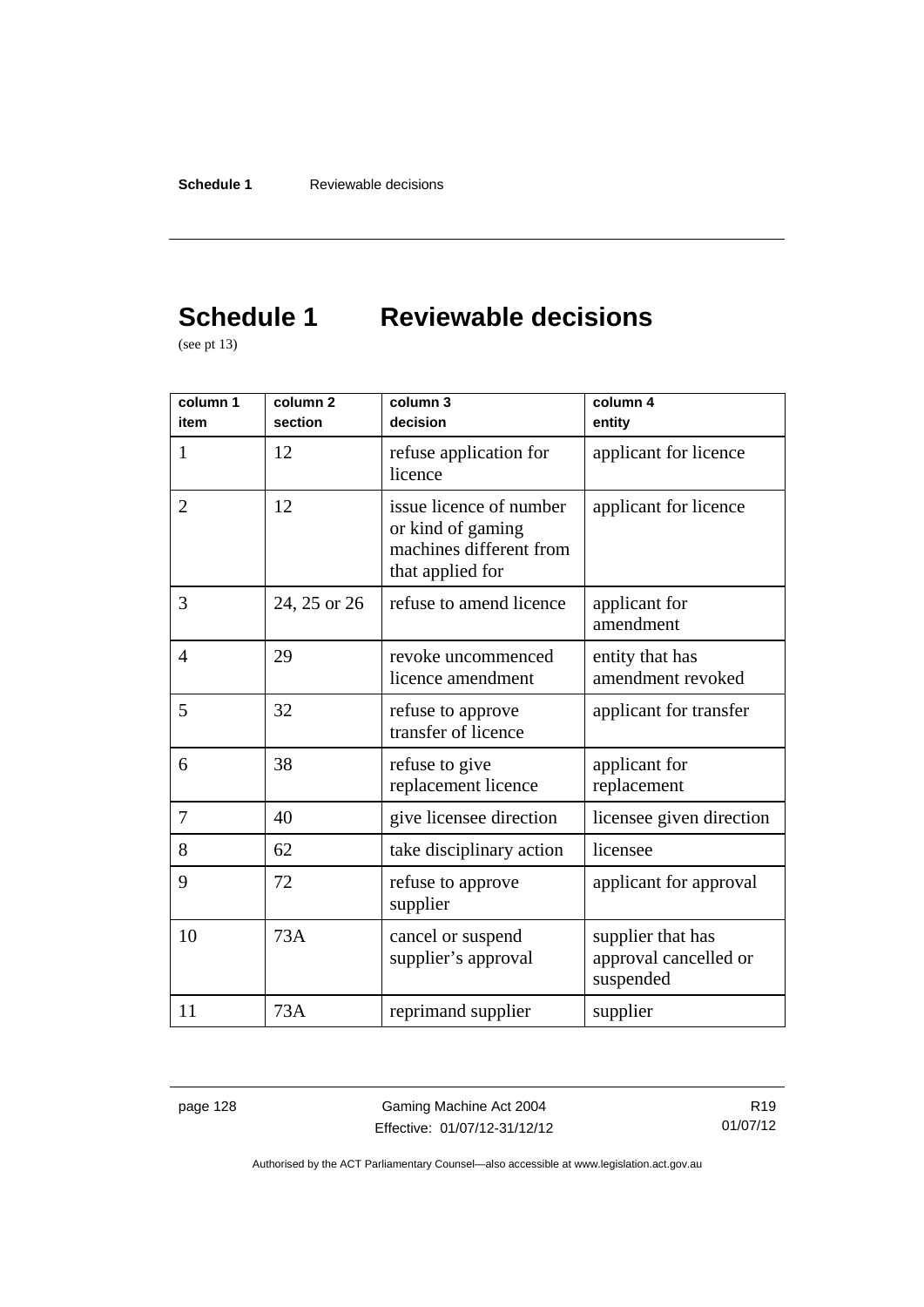| column 1<br>item | column <sub>2</sub><br>section | column 3<br>decision                                      | column 4<br>entity                                        |
|------------------|--------------------------------|-----------------------------------------------------------|-----------------------------------------------------------|
| 12               | 75                             | refuse to approve<br>technician                           | applicant for approval                                    |
| 13               | 78                             | refuse to approve<br>transfer of technician's<br>approval | applicant for transfer                                    |
| 14               | 79                             | cancel or suspend<br>technician's approval                | technician that has<br>approval cancelled or<br>suspended |
| 15               | 79                             | reprimand technician                                      | technician                                                |
| 16               | 84                             | refuse to renew<br>approved technician's<br>approval      | applicant for renewal                                     |
| 17               | 86                             | refuse to approve<br>attendant                            | applicant for approval                                    |
| 18               | 89                             | refuse to approve<br>transfer of attendant's<br>approval  | applicant for transfer                                    |
| 19               | 91                             | cancel or suspend<br>attendant's approval                 | attendant that has<br>approval cancelled or<br>suspended  |
| 20               | 91                             | reprimand attendant                                       | attendant                                                 |
| 21               | 96                             | refuse to renew<br>approved attendant's<br>approval       | applicant for renewal                                     |
| 22               | 100                            | refuse to approve<br>acquisition of gaming<br>machine     | applicant for approval                                    |

R19 01/07/12 page 129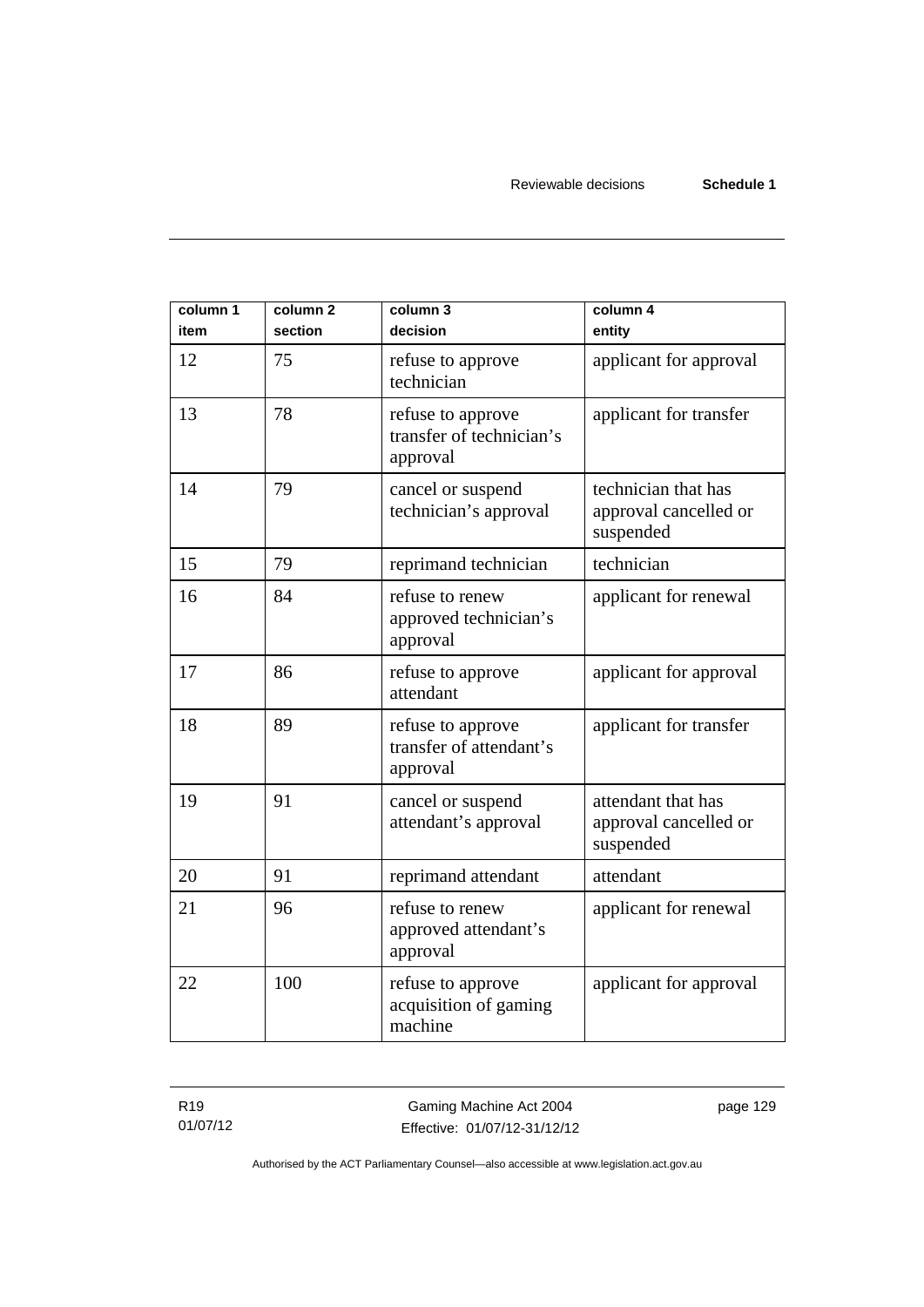## **Schedule 1** Reviewable decisions

| column 1<br>item | column <sub>2</sub><br>section | column 3<br>decision                                                                       | column 4<br>entity                |
|------------------|--------------------------------|--------------------------------------------------------------------------------------------|-----------------------------------|
| 23               | 102                            | refuse to approve<br>financial arrangement or<br>amendment of<br>arrangement               | applicant for approval            |
| 24               | 108                            | refuse to approve<br>repossession of gaming<br>machine                                     | applicant for approval            |
| 25               | 109(2)                         | approve repossession of<br>gaming machine subject<br>to condition                          | applicant for approval            |
| 26               | 113                            | refuse to approve<br>disposal of gaming<br>machine                                         | applicant for approval            |
| 27               | 134                            | refuse to authorise<br>linked-jackpot<br>arrangement                                       | applicant for<br>authorisation    |
| 28               | 135                            | refuse to issue<br>multi-user permit                                                       | applicant for permit              |
| 29               | 135                            | issue multi-user permit<br>subject to condition,<br>other than condition<br>imposed by Act | applicant for permit              |
| 30               | 138                            | amend multi-user permit                                                                    | entity that has permit<br>amended |
| 31               | 139                            | refuse to amend<br>multi-user permit                                                       | applicant for<br>amendment        |

page 130 Gaming Machine Act 2004 Effective: 01/07/12-31/12/12

R19 01/07/12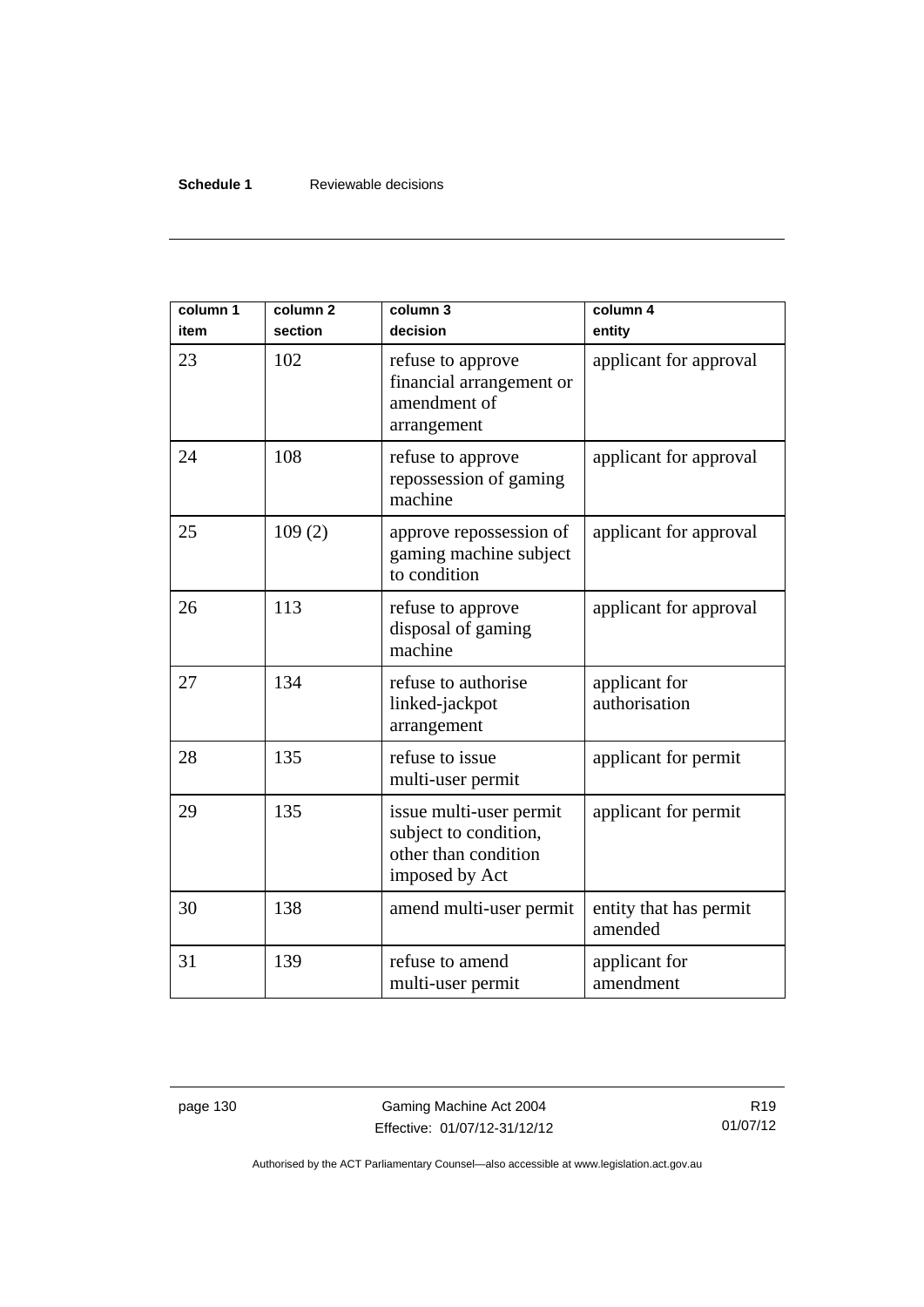| column 1<br>item | column <sub>2</sub><br>section | column 3<br>decision                                                                                       | column 4<br>entity             |
|------------------|--------------------------------|------------------------------------------------------------------------------------------------------------|--------------------------------|
| 32               | 140                            | refuse to approve<br>amendment of financial<br>and operational aspects<br>of linked-jackpot<br>arrangement | applicant for<br>amendment     |
| 33               | 141                            | refuse to transfer<br>multi-user permit                                                                    | applicant for transfer         |
| 34               | 147                            | refuse to approve entity                                                                                   | applicant for approval         |
| 35               | 147C $(2)$ $(a)$               | suspend declaration of<br>associated organisation                                                          | entity given warning<br>notice |
| 36               | $147C(2)$ (b)                  | repeal declaration of<br>associated organisation                                                           | entity given warning<br>notice |
| 37               | 148B(2)                        | give direction to amend<br>club's constitution                                                             | club given direction           |
| 38               | 153(2)                         | give direction about<br>separate parts of<br>licensed premises                                             | licensee given direction       |
| 39               | 164                            | refuse to approve<br>contributions as<br>community<br>contributions                                        | applicant for approval         |

R19 01/07/12 page 131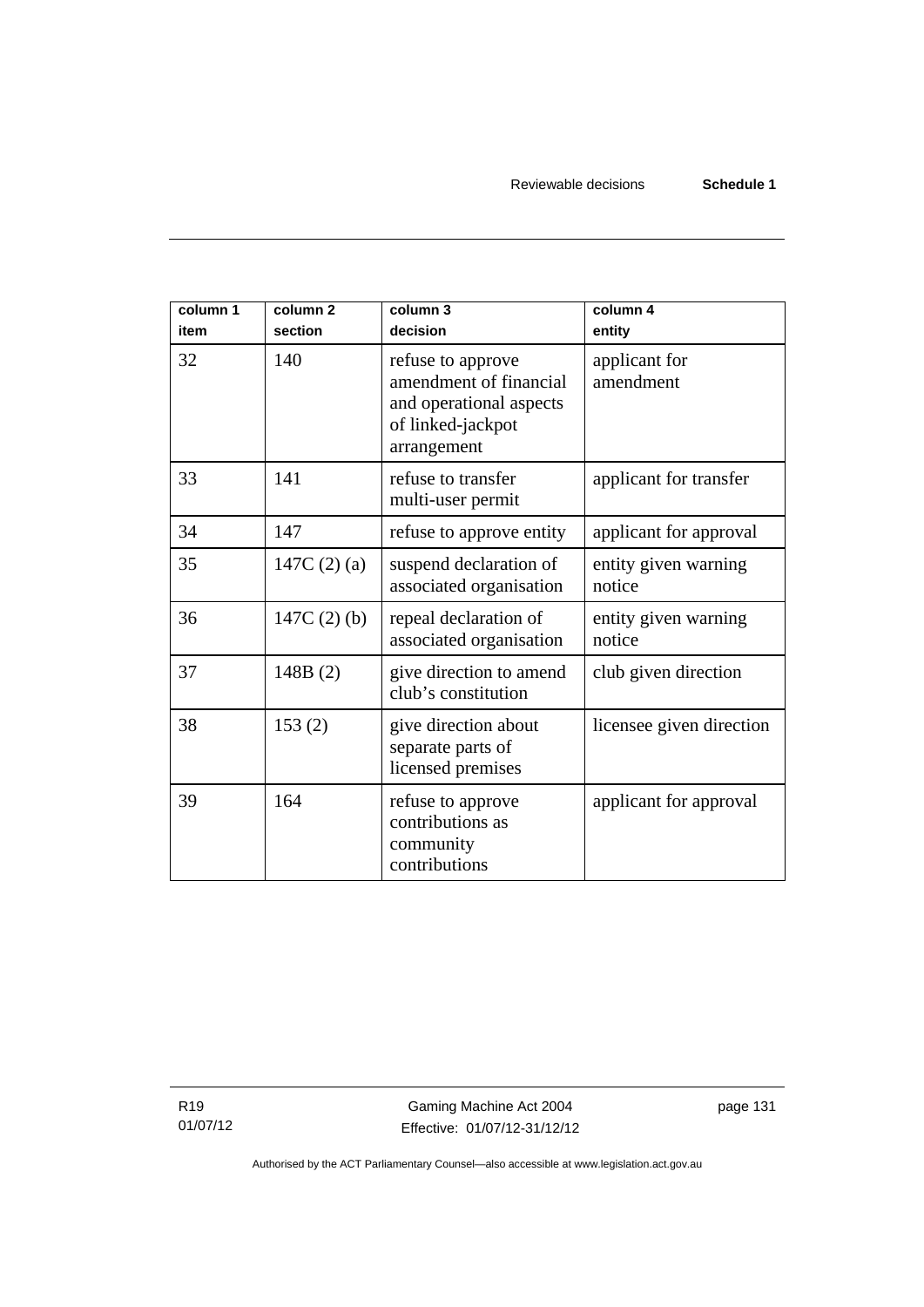**Dictionary** 

# **Dictionary**

(see s 3)

*Note 1* The Legislation Act contains definitions and other provisions relevant to this Act.

*Note 2* In particular, the Legislation Act, dict, pt 1, defines the following terms:

- ACAT
- ACT
- adult
- appoint
- child
- Commonwealth
- contravene
- Corporations Act
- Criminal Code
- disallowable instrument
- Executive
- fail
- found guilty
- gambling and racing commission
- individual
- law, of the Territory
- Legislation Act
- may (see s 146)
- must (see s 146)
- penalty unit (see s 135)
- prescribed
- regulations
- reviewable decision notice
- the Territory
- under.

page 132 Gaming Machine Act 2004 Effective: 01/07/12-31/12/12

R19 01/07/12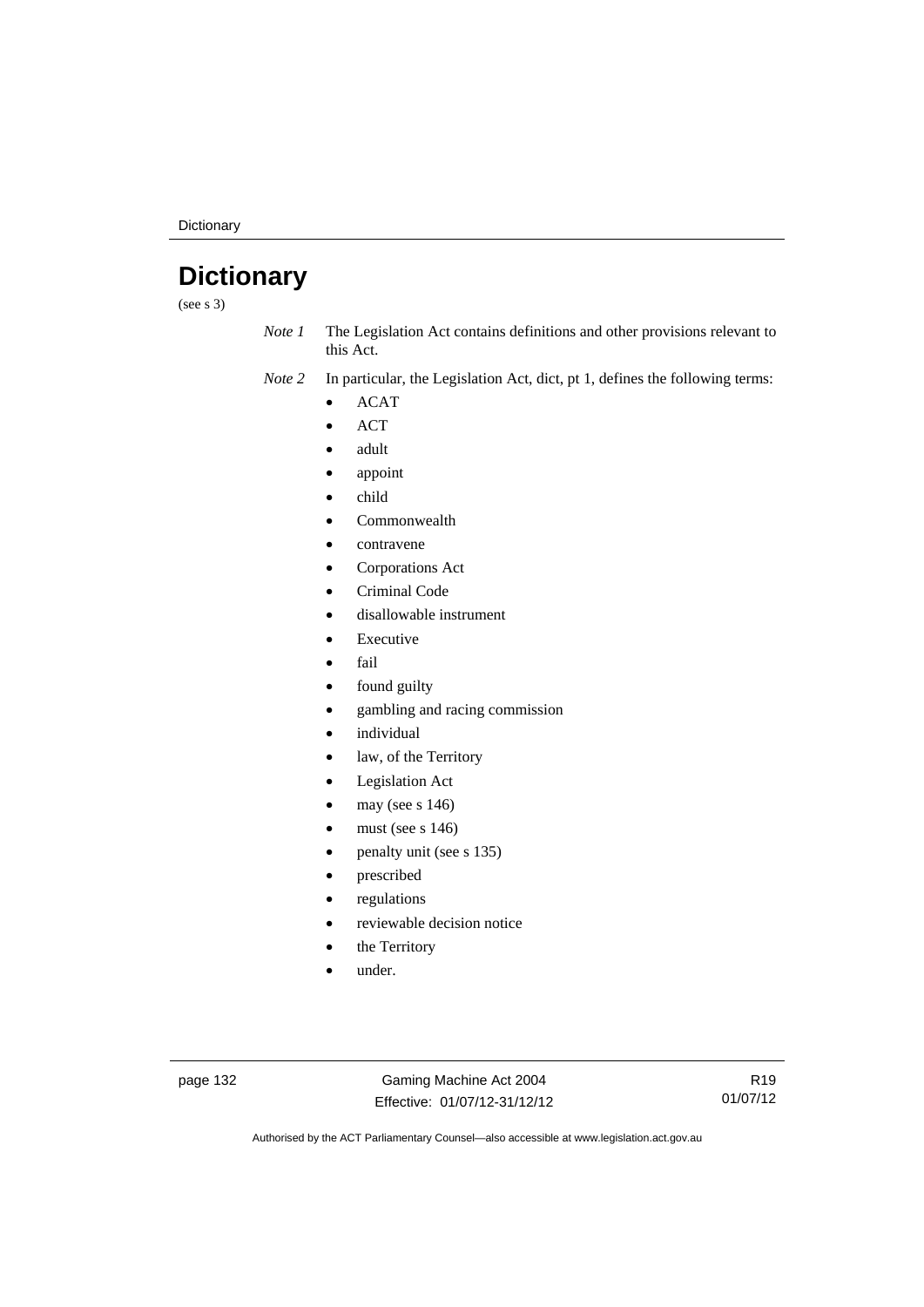*acquire* a gaming machine, means take possession of the machine for the purpose of using it for gaming.

*acquisition approval application*—see section 99.

*approval certificate*—

- (a) for an approved technician—see section 80 (2) (a) (Certificates and identity cards for approved technicians);
- (b) for an attendant—see section 92 (2) (a) (Certificates for approved attendants).

*approved attendant* means an attendant approved under section 86 (Approval of attendants) or section 87 (Short-term approval of attendants).

*approved gaming machine* means a gaming machine approved under section 69.

*approved supplier* means a supplier approved under section 72.

*approved technician* means a technician approved under section 75 (Approval of technicians) or section 76 (Short-term approval of technicians).

*associated entity*—see the *Electoral Act 1992*, section 198.

*associated organisation*, for a club, means an entity declared to be an associated organisation under section 147.

*associated organisation declaration*, for part 9 (Club administration)—see section 144A.

*authorised officer* means an authorised officer under the Control Act, section 20.

*centralised monitoring system (*or *CMS)*—see section 66.

*certificate of suitability*—see section 17 (2) (b).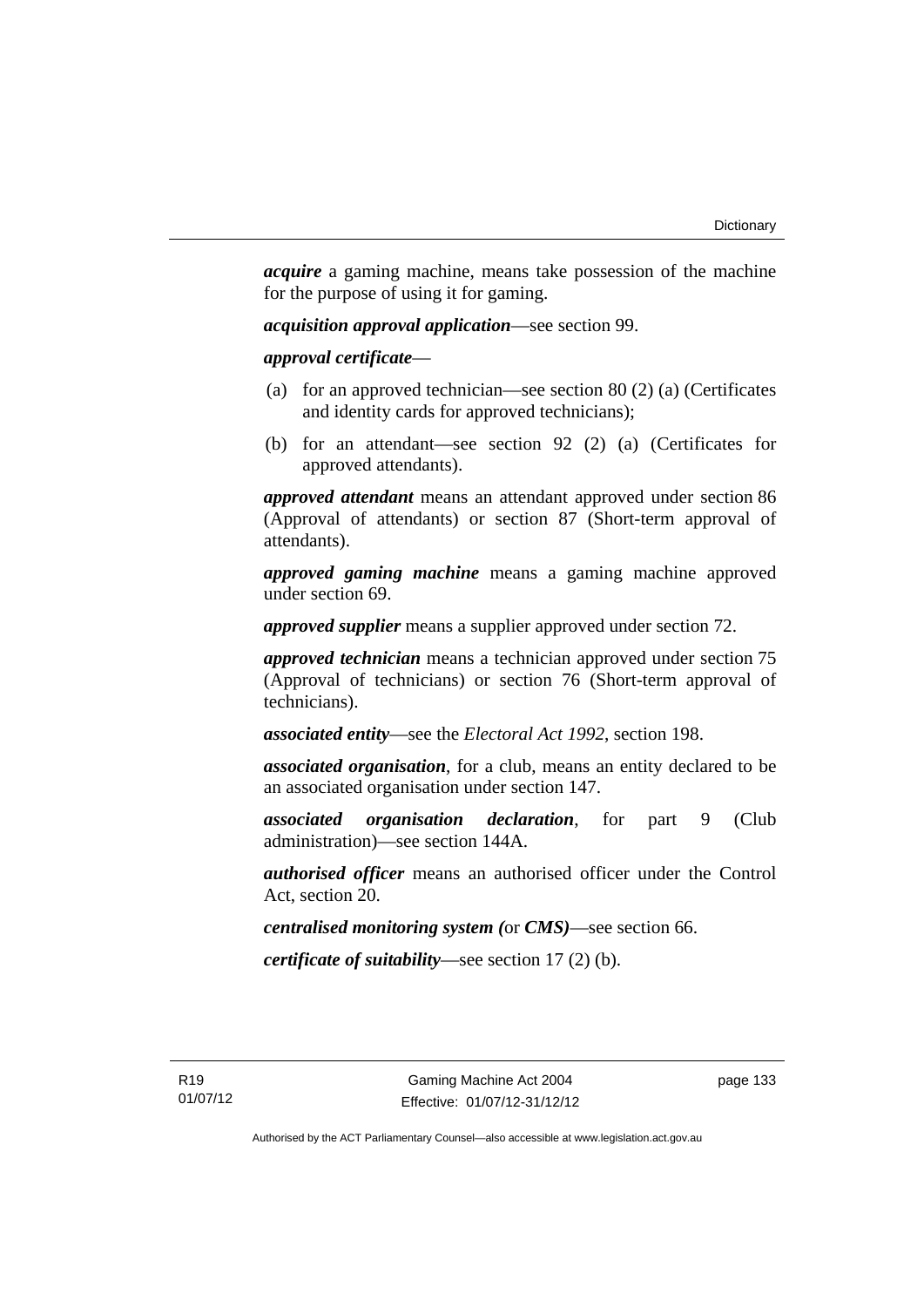*charitable organisation* means a body, whether or not incorporated, formed or carried on mainly for charitable, benevolent, philanthropic or religious purposes, but does not include a body formed or carried on for the purpose of trading or gaining a financial profit for its members.

*class B gaming machine* means a gaming machine consisting of the game of draw poker, or a game derived from draw poker, that requires player interaction or intervention as part of the fundamental game operation.

*class C gaming machine* means a gaming machine that consists of a game other than the following games or games derived from them:

- (a) roulette;
- (b) blackjack;
- (c) sic bo;
- (d) craps;
- (e) pai gow;
- (f) baccarat;
- (g) two-up;
- (h) money wheel;
- (i) draw poker.

*club* means a corporation established for the benefit of members to achieve eligible objects.

*CMS*—see definition of *centralised monitoring system*.

*commission* means the gambling and racing commission.

*community contribution* means a contribution made by a licensee that is approved as a community contribution under section 164.

*community contribution shortfall tax*—see section 172 (1).

R19 01/07/12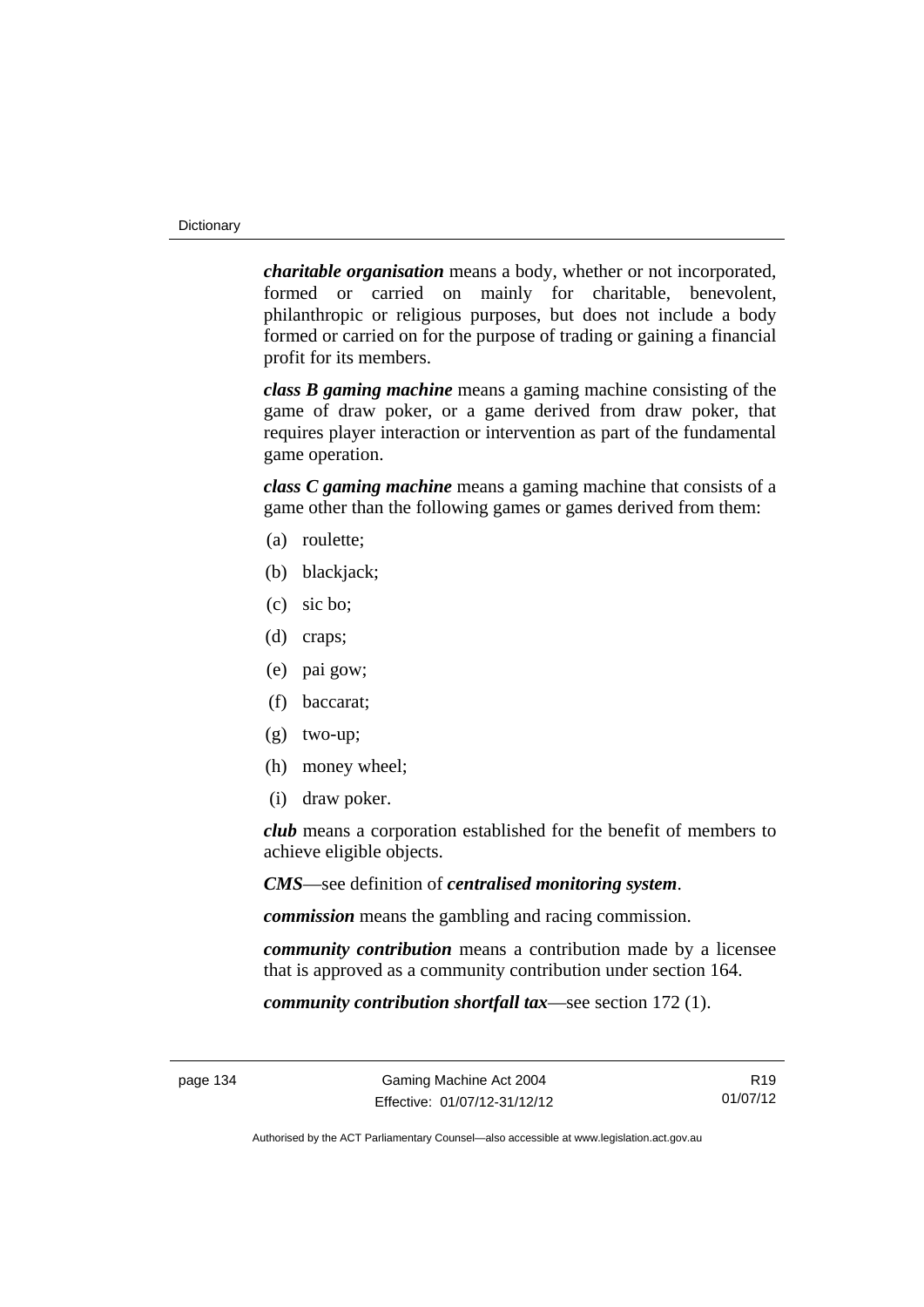*computer cabinet* means the sealable part of a gaming machine that contains the game storage medium and the random access memory.

*constitution* means—

- (a) for a club that is a company—the memorandum, and any articles of association, of the company; or
- (b) for a club that is an incorporated association—the statement of objects and the rules of the association.

*contribution* means any money, benefit, valuable consideration or security.

*Control Act* means the *Gambling and Racing Control Act 1999*.

*control procedures*, for an entity, means the procedures under section 97.

*corporation* includes a club.

*current licensee*, for division 2.6 (Transfer and surrender of licences)—see section 31 (1).

*disciplinary action*—see section 58.

*disciplinary notice*—see section 61.

*dispose of* a gaming machine includes the following:

- (a) lease or hire the machine to a person;
- (b) destroy the machine;
- (c) make the machine inoperable.

*eligible club*—see section 146.

*eligible object*—see section 145.

### *eligible person*—

- (a) for an individual—see section 20;
- (b) for a corporation—see section 21.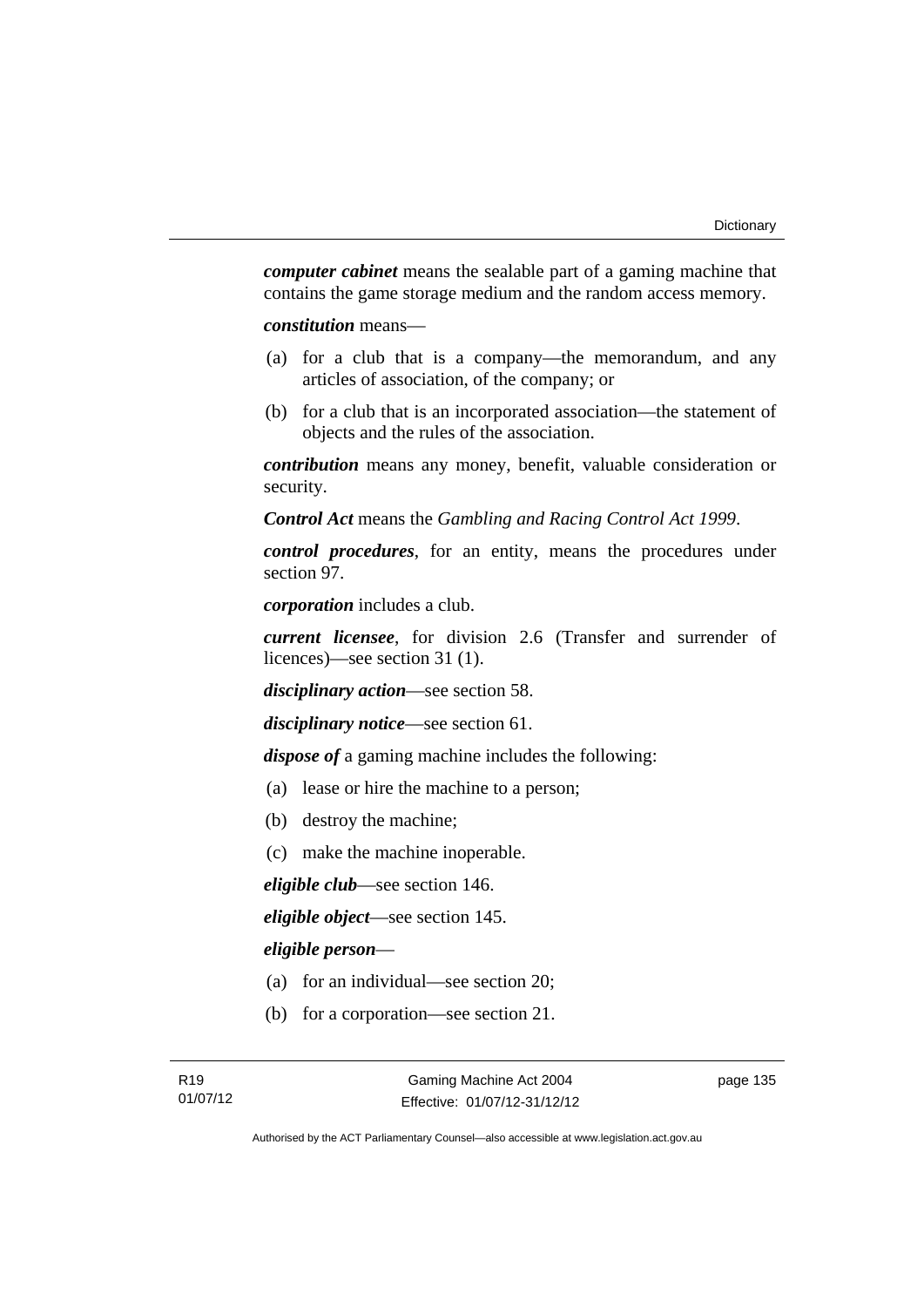**Dictionary** 

*employ* includes engage.

*executive officer*, of a corporation, means a person, by whatever name called and whether or not the person is a director of the corporation, who is concerned with, or takes part in, the corporation's management.

*financial arrangement*—see section 101.

*game*, in relation to a gaming machine, means a play, or a series of plays, initiated by the application of a single stake registered on the machine.

*gaming area* means a room or other area within licensed premises approved under section 120 for the installation of gaming machines.

*gaming law—*see the Control Act, dictionary.

### *gaming machine*—

- (a) means a machine—
	- (i) designed for playing a game of chance, or of mixed chance and skill; and
	- (ii) designed to be played completely or partly by—
		- (A) the insertion of 1 or more coins, notes or tokens; or
		- (B) by the application of a monetary credit registered on the machine or elsewhere; and
	- (iii) that offers, or that appears to offer, people a chance to win monetary or other valuable consideration by playing the machine; but
- (b) does not include a device prescribed under the regulations.

*gaming machine tax* means the tax imposed by section 159.

*general licence*—see the *Liquor Act 2010*, section 17.

R19 01/07/12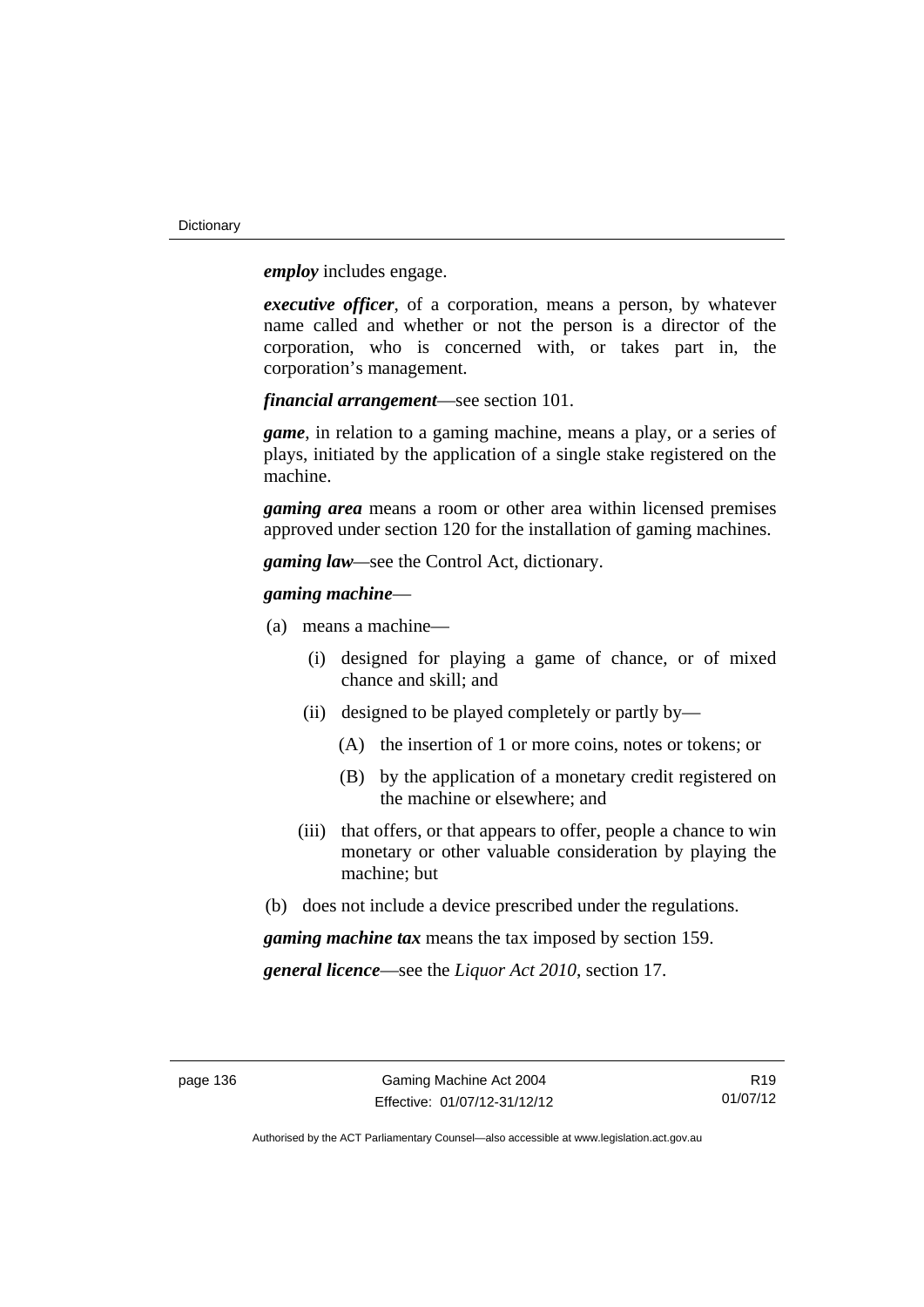*gross revenue*, of a licensee or person, means all revenue derived by the licensee or person from the operation of gaming machines, other than—

- (a) the amount of winnings for playing the machines paid or payable in accordance with the machines' indicated prize scales (excluding linked jackpots); and
- (b) any amount set aside under a linked-jackpot arrangement for the payment of linked jackpots.

*ground for disciplinary action* against a licensee—see section 57.

*incorporated association* means an association incorporated under the *Associations Incorporation Act 1991*.

*influential person*, for a corporation—see section 7.

*initial licence application*—see section 9.

*inquiry* means an inquiry held by the commission under the Control Act.

*jackpot*, in relation to a gaming machine, means the combination of letters, numbers, symbols or representations as part of a game on the machine that pays the maximum winnings payable on the machine for any 1 combination.

*licence* means—

- (a) a gaming machine licence issued under this Act; and
- (b) in relation to a person authorised under section 134—the authorisation; and
- (c) in relation to a permit-holder under part 8 (Linked-jackpot arrangements)—a multi-user permit.

*licence amendment application*—see section 9.

*licensed premises* means premises for which a licence is in force.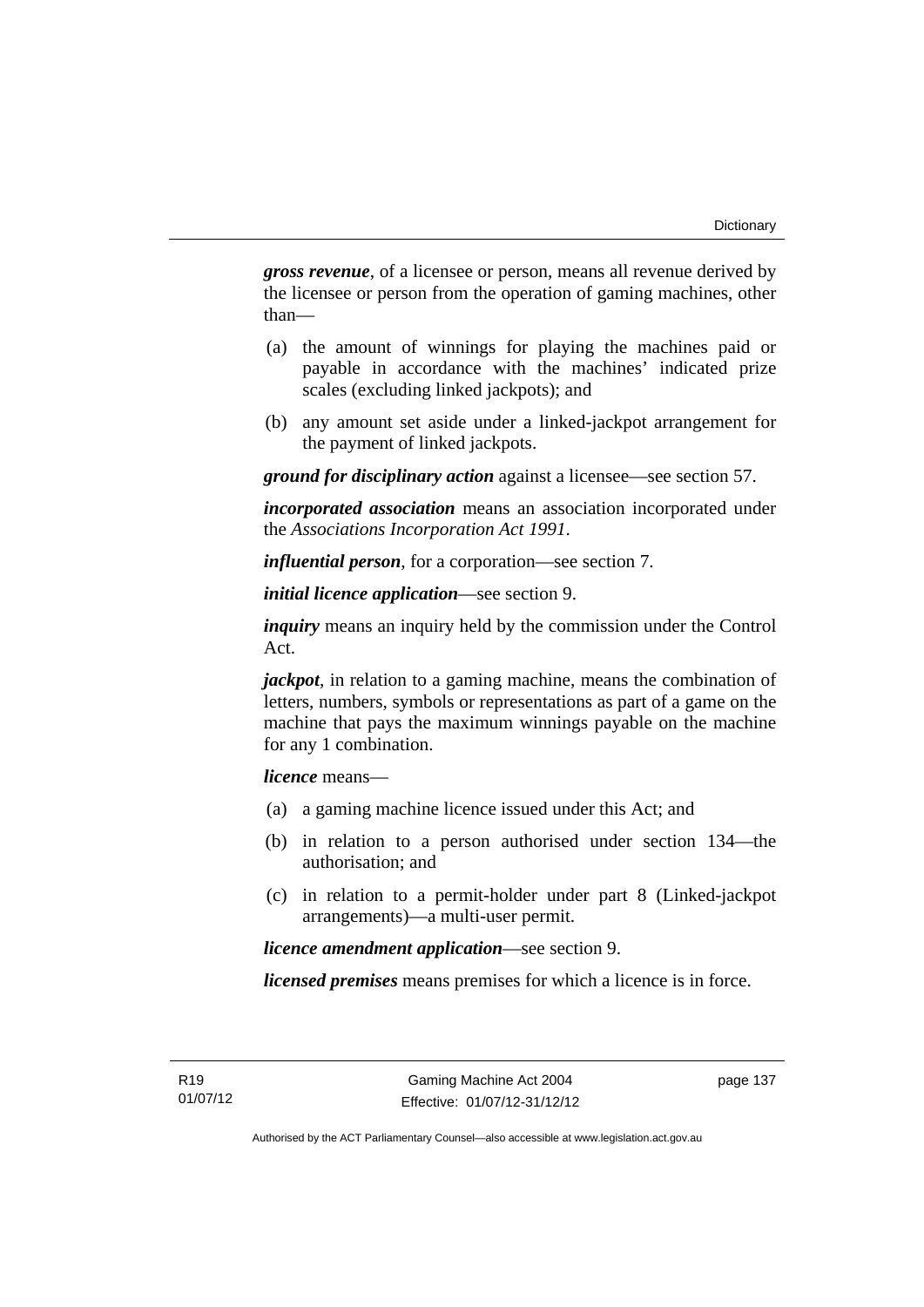*licensee* means—

- (a) in relation to a licence—the holder of the licence; and
- (b) in relation to licensed premises—the holder of the licence in force for the premises; and
- (c) for part 4 (Disciplinary action)—see section 56.

*life member*, of a club, means a person who is elected to membership of the club for life under the rules of the club.

*linked jackpot* means winnings under a linked-jackpot arrangement operated in accordance with an authorisation or permit under part 8.

*linked-jackpot arrangement* means an arrangement under which 2 or more gaming machines are linked to a device—

- (a) that, from time to time, records the amount payable as winnings under the arrangement; and
- (b) that, for the purpose of recording the amount mentioned in paragraph (a), receives messages from each machine to which it is linked; and
- (c) that cannot affect the percentage payout of, or transmit a message to, a machine to which it is linked.

*local jurisdiction* means a State or New Zealand.

*machine access register*—see section 71.

*maintain* a gaming machine includes repair, adjust or alter the machine.

*member*, of a club, means—

- (a) a member who, under the rules of the club, is required to pay fees; or
- (b) a life member.

*multi-user permit*—see section 135.

R19 01/07/12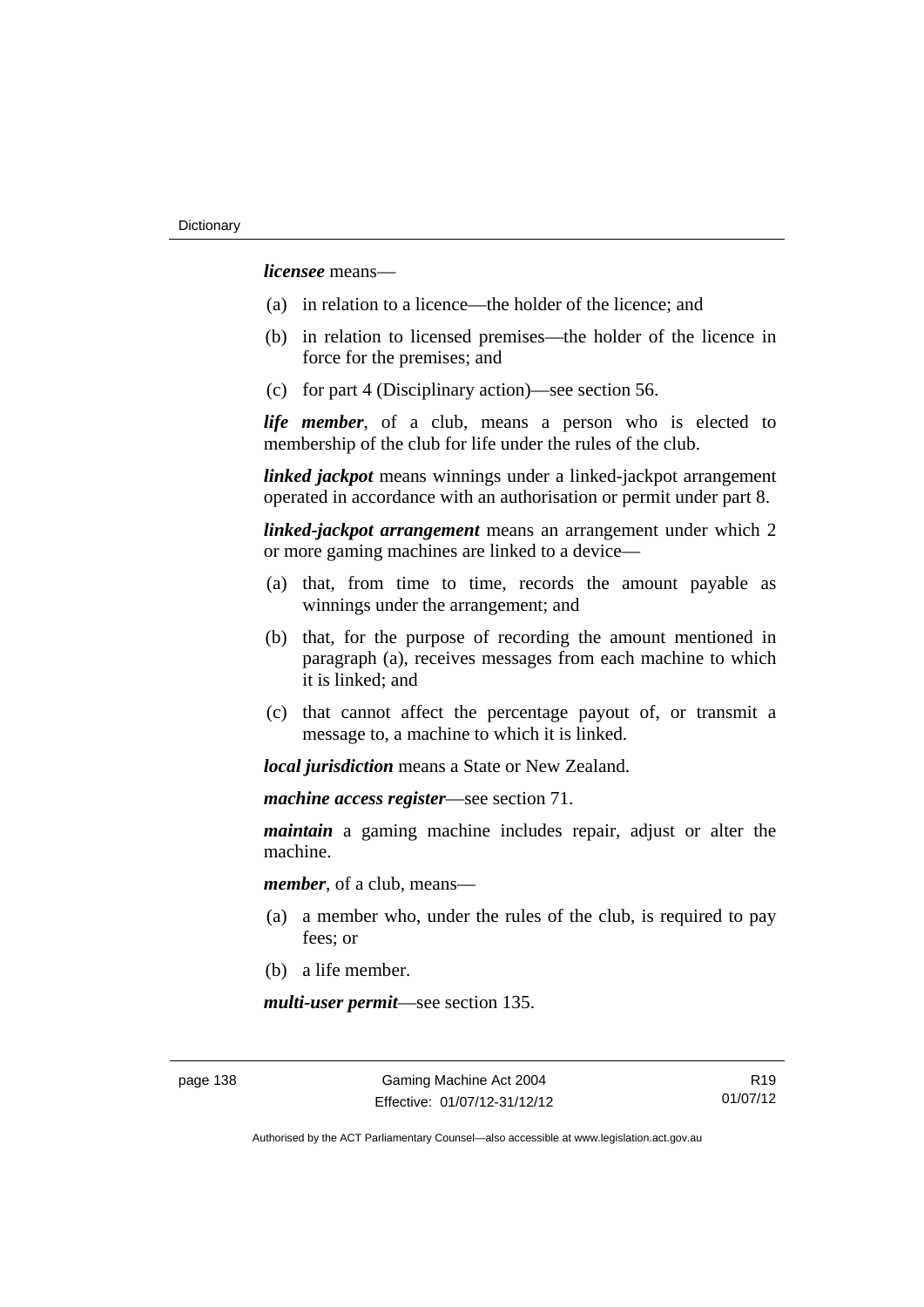*net revenue*, of a licensee that is a club, means gross revenue derived by the licensee, less—

- (a) any amount of gaming machine tax payable on that revenue; and
- (b) 24% of the gross revenue.

*officer* of a club—

- (a) means—
	- (i) any office-holder of the club (however described), including the secretary, treasurer, executive officer or public officer; or
	- (ii) anyone else concerned in or who takes part in the management of the club's affairs; but
- (b) does not include a patron or the holder of another honorary office of the club if the office does not give its holder a right to take part in the management of the club's affairs.

*on licence*—see the *Liquor Act 2010*, section 18.

*Note* Subclasses of on licences are dealt with in the *Liquor Act 2010*, div 2.2.

*operator*, of relevant premises, means the person who manages the premises.

*percentage payout*, for a gaming machine, means the percentage payout authorised for the machine under the licence.

*peripheral equipment*, for a gaming machine—see section 68.

*permit-holder* means the holder of a multi-user permit.

*problem gambling assistance fund*—see section 163B.

*proposed gaming area*, in relation to an application—see section 11 (2) (b).

*prospective licensee*, for division 2.6 (Transfer and surrender of licences)—see section 31 (1).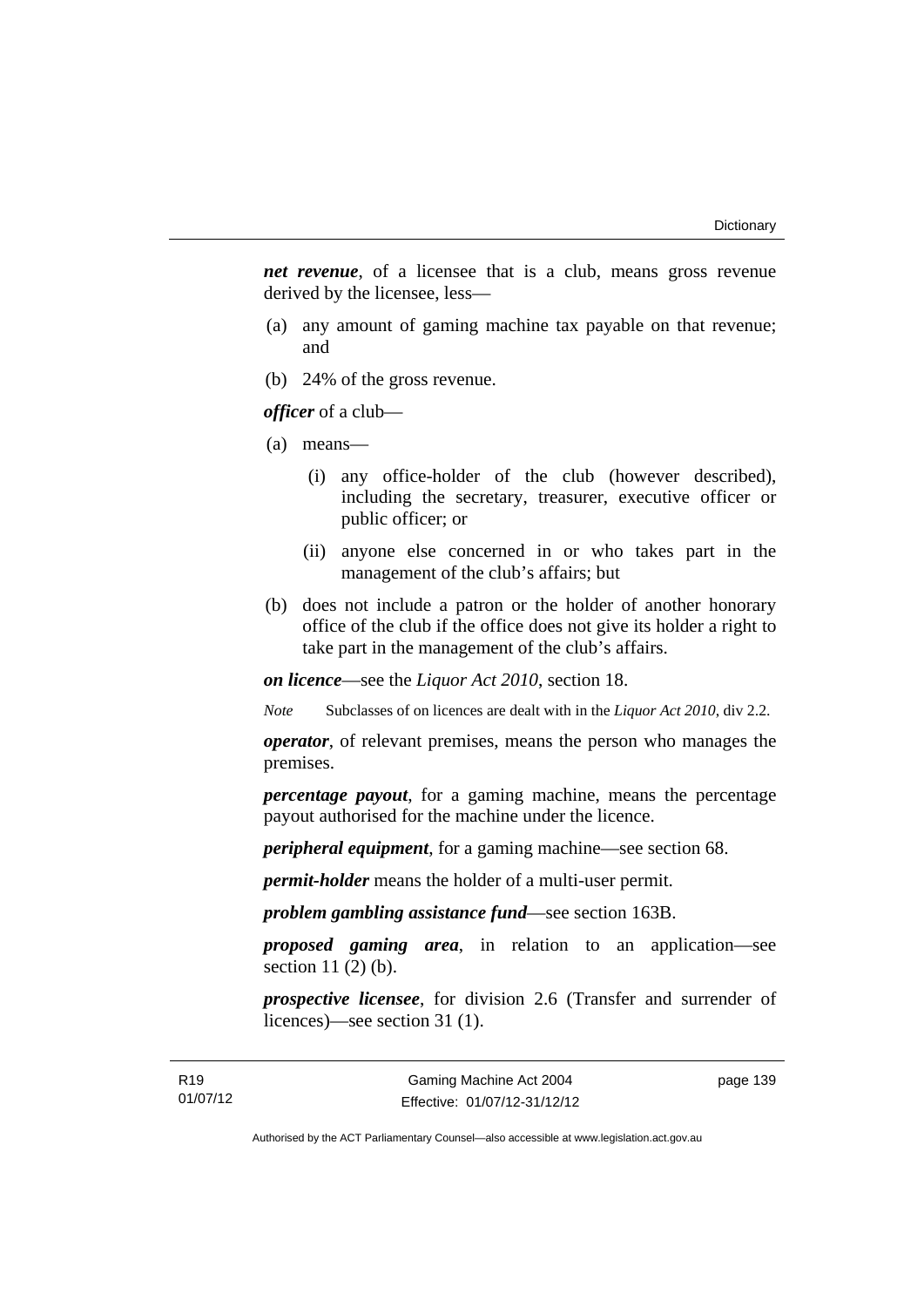### *qualified accountant* means—

- (a) a member of the Institute of Chartered Accountants in Australia, the Institute of Public Accountants or the Australian Society of Certified Practising Accountants; or
- (b) a person registered as a registered company auditor under the Corporations Act.

*registered party*—see the *Electoral Act 1992*, dictionary.

*relevant premises* means the premises for which a person has applied for a licence.

*repossession* of a gaming machine includes taking possession of the machine under a default provision in a financial agreement.

*required community contribution*, for a licensee that is a club—see section 169 (1).

*reviewable decision*, for part 13 (Notification and review of decisions)—see section 173.

*rules*, for an entity, means the rules mentioned in section 11 (2) (c).

*secretary*, in relation to a club, includes a person concerned in the management of the club.

#### *short-term approval*—

- (a) for an attendant—see section 87 (3); and
- (b) for a technician—see section 76 (3).

*statement of objects* of a club, means—

- (a) for a company—the memorandum of the company; or
- (b) for an incorporated association—the statement of objects of the association.

R19 01/07/12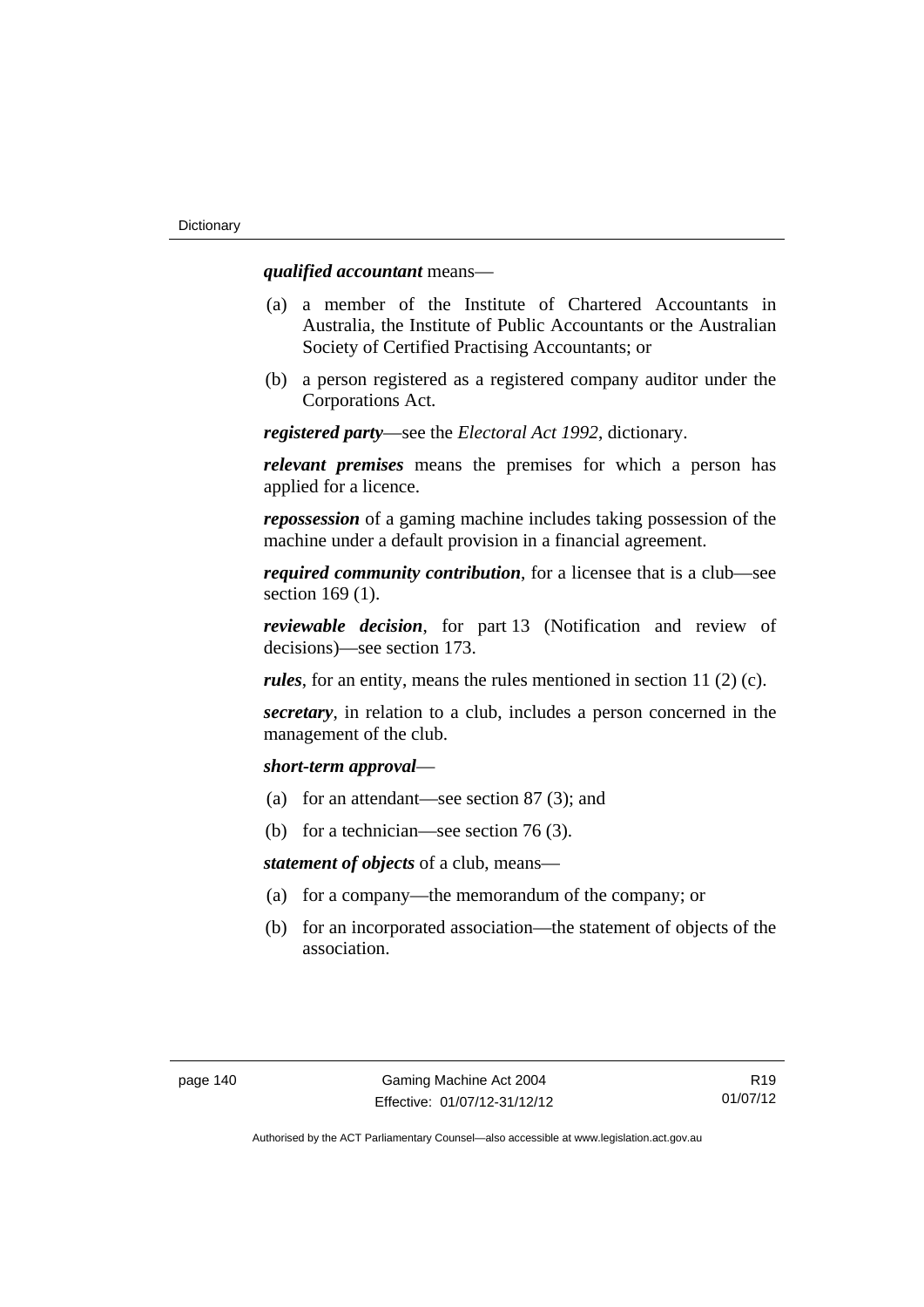*social impact assessment*, for an initial licence application or an amendment licence application, means a social impact assessment for the application under division 2.3.

*technical evaluation* means a technical evaluation under section 69.

*warning notice*, for an associated organisation, for part 9 (Club administration)—see section 144A.

R19 01/07/12

Gaming Machine Act 2004 Effective: 01/07/12-31/12/12 page 141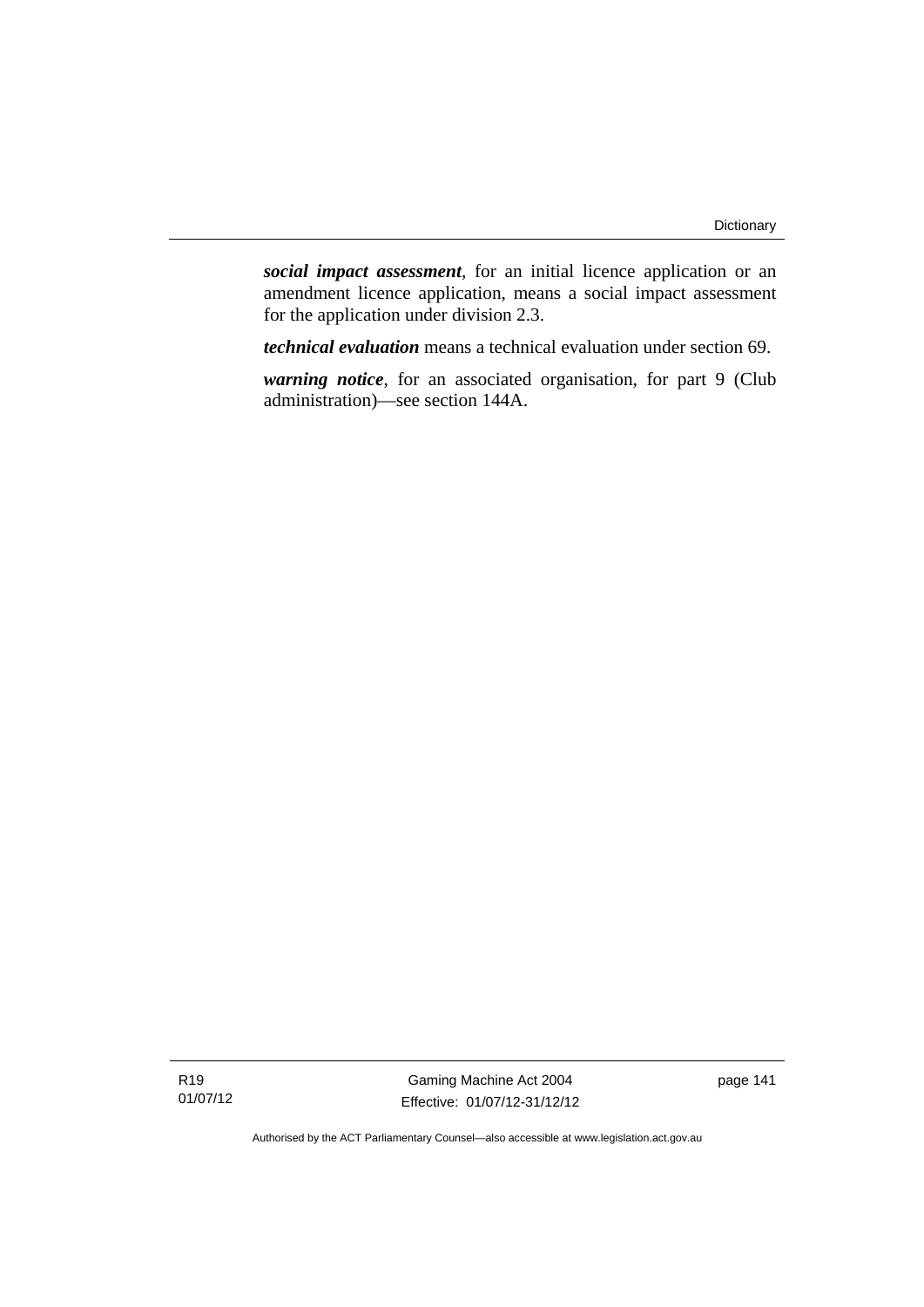1 About the endnotes

# **Endnotes**

# **1 About the endnotes**

Amending and modifying laws are annotated in the legislation history and the amendment history. Current modifications are not included in the republished law but are set out in the endnotes.

Not all editorial amendments made under the *Legislation Act 2001*, part 11.3 are annotated in the amendment history. Full details of any amendments can be obtained from the Parliamentary Counsel's Office.

Uncommenced amending laws are not included in the republished law. The details of these laws are underlined in the legislation history. Uncommenced expiries are underlined in the legislation history and amendment history.

If all the provisions of the law have been renumbered, a table of renumbered provisions gives details of previous and current numbering.

The endnotes also include a table of earlier republications.

## **2 Abbreviation key**

page 142 Gaming Machine Act 2004 Effective: 01/07/12-31/12/12

R19 01/07/12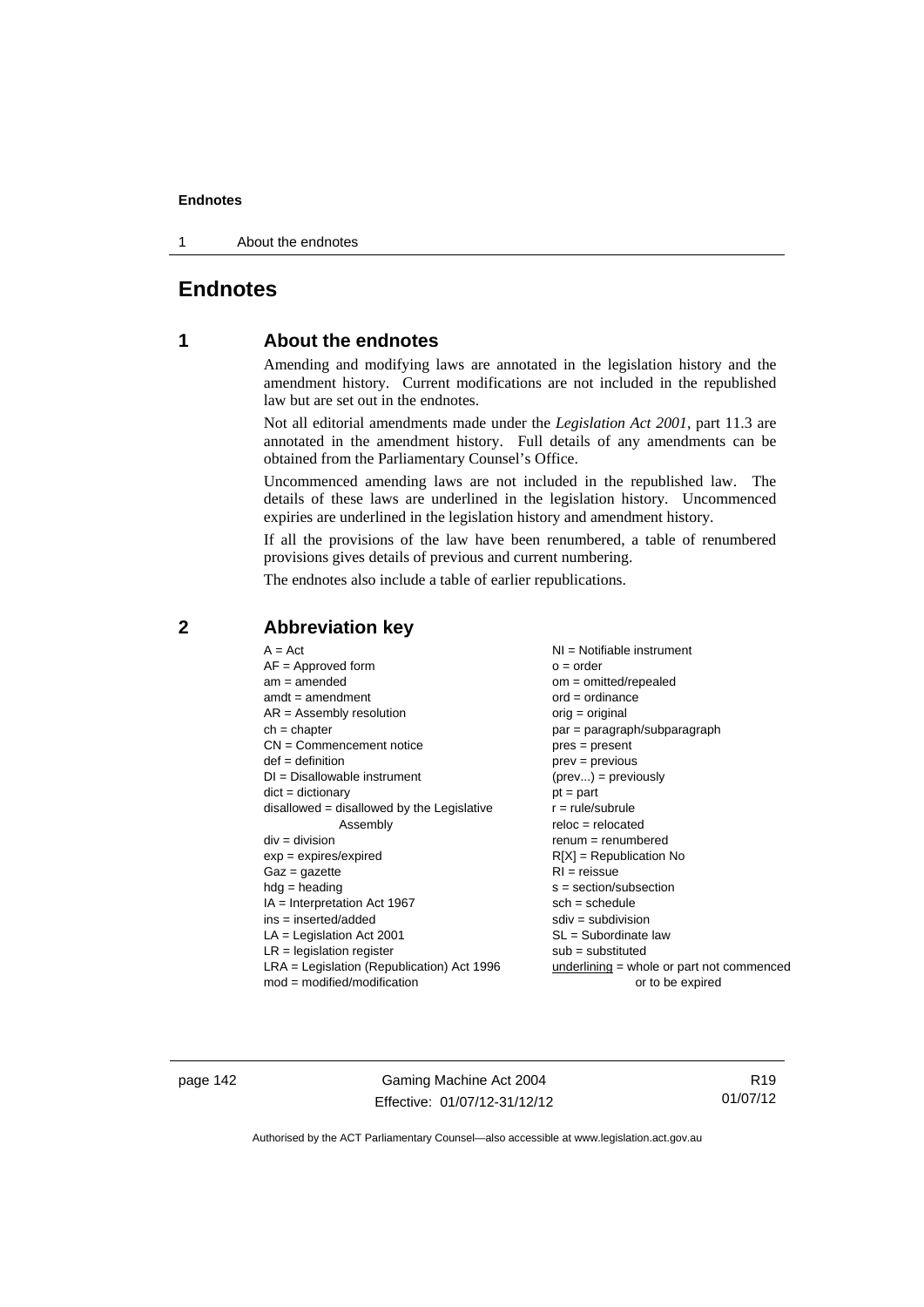# 01/07/12 Gaming Machine Act 2004 Effective: 01/07/12-31/12/12 **3 Legislation history Gaming Machine Act 2004 A2004-34**  notified LR 9 July 2004 s 1, s 2 commenced 9 July 2004 (LA s 75 (1)) remainder commenced 1 November 2004 (s 2 and CN2004-14) as amended by **Gaming Machine Amendment Act 2005 A2005-17**  notified LR 13 April 2005 s 1, s 2 commenced 13 April 2005 (LA s 75 (1)) remainder commenced 14 April 2005 (s 2) **Gaming Machine Amendment Act 2005 (No 2) A2005-26**  notified LR 28 June 2005 s 1, s 2 commenced 28 June 2005 (LA s 75 (1)) s 8 commenced 1 July 2007 (s 2 (2)) remainder commenced 1 July 2005 (s 2 (1)) **Casino Control Act 2006 A2006-2 sch 1 pt 1.3**  notified LR 22 February 2006 s 1, s 2 commenced 22 February 2006 (LA s 75 (1)) sch 1 pt 1.3 commenced 1 May 2006 (s 2 and CN2006-6) **Gaming Machine Amendment Act 2007 A2007-14**  notified LR 31 May 2007 s 1, s 2 commenced 31 May 2007 (LA s 75 (1)) remainder commenced 1 June 2007 (s 2) **Gaming Machine Amendment Act 2007 (No 2) A2007-40**  notified LR 4 December 2007 s 1, s 2 commenced 4 December 2007 (LA s 75 (1)) s 17 commenced 4 June 2008 (s 2 (2)) remainder commenced 5 December 2007 (s 2 (1)) **Statute Law Amendment Act 2008 A2008-28 sch 3 pt 3.29**  notified LR 12 August 2008 s 1, s 2 commenced 12 August 2008 (LA s 75 (1)) sch 3 pt 3.29 commenced 26 August 2008 (s 2)

page 143

Authorised by the ACT Parliamentary Counsel—also accessible at www.legislation.act.gov.au

R19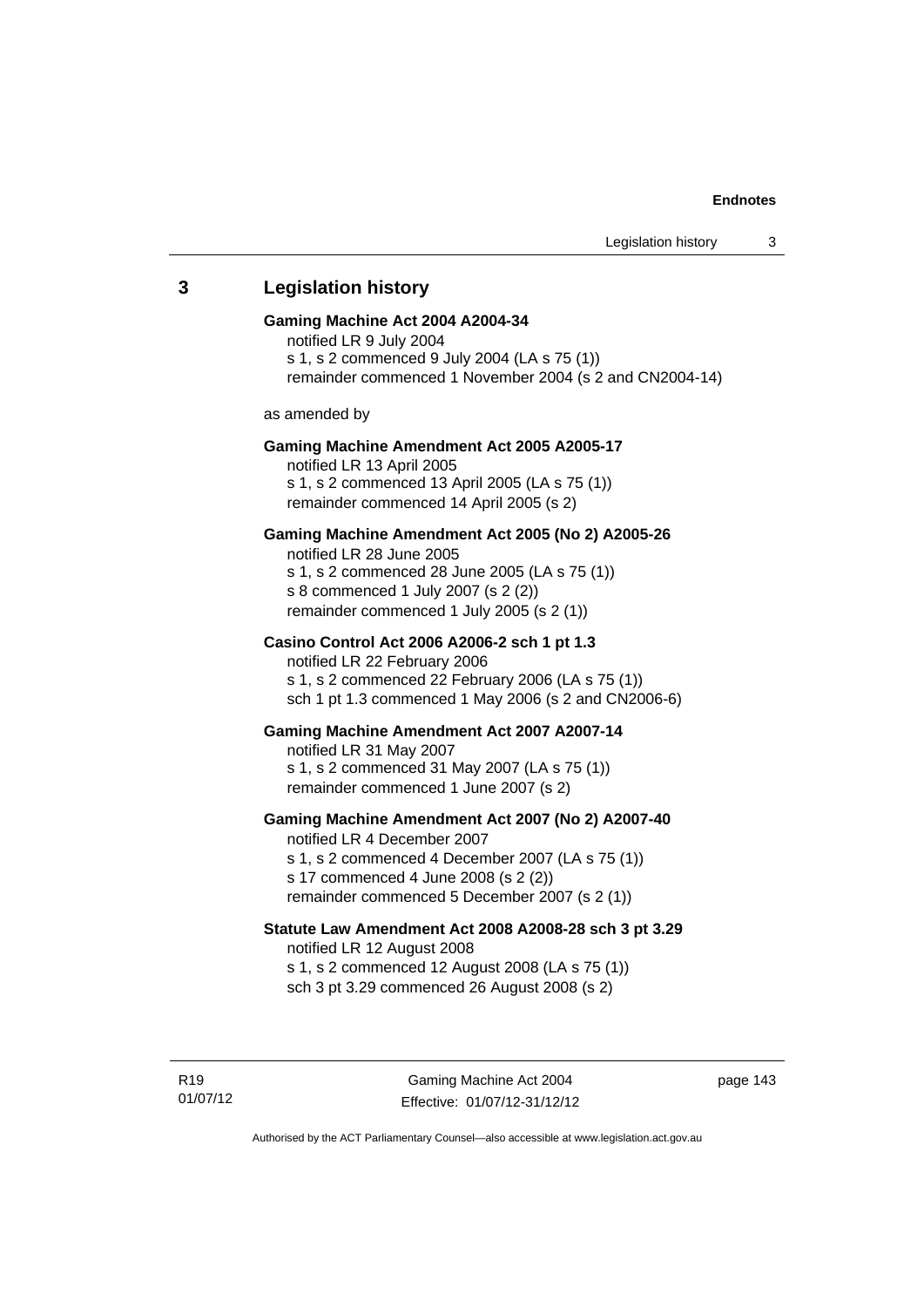3 Legislation history

### **ACT Civil and Administrative Tribunal Legislation Amendment Act 2008 (No 2) A2008-37 sch 1 pt 1.47**

notified LR 4 September 2008

s 1, s 2 commenced 4 September 2008 (LA s 75 (1)) sch 1 pt 1.47 commenced 2 February 2009 (s 2 (1) and see ACT Civil

and Administrative Tribunal Act 2008 A2008-35, s 2 (1) and CN2009-2)

### **Statute Law Amendment Act 2009 (No 2) A2009-49 sch 1 pt 1.6**

notified LR 26 November 2009

s 1, s 2 commenced 26 November 2009 (LA s 75 (1)) sch 1 pt 1.6 commenced 17 December 2009 (s 2)

#### **Liquor (Consequential Amendments) Act 2010 A2010-43 sch 1 pt 1.12**  notified LR 8 November 2010

s 1, s 2 commenced 8 November 2010 (LA s 75 (1)) sch 1 pt 1.12 commenced 1 December 2010 (s 2 (4) and see Liquor Act 2010 A2010-35, s 2 (3) (as am by A2010-43 amdt 1.19) and CN2010-14)

#### **Gaming Machine (Problem Gambling Assistance) Amendment Act 2010 A2010-52**

notified LR 15 December 2010 s 1, s 2 commenced 15 December 2010 (LA s 75 (1)) remainder commenced 1 July 2011 (s 2)

#### **Statute Law Amendment Act 2011 A2011-3 sch 1 pt 1.3, sch 3 pt 3.21**

notified LR 22 February 2011 s 1, s 2 commenced 22 February 2011 (LA s 75 (1)) sch 1 pt 1.3, sch 3 pt 3.21 commenced 1 March 2011 (s 2)

#### **Gaming Machine (Club Governance) Amendment Act 2011 A2011-24 pt 2**

notified LR 7 July 2011 s 1, s 2 commenced 1 July 2011 (LA s 75 (2)) ss 9-11, s 21, s 26 commenced 1 July 2012 (s 2 (2)) pt 2 remainder taken to have commenced 1 July 2011 (s 2 (1))

### **Justice and Community Safety Legislation Amendment Act 2011 (No 2) A2011-27 sch 1 pt 1.5**

notified LR 30 August 2011

s 1, s 2 taken to have commenced 29 July 2008 (LA s 75 (2))

sch 1 pt 1.5 commenced 13 September 2011 (s 2 (1))

R19 01/07/12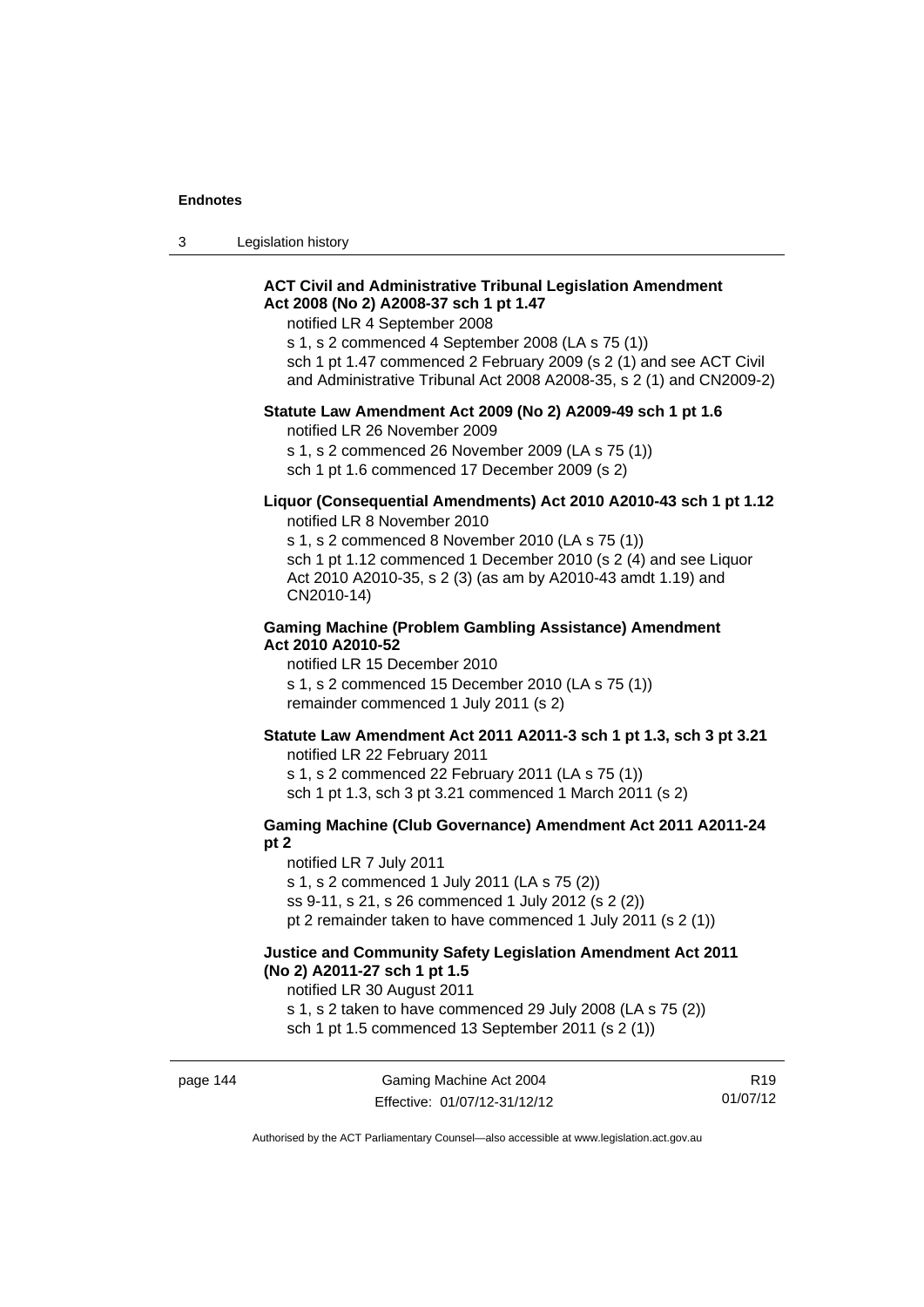Legislation history 3

# **Business Names Registration (Transition to Commonwealth) Act 2012 A2012-2 sch 2 pt 2.3**

notified LR 28 February 2012

s 1, s 2 commenced 28 February 2012 (LA s 75 (1))

sch 2 pt 2.3 commenced 28 May 2012 (s 2 (2))

Gaming Machine Act 2004 Effective: 01/07/12-31/12/12 page 145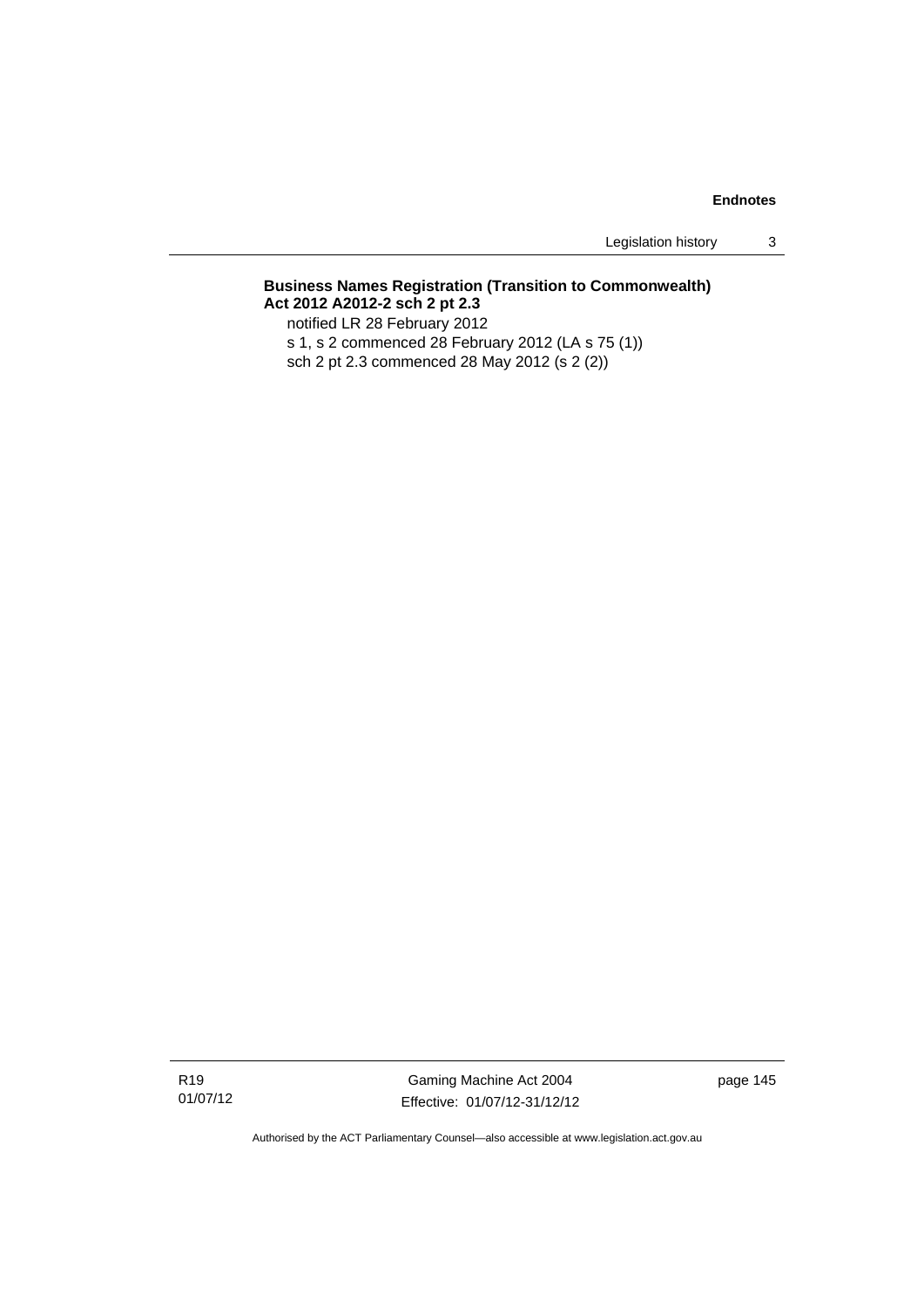4 Amendment history

### **4 Amendment history**

```
Commencement 
s 2 om LA s 89 (4) 
Applications to be dealt with in order of receipt 
s 10 am A2007-40 s 4 
Grounds for refusing initial licence application by club 
s 14 am A2005-17 s 4, s 5; A2011-24 s 4 
Form of licence 
s 15 am A2005-17 s 6 
No available gaming machines 
s 17 am A2007-40 s 5 
Eligibility of individuals 
s 20 am A2007-14 s 4; A2007-40 s 6; A2008-28 amdt 3.94; 
                 A2011-3 amdt 1.6 
Eligibility of clubs and other corporations 
s 21 am A2007-14 s 5; A2007-40 s 7; A2011-24 s 5, s 6 
Licence amendment applications 
s 22 am A2005-17 s 7 
Substantive licence amendments 
s 24 am A2007-40 s 8, s 9 
Transfer of licence 
                am A2005-17 ss 8-10; ss renum A2005-17 s 11; A2007-40
                 s 10 
Maximum number of gaming machines allowed 
s 35 am A2011-3 amdt 3.210 
Compliance with requirements for issue of licence 
s 39A ins A2005-26 s 4 
Conditions about inequitable benefits 
s 53 am A2011-24 s 7, s 8 
Condition about club's constitution—consistency with gaming laws 
s 53A ins A2011-24 s 9 
Condition about club's constitution—amendment if inconsistent with gaming 
laws 
                ins A2011-24 s 9
Annual report of clubs 
s 54 am A2011-24 s 10, s 11; pars renum R19 LA
```
page 146 Gaming Machine Act 2004 Effective: 01/07/12-31/12/12

R19 01/07/12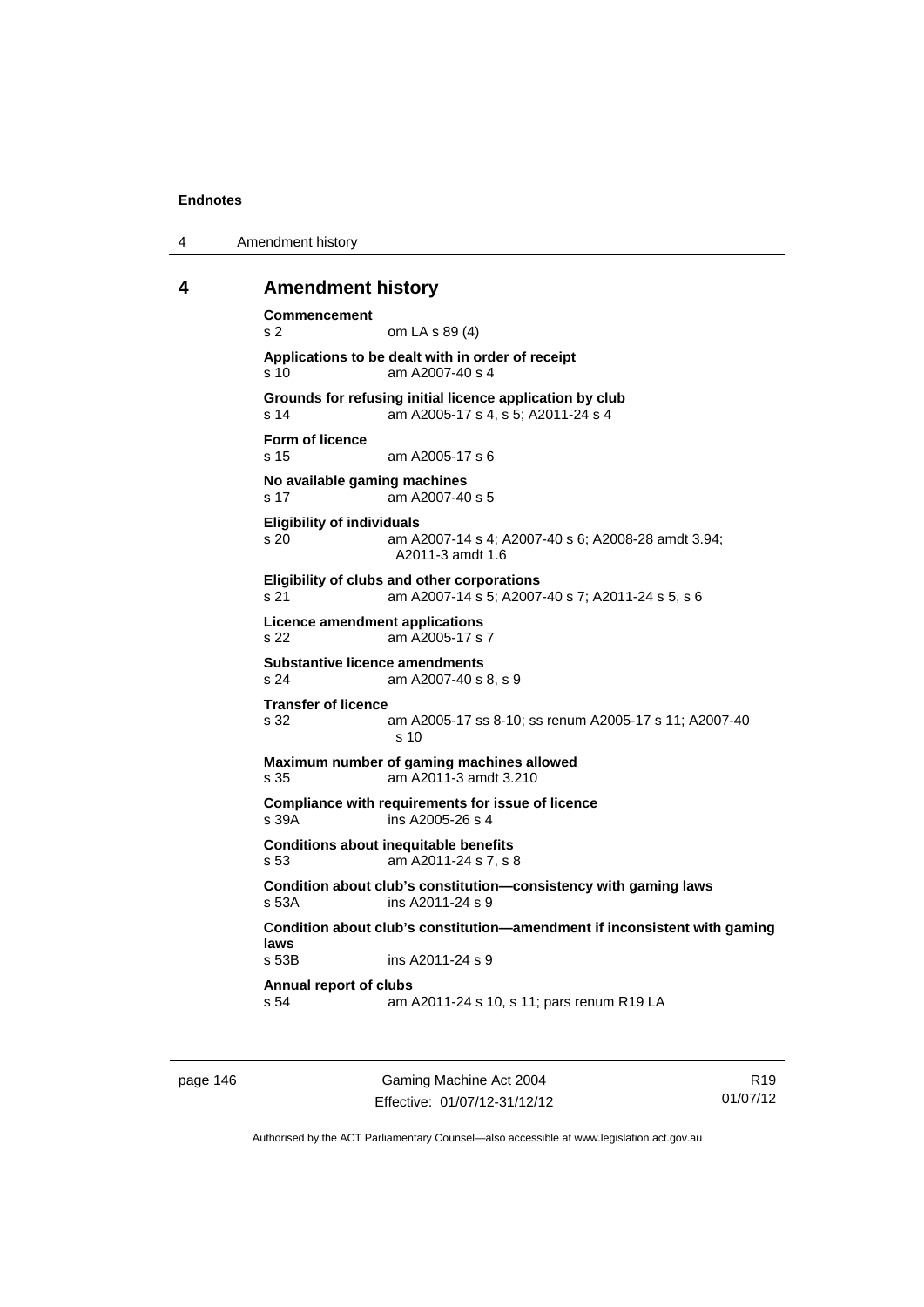|                                           | Amendment history                                                                                                      | 4 |
|-------------------------------------------|------------------------------------------------------------------------------------------------------------------------|---|
| Other conditions of club licences<br>s 55 | am A2005-26 s 5; A2011-24 s 12; pars renum R16 (RI) LA                                                                 |   |
| Grounds for disciplinary action<br>s 57   | am A2005-17 s 12; ss renum A2005-17 s 13; A2006-2<br>amdts 1.13-1.15; pars renum A2006-2 amdt 1.16                     |   |
| s 63                                      | Suspension of licences because of suspension of general and on licences<br>sub A2010-43 amdt 1.15                      |   |
| licences                                  | Cancellation of licences because of cancellation etc of general and on                                                 |   |
| s 64                                      | sub A2010-43 amdt 1.16                                                                                                 |   |
| s66                                       | Meaning of centralised monitoring system<br>am A2011-3 amdt 3.211                                                      |   |
| s 69                                      | Approval of gaming machines and peripheral equipment<br>am A2007-40 s 11; A2011-3 amdt 3.212                           |   |
| approval                                  | Cancellation or suspension of gaming machine and peripheral equipment                                                  |   |
| s 70                                      | am A2011-3 amdt 3.213                                                                                                  |   |
| s 72                                      | Application and approval as supplier<br>am A2007-40 s 12                                                               |   |
| s 73A                                     | Cancellation etc of supplier's approval<br>ins A2007-40 s 13                                                           |   |
| <b>Approval of technicians</b><br>s 75    | am A2007-40 s 14                                                                                                       |   |
| s 79                                      | Cancellation etc of technician's approval<br>am A2005-17 s 14; ss renum A2005-17 s 15                                  |   |
| <b>Approval of attendants</b><br>s 86     | am A2007-40 s 15                                                                                                       |   |
| s 91                                      | Cancellation etc of attendant's approval<br>am A2005-17 s 16; ss renum A2005-17 s 17                                   |   |
| s 126                                     | Position for percentage payout of gaming machines display<br>am A2011-3 amdt 3.214                                     |   |
| <b>Definitions-ot 9</b><br>s 144A         | ins A2011-24 s 13<br>def associated organisation declaration ins A2011-24 s 13<br>def warning notice ins A2011-24 s 13 |   |
| Eligible objects                          | am A2011-3 amdt 3.215                                                                                                  |   |

R19 01/07/12

Gaming Machine Act 2004 Effective: 01/07/12-31/12/12 page 147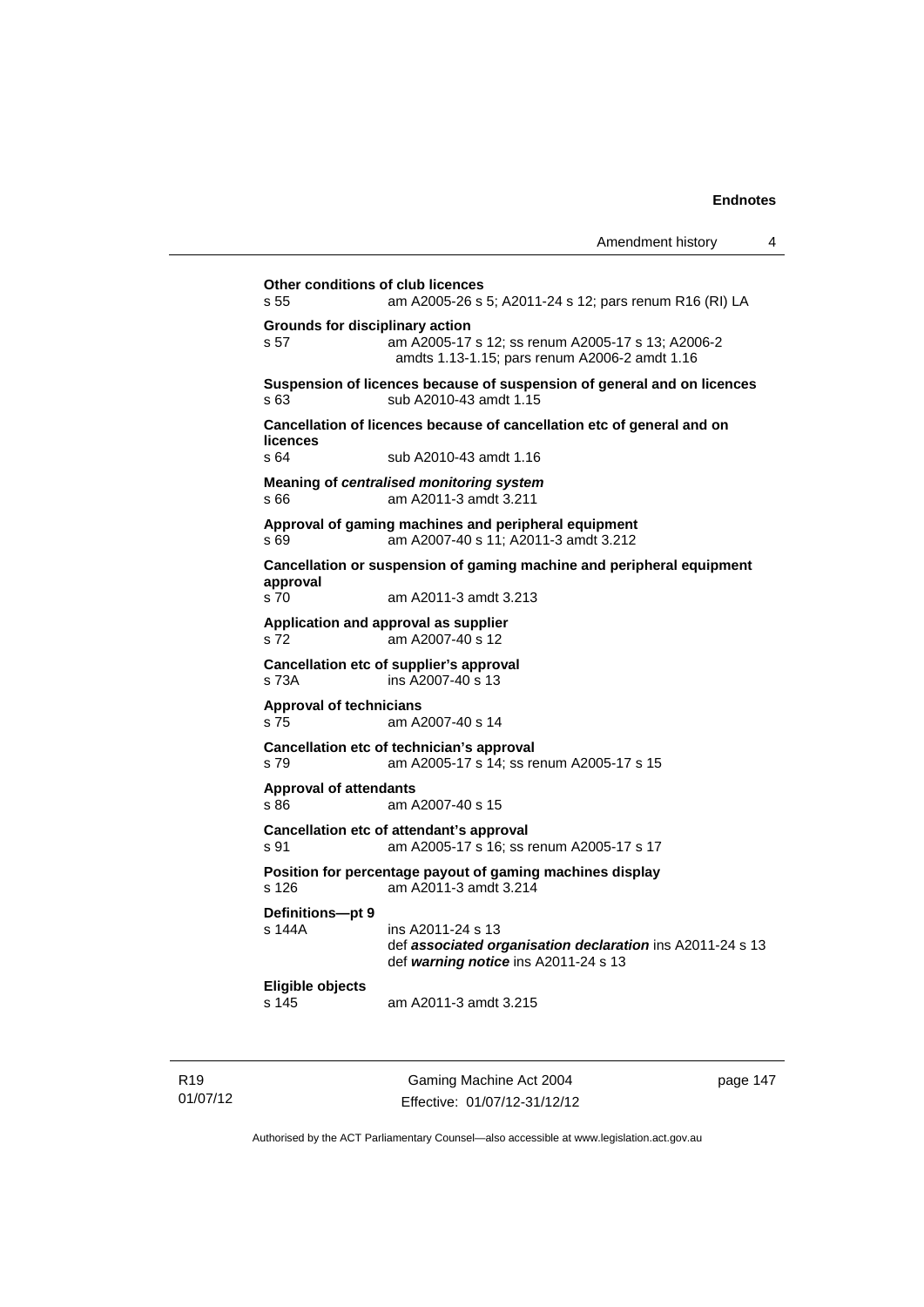4 Amendment history

```
Eligible clubs 
                 am A2005-26 s 6
Associated organisations—declaration 
s 147 hdg sub A2011-24 s 14<br>s 147 s 18.
                 am A2005-17 s 18, s 19; A2011-24 ss 15-17; pars renum
                 R16 (RI) LA 
Associated organisation declaration—condition 
s 147A ins A2011-24 s 18 
Associated organisation—warning notice 
s 147B ins A2011-24 s 18 
Associated organisation declaration—suspension or repeal 
s 147C ins A2011-24 s 18 
Club elections—election of board directors 
s 147D ins A2011-24 s 18 
Club elections—record-keeping 
s 148 hdg sub A2011-24 s 19
Club directors—acting in good faith 
s 148A ins A2011-24 s 20 
Club constitution—consistency with gaming laws 
s 148B ins A2011-24 s 21 
Warning notices 
s 151 am A2011-3 amdt 3.216 
External signs 
s 152 sub A2007-40 s 16 
                  am A2012-2 amdt 2.5 
External visibility of gaming machines 
s 152A ins A2007-40 s 17 
Audit of financial statements etc 
s 158 sub A2009-49 amdt 1.14 
Gaming machine tax 
s 159 am A2005-26 s 7, s 8 
Tax adjustment in relation to GST for clubs 
s 160 am A2005-26 s 9 
                  exp 1 February 2006 (s 160 (6)) 
Gaming machine tax returns 
s 162 am A2011-3 amdt 3.217 
Problem gambling assistance fund<br>div 11.2 hdg ins A2010-52 s 4
                 ins A2010-52 s 4
```
page 148 Gaming Machine Act 2004 Effective: 01/07/12-31/12/12

R19 01/07/12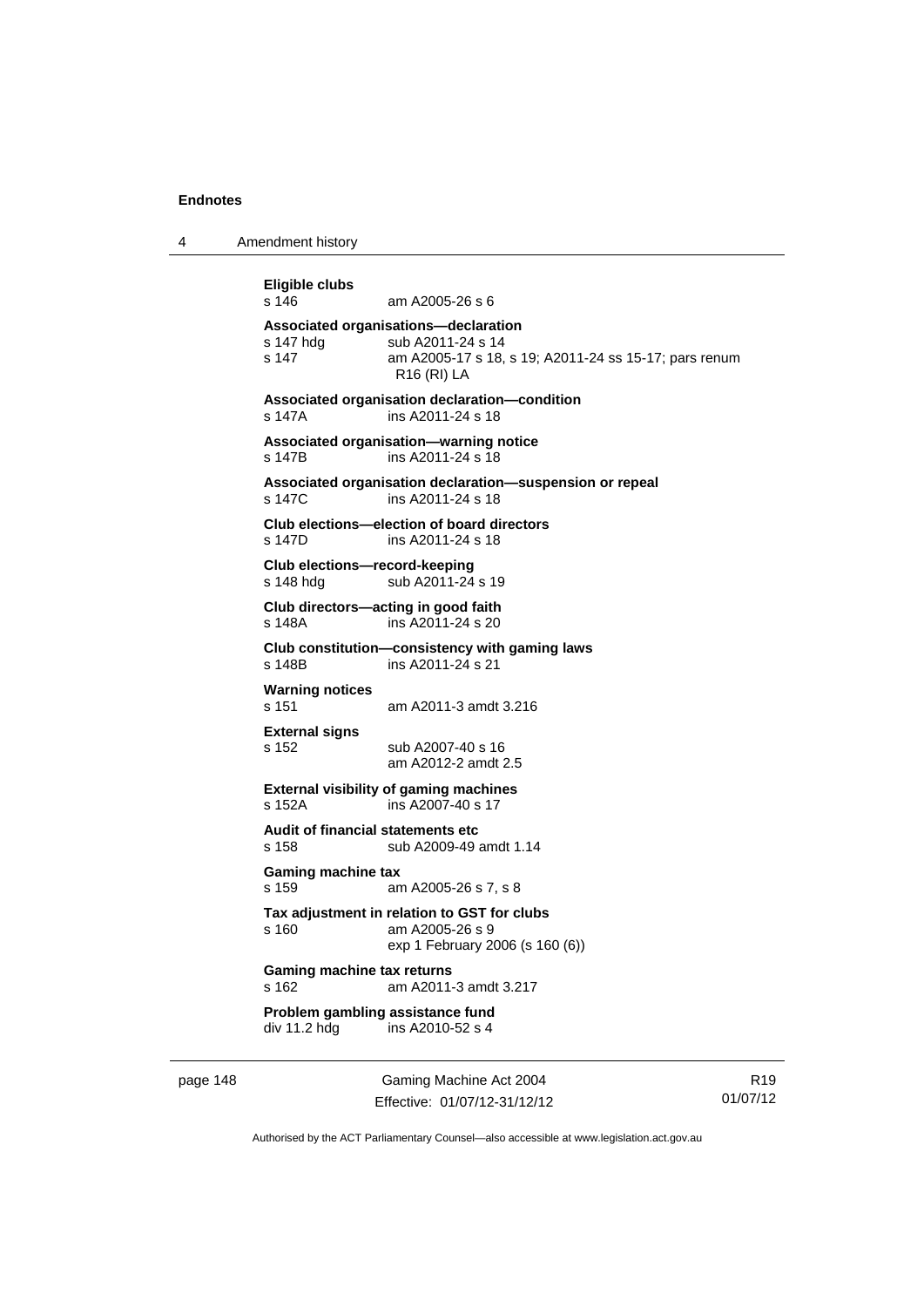Gaming Machine Act 2004 **Required payment to problem gambling assistance fund**  s 163A ins A2010-52 s 4 **Problem gambling assistance fund**  s 163B ins A2010-52 s 4 **Annual reporting about problem gambling assistance fund**  s 163C ins A2010-52 s 4 **Approval of community contributions**  s 164 am A2007-40 s 18; A2011-24 s 22 **Required community contributions**  s 169 am A2011-3 amdt 3.218; A2011-24 s 23 **Problem gambling community contributions**  s 171A ins A2007-40 s 19 am A2011-24 s 24; ss renum R16 (RI) LA **Notification and review of decisions**  pt 13 hdg sub A2008-37 amdt 1.212 **Meaning of** *reviewable decision***—pt 13**  s 173 sub A2008-37 amdt 1.212 **Reviewable decision notices**  s 173A ins A2008-37 amdt 1.212 **Applications for review**  ins A2008-37 amdt 1.212 **Miscellaneous**  pt 14 hdg exp 1 November 2005 (s 189) ins A2008-37 amdt 1.212 **Determination of fees**  s 177 am A2011-3 amdt 3.219 **Legislation amended or repealed**  s 179 om LA s 89 (3) **Definitions for pt 14**  s 180 exp 1 November 2005 (s 189) **Licences**  s 181 exp 1 November 2005 (s 189) **Clubs**  s 182 exp 1 November 2005 (s 189) **Rules and control procedures**  s 183 exp 1 November 2005 (s 189) **Disciplinary proceedings under former gaming Act**  s 184 exp 1 November 2005 (s 189)

page 149

Authorised by the ACT Parliamentary Counsel—also accessible at www.legislation.act.gov.au

Effective: 01/07/12-31/12/12

R19 01/07/12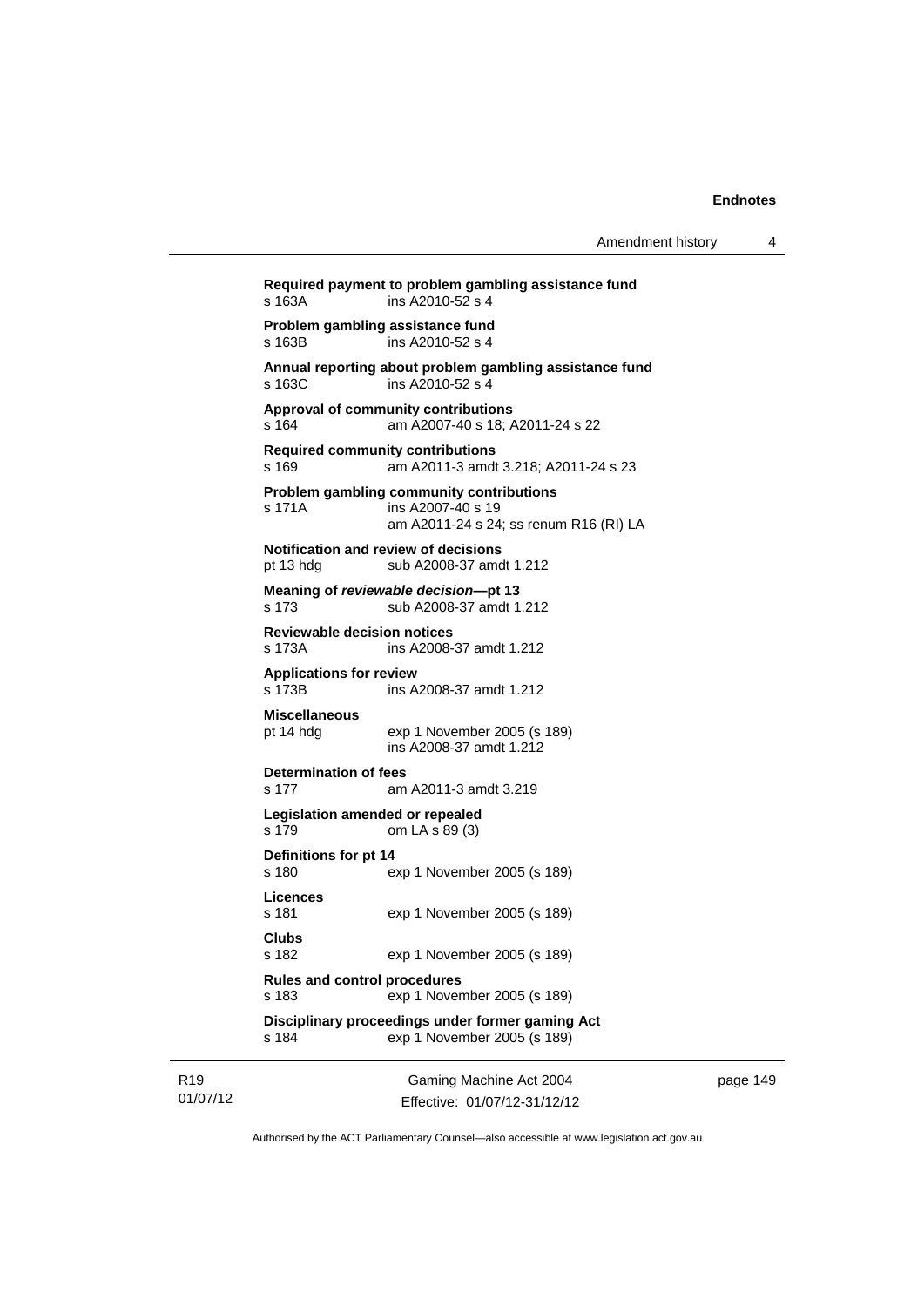4 Amendment history

| s.185                                                                             | Approvals under former gaming Act<br>exp 1 November 2005 (s 189)                                                                                                                                                                                                                                                                                                                                                                                                                                                                                            |  |  |  |  |
|-----------------------------------------------------------------------------------|-------------------------------------------------------------------------------------------------------------------------------------------------------------------------------------------------------------------------------------------------------------------------------------------------------------------------------------------------------------------------------------------------------------------------------------------------------------------------------------------------------------------------------------------------------------|--|--|--|--|
| s 186                                                                             | Linked-jackpot arrangements<br>exp 1 November 2005 (s 189)                                                                                                                                                                                                                                                                                                                                                                                                                                                                                                  |  |  |  |  |
| s 187                                                                             | Clubs not required to be corporations for s 146<br>exp 1 November 2005 (s 189)                                                                                                                                                                                                                                                                                                                                                                                                                                                                              |  |  |  |  |
| s 188                                                                             | Clubs with too many life members for s 146<br>exp 1 November 2005 (s 189)                                                                                                                                                                                                                                                                                                                                                                                                                                                                                   |  |  |  |  |
| Expiry of pt 14<br>s 189                                                          | exp 1 November 2005 (s 189)                                                                                                                                                                                                                                                                                                                                                                                                                                                                                                                                 |  |  |  |  |
| Reviewable decisions<br>sch 1                                                     | am A2007-40 s 20; items renum R9 LA<br>sub A2008-37 amdt 1.213<br>am A2011-24 s 25; items renum R16 (RI) LA; A2011-24 s 26;<br>items renum R19 LA                                                                                                                                                                                                                                                                                                                                                                                                           |  |  |  |  |
| <b>Gambling and Racing Control Act 1999</b><br>sch <sub>2</sub><br>om LA s 89 (3) |                                                                                                                                                                                                                                                                                                                                                                                                                                                                                                                                                             |  |  |  |  |
| <b>Dictionary</b><br>dict                                                         | am A2008-37 amdt 1.214; amdt 1.215<br>def associated organisation declaration ins A2011-24 s 27<br>def commission sub $A2005-26$ s 10<br>def gaming law ins $A2011-24$ s 27<br>def gaming machine pars renum R13 LA<br>def general licence sub A2010-43 amdt 1.17<br>def net revenue am A2005-26 s 11<br>def on licence sub A2010-43 amdt 1.18<br>def <b>problem gambling assistance fund</b> ins A2010-52 s 5<br>def qualified accountant am A2011-27 amdt 1.10<br>def reviewable decision ins A2008-37 amdt 1.216<br>def warning notice ins A2011-24 s 27 |  |  |  |  |

page 150 Gaming Machine Act 2004 Effective: 01/07/12-31/12/12

R19 01/07/12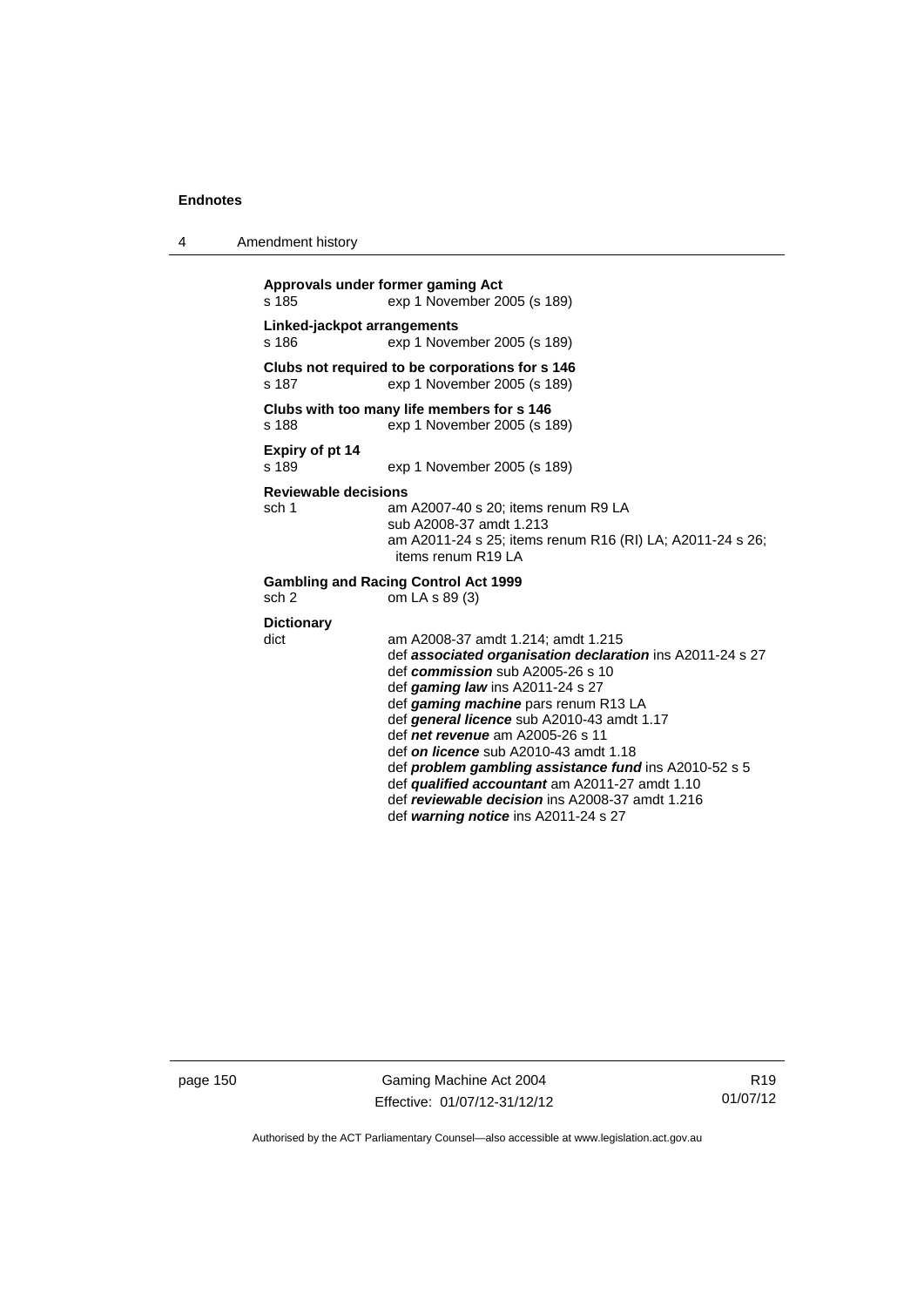# **5 Earlier republications**

Some earlier republications were not numbered. The number in column 1 refers to the publication order.

Since 12 September 2001 every authorised republication has been published in electronic pdf format on the ACT legislation register. A selection of authorised republications have also been published in printed format. These republications are marked with an asterisk (\*) in column 1. Electronic and printed versions of an authorised republication are identical.

| <b>Republication</b><br>No and date | <b>Effective</b>           | Last<br>amendment<br>made by | <b>Republication</b><br>for |
|-------------------------------------|----------------------------|------------------------------|-----------------------------|
| R <sub>1</sub><br>1 Nov 2004        | 1 Nov 2004-<br>13 Apr 2005 | not amended                  | new Act                     |
| R <sub>2</sub>                      | 14 Apr 2005-               | A2005-17                     | amendments by               |
| 14 Apr 2005                         | 30 June 2005               |                              | A2005-17                    |
| R <sub>3</sub>                      | 1 July 2005-               | A2005-26                     | amendments by               |
| 1 July 2005                         | 1 Nov 2005                 |                              | A2005-26                    |
| R4                                  | 2 Nov 2005-                | A2005-26                     | commenced                   |
| 2 Nov 2005                          | 1 Feb 2006                 |                              | expiry                      |
| R <sub>5</sub>                      | 2 Feb 2006-                | A2005-26                     | commenced                   |
| 2 Feb 2006                          | 30 Apr 2006                |                              | expiry                      |
| R <sub>6</sub>                      | 1 May 2006-                | A2006-2                      | amendments by               |
| 1 May 2006                          | 31 May 2007                |                              | A2006-2                     |
| R7                                  | 1 June 2007-               | A2007-14                     | amendments by               |
| 1 June 2007                         | 30 June 2007               |                              | A2007-14                    |
| R8                                  | 1 July 2007-               | A2007-14                     | amendments by               |
| 1 July 2007                         | 4 Dec 2007                 |                              | A2005-26                    |
| R <sub>9</sub>                      | 5 Dec 2007-                | A2007-40                     | amendments by               |
| 5 Dec 2007                          | 3 June 2008                |                              | A2007-40                    |
| R <sub>10</sub>                     | 4 June 2008                | A2007-40                     | amendments by               |
| 4 June 2008                         | 25 Aug 2008                |                              | A2007-40                    |
| R <sub>11</sub>                     | 26 Aug 2008-               | A2008-28                     | amendments by               |
| 26 Aug 2008                         | 1 Feb 2009                 |                              | A2008-28                    |
| R <sub>12</sub>                     | 2 Feb 2009-                | A2008-37                     | amendments by               |
| 2 Feb 2009                          | 16 Dec 2009                |                              | A2008-37                    |
|                                     |                            |                              |                             |

R19 01/07/12

Gaming Machine Act 2004 Effective: 01/07/12-31/12/12 page 151